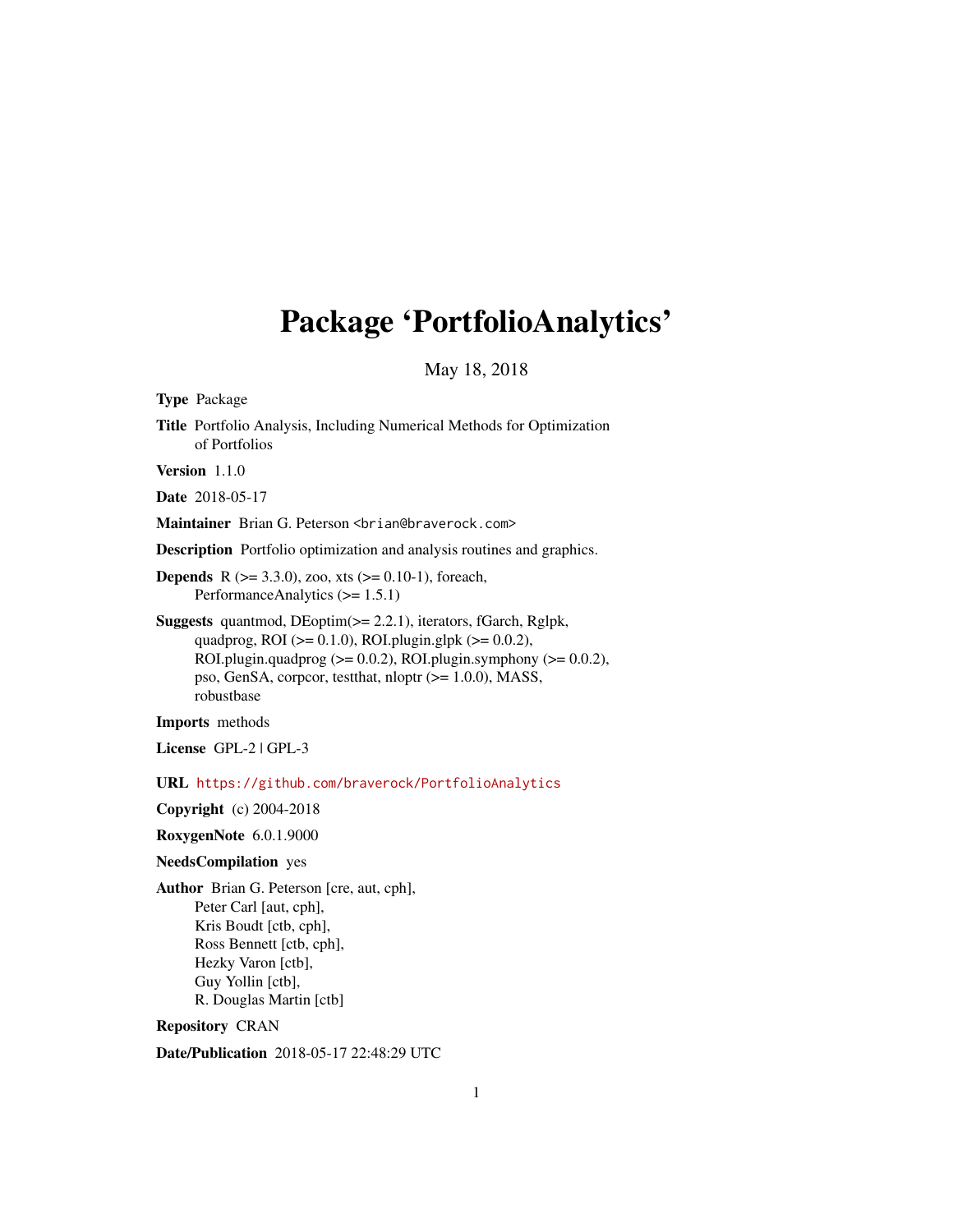# R topics documented:

|                                                                                                                     | $\overline{4}$ |
|---------------------------------------------------------------------------------------------------------------------|----------------|
|                                                                                                                     | 10             |
|                                                                                                                     | 11             |
|                                                                                                                     | 13             |
|                                                                                                                     | 15             |
|                                                                                                                     | 17             |
|                                                                                                                     | 17             |
|                                                                                                                     | 18             |
|                                                                                                                     | 19             |
|                                                                                                                     | 20             |
|                                                                                                                     | 21             |
|                                                                                                                     | 22             |
|                                                                                                                     | 22             |
|                                                                                                                     | 23             |
|                                                                                                                     | 24             |
|                                                                                                                     | 24             |
|                                                                                                                     | 25             |
| $chart.EE. Weights \dots \dots \dots \dots \dots \dots \dots \dots \dots \dots \dots \dots \dots \dots \dots \dots$ | 26             |
|                                                                                                                     | 27             |
|                                                                                                                     | 29             |
|                                                                                                                     | 30             |
|                                                                                                                     | 31             |
|                                                                                                                     | 33             |
|                                                                                                                     | 35             |
|                                                                                                                     | 37             |
|                                                                                                                     | 37             |
|                                                                                                                     | 38             |
|                                                                                                                     | 39             |
|                                                                                                                     | 39             |
|                                                                                                                     | 40             |
|                                                                                                                     | 41             |
|                                                                                                                     | 42             |
|                                                                                                                     | 43             |
|                                                                                                                     | 44             |
|                                                                                                                     | 44             |
|                                                                                                                     | 45             |
|                                                                                                                     | 46             |
|                                                                                                                     | 47             |
|                                                                                                                     | 47             |
|                                                                                                                     | 48             |
|                                                                                                                     | 50             |
|                                                                                                                     | 51             |
|                                                                                                                     | 51             |
|                                                                                                                     | 52             |
| extractCoskewness                                                                                                   | 53             |
|                                                                                                                     | 53             |
|                                                                                                                     |                |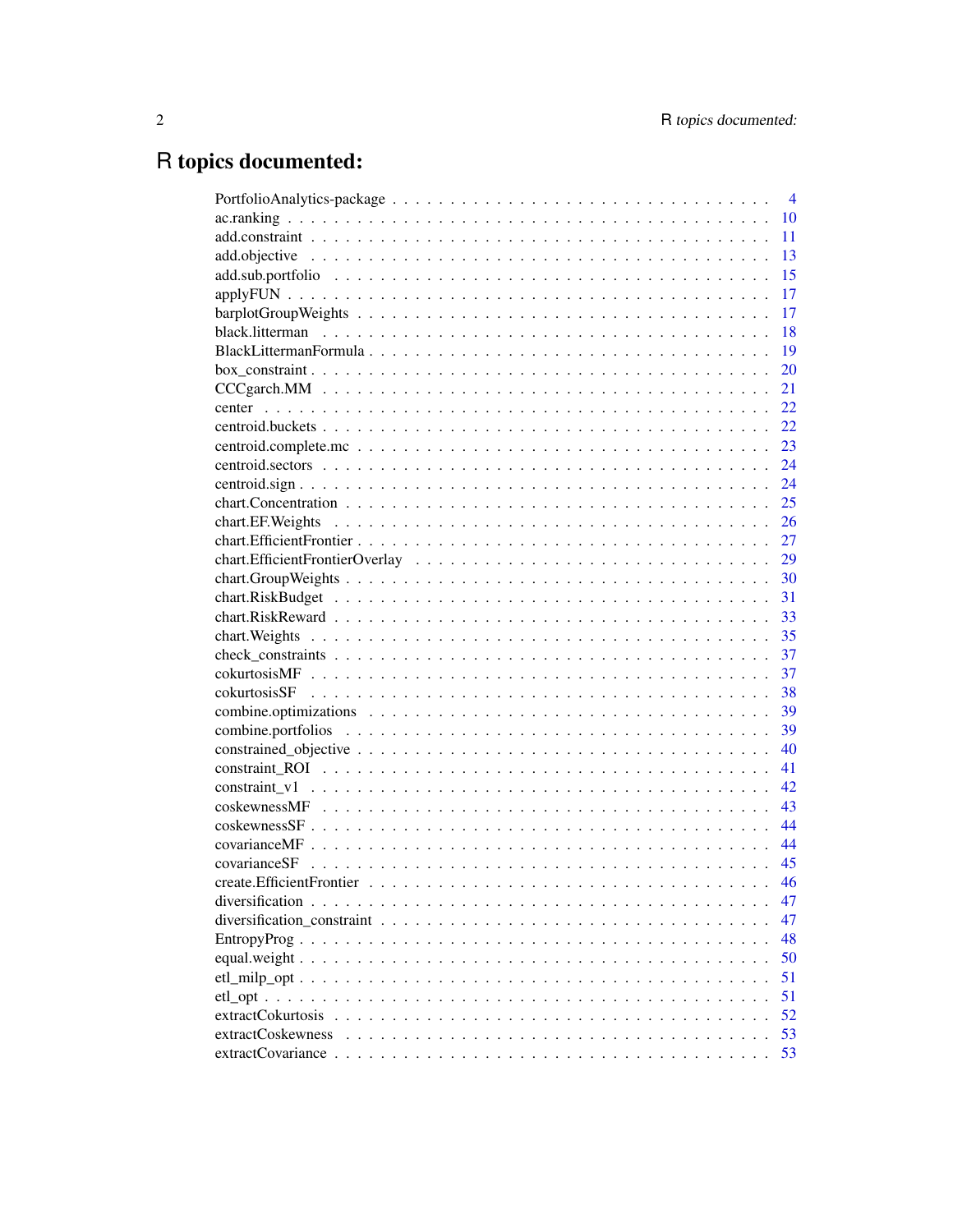| 54 |
|----|
| 55 |
| 55 |
| 56 |
| 57 |
| 57 |
| 59 |
| 60 |
| 60 |
| 61 |
| 62 |
| 63 |
| 63 |
| 64 |
| 65 |
| 66 |
| 67 |
| 67 |
| 68 |
| 68 |
| 69 |
| 69 |
| 70 |
| 70 |
| 71 |
| 72 |
| 72 |
| 73 |
| 74 |
| 74 |
| 75 |
| 76 |
| 77 |
| 77 |
| 78 |
|    |
|    |
| 85 |
| 86 |
| 88 |
| 88 |
| 89 |
| 90 |
| 91 |
| 92 |
| 92 |
| 93 |
| 94 |
|    |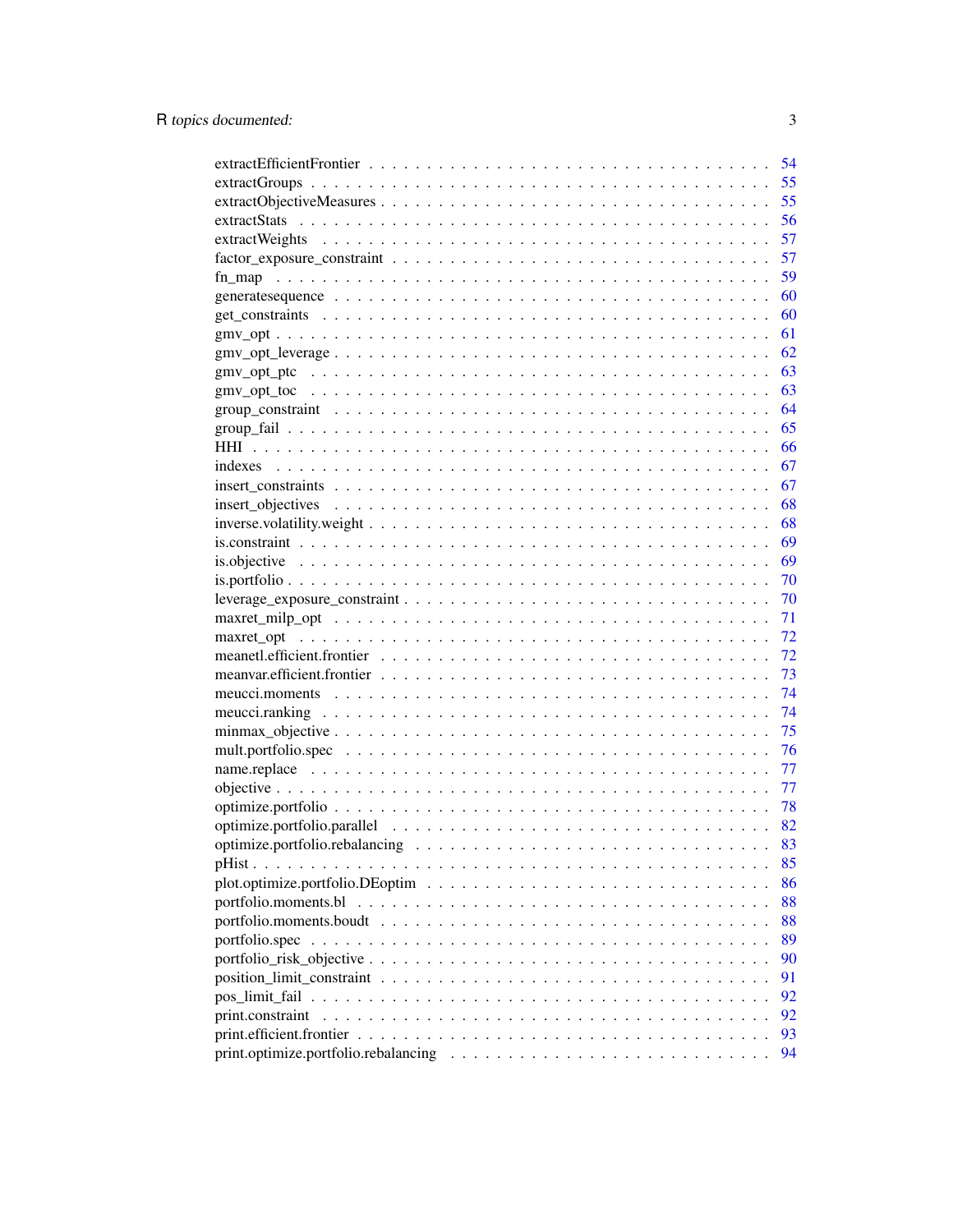<span id="page-3-0"></span>

| 94 |
|----|
| 95 |
| 96 |
| 96 |
| 97 |
| 98 |
| 98 |
| 99 |
|    |
|    |
|    |
|    |
|    |
|    |
|    |
|    |
|    |
|    |
|    |
|    |
|    |
|    |
|    |
|    |
|    |
|    |
|    |
|    |
|    |
|    |
|    |
|    |
|    |
|    |
|    |
|    |
|    |

#### **Index** 2008 **Index**

PortfolioAnalytics-package

*Numeric methods for optimization of portfolios*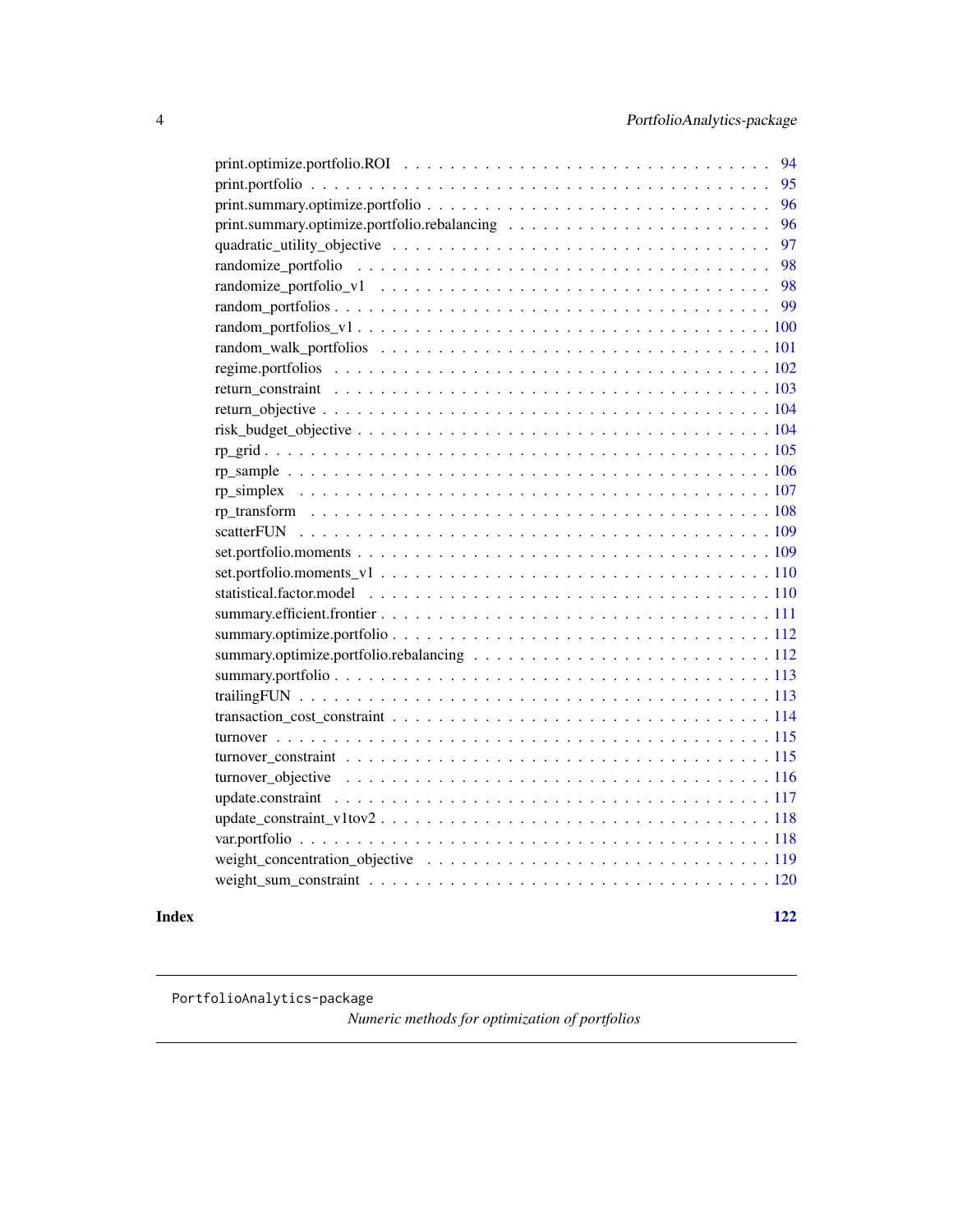#### Description

PortfolioAnalytics is an R package to provide numerical solutions for portfolio problems with complex constraints and objective sets. The goal of the package is to aid practicioners and researchers in solving portfolio optimization problems with complex constraints and objectives that mirror real-world applications.

One of the goals of the packages is to provide a common interface to specify constraints and objectives that can be solved by any supported solver (i.e. optimization method). Currently supported optimization methods include

- random portfolios
- differential evolution
- particle swarm optimization
- generalized simulated annealing
- linear and quadratic programming routines

The solver can be specified with the optimize\_method argument in optimize.portfolio and optimize.portfolio.rebalancing. The optimize\_method argument must be one of "random", "DEoptim", "pso", "GenSA", "ROI", "quadprog", "glpk", or "symphony".

Additional information on random portfolios is provided below. The differential evolution algorithm is implemented via the DEoptim package, the particle swarm optimization algorithm via the pso package, the generalized simulated annealing via the GenSA package, and linear and quadratic programming are implemented via the ROI package which acts as an interface to the Rglpk, Rsymphony, and quadprog packages.

A key strength of PortfolioAnalytics is the generalization of constraints and objectives that can be solved.

If optimize\_method="ROI" is specified, a default solver will be selected based on the optimization problem. The glpk solver is the default solver for LP and MILP optimization problems. The quadprog solver is the default solver for QP optimization problems. For example, optimize\_method = "quadprog" can be specified and the optimization problem will be solved via ROI using the quadprog plugin package.

The extension to ROI solves a limited type of convex optimization problems:

- Maxmimize portfolio return subject leverage, box, group, position limit, target mean return, and/or factor exposure constraints on weights.
- Minimize portfolio variance subject to leverage, box, group, turnover, and/or factor exposure constraints (otherwise known as global minimum variance portfolio).
- Minimize portfolio variance subject to leverage, box, group, and/or factor exposure constraints and a desired portfolio return.
- Maximize quadratic utility subject to leverage, box, group, target mean return, turnover, and/or factor exposure constraints and risk aversion parameter. (The risk aversion parameter is passed into optimize.portfolio as an added argument to the portfolio object).
- Maximize portfolio mean return per unit standard deviation (i.e. the Sharpe Ratio) can be done by specifying maxSR=TRUE in optimize.portfolio. If both mean and StdDev are specified as objective names, the default action is to maximize quadratic utility, therefore maxSR=TRUE must be specified to maximize Sharpe Ratio.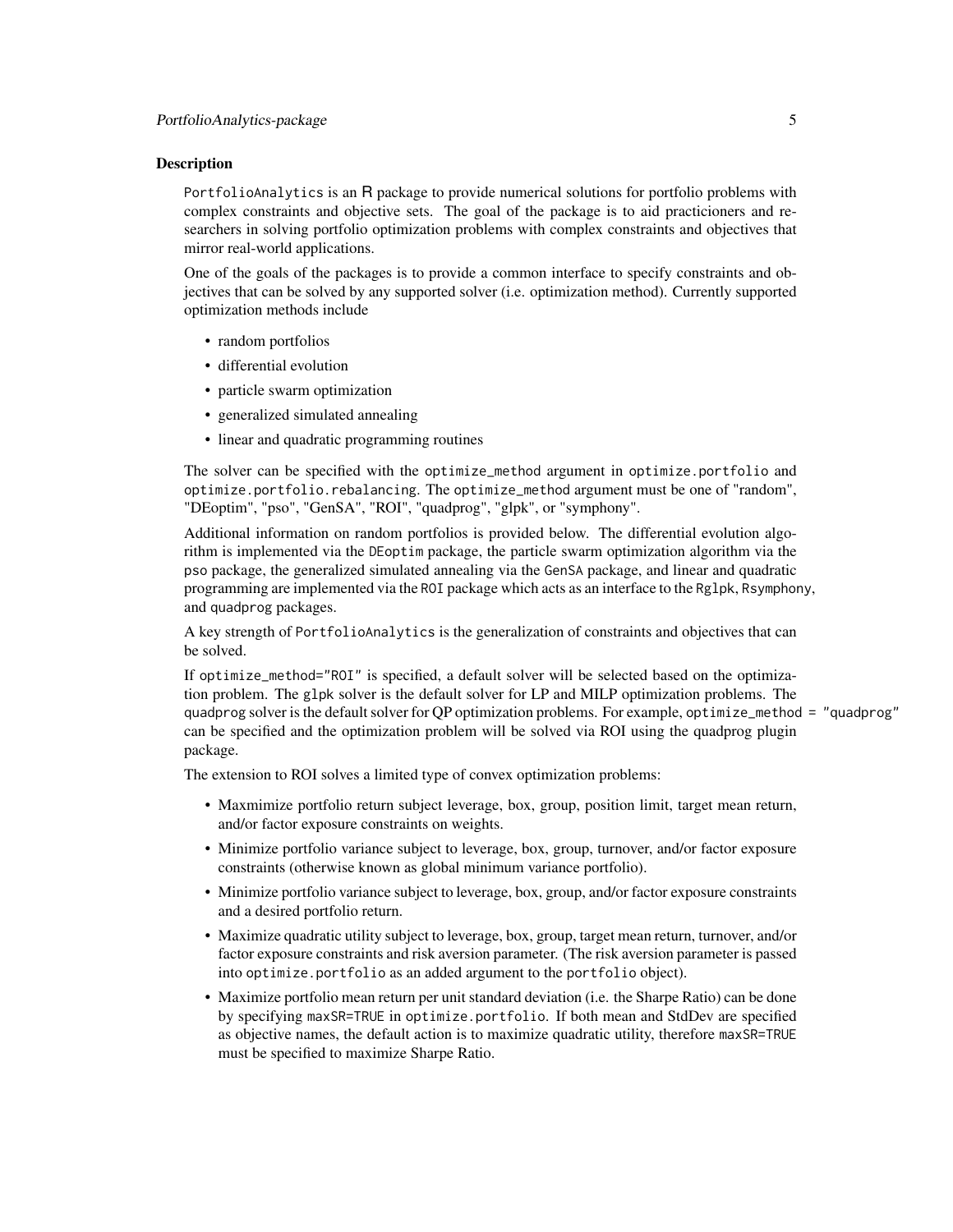- Minimize portfolio ES/ETL/CVaR optimization subject to leverage, box, group, position limit, target mean return, and/or factor exposure constraints and target portfolio return.
- Maximize portfolio mean return per unit ES/ETL/CVaR (i.e. the STARR Ratio) can be done by specifying maxSTARR=TRUE in optimize.portfolio. If both mean and ES/ETL/CVaR are specified as objective names, the default action is to maximize mean return per unit ES/ETL/CVaR.

These problems also support a weight concentration objective where concentration of weights as measured by HHI is added as a penalty term to the quadratic objective.

Because these convex optimization problem are standardized, there is no need for a penalty term. The multiplier argument in [add.objective](#page-12-1) passed into the complete constraint object are ingnored by the ROI solver.

Many real-world portfolio optimization problems are global optimization problems, and therefore are not suitable for linear or quadratic programming routines. PortfolioAnalytics provides a random portfolio optimization method and also utilizes the R packages DEoptim, pso, and GenSA for solving non-convex global optimization problems.

PortfolioAnalytics supports three methods of generating random portfolios.

- The sample method to generate random portfolios is based on an idea by Pat Burns. This is the most flexible method, but also the slowest, and can generate portfolios to satisfy leverage, box, group, position limit, and leverage constraints.
- The simplex method to generate random portfolios is based on a paper by W. T. Shaw. The simplex method is useful to generate random portfolios with the full investment constraint (where the sum of the weights is equal to 1) and min box constraints. Values for min\_sum and max sum of the leverage constraint will be ignored, the sum of weights will equal 1. All other constraints such as the box constraint max, group and position limit constraints will be handled by elimination. If the constraints are very restrictive, this may result in very few feasible portfolios remaining. Another key point to note is that the solution may not be along the vertexes depending on the objective. For example, a risk budget objective will likely place the portfolio somewhere on the interior.
- The grid method to generate random portfolios is based on the gridSearch function in package NMOF. The grid search method only satisfies the min and max box constraints. The min\_sum and max\_sum leverage constraint will likely be violated and the weights in the random portfolios should be normalized. Normalization may cause the box constraints to be violated and will be penalized in constrained\_objective.

PortfolioAnalytics leverages the PerformanceAnalytics package for many common objective functions. The objective types in PortfolioAnalytics are designed to be used with PerformanceAnalytics functions, but any user supplied valid R function can be used as an objective.

#### **Optimization**

This summary attempts to provide an overview of how to construct a portfolio object with constraints and objectives, run the optimization, and chart the results.

The portfolio object is initialized with the [portfolio.spec](#page-88-1) function. The main argument to [portfolio.spec](#page-88-1) is assets. The assets argument can be a scalar value for the number of assets, a character vector of fund names, or a named vector of initial weights.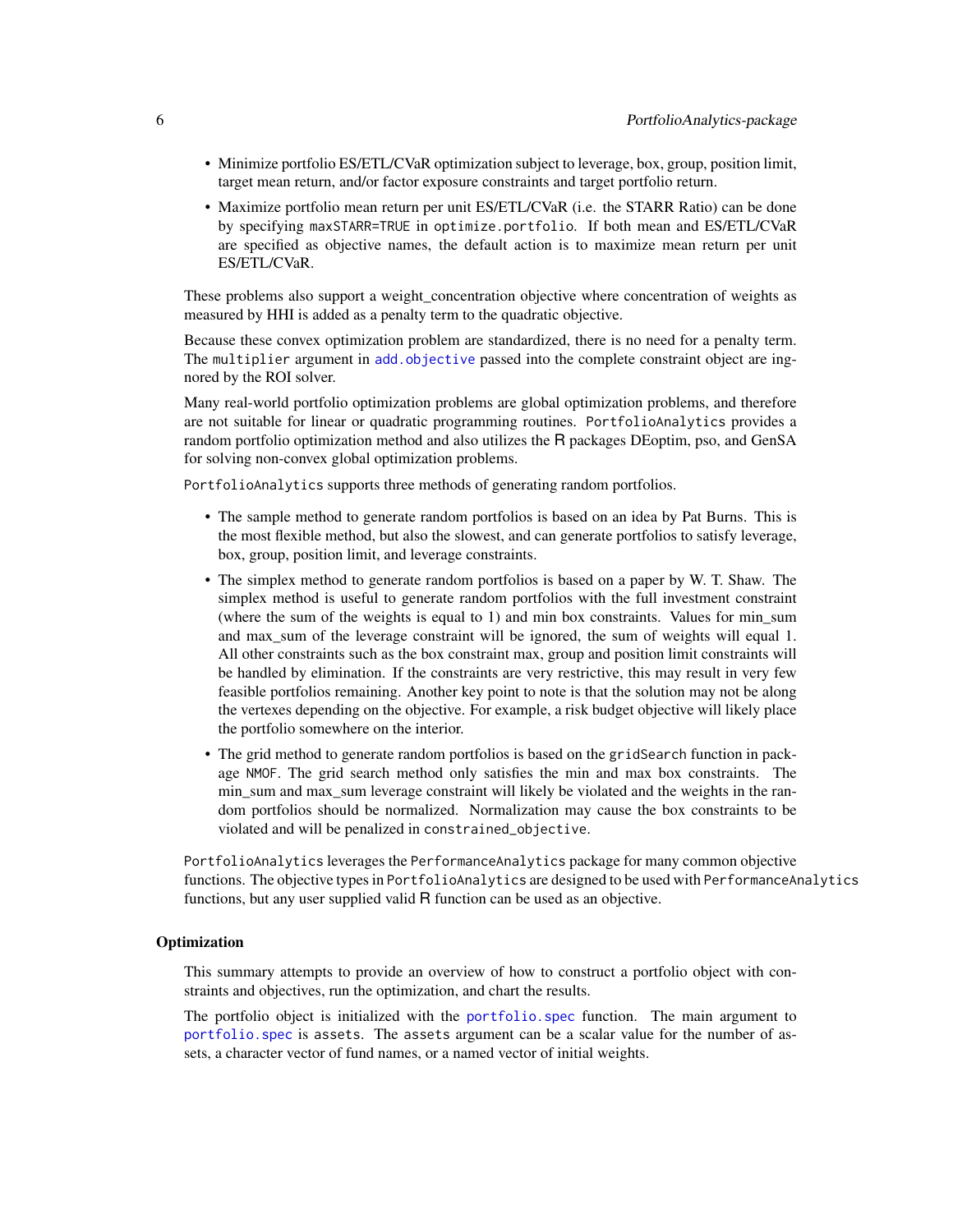# PortfolioAnalytics-package 7

Adding constraints to the portfolio object is done with [add.constraint](#page-10-1). The [add.constraint](#page-10-1) function is the main interface for adding and/or updating constraints to the portfolio object. This function allows the user to specify the portfolio to add the constraints to, the type of constraints, arguments for the constraint, and whether or not to enable the constraint. If updating an existing constraint, the indexnum argument can be specified.

Objectives can be added to the portfolio object with [add.objective](#page-12-1). The [add.objective](#page-12-1) function is the main function for adding and/or updating objectives to the portfolio object. This function allows the user to specify the portfolio to add the objectives to, the type, name of the objective function, arguments to the objective function, and whether or not to enable the objective. If updating an existing objective, the indexnum argument can be specified.

With the constraints and objectives specified in the portfolio object, the portfolio object can be passed to [optimize.portfolio](#page-77-1) or [optimize.portfolio.rebalancing](#page-82-1) to run the optimization. Arguments to [optimize.portfolio](#page-77-1) include asset returns, the portfolio obect specifying constraints and objectives, optimization method, and other parameters specific to the solver. [optimize.portfolio.rebalancing](#page-82-1) adds support for backtesting portfolio optimization through time with rebalancing or rolling periods.

#### Advanced Optimization

In addition to the more standard optimizations described above, PortfolioAnalytics also supports multi-layer optimization and regime switching optimization.

Support for multi-layer optimization allows one to construct a top level portfolio and several subportfolios with potentially different assets, constraints, and objectives. First, each sub-portfolio is optimized out-of-sample which creates a time series of returns. One can think of the out of sample returns for each sub-portfolio as the returns for a synthetic instrument. Finally, the out-of-sample returns of each sub-portfolio are then used as inputs for the top level optimization. The top level portfolio and sub-portfolios are created as normal using portfolio.spec, add.constraint, and add.objective. The multi-layer portfolio specification object is first initialized by passing the top level portfolio to mult.portfolio.spec. Sub-portfolios are then added with add.sub.portfolio. The multi-layer portfolio specification object can then be passed to optimize.portfolio and optimize.portfolio.rebalancing. See demo(multi\_layer\_optimization).

Support for regime switching models allows one to change constraints and objectives depending on the current regime. Portfolios are created as normal with portfolio.spec, add.constraint, and add.objective. The portfolios are then combined with a regime object using regime.portfolios to create a regime portfolio specification which can then be passed to optimize.portfolio and optimize.portfolio.rebalancing. Regime switching optimization is implemented in such a way that any arbitrary regime model can be used. See demo(regime\_switching).

#### Portfolio Moments

The PortfolioAnalytics framework to estimate solutions to constrained optimization problems is implemented in such a way that the moments of the returns are set once for use in lower level optimization functions. The set.portfolio.moments function computes the first, second, third, and fourth moments depending on the objective function(s) in the portfolio object. For example, if the third and fourth moments do not need to be calculated for a given objective, then set.portfolio.moments will try to detect this and not compute those moments. Currently, set.portfolio.moments implements methods to compute moments based on sample estimates, higher moments from fitting a statistical factor model based on the work of Kris Boudt, the Black Litterman model, and the Fully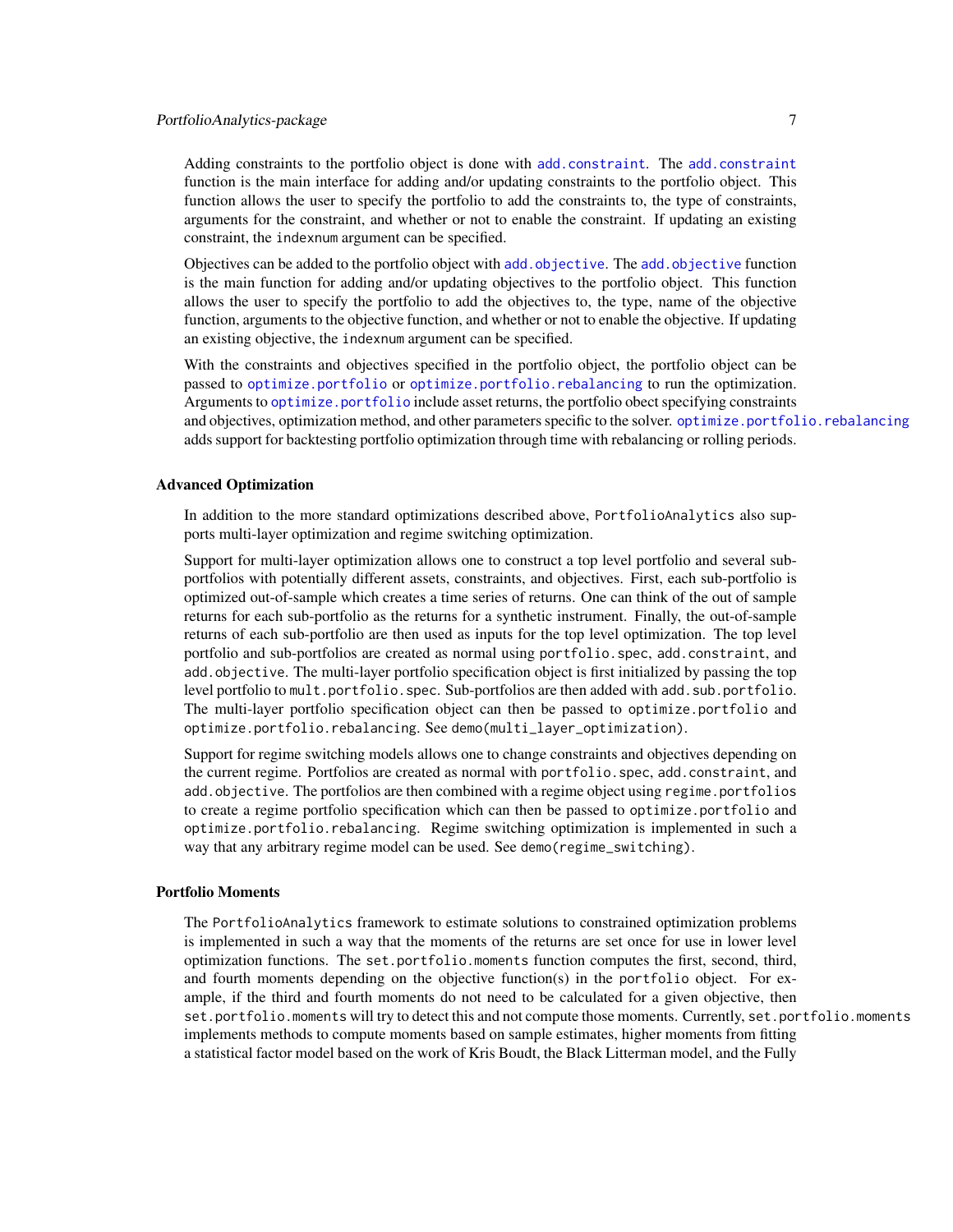Flexible Framework based on the work of Attilio Meucci (NEED REFERENCE HERE). See the Custom Moment and Objective Functions vignette for a more detailed description and examples.

### Charts and Graphs

Intuition into the optimization can be aided through visualization. The goal of creating the charts is to provide visualization tools for optimal portfolios regardless of the chosen optimization method.

[chart.Weights](#page-34-1) plots the weights of the optimal portfolio. [chart.RiskReward](#page-32-1) plots the optimal portfolio in risk-reward space. The random portfolios, DEoptim, and pso solvers will return trace portfolio information at each iteration when [optimize.portfolio](#page-77-1) is run with trace=TRUE. If this is the case, [chart.RiskReward](#page-32-1) will plot these portfolios so that the feasible space can be easily visualized. Although the GenSA and ROI solvers do not return trace portfolio information, random portfolios can be be generated with the argument rp=TRUE in [chart.RiskReward](#page-32-1). A plot function is provided that will plot the weights and risk-reward scatter chart. The component risk contribution can be charted for portfolio optimization problems with risk budget objectives with [chart.RiskBudget](#page-30-1). Neighbor portfolios can be plotted in chart.RiskBudget, [chart.Weights](#page-34-1), and [chart.RiskReward](#page-32-1).

Efficient frontiers can be extracted from optimize.portfolio objects or created from a portfolio object. The efficient frontier can be charted in risk-reward space with [chart.EfficientFrontier](#page-26-1). The weights along the efficient frontier can be charted with chart. EF. Weights.

Multiple objects created via [optimize.portfolio](#page-77-1) can be combined with [combine.optimizations](#page-38-1) for visual comparison. The weights of the optimal portfolios can be plotted with chart. Weights. The optimal portfolios can be compared in risk-reward space with chart. RiskReward. The portfolio component risk contributions of the multiple optimal portfolios can be plotted with [chart.RiskBudget](#page-30-1).

#### Demos

PortfolioAnalytics contains a comprehensive collection of demos to demonstrate the functionality from very basic optimization problems such as estimating the solution to a minimum variance portfolio to more complex optimization problems with custom moment and objective functions.

#### Vignettes

TODO

#### Package Dependencies

Several of the functions in the PortfolioAnalytics package require time series data of returns and the [xts](#page-0-0) package is used for working with time series data.

The PerformanceAnalytics package is used for many common objective functions. The objective types in PortfolioAnalytics are designed to be used with PerformanceAnalytics functions such as [StdDev](#page-0-0), [VaR](#page-0-0), and [ES](#page-0-0).

The foreach and iterators packages are used extensively throughout the package to support parallel programming. The primary functions where foreach loops are used is [optimize.portfolio](#page-77-1), [optimize.portfolio.rebalancing](#page-82-1), and [create.EfficientFrontier](#page-45-1).

In addition to a random portfolios optimzation method, PortfolioAnalytics supports backend solvers by leveraging the following packages: DEoptim, pso, GenSA, ROI and associated ROI plugin packages.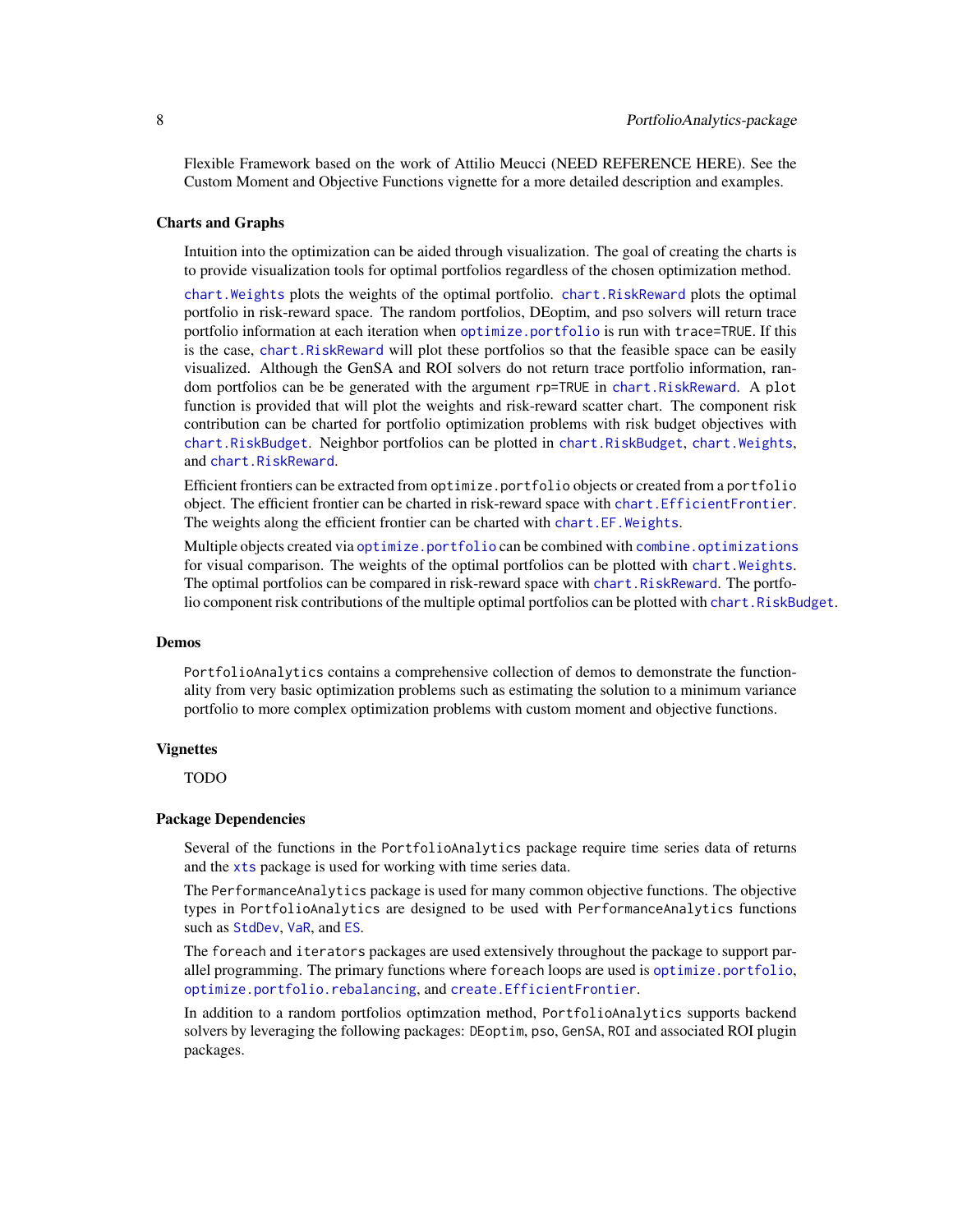#### Further Work

Continued work to improved charts and graphs.

Continued work to improve features to combine and compare multiple optimal portfolio objects.

Support for more solvers.

Comments, suggestions, and/or code patches are welcome.

#### Acknowledgements

TODO

#### Author(s)

Ross Bennett Kris Boudt Peter Carl Brian G. Peterson

Maintainer: Brian G. Peterson <br i an@braverock.com>

#### References

Boudt, Kris and Lu, Wanbo and Peeters, Benedict, *Higher Order Comoments of Multifactor Models and Asset Allocation* (June 16, 2014). Available at SSRN: http://ssrn.com/abstract=2409603 or http://dx.doi.org/10.2139/ssrn.2409603

Chriss, Neil A and Almgren, Robert, *Portfolios from Sorts* (April 27, 2005). Available at SSRN: http://ssrn.com/abstract=720041 or http://dx.doi.org/10.2139/ssrn.720041

Meucci, Attilio, *The Black-Litterman Approach: Original Model and Extensions* (August 1, 2008). Shorter version in, THE ENCYCLOPEDIA OF QUANTITATIVE FINANCE, Wiley, 2010. Available at SSRN: http://ssrn.com/abstract=1117574 or http://dx.doi.org/10.2139/ssrn.1117574

Meucci, Attilio, *Fully Flexible Views: Theory and Practice* (August 8, 2008). Fully Flexible Views: Theory and Practice, Risk, Vol. 21, No. 10, pp. 97-102, October 2008. Available at SSRN: http://ssrn.com/abstract=1213325

Scherer, Bernd and Martin, Doug, *Modern Portfolio Optimization*. Springer. 2005.

Shaw, William Thornton, *Portfolio Optimization for VAR, CVaR, Omega and Utility with General Return Distributions: A Monte Carlo Approach for Long-Only and Bounded Short Portfolios with Optional Robustness and a Simplified Approach to Covariance Matching* (June 1, 2011). Available at SSRN: http://ssrn.com/abstract=1856476 or http://dx.doi.org/10.2139/ssrn.1856476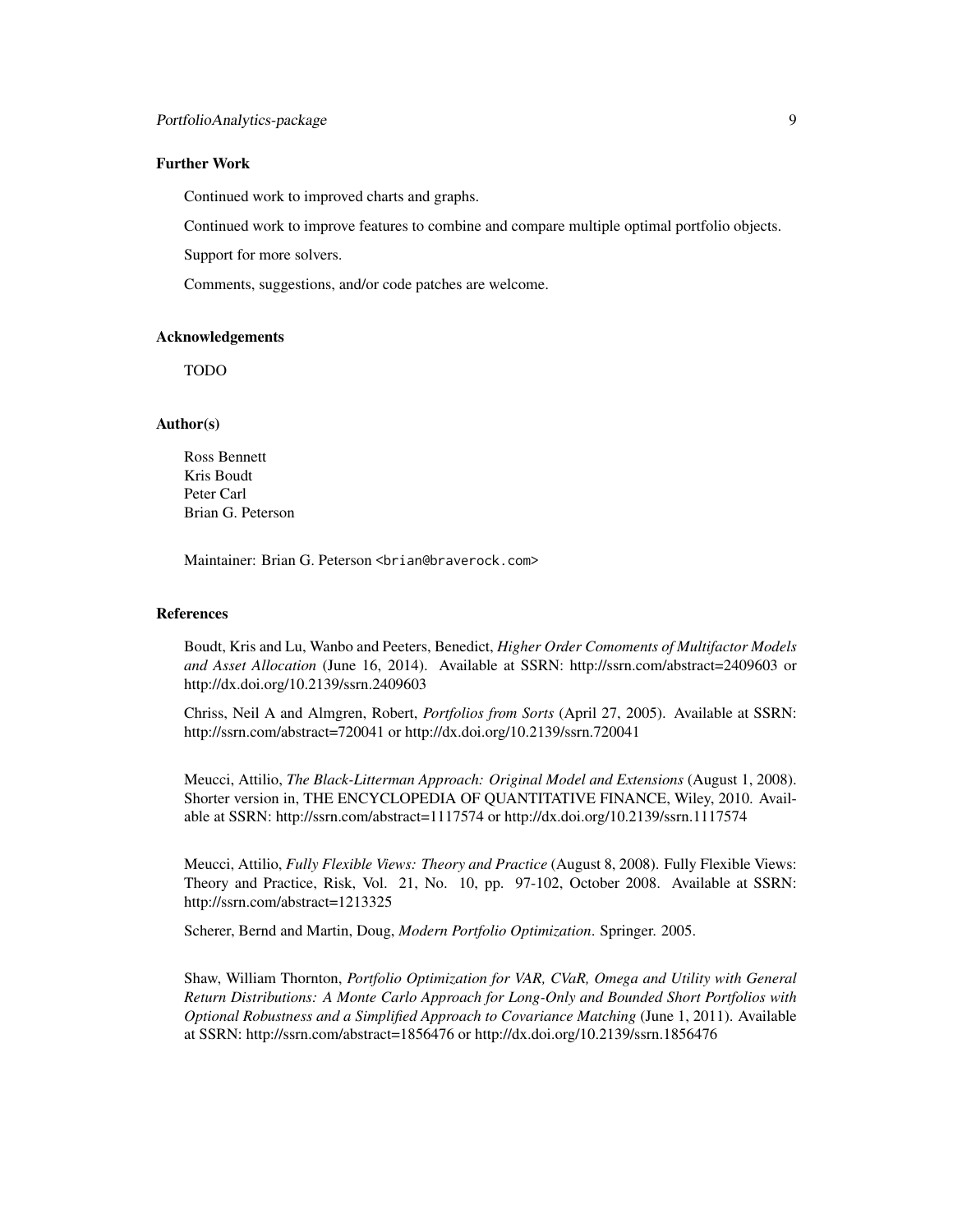#### <span id="page-9-0"></span>10 action 2012 and 2013 and 2013 and 2013 and 2013 and 2013 and 2013 and 2013 and 2013 and 2013 and 2013 and 2013 and 2013 and 2013 and 2013 and 2013 and 2013 and 2013 and 2013 and 2013 and 2013 and 2013 and 2013 and 2013

# See Also

CRAN task view on Empirical Finance <https://cran.r-project.org/view=Econometrics> CRAN task view on Optimization <https://cran.r-project.org/view=Optimization> Large-scale portfolio optimization with DEoptim <https://cran.r-project.org/package=DEoptim>

ac.ranking *Asset Ranking*

# Description

Compute the first moment from a single complete sort

# Usage

ac.ranking(R, order, ...)

#### Arguments

| R.        | xts object of asset returns                                                                                                                                                                                            |
|-----------|------------------------------------------------------------------------------------------------------------------------------------------------------------------------------------------------------------------------|
| order     | a vector of indexes of the relative ranking of expected asset returns in ascending<br>order. For example, order = $c(2, 3, 1, 4)$ means that the expected returns<br>of R[.2] $\leq R[.3]$ , $\leq R[.1] \leq R[.4]$ . |
| $\ddotsc$ | any other passthrough parameters                                                                                                                                                                                       |

# Details

This function computes the estimated centroid vector from a single complete sort using the analytical approximation as described in R. Almgren and N. Chriss, "Portfolios from Sorts". The centroid is estimated and then scaled such that it is on a scale similar to the asset returns. By default, the centroid vector is scaled according to the median of the asset mean returns.

#### Value

The estimated first moments based on ranking views

# References

R. Almgren and N. Chriss, "Portfolios from Sorts" [http://papers.ssrn.com/sol3/papers.cfm?](http://papers.ssrn.com/sol3/papers.cfm?abstract_id=720041) [abstract\\_id=720041](http://papers.ssrn.com/sol3/papers.cfm?abstract_id=720041)

#### See Also

[centroid.complete.mc](#page-22-1) [centroid.sectors](#page-23-1) [centroid.sign](#page-23-2) [centroid.buckets](#page-21-1)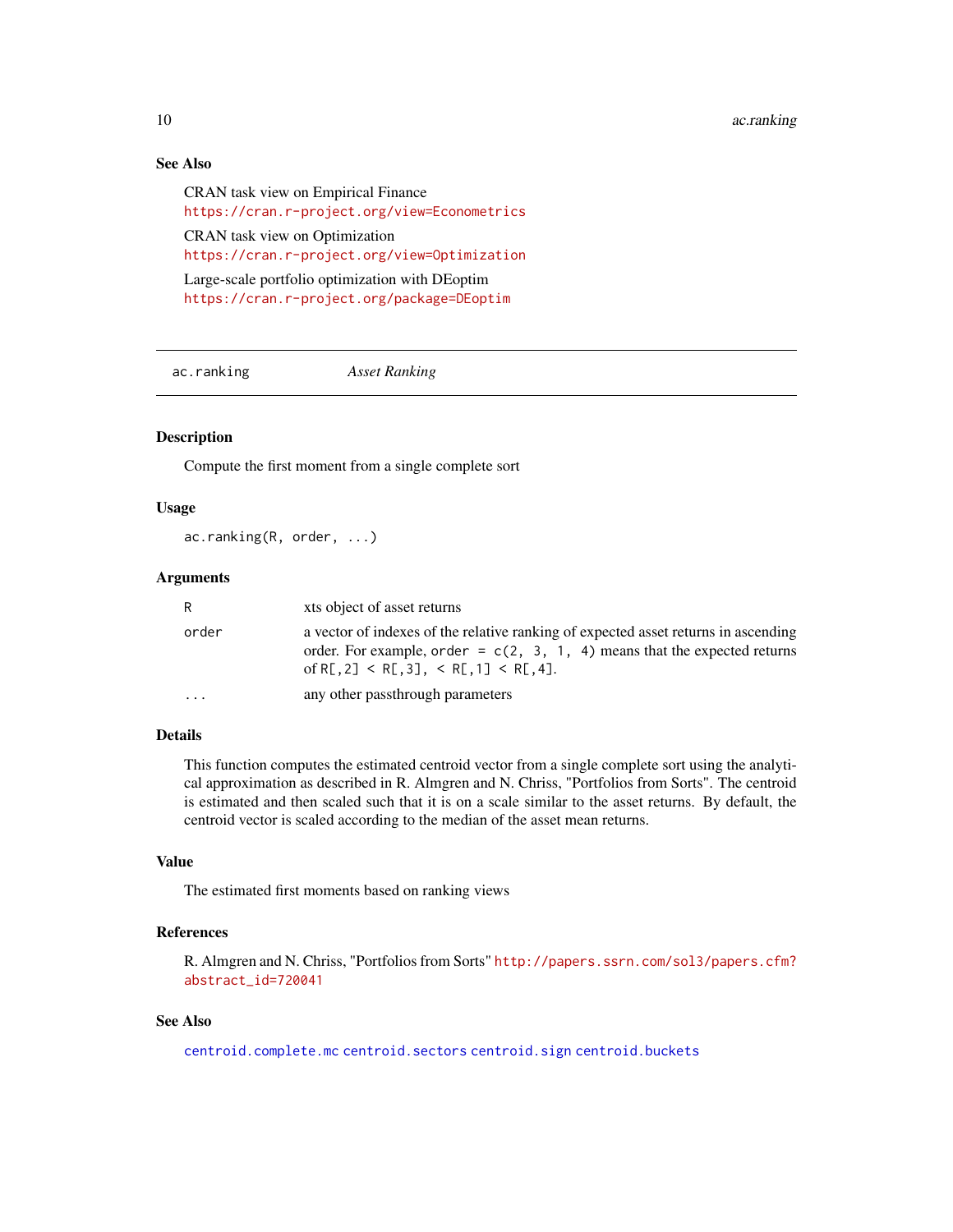# <span id="page-10-0"></span>add.constraint 11

# Examples

```
data(edhec)
R \leq - edhec[,1:4]
ac.ranking(R, c(2, 3, 1, 4))
```
<span id="page-10-1"></span>

| add.constraint |           |  |  | General interface for adding and/or updating optimization con- |  |
|----------------|-----------|--|--|----------------------------------------------------------------|--|
|                | straints. |  |  |                                                                |  |

# Description

This is the main function for adding and/or updating constraints to the [portfolio.spec](#page-88-1) object.

#### Usage

```
add.constraint(portfolio, type, enabled = TRUE, message = FALSE, ...,
  indexnum = NULL)
```
#### Arguments

| portfolio | an object of class 'portfolio' to add the constraint to, specifying the constraints<br>for the optimization, see portfolio. spec                                                                                                    |
|-----------|-------------------------------------------------------------------------------------------------------------------------------------------------------------------------------------------------------------------------------------|
| type      | character type of the constraint to add or update, currently 'weight_sum' (also<br>'leverage' or 'weight'), 'box', 'group', 'turnover', 'diversification', 'position_limit',<br>'return', 'factor_exposure', or 'leverage_exposure' |
| enabled   | TRUE/FALSE. The default is enabled=TRUE.                                                                                                                                                                                            |
| message   | TRUE/FALSE. The default is message=FALSE. Display messages if TRUE.                                                                                                                                                                 |
| $\cdot$   | any other passthru parameters to specify constraints                                                                                                                                                                                |
| indexnum  | if you are updating a specific constraint, the index number in the \$constraints<br>list to update                                                                                                                                  |

#### Details

The following constraint types may be specified:

- weight\_sum, weight, leverage Specify constraint on the sum of the weights, see [weight\\_sum\\_constraint](#page-119-1)
- full\_investment Special case to set min\_sum=1 and max\_sum=1 of weight sum constraints
- dollar\_neutral, active Special case to set min\_sum=0 and max\_sum=0 of weight sum constraints
- box box constraints for the individual asset weights, see [box\\_constraint](#page-19-1)
- long\_only Special case to set min=0 and max=1 of box constraints
- group specify the sum of weights within groups and the number of assets with non-zero weights in groups, see [group\\_constraint](#page-63-1)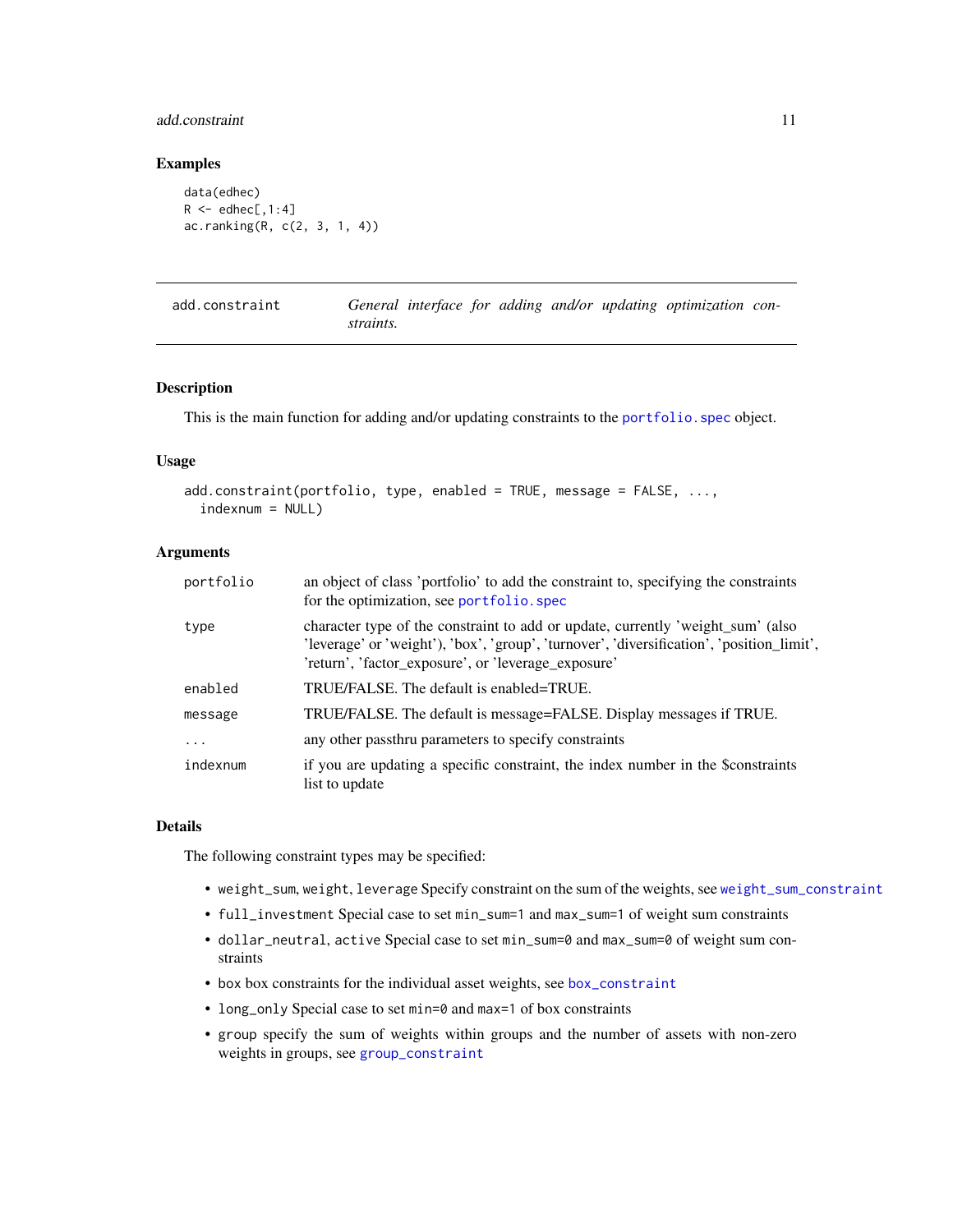- turnover Specify a constraint for target turnover. Turnover is calculated from a set of initial weights, see [turnover\\_constraint](#page-114-1)
- diversification target diversification of a set of weights, see [diversification\\_constraint](#page-46-1)
- position\_limit Specify the number of non-zero, long, and/or short positions, see [position\\_limit\\_constraint](#page-90-1)
- return Specify the target mean return, see [return\\_constraint](#page-102-1)
- factor\_exposure Specify risk factor exposures, see [factor\\_exposure\\_constraint](#page-56-1)
- leverage\_exposure Specify a maximum leverage exposure, see [leverage\\_exposure\\_constraint](#page-69-1)

#### Author(s)

Ross Bennett

#### See Also

```
portfolio.spec weight_sum_constraint, box_constraint, group_constraint, turnover_constraint,
diversification_constraint, position_limit_constraint, return_constraint, factor_exposure_constraint,
leverage_exposure_constraint
```
#### Examples

```
data(edhec)
returns <- edhec[, 1:4]
fund.names <- colnames(returns)
pspec <- portfolio.spec(assets=fund.names)
# Add the full investment constraint that specifies the weights must sum to 1.
pspec <- add.constraint(portfolio=pspec, type="weight_sum", min_sum=1, max_sum=1)
# The full investment constraint can also be specified with type="full_investment"
pspec <- add.constraint(portfolio=pspec, type="full_investment")
# Another common constraint is that portfolio weights sum to 0.
pspec <- add.constraint(portfolio=pspec, type="weight_sum", min_sum=0, max_sum=0)
pspec <- add.constraint(portfolio=pspec, type="dollar_neutral")
pspec <- add.constraint(portfolio=pspec, type="active")
# Add box constraints
pspec <- add.constraint(portfolio=pspec, type="box", min=0.05, max=0.4)
# min and max can also be specified per asset
pspec <- add.constraint(portfolio=pspec,
                        type="box",
                        min=c(0.05, 0, 0.08, 0.1),
                        max=c(0.4, 0.3, 0.7, 0.55))
# A special case of box constraints is long only where min=0 and max=1
# The default action is long only if min and max are not specified
pspec <- add.constraint(portfolio=pspec, type="box")
pspec <- add.constraint(portfolio=pspec, type="long_only")
```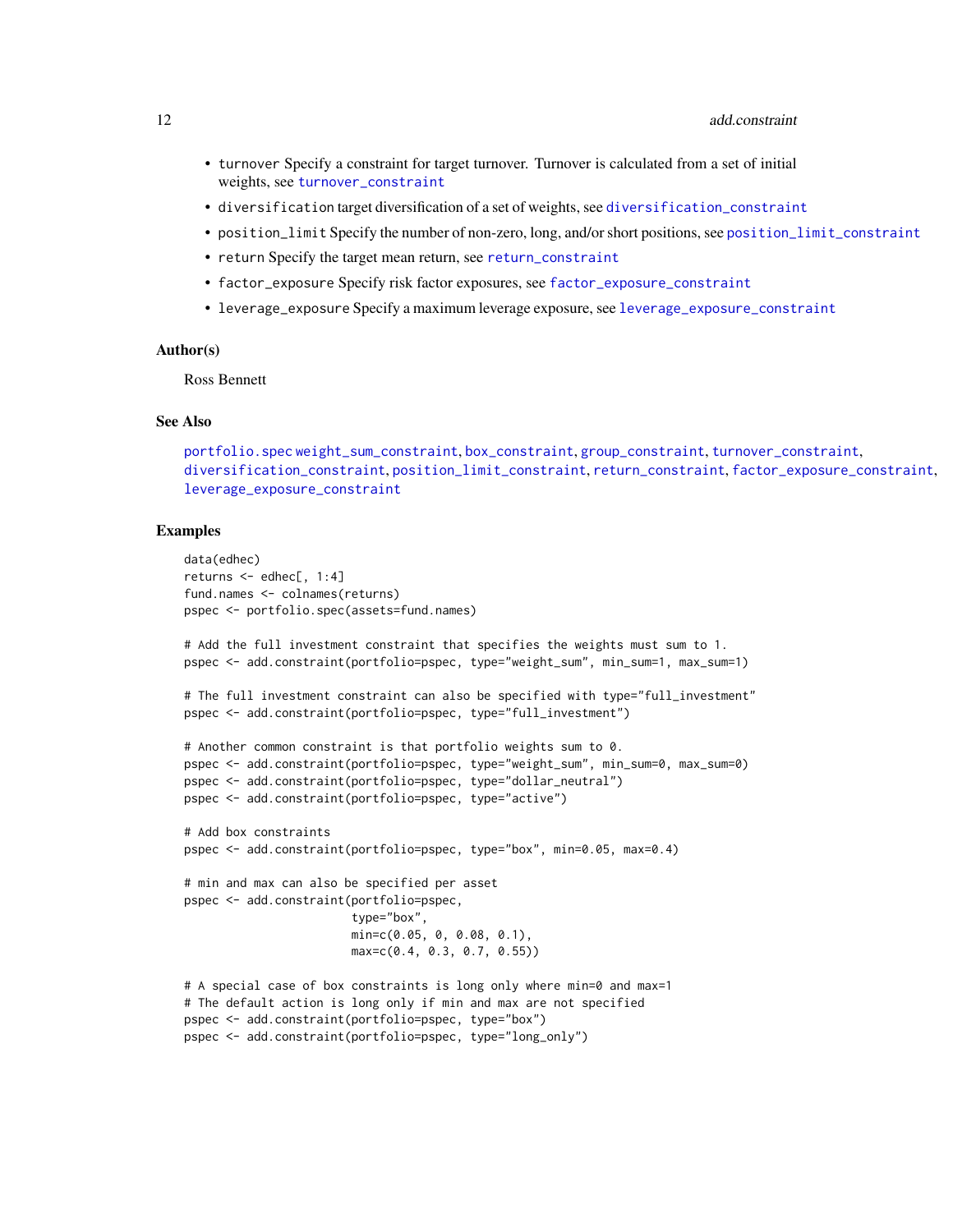```
# Add group constraints
pspec <- add.constraint(portfolio=pspec,
                        type="group",
                        groups=list(c(1, 2, 1), 4),
                        group_min=c(0.1, 0.15),
                        group_max=c(0.85, 0.55),
                        group_labels=c("GroupA", "GroupB"),
                        group_pos=c(2, 1))
# Add position limit constraint such that we have a maximum number
# of three assets with non-zero weights.
pspec <- add.constraint(portfolio=pspec, type="position_limit", max_pos=3)
# Add diversification constraint
pspec <- add.constraint(portfolio=pspec, type="diversification", div_target=0.7)
# Add turnover constraint
pspec <- add.constraint(portfolio=pspec, type="turnover", turnover_target=0.2)
# Add target mean return constraint
pspec <- add.constraint(portfolio=pspec, type="return", return_target=0.007)
# Example using the indexnum argument
portf <- portfolio.spec(assets=fund.names)
portf <- add.constraint(portf, type="full_investment")
portf <- add.constraint(portf, type="long_only")
# indexnum corresponds to the index number of the constraint
# The full_investment constraint was the first constraint added and has
# indexnum=1
portf$constraints[[1]]
# View the constraint with indexnum=2
portf$constraints[[2]]
# Update the constraint to relax the sum of weights constraint
portf <- add.constraint(portf, type="weight_sum",
min_sum=0.99, max_sum=1.01,
indexnum=1)
# Update the constraint to modify the box constraint
portf <- add.constraint(portf, type="box",
min=0.1, max=0.8,
indexnum=2)
```
<span id="page-12-1"></span>add.objective *General interface for adding optimization objectives, including risk, return, and risk budget*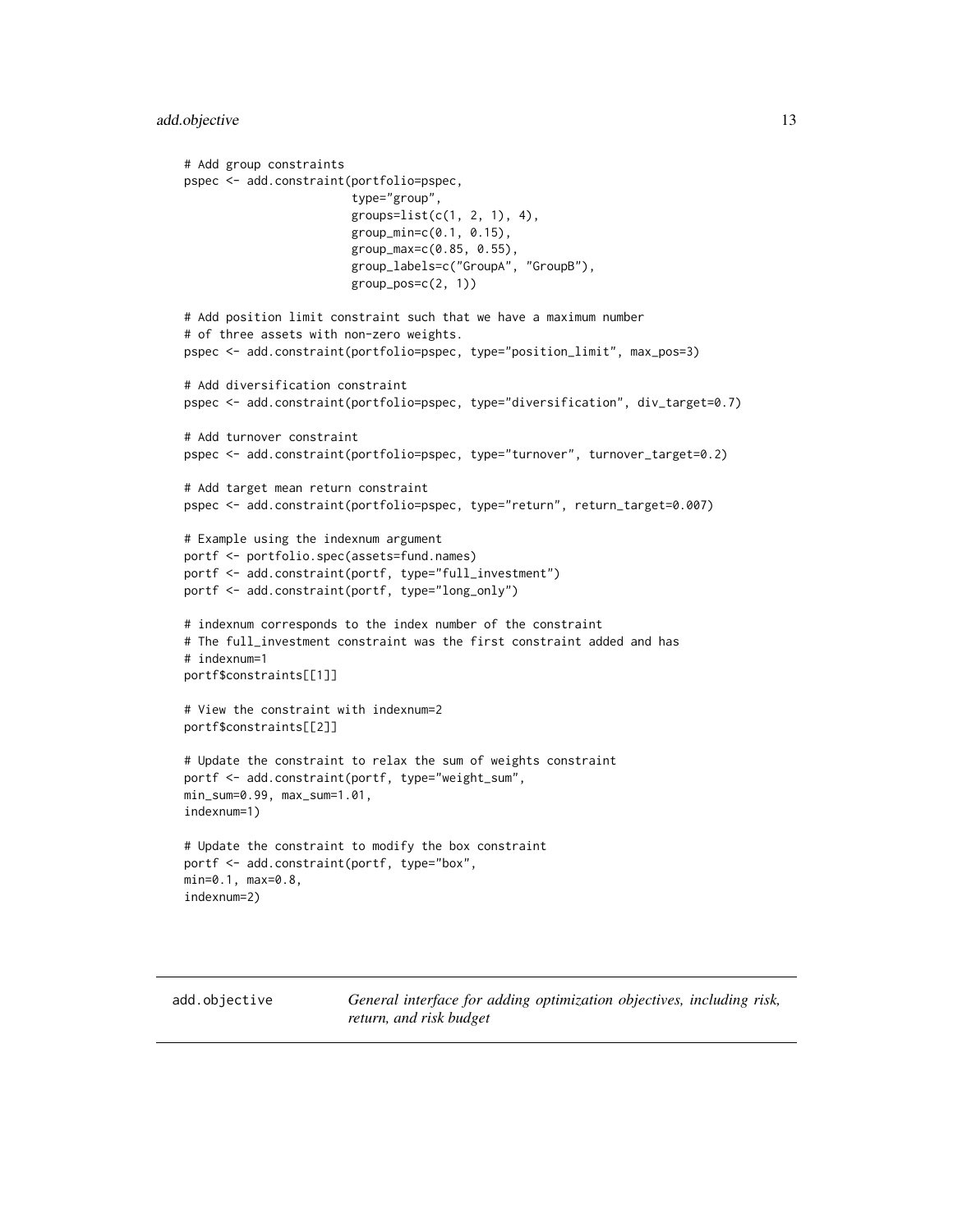# Description

This function is the main function for adding and updating business objectives in an object of type [portfolio.spec](#page-88-1).

#### Usage

```
add.objective_v1(constraints, type, name, arguments = NULL, enabled = TRUE,
  ..., indexnum = NULL)
```

```
add.objective(portfolio, constraints = NULL, type, name, arguments = NULL,
  enabled = TRUE, ..., indexnum = NULL)
```
# Arguments

| constraints | a 'v1_constraint' object for backwards compatibility, see constraint                                                                          |
|-------------|-----------------------------------------------------------------------------------------------------------------------------------------------|
| type        | character type of the objective to add or update, currently 'return','risk', 'risk_budget',<br>'quadratic utility', or 'weight concentration' |
| name        | name of the objective, should correspond to a function, though we will try to<br>make allowances                                              |
| arguments   | default arguments to be passed to an objective function when executed                                                                         |
| enabled     | <b>TRUE/FALSE</b>                                                                                                                             |
| $\cdot$     | any other passthru parameters                                                                                                                 |
| indexnum    | if you are updating a specific objective, the index number in the \$objectives list<br>to update                                              |
| portfolio   | an object of type 'portfolio' to add the objective to, specifying the portfolio for<br>the optimization, see portfolio                        |

# Details

In general, you will define your objective as one of the following types: 'return', 'risk', 'risk\_budget', 'quadratic utility', or 'weight\_concentration'. These have special handling and intelligent defaults for dealing with the function most likely to be used as objectives, including mean, median, VaR, ES, etc.

Objectives of type 'turnover' and 'minmax' are also supported.

#### Author(s)

Brian G. Peterson and Ross Bennett

# See Also

[objective](#page-76-1), [portfolio.spec](#page-88-1)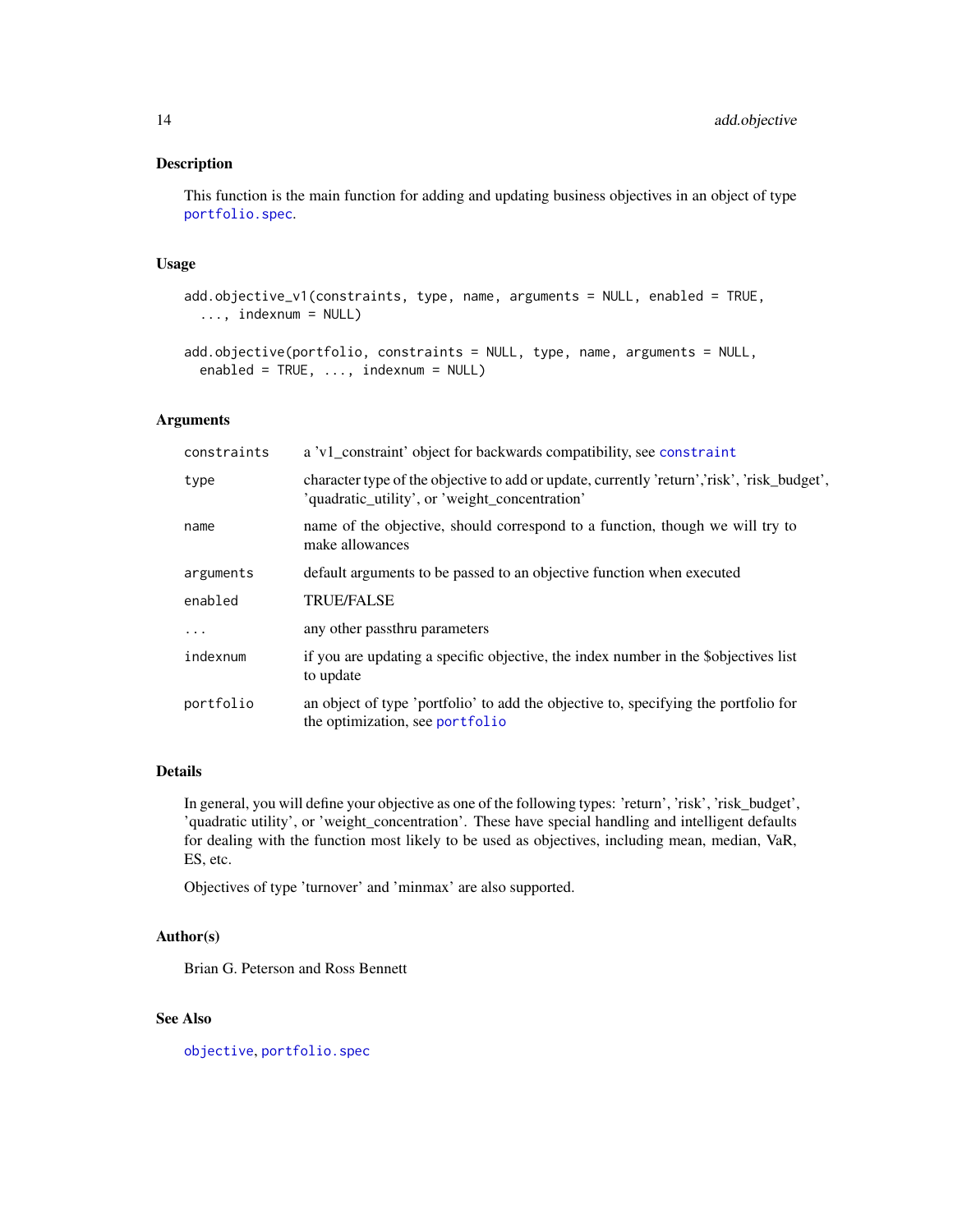#### <span id="page-14-0"></span>add.sub.portfolio 15

#### Examples

```
data(edhec)
returns \leq edhec[,1:4]
fund.names <- colnames(returns)
portf <- portfolio.spec(assets=fund.names)
# Add some basic constraints
portf <- add.constraint(portf, type="full_investment")
portf <- add.constraint(portf, type="long_only")
# Creates a new portfolio object using portf and adds a quadratic utility
# objective. This will add two objectives to the portfolio object; 1) mean and
# 2) var. The risk aversion parameter is commonly referred to as lambda in the
# quadratic utility formulation that controls how much the portfolio variance
# is penalized.
portf.maxQU <- add.objective(portf, type="quadratic_utility",
                             risk_aversion=0.25)
# Creates a new portfolio object using portf and adds mean as an objective
portf.maxMean <- add.objective(portf, type="return", name="mean")
# Creates a new portfolio object using portf and adds StdDev as an objective
portf.minStdDev <- add.objective(portf, type="risk", name="StdDev")
# Creates a new portfolio object using portf and adds ES as an objective.
# Note that arguments to ES are passed in as a named list.
portf.minES <- add.objective(portf, type="risk", name="ES",
                             arguments=list(p=0.925, clean="boudt"))
# Creates a new portfolio object using portf.minES and adds a risk budget
# objective with limits on component risk contribution.
# Note that arguments to ES are passed in as a named list.
portf.RiskBudgetES <- add.objective(portf.minES, type="risk_budget", name="ES",
                             arguments=list(p=0.925, clean="boudt"),
                             min_prisk=0, max_prisk=0.6)
# Creates a new portfolio object using portf.minES and adds a risk budget
# objective with equal component risk contribution.
# Note that arguments to ES are passed in as a named list.
portf.EqRiskES <- add.objective(portf.minES, type="risk_budget", name="ES",
                                    arguments=list(p=0.925, clean="boudt"),
                                    min_concentration=TRUE)
# Creates a new portfolio object using portf and adds a weight_concentration
# objective. The conc_aversion parameter controls how much concentration is
# penalized. The portfolio concentration is defined as the Herfindahl Hirschman
# Index of the weights.
portf.conc <- add.objective(portf, type="weight_concentration",
                            name="HHI", conc_aversion=0.01)
```
add.sub.portfolio *Add sub-portfolio*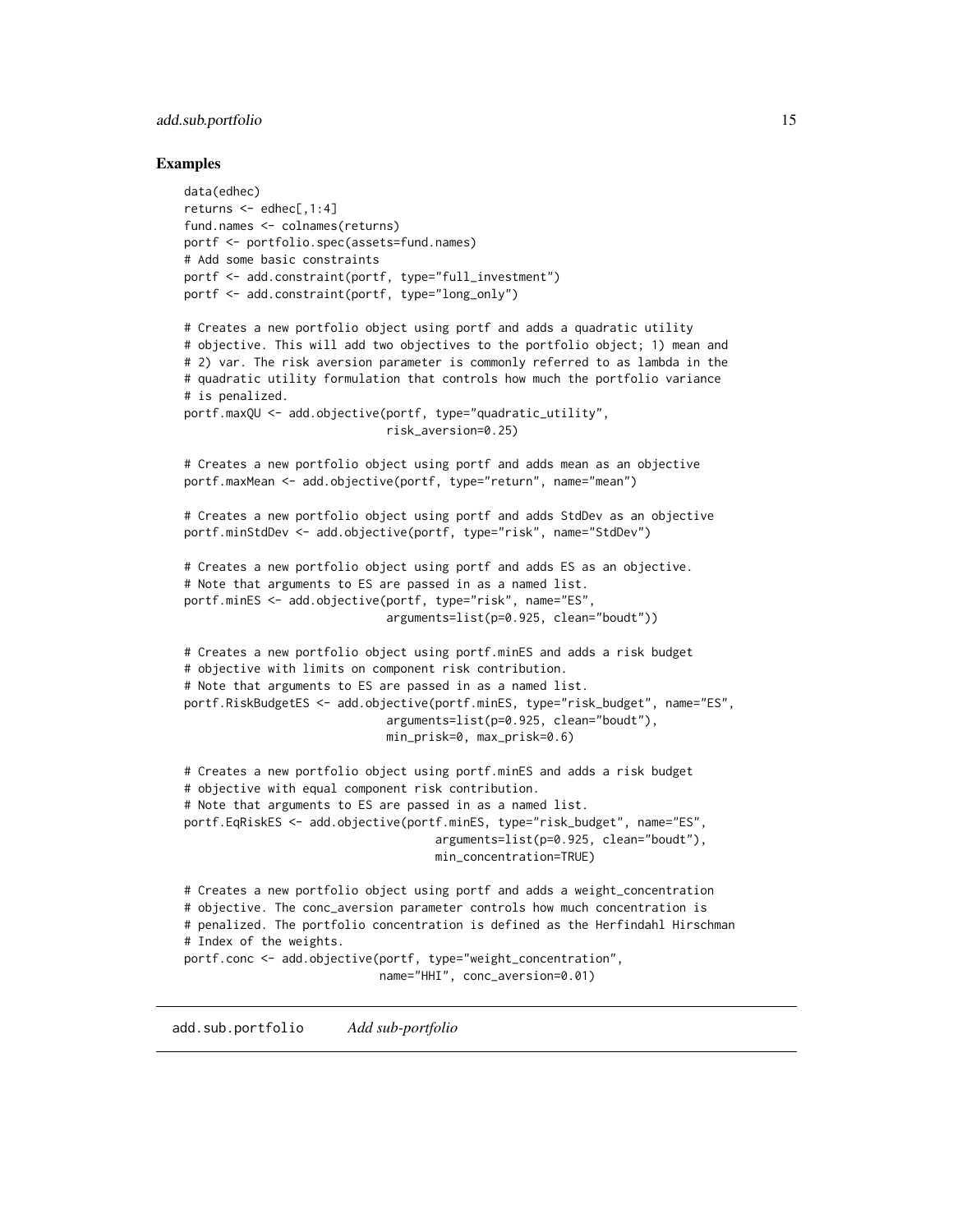# Description

Add a sub-portfolio to a multiple layer portfolio specification object

#### Usage

```
add.sub.portfolio(mult.portfolio, portfolio, optimize_method = c("DEoptim",
  "random", "ROI", "pso", "GenSA"), search_size = 20000, rp = NULL,
  rebalance_on = NULL, training_period = NULL, trailing_periods = NULL,
  ..., indexnum = NULL)
```
# Arguments

|                  | mult.portfolio a mult.portfolio.spec object                                                                                                                                                                                                                          |  |  |
|------------------|----------------------------------------------------------------------------------------------------------------------------------------------------------------------------------------------------------------------------------------------------------------------|--|--|
| portfolio        | a portfolio object to add as a sub portfolio.                                                                                                                                                                                                                        |  |  |
| optimize_method  |                                                                                                                                                                                                                                                                      |  |  |
|                  | optimization method for the sub portfolio                                                                                                                                                                                                                            |  |  |
| search_size      | integer, how many portfolios to test, default 20,000                                                                                                                                                                                                                 |  |  |
| rp               | matrix of random portfolio weights, default NULL, mostly for automated use<br>by rebalancing optimization or repeated tests on same portfolios                                                                                                                       |  |  |
| rebalance_on     | haracter string of period to rebalance on. See endpoints for valid names.                                                                                                                                                                                            |  |  |
| training_period  |                                                                                                                                                                                                                                                                      |  |  |
|                  | an integer of the number of periods to use as a training data in the front of the<br>returns data                                                                                                                                                                    |  |  |
| trailing_periods |                                                                                                                                                                                                                                                                      |  |  |
|                  | an integer with the number of periods to roll over (i.e. width of the moving<br>or rolling window), the default is NULL will run using the returns data from<br>inception                                                                                            |  |  |
| $\ddotsc$        | additonal passthrough parameters to optimize.portfolio.rebalancing                                                                                                                                                                                                   |  |  |
| indexnum         | the index number of the sub portfolio. If indexnum=NULL (the default), then the<br>sub portfolio object is appended to the list of sub portfolios in the mult.portfolio<br>object. If indexnum is specified, the portfolio in that index number is overwrit-<br>ten. |  |  |

#### Author(s)

Ross Bennett

# See Also

[mult.portfolio.spec](#page-75-1) [portfolio.spec](#page-88-1) [optimize.portfolio](#page-77-1) [optimize.portfolio.rebalancing](#page-82-1)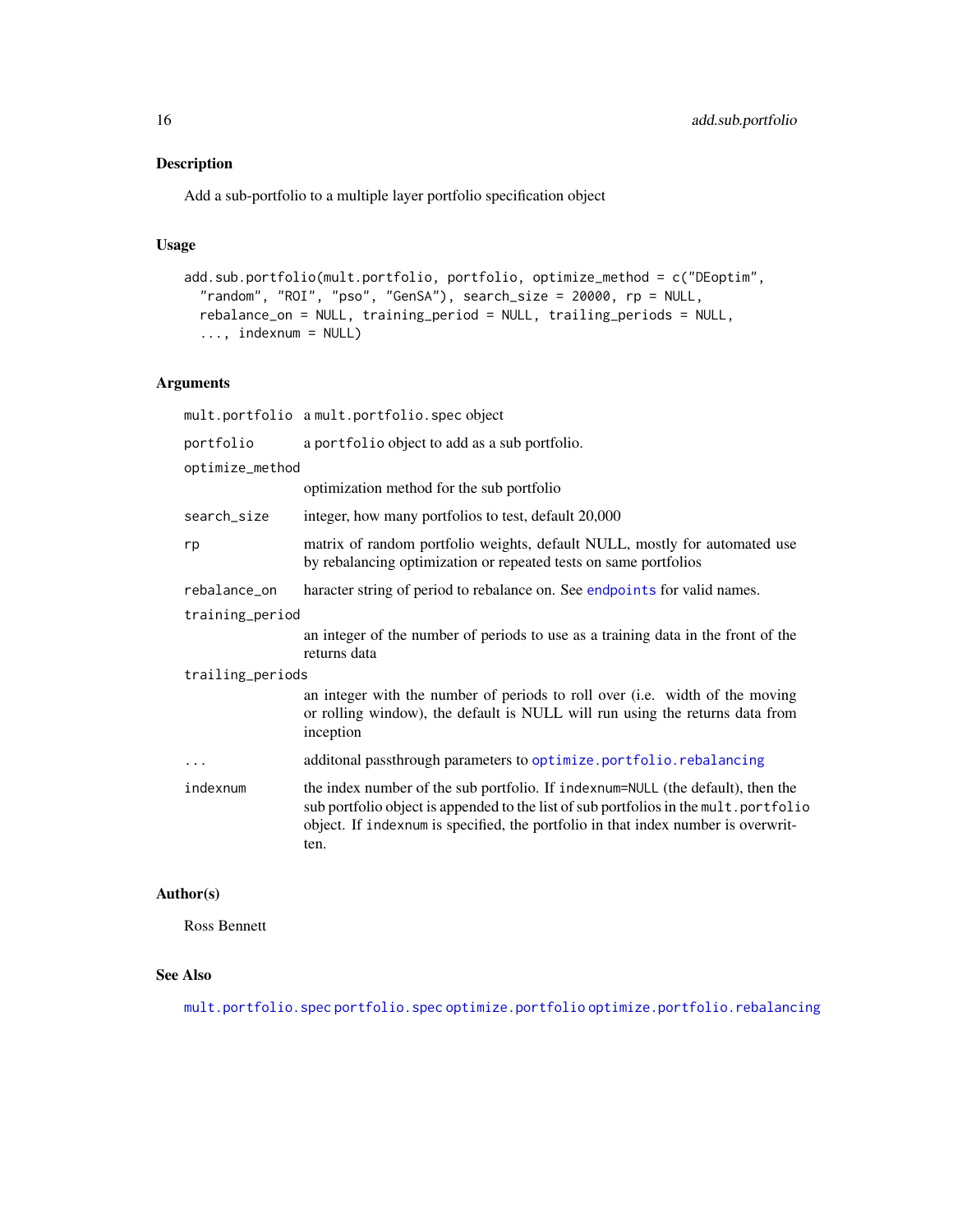<span id="page-16-0"></span>

# Description

This function is used to calculate risk or return metrics given a matrix of weights and is primarily used as a convenience function used in chart.Scatter functions

# Usage

applyFUN(R, weights, FUN = "mean", arguments)

# Arguments

| R          | xts object of asset returns                                                 |
|------------|-----------------------------------------------------------------------------|
| weights    | a matrix of weights generated from random portfolios or optimize. portfolio |
| <b>FUN</b> | name of a function                                                          |
| arguments  | named list of arguments to FUN                                              |

# Author(s)

Ross Bennett

barplotGroupWeights *barplot of group weights by group or category*

# Description

This function is called by chart.GroupWeights function if chart.type="barplot"

### Usage

```
barplotGroupWeights(object, ..., grouping = c("groups", "category"),
 main = "Group Weights", las = 3, xlab = NULL, cex.lab = 0.8,
 element.color = "darkgray", cex.axis = 0.8)
```
#### Arguments

| object    | object of class optimize.portfolio                                                                                              |
|-----------|---------------------------------------------------------------------------------------------------------------------------------|
| $\ddotsc$ | passthrough parameters to plot                                                                                                  |
| grouping  | • groups: group the weights by group constraints<br>• category_labels: group the weights by category_labels in portfolio object |
| main      | an overall title for the plot: see title                                                                                        |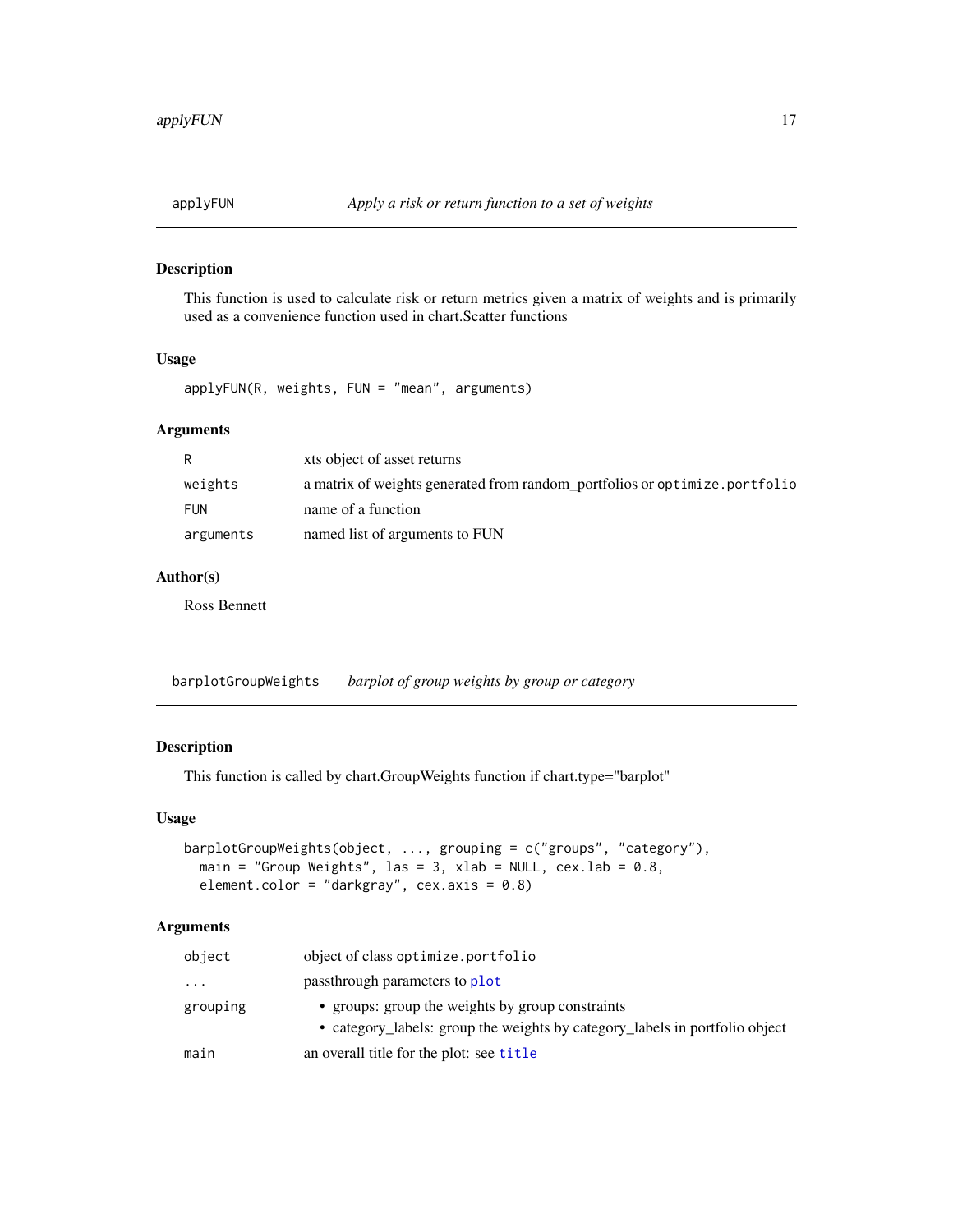<span id="page-17-0"></span>

| las           | numeric in $\{0,1,2,3\}$ ; the style of axis labels                                       |  |  |  |
|---------------|-------------------------------------------------------------------------------------------|--|--|--|
|               | <b>0:</b> always parallel to the axis [ <i>default</i> ],                                 |  |  |  |
|               | 1: always horizontal,                                                                     |  |  |  |
|               | 2: always perpendicular to the axis,                                                      |  |  |  |
|               | 3: always vertical.                                                                       |  |  |  |
| xlab          | a title for the x axis: see title                                                         |  |  |  |
| cex.lab       | The magnification to be used for x and y labels relative to the current setting of<br>cex |  |  |  |
| element.color | color for the default border and axis                                                     |  |  |  |
| cex.axis      | The magnification to be used for x and y axis relative to the current setting of<br>cex   |  |  |  |

# Author(s)

Ross Bennett

black.litterman *Black Litterman Estimates*

# Description

Compute the Black Litterman estimate of moments for the posterior normal.

# Usage

```
black.litterman(R, P, Mu = NULL, Sigma = NULL, Views = NULL)
```
# Arguments

| R     | returns                                                                                                |
|-------|--------------------------------------------------------------------------------------------------------|
| P     | a K x N pick matrix                                                                                    |
| Mu    | vector of length N of the prior expected values. The sample mean is used if<br>Mu=NULL.                |
| Sigma | an $N \times N$ matrix of the prior covariance matrix. The sample covariance is used<br>if Sigma=NULL. |
| Views | a vector of length K of the views                                                                      |

# Value

- BLMu: posterior expected values
- BLSigma: posterior covariance matrix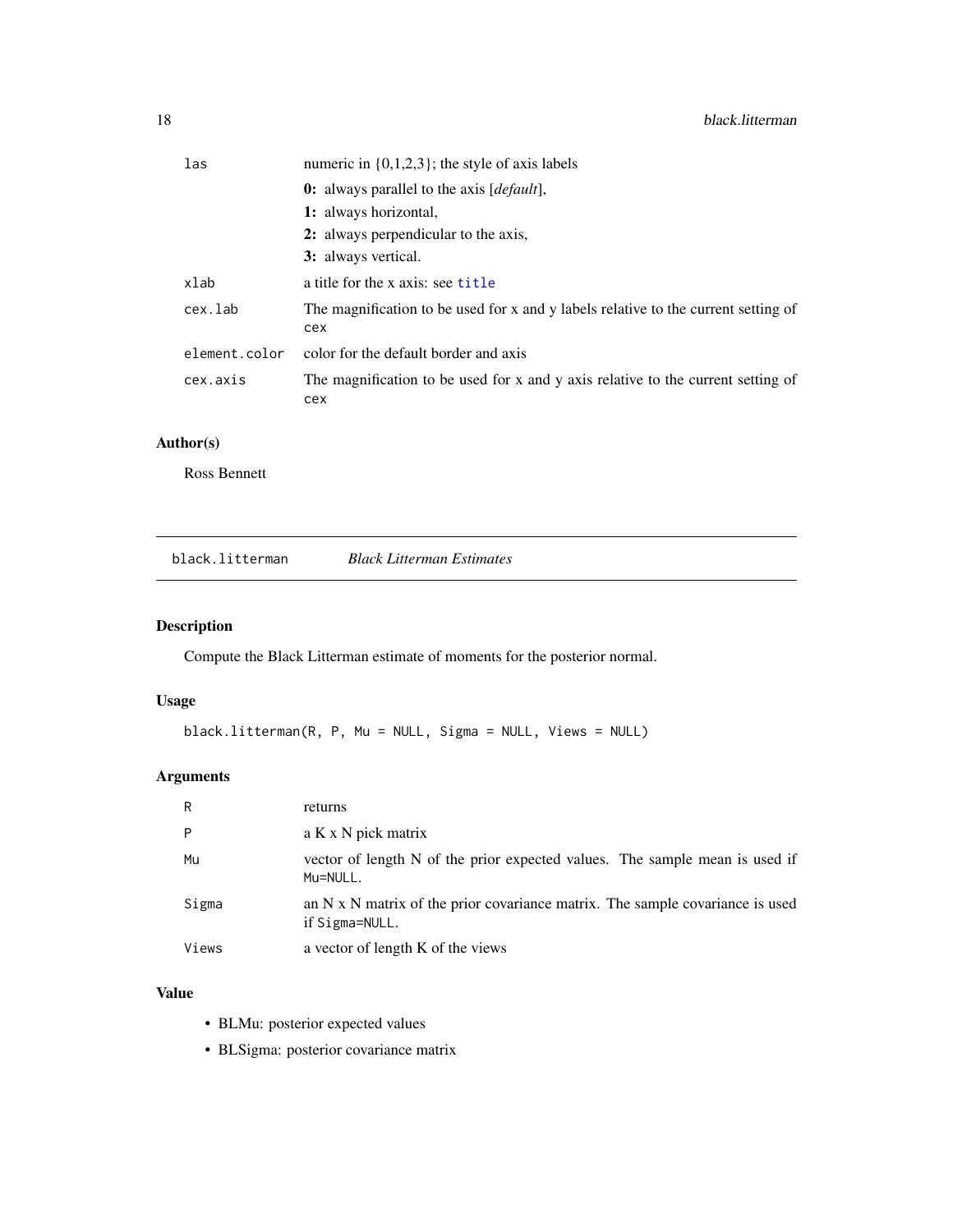# <span id="page-18-0"></span>Note

This function is largely based on the work of Xavier Valls to port the matlab code of Attilio Meucci to R as documented in the Meucci package.

#### Author(s)

Ross Bennett, Xavier Valls

# References

A. Meucci - "Exercises in Advanced Risk and Portfolio Management" [http://symmys.com/node/](http://symmys.com/node/170) [170](http://symmys.com/node/170).

# See Also

[BlackLittermanFormula](#page-18-1)

<span id="page-18-1"></span>BlackLittermanFormula *Computes the Black-Litterman formula for the moments of the posterior normal.*

#### Description

This function computes the Black-Litterman formula for the moments of the posterior normal, as described in A. Meucci, "Risk and Asset Allocation", Springer, 2005.

#### Usage

BlackLittermanFormula(Mu, Sigma, P, v, Omega)

#### Arguments

| Mu    | [vector] $(N x 1)$ prior expected values.     |
|-------|-----------------------------------------------|
| Sigma | [matrix] (N x N) prior covariance matrix.     |
|       | [matrix] $(K \times N)$ pick matrix.          |
| ν     | [vector] $(K x 1)$ vector of views.           |
| Omega | [matrix] $(K \times K)$ matrix of confidence. |

# Value

BLMu [vector] (N x 1) posterior expected values. BLSigma [matrix] (N x N) posterior covariance matrix.

#### Author(s)

Xavier Valls <flamejat@gmail.com>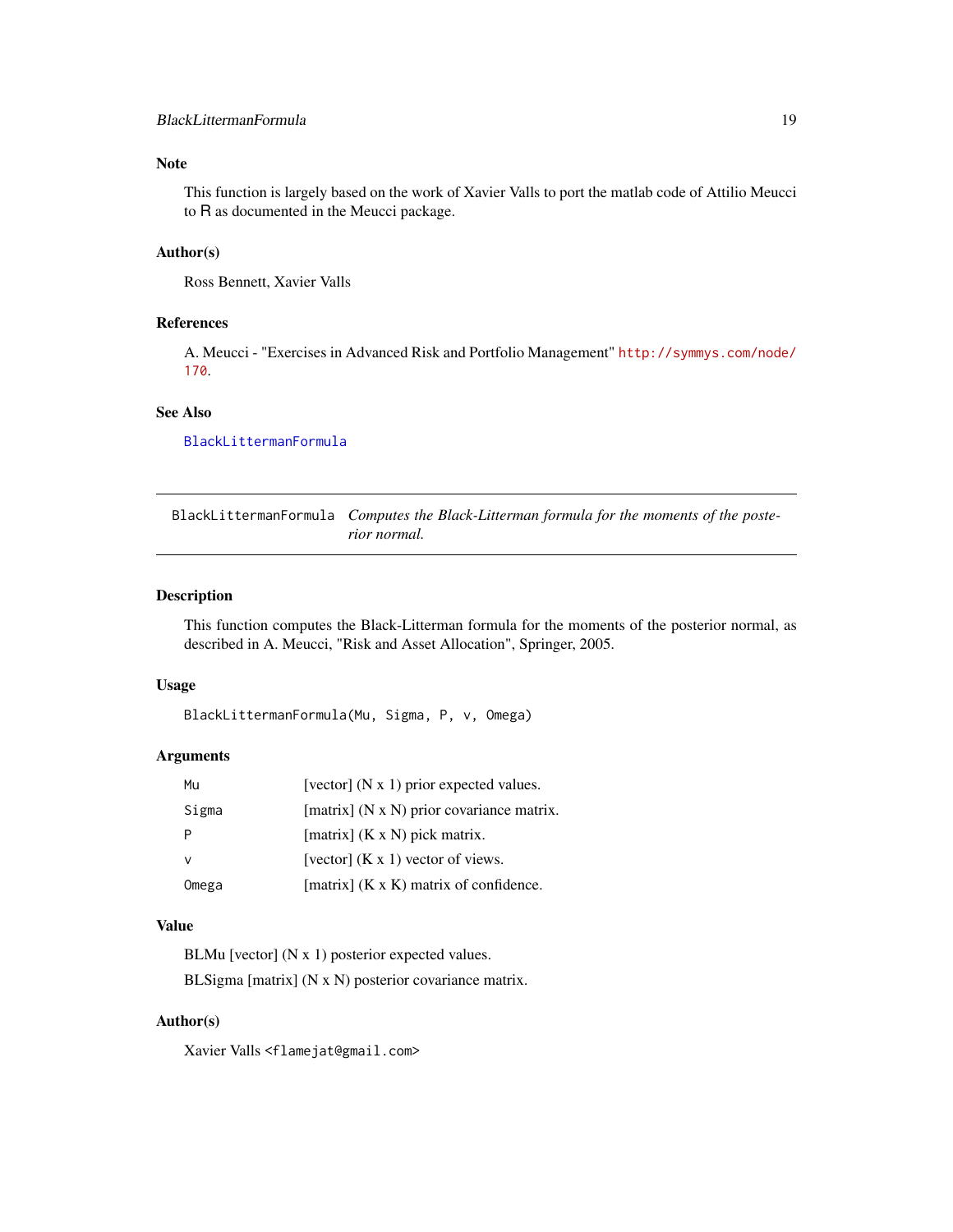# <span id="page-19-0"></span>References

A. Meucci - "Exercises in Advanced Risk and Portfolio Management" [http://symmys.com/node/](http://symmys.com/node/170) [170](http://symmys.com/node/170).

See Meucci's script for "BlackLittermanFormula.m"

<span id="page-19-1"></span>box\_constraint *constructor for box\_constraint.*

# Description

Box constraints specify the upper and lower bounds on the weights of the assets. This function is called by add.constraint when type="box" is specified. See [add.constraint](#page-10-1).

# Usage

```
box_constraint(type = "box", assets, min, max, min_mult, max_mult,
  enabled = TRUE, message = FALSE, ...)
```
# Arguments

| type       | character type of the constraint                                                                      |
|------------|-------------------------------------------------------------------------------------------------------|
| assets     | number of assets, or optionally a named vector of assets specifying initial weights                   |
| min        | numeric or named vector specifying minimum weight box constraints                                     |
| max        | numeric or named vector specifying minimum weight box constraints                                     |
| $min_mull$ | numeric or named vector specifying minimum multiplier box constraint from<br>initial weight in assets |
| $max_mult$ | numeric or named vector specifying maximum multiplier box constraint from<br>initial weight in assets |
| enabled    | <b>TRUE/FALSE</b>                                                                                     |
| message    | TRUE/FALSE. The default is message=FALSE. Display messages if TRUE.                                   |
| .          | any other passthru parameters to specify box constraints                                              |

#### Value

an object of class 'box\_constraint'

#### Author(s)

Ross Bennett

# See Also

[add.constraint](#page-10-1)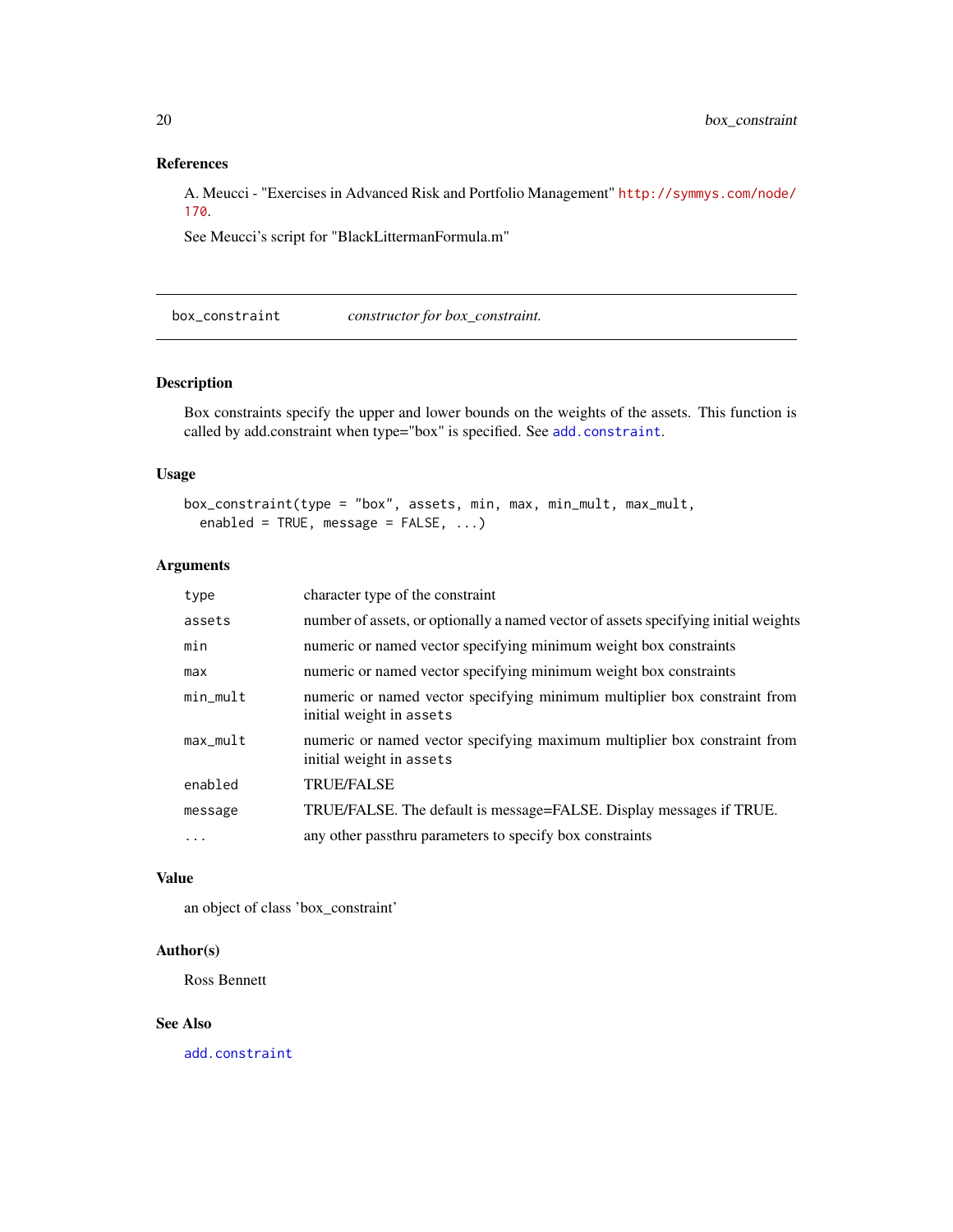# <span id="page-20-0"></span>CCCgarch.MM 21

# Examples

```
data(edhec)
ret <- edhec[, 1:4]
pspec <- portfolio.spec(assets=colnames(ret))
# defaults to min=0 and max=1
pspec <- add.constraint(pspec, type="box")
# specify box constraints as a scalar
pspec <- add.constraint(pspec, type="box", min=0.05, max=0.45)
# specify box constraints per asset
pspec <- add.constraint(pspec,
                        type="box",
                        min=c(0.05, 0.10, 0.08, 0.06),
                        max=c(0.45, 0.55, 0.35, 0.65))
```
CCCgarch.MM *compute comoments for use by lower level optimization functions when the conditional covariance matrix is a CCC GARCH model*

#### Description

it first estimates the conditional GARCH variances, then filters out the time-varying volatility and estimates the higher order comoments on the innovations rescaled such that their unconditional covariance matrix is the conditional covariance matrix forecast

# Usage

```
CCCgarch.MM(R, momentargs = NULL, ...)
```
#### Arguments

| R                       | an xts, vector, matrix, data frame, timeSeries or zoo object of asset returns          |
|-------------------------|----------------------------------------------------------------------------------------|
| momentargs              | list containing arguments to be passed down to lower level functions, default<br>NULL. |
| $\cdot$ $\cdot$ $\cdot$ | any other passthru parameters                                                          |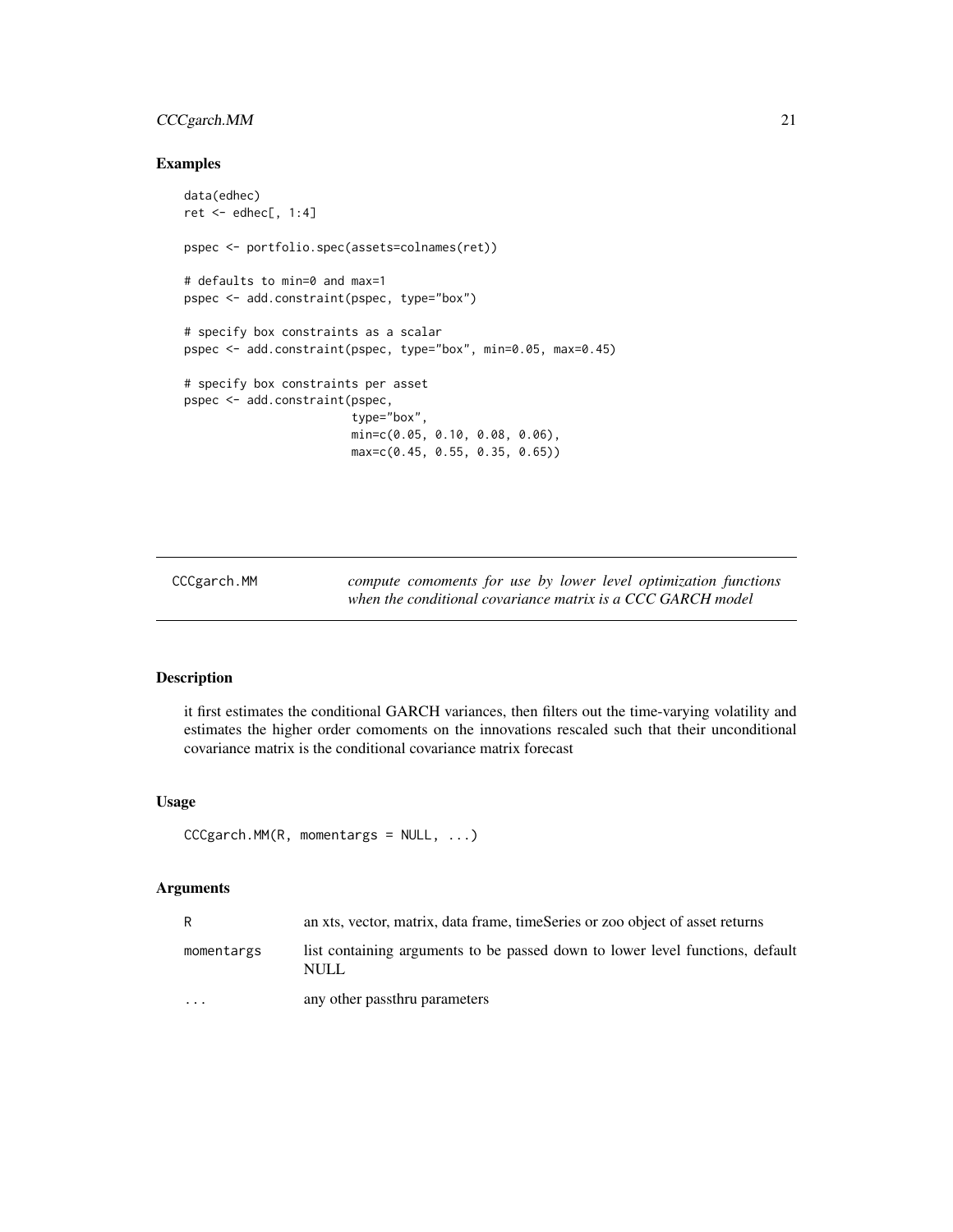<span id="page-21-0"></span>center *Center*

# Description

Center a matrix

#### Usage

center(x)

#### Arguments

x matrix

# Details

This function is used primarily to center a time series of asset returns or factors. Each column should represent the returns of an asset or factor realizations. The expected value is taken as the sample mean.

 $x$ .centered =  $x$  - mean( $x$ )

#### Value

matrix of centered data

<span id="page-21-1"></span>centroid.buckets *Buckets Centroid*

# Description

Compute the centroid for buckets of assets

#### Usage

```
centroid.buckets(buckets, simulations = 1000)
```
# Arguments

| buckets     | a list where each element contains the index of the assets in the respective |
|-------------|------------------------------------------------------------------------------|
|             | bucket. The assets within each bucket have no order. The bucket elements are |
|             | in ascending order such that R_bucket_1 <  < R_bucket_n                      |
| simulations | number of simulations                                                        |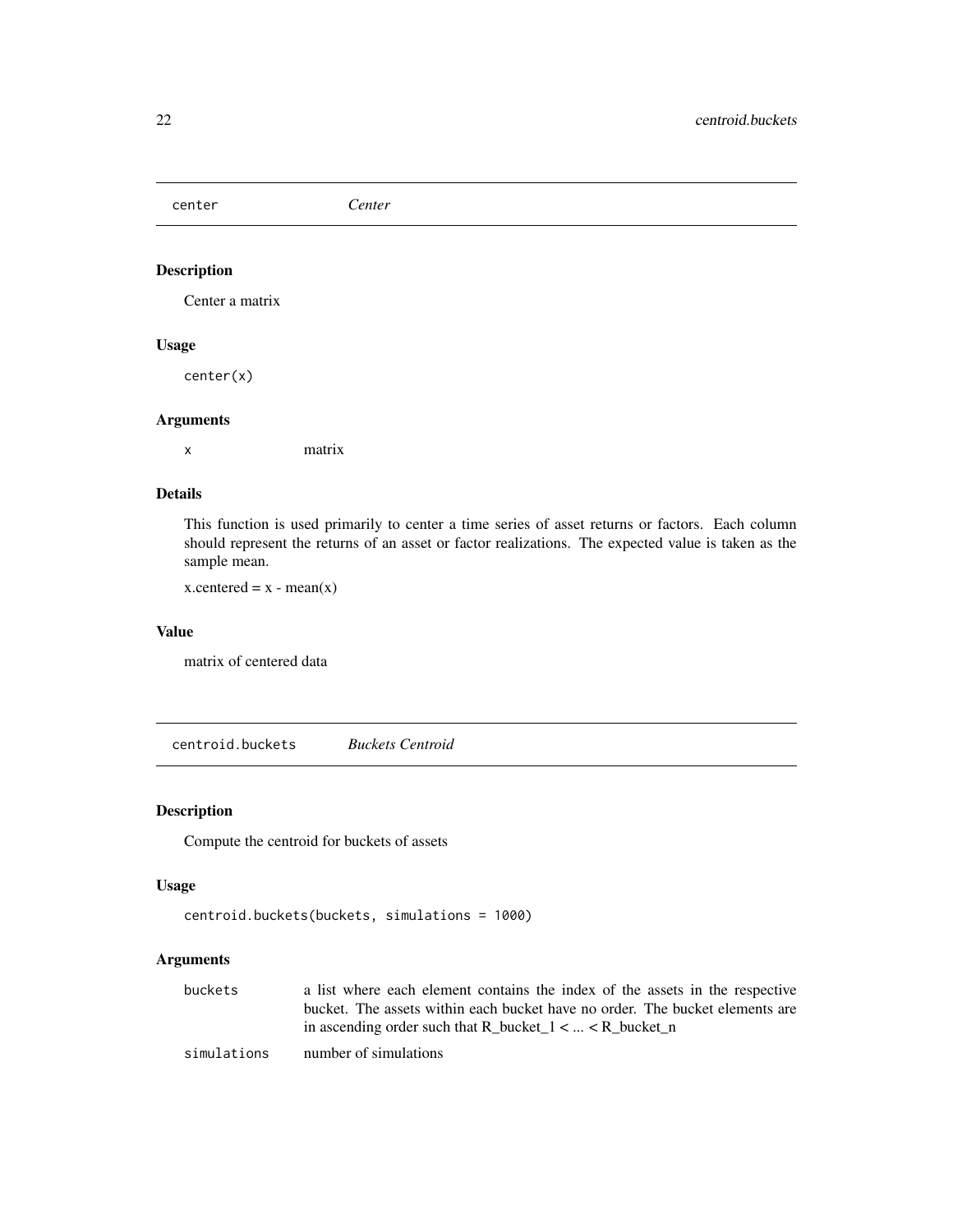# <span id="page-22-0"></span>centroid.complete.mc 23

# Details

A common use of buckets is to divide the assets into quartiles or deciles, but is generalized here for an arbitrary number of buckets and arbitrary number of assets in each bucket.

# Value

the centroid vector

#### Author(s)

Ross Bennett

<span id="page-22-1"></span>centroid.complete.mc *Complete Cases Centroid*

# Description

Numerical method to estimate complete cases centroid

# Usage

```
centroid.complete.mc(order, simulations = 1000)
```
# Arguments

| order       | a vector of indexes of the relative ranking of expected asset returns in ascending |
|-------------|------------------------------------------------------------------------------------|
|             | order. For example, order = $c(2, 3, 1, 4)$ expresses a view on the expected       |
|             | returns such that R $2 < R$ 3 $< R$ 1 $< R$ 4                                      |
| simulations | number of simulations                                                              |

# Value

the centroid vector

# Author(s)

Ross Bennett

# Examples

```
# Express a view on the assets such that
# R_2 < R_1 < R_3 < R_4
centroid.complete.mc(c(2, 1, 3, 4))
```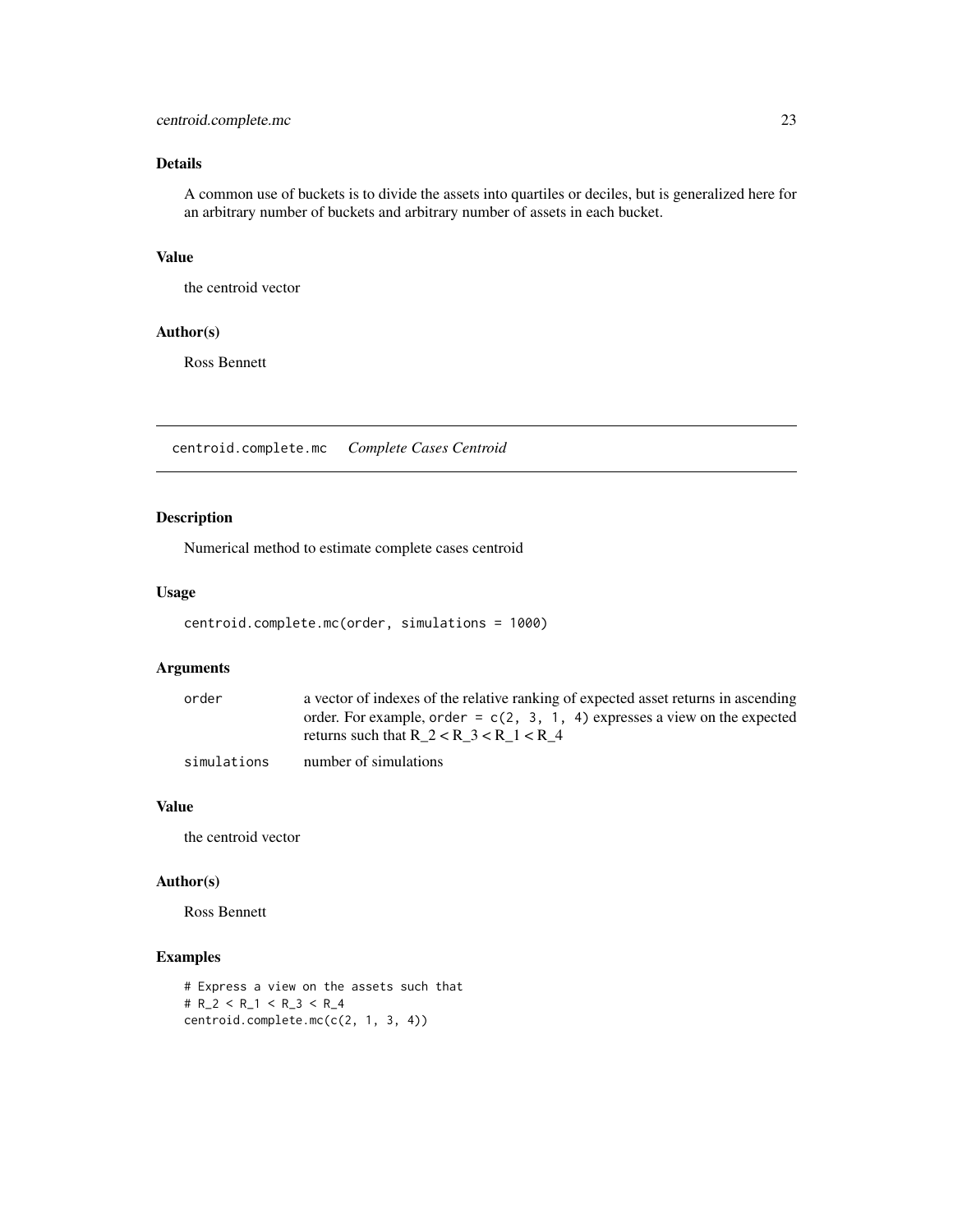<span id="page-23-1"></span><span id="page-23-0"></span>centroid.sectors *Multiple Sectors Centroid*

# Description

Compute the centroid for expressing views on the relative ranking of assets within sectors.

# Usage

```
centroid.sectors(sectors, simulations = 1000)
```
# Arguments

| sectors     | a list where each list element contains the order of each asset in the given sector |
|-------------|-------------------------------------------------------------------------------------|
| simulations | number of simulations                                                               |

# Value

the centroid vector

#### Author(s)

Ross Bennett

# Examples

```
# Express a view on the assets in two sectors
# Sector 1 View: R_2 < R_1 < R_3
# Sector 2 View: R_5 < R_4
x \leftarrow list()
x[[1]] \leftarrow c(2, 1, 3)x[[2]] \leftarrow c(5, 4)centroid.sectors(x)
```
<span id="page-23-2"></span>centroid.sign *Positive and Negative View Centroid*

# Description

Compute the centroid for expressing a view on assets with positive or negative expected returns

# Usage

```
centroid.sign(positive, negative, simulations = 1000)
```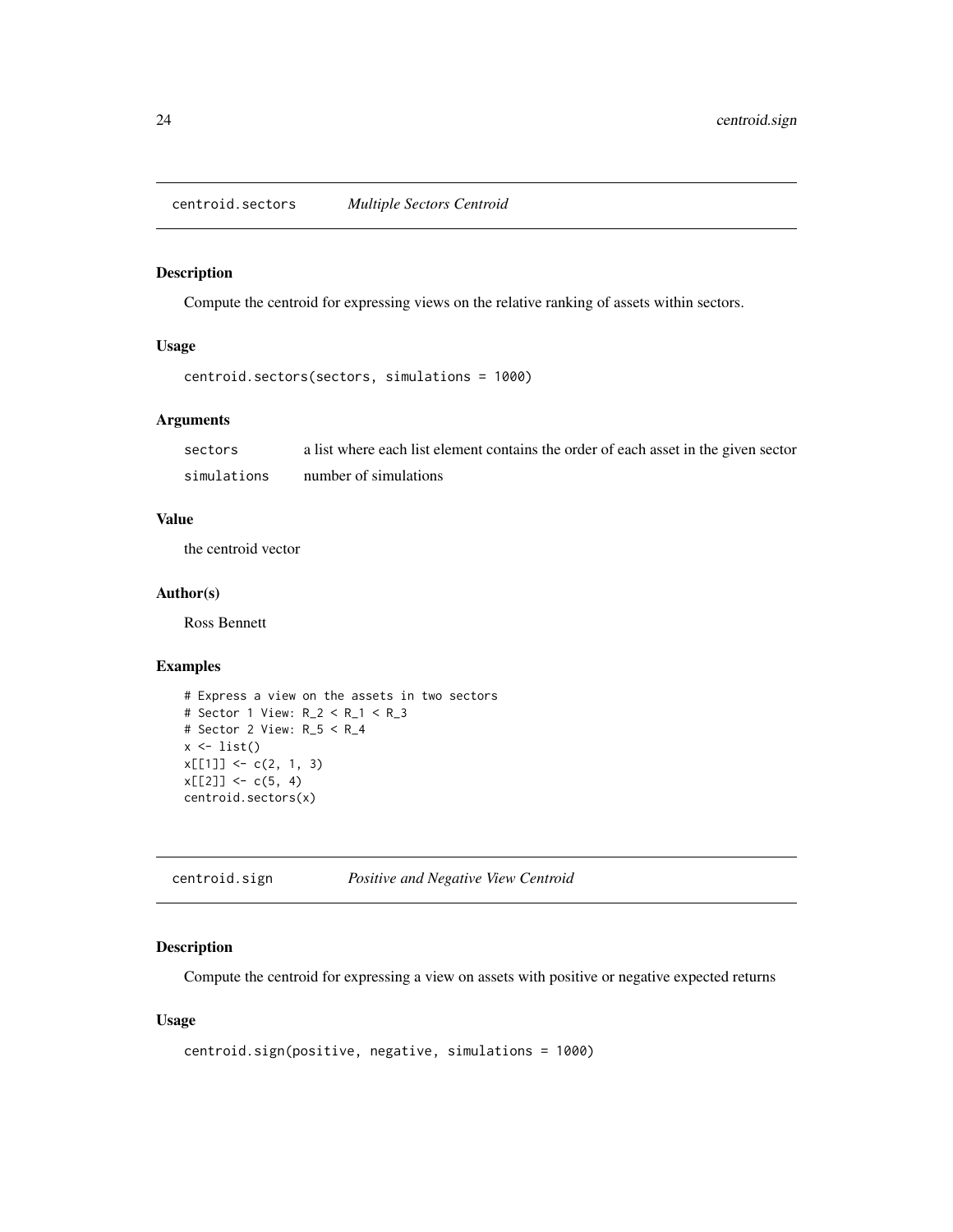#### <span id="page-24-0"></span>Arguments

| positive    | a vector of the index of assets with positive expected return in ascending order  |
|-------------|-----------------------------------------------------------------------------------|
| negative    | a vector of the index of assets with negative expected return in ascending order. |
| simulations | number of simulations                                                             |

# Value

the centroid vector

# Author(s)

Ross Bennett

### Examples

# Express a view that # R\_1 < R\_2 < 0 < R\_3 < R\_4 centroid.sign(c(1, 2), c(4, 3))

chart.Concentration *Classic risk reward scatter and concentration*

#### Description

This function charts the optimize.portfolio object in risk-return space and the degree of concentration based on the weights or percentage component contribution to risk.

# Usage

```
chart.Concentration(object, ..., return.col = "mean", risk.col = "ES",
 chart.assets = FALSE, conc.type = c("weights", "pct_contrib"),
 col = heatcolor(20), element.color = "darkgray", cex.axis = 0.8,
 xlim = NULL, ylim = NULL)
```
#### Arguments

| object       | optimal portfolio created by optimize.portfolio.                                                                                                                                                    |
|--------------|-----------------------------------------------------------------------------------------------------------------------------------------------------------------------------------------------------|
| .            | any other passthru parameters.                                                                                                                                                                      |
| return.col   | string matching the objective of a 'return' objective, on vertical axis.                                                                                                                            |
| risk.col     | string matching the objective of a 'risk' objective, on horizontal axis.                                                                                                                            |
| chart.assets | TRUE/FALSE. Includes a risk reward scatter of the assets in the chart.                                                                                                                              |
| conc.type    | concentration type can be based on the concentration of weights or concentra-<br>tion of percentage component contribution to risk (only works with risk budget<br>objective for the optimization). |
| col          | color palette or vector of colors to use.                                                                                                                                                           |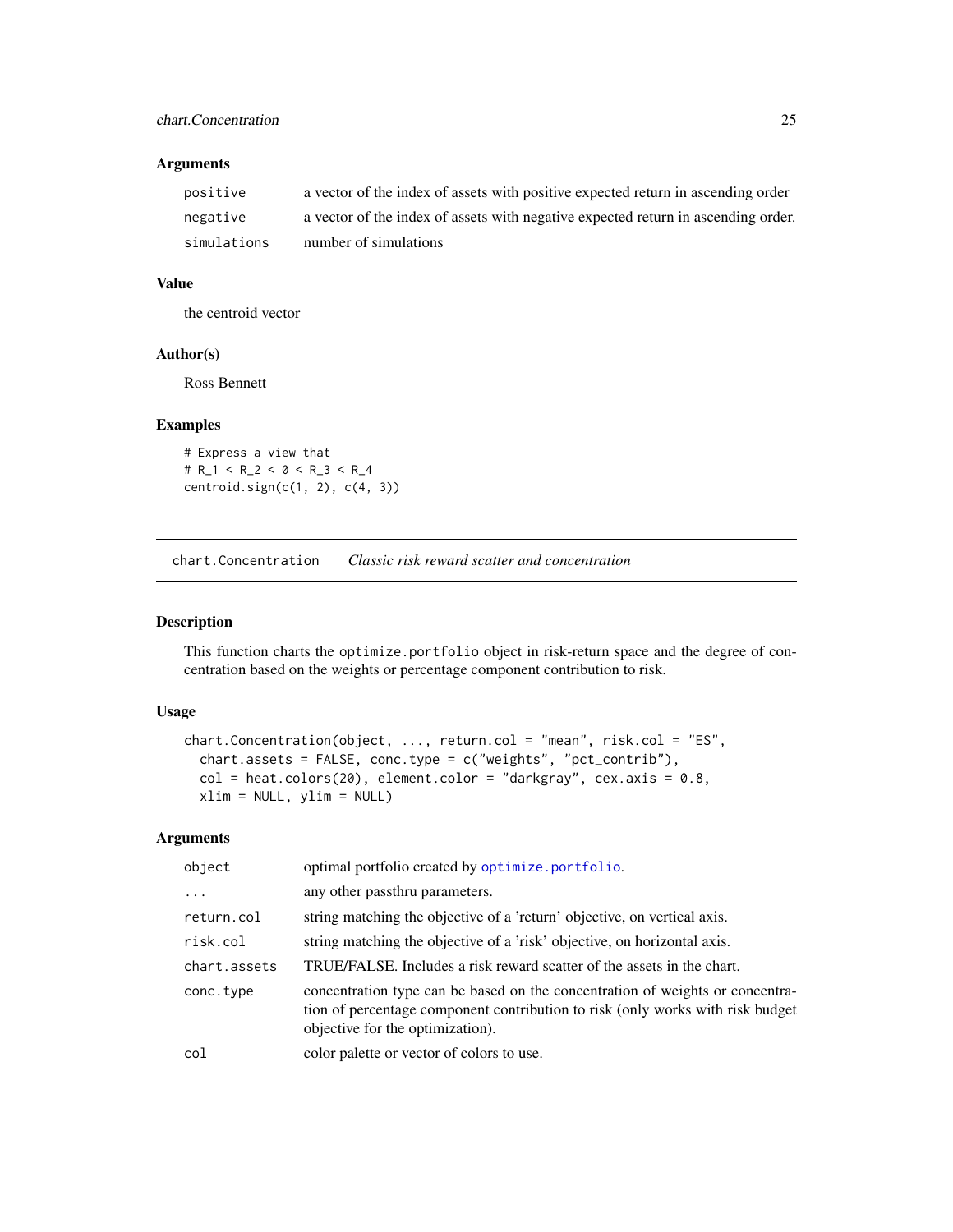<span id="page-25-0"></span>

|          | element.color color for the border and axes.                                                |
|----------|---------------------------------------------------------------------------------------------|
| cex.axis | The magnification to be used for axis annotation relative to the current setting<br>of cex. |
| xlim     | set the x-axis limit, same as in plot.                                                      |
| vlim     | set the y-axis limit, same as in plot.                                                      |

#### Author(s)

Peter Carl and Ross Bennett

#### See Also

[optimize.portfolio](#page-77-1)

<span id="page-25-1"></span>chart.EF.Weights *Chart weights along an efficient frontier*

#### Description

This function produces a stacked barplot of weights along an efficient frontier.

# Usage

```
chart.EF.Weights(object, ...)
## S3 method for class 'efficient.frontier'
chart.EF.Weights(object, ..., colorset = NULL,
  n. portfolios = 25, by.groups = FALSE, match.col = "ES", main = "",
  cex.lab = 0.8, cex.axis = 0.8, cex.legend = 0.8, legend.labels = NULL,
  element.color = "darkgray", legend.loc = "topright")
## S3 method for class 'optimize.portfolio'
chart.EF.Weights(object, ..., colorset = NULL,
  n.portfolios = 25, by.groups = FALSE, match.col = "ES", main = "",
 cex.lab = 0.8, cex.axis = 0.8, cex.legend = 0.8, legend.labels = NULL,
```
# Arguments

| object                  | object of class efficient. frontier or optimize. portfolio.   |
|-------------------------|---------------------------------------------------------------|
| $\cdot$ $\cdot$ $\cdot$ | passthru parameters to barplot.                               |
| colorset                | color palette or vector of colors to use.                     |
| n.portfolios            | number of portfolios to extract along the efficient frontier. |
| by.groups               | TRUE/FALSE. If TRUE, the group weights are charted.           |

element.color = "darkgray", legend.loc = "topright")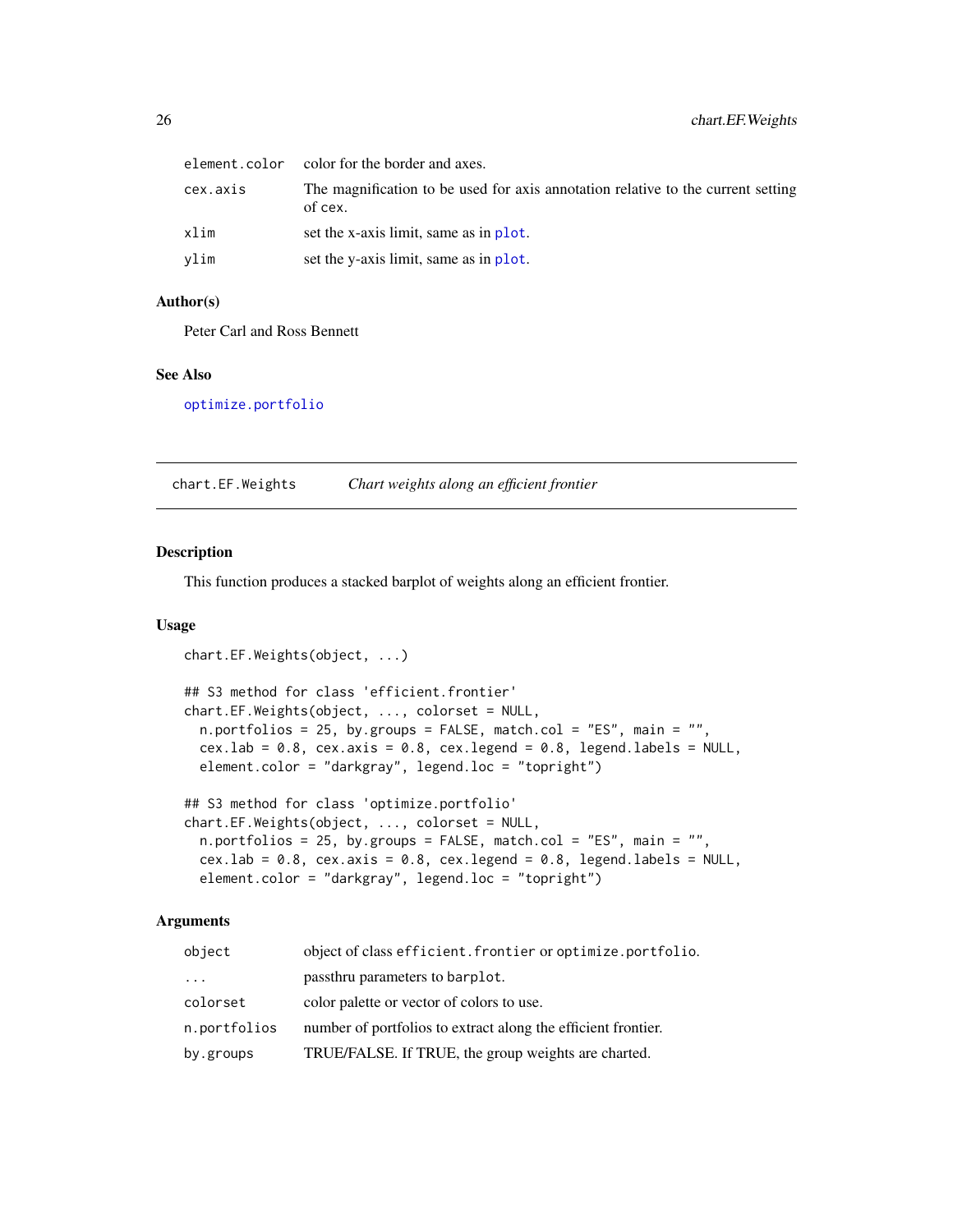<span id="page-26-0"></span>

| match.col     | string name of column to use for risk (horizontal axis). Must match the name of<br>an objective.                    |
|---------------|---------------------------------------------------------------------------------------------------------------------|
| main          | title used in the plot.                                                                                             |
| cex.lab       | the magnification to be used for x-axis and y-axis labels relative to the current<br>setting of 'cex'.              |
| cex.axis      | the magnification to be used for sizing the axis text relative to the current setting<br>of 'cex', similar to plot. |
| cex.legend    | the magnification to be used for sizing the legend relative to the current setting<br>of 'cex', similar to plot.    |
| legend.labels | character vector to use for the legend labels.                                                                      |
| element.color | provides the color for drawing less-important chart elements, such as the box<br>lines, axis lines, etc.            |
| legend.loc    | NULL, "topright", "right", or "bottomright". If legend.loc is NULL, the legend<br>will not be plotted.              |

#### Author(s)

Ross Bennett

<span id="page-26-1"></span>chart.EfficientFrontier

*Chart the efficient frontier and risk-return scatter*

# Description

Chart the efficient frontier and risk-return scatter of the assets for optimize.portfolio or efficient.frontier objects

# Usage

```
chart.EfficientFrontier(object, ...)
## S3 method for class 'optimize.portfolio.ROI'
chart.EfficientFrontier(object, ...,
 match.col = "ES", n.portfolios = 25, xlim = NULL, ylim = NULL,
  cex.axis = 0.8, element.color = "darkgray", main = "Efficient Frontier",
 RAR.text = "SR", rf = 0, tangent.line = TRUE, cex.length = 0.8,
  chart.assets = TRUE, labels.assets = TRUE, pch.assets = 21,
  cex. assets = 0.8)## S3 method for class 'optimize.portfolio'
chart.EfficientFrontier(object, ...,
 match.col = "ES", n.portfolios = 25, xlim = NULL, ylim = NULL,
  cex.axis = 0.8, element.color = "darkgray", main = "Efficient Frontier",
 RAR.text = "SR", rf = 0, tangent.line = TRUE, cex.length = 0.8,
```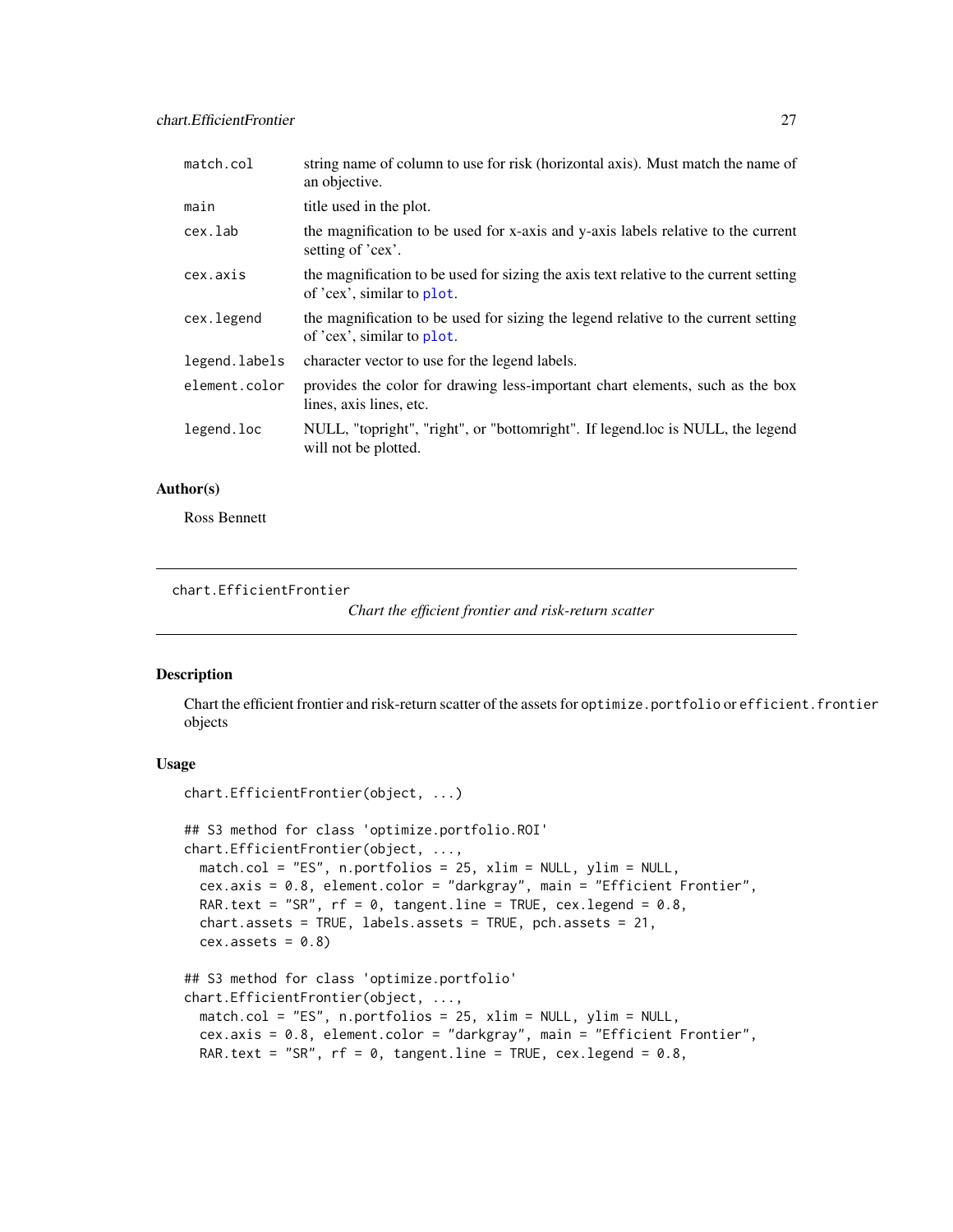```
chart.assets = TRUE, labels.assets = TRUE, pch.assets = 21,
 cex. assets = 0.8## S3 method for class 'efficient.frontier'
chart.EfficientFrontier(object, ...,
 match.col = "ES", n.portfolios = NULL, xlim = NULL, ylim = NULL,
 cex.axis = 0.8, element.color = "darkgray", main = "Efficient Frontier",
 RAR.text = "SR", rf = 0, tangent.line = TRUE, cex.legend = 0.8,
 chart.assets = TRUE, labels.assets = TRUE, pch.assets = 21,
 cex. assets = 0.8
```
# Arguments

| object        | object to chart.                                                                                                                                                                                               |
|---------------|----------------------------------------------------------------------------------------------------------------------------------------------------------------------------------------------------------------|
|               | passthru parameters to plot                                                                                                                                                                                    |
| match.col     | string name of column to use for risk (horizontal axis). match.col must match<br>the name of an objective measure in the objective_measures or opt_values<br>slot in the object created by optimize.portfolio. |
| n.portfolios  | number of portfolios to use to plot the efficient frontier.                                                                                                                                                    |
| xlim          | set the x-axis limit, same as in plot.                                                                                                                                                                         |
| ylim          | set the y-axis limit, same as in plot.                                                                                                                                                                         |
| cex.axis      | numerical value giving the amount by which the axis should be magnified rela-<br>tive to the default.                                                                                                          |
| element.color | provides the color for drawing less-important chart elements, such as the box<br>lines, axis lines, etc.                                                                                                       |
| main          | a main title for the plot.                                                                                                                                                                                     |
| RAR.text      | string name for risk adjusted return text to plot in the legend.                                                                                                                                               |
| rf            | risk free rate. If rf is not null, the maximum Sharpe Ratio or modified Sharpe<br>Ratio tangency portfolio will be plotted.                                                                                    |
| tangent.line  | TRUE/FALSE to plot the tangent line.                                                                                                                                                                           |
| cex.legend    | numerical value giving the amount by which the legend should be magnified<br>relative to the default.                                                                                                          |
| chart.assets  | TRUE/FALSE to include the assets.                                                                                                                                                                              |
| labels.assets | TRUE/FALSE to include the asset names in the plot. chart. assets must be<br>TRUE to plot asset names.                                                                                                          |
| pch.assets    | plotting character of the assets, same as in plot.                                                                                                                                                             |
| cex.assets    | numerical value giving the amount by which the asset points and labels should<br>be magnified relative to the default.                                                                                         |

#### Details

For objects created by optimize.portfolio with 'DEoptim', 'random', or 'pso' specified as the optimize\_method: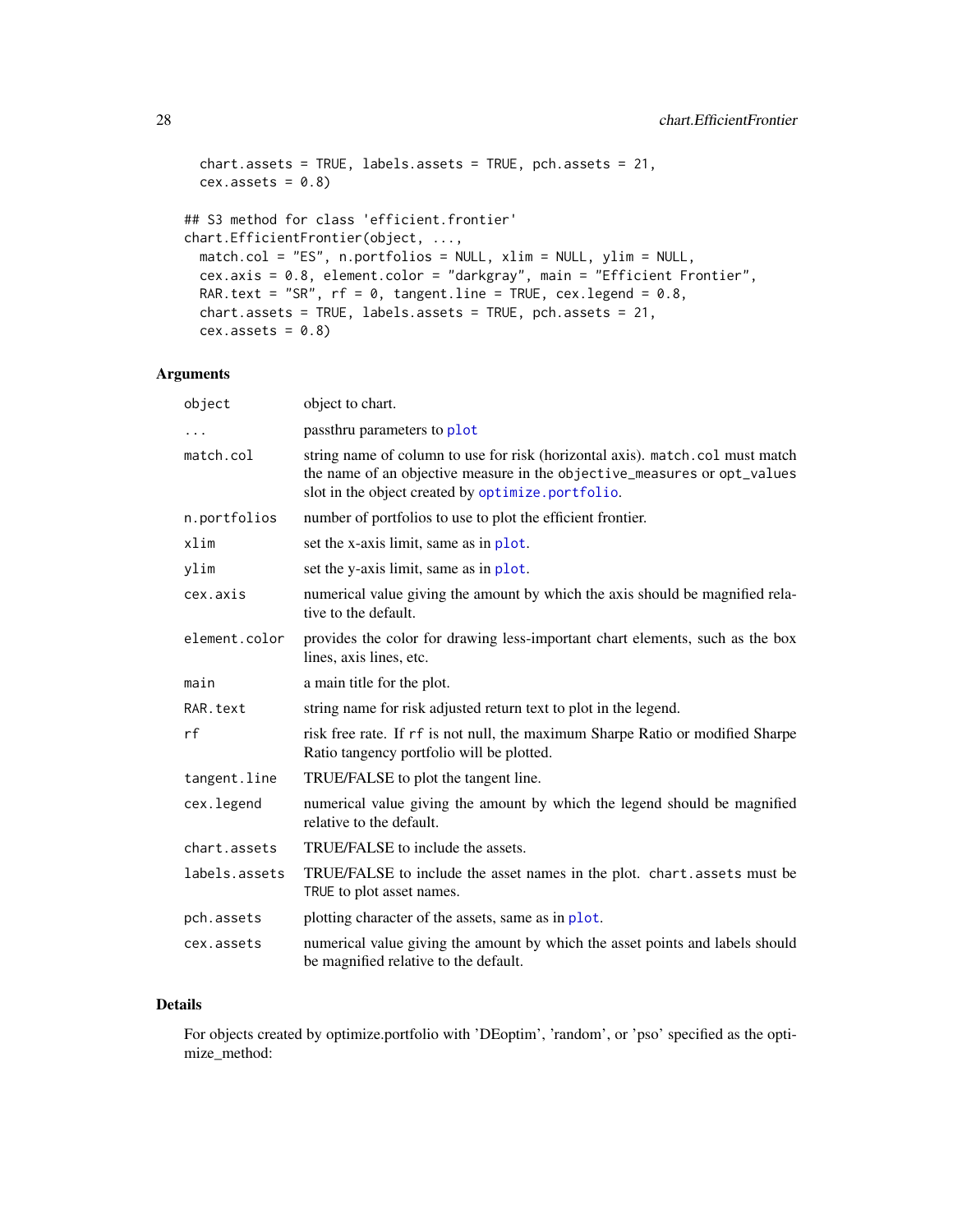<span id="page-28-0"></span>• The efficient frontier plotted is based on the the trace information (sets of portfolios tested by the solver at each iteration) in objects created by optimize.portfolio.

For objects created by optimize.portfolio with 'ROI' specified as the optimize\_method:

- The mean-StdDev or mean-ETL efficient frontier can be plotted for optimal portfolio objects created by optimize.portfolio.
- If match.col="StdDev", the mean-StdDev efficient frontier is plotted.
- If match.col="ETL" (also "ES" or "CVaR"), the mean-ETL efficient frontier is plotted.

Note that trace=TRUE must be specified in [optimize.portfolio](#page-77-1)

GenSA does not return any useable trace information for portfolios tested at each iteration, therfore we cannot extract and chart an efficient frontier.

By default, the tangency portfolio (maximum Sharpe Ratio or modified Sharpe Ratio) will be plotted using a risk free rate of 0. Set rf=NULL to omit this from the plot.

# Author(s)

Ross Bennett

```
chart.EfficientFrontierOverlay
```
*Plot multiple efficient frontiers*

#### Description

Overlay the efficient frontiers of multiple portfolio objects on a single plot.

# Usage

```
chart.EfficientFrontierOverlay(R, portfolio_list, type, n.portfolios = 25,
 match.col = "ES", search_size = 2000, main = "Efficient Frontiers",
 cex.axis = 0.8, element.color = "darkgray", legend.loc = NULL,
  legend.labels = NULL, cex.legend = 0.8, xlim = NULL, ylim = NULL, ...,
  chart.assets = TRUE, labels.assets = TRUE, pch.assets = 21,
  cex. assets = 0.8, col = NULL, lty = NULL, lwd = NULL)
```
#### Arguments

| R            | an xts object of asset returns                                                                                             |
|--------------|----------------------------------------------------------------------------------------------------------------------------|
|              | portfolio_list list of portfolio objects created by portfolio. spec and combined with combine. portfolios                  |
| type         | type of efficient frontier, see create. Efficient Frontier                                                                 |
| n.portfolios | number of portfolios to extract along the efficient frontier. This is only used for<br>objects of class optimize.portfolio |
| match.col    | string name of column to use for risk (horizontal axis). Must match the name of<br>an objective.                           |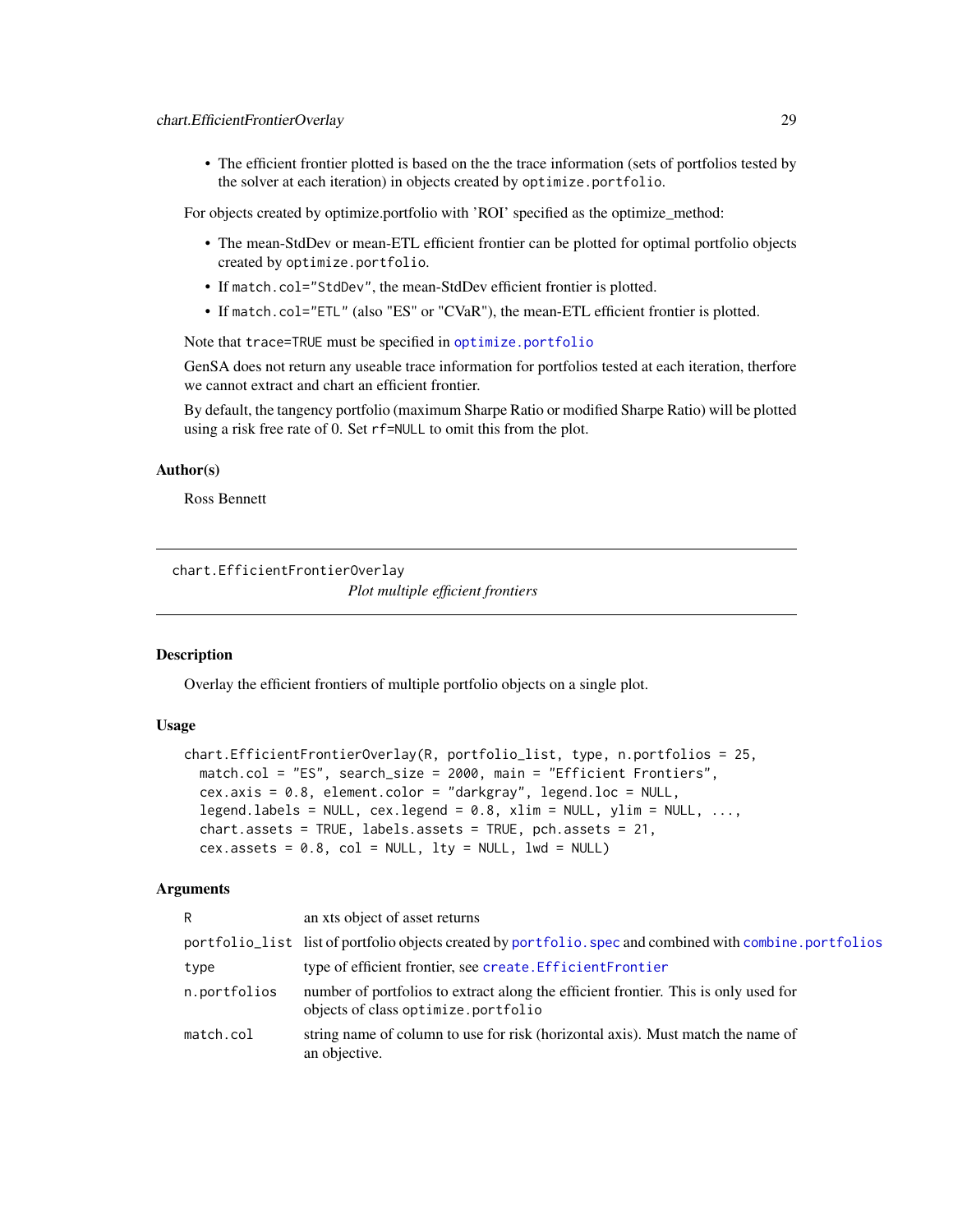<span id="page-29-0"></span>

| search_size   | passed to optimize portfolio for type="DEoptim" or type="random".                                                                   |
|---------------|-------------------------------------------------------------------------------------------------------------------------------------|
| main          | title used in the plot.                                                                                                             |
| cex.axis      | the magnification to be used for sizing the axis text relative to the current setting<br>of 'cex', similar to plot.                 |
| element.color | provides the color for drawing less-important chart elements, such as the box<br>lines, axis lines, etc.                            |
| legend.loc    | location of the legend; NULL, "bottomright", "bottom", "bottomleft", "left",<br>"topleft", "top", "topright", "right" and "center". |
| legend.labels | character vector to use for the legend labels.                                                                                      |
| cex.legend    | The magnification to be used for sizing the legend relative to the current setting<br>of 'cex', similar to plot.                    |
| xlim          | set the x-axis limit, same as in plot.                                                                                              |
| ylim          | set the y-axis limit, same as in plot.                                                                                              |
| $\ddots$      | passthrough parameters to plot.                                                                                                     |
| chart.assets  | TRUE/FALSE to include the assets.                                                                                                   |
| labels.assets | TRUE/FALSE to include the asset names in the plot.                                                                                  |
| pch.assets    | plotting character of the assets, same as in plot.                                                                                  |
| cex.assets    | A numerical value giving the amount by which the asset points and labels should<br>be magnified relative to the default.            |
| col           | vector of colors with length equal to the number of portfolios in portfolio_list.                                                   |
| 1ty           | vector of line types with length equal to the number of portfolios in portfolio_list.                                               |
| lwd           | vector of line widths with length equal to the number of portfolios in portfolio_list.                                              |

# Author(s)

Ross Bennett

chart.GroupWeights *Chart weights by group or category*

# Description

Chart weights by group or category

# Usage

```
chart.GroupWeights(object, ..., grouping = c("groups", "category"),
 plot.type = "line", main = "Group Weights", las = 3, xlab = NULL,
 cex.lab = 0.8, element.color = "darkgray", cex.axis = 0.8)
```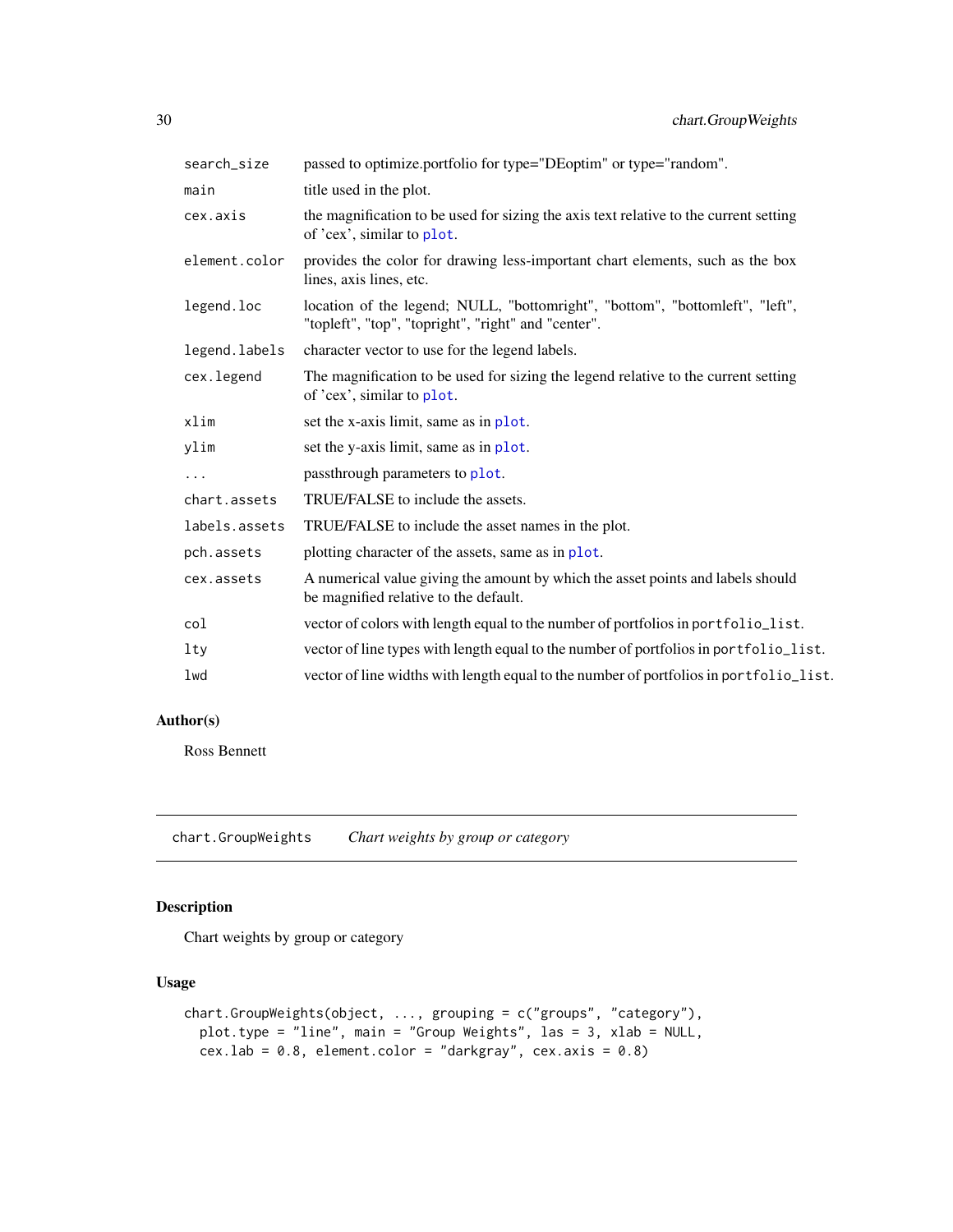# <span id="page-30-0"></span>chart.RiskBudget 31

#### Arguments

| object        | object of class optimize.portfolio.                                                                                                      |
|---------------|------------------------------------------------------------------------------------------------------------------------------------------|
| $\ddots$      | passthrough parameters to plot.                                                                                                          |
| grouping      | • groups: group the weights by group constraints.<br>• category_labels: group the weights by category_labels in the portfolio<br>object. |
| plot.type     | "line" or "barplot".                                                                                                                     |
| main          | an overall title for the plot: see title.                                                                                                |
| las           | numeric in $\{0,1,2,3\}$ ; the style of axis labels                                                                                      |
|               | <b>0:</b> always parallel to the axis,                                                                                                   |
|               | 1: always horizontal,                                                                                                                    |
|               | 2: always perpendicular to the axis,                                                                                                     |
|               | 3: always vertical [ <i>default</i> ].                                                                                                   |
| xlab          | a title for the x axis: see title.                                                                                                       |
| cex.lab       | the magnification to be used for x and y labels relative to the current setting of<br>cex.                                               |
| element.color | color for the default border and axis.                                                                                                   |
| cex.axis      | the magnification to be used for x and y axis relative to the current setting of<br>cex.                                                 |

# Author(s)

Ross Bennett

<span id="page-30-1"></span>chart.RiskBudget *Generic method to chart risk contribution*

# Description

This function is the generic method to chart risk budget objectives for optimize.portfolio, optimize.portfolio.rebalancing, and opt.list objects. This function charts the contribution or percent contribution of the resulting objective measures of a risk\_budget\_objective. The risk contributions for optimize.portfolio.rebalancing objects are plotted through time with [chart.StackedBar](#page-0-0).

#### Usage

```
chart.RiskBudget(object, ...)
## S3 method for class 'optimize.portfolio'
chart.RiskBudget(object, ..., neighbors = NULL,
 risk.type = "absolute", main = "Risk Contribution", ylab = "",
 xlab = NULL, cex.axis = 0.8, cex.lab = 0.8,
```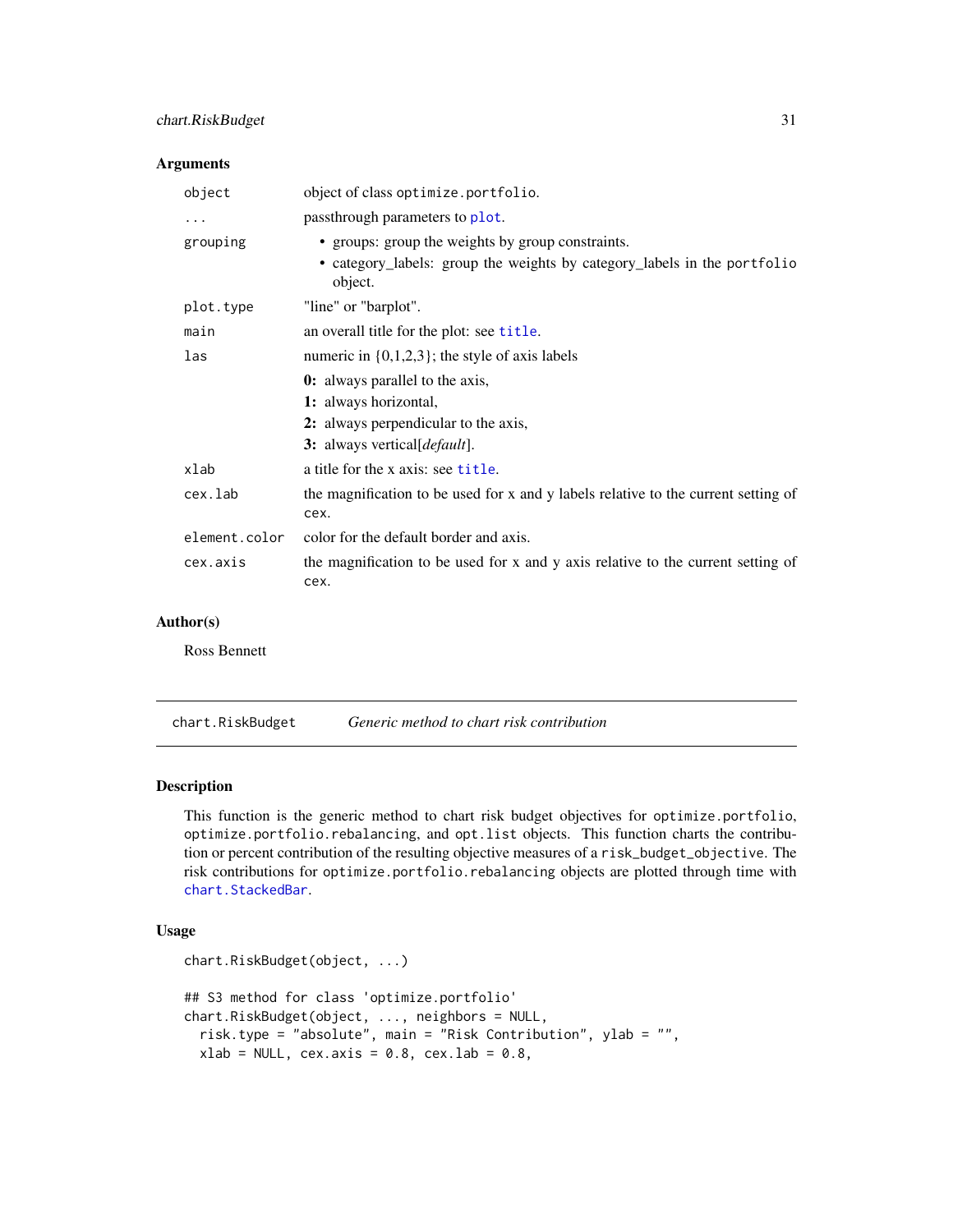```
element.color = "darkgray", las = 3, ylim = NULL)
## S3 method for class 'optimize.portfolio.rebalancing'
chart.RiskBudget(object, ...,
 match.col = "ES", risk.type = "absolute", regime = NULL,
 main = "Risk Contribution")
## S3 method for class 'opt.list'
chart.RiskBudget(object, ..., match.col = "ES",
 risk.type = "absolute", main = "Risk Budget", plot.type = "line",
 cex.axis = 0.8, cex.lab = 0.8, element.color = "darkgray", las = 3,
 ylim = NULL, colorset = NULL, legend.loc = NULL, cex.legend = 0.8)
```
# Arguments

| object        | optimal portfolio object created by optimize.portfolio or optimize.portfolio.rebalancing                                                                                                             |
|---------------|------------------------------------------------------------------------------------------------------------------------------------------------------------------------------------------------------|
|               | any other passthru parameters to plot                                                                                                                                                                |
| neighbors     | risk contribution or pct_contrib of neighbor portfolios to be plotted, see Details.                                                                                                                  |
| risk.type     | "absolute" or "percentage" to plot risk contribution in absolute terms or percent-<br>age contribution.                                                                                              |
| main          | main title for the chart.                                                                                                                                                                            |
| ylab          | label for the y-axis.                                                                                                                                                                                |
| xlab          | label for the x-axis.                                                                                                                                                                                |
| cex.axis      | the magnification to be used for axis annotation relative to the current setting of<br>cex.                                                                                                          |
| cex.lab       | the magnification to be used for axis annotation relative to the current setting of<br>cex.                                                                                                          |
| element.color | provides the color for drawing less-important chart elements, such as the box<br>lines, axis lines, etc.                                                                                             |
| las           | numeric in $\{0,1,2,3\}$ ; the style of axis labels                                                                                                                                                  |
|               | 0: always parallel to the axis [default],                                                                                                                                                            |
|               | 1: always horizontal,                                                                                                                                                                                |
|               | 2: always perpendicular to the axis,                                                                                                                                                                 |
|               | 3: always vertical.                                                                                                                                                                                  |
| ylim          | set the y-axis limit, same as in plot                                                                                                                                                                |
| match.col     | string of risk column to match. The opt. list object may contain risk budgets<br>for ES or StdDev and this will match the proper column names of the objectives<br>list outp (e.g. ES.contribution). |
| regime        | integer of the regime number. For use with optimize.portfolio.rebalancing<br>run with regime switching portfolios.                                                                                   |
| plot.type     | "line" or "barplot".                                                                                                                                                                                 |
| colorset      | color palette or vector of colors to use                                                                                                                                                             |
| legend.loc    | legend.loc NULL, "topright", "right", or "bottomright". If legend.loc is NULL,<br>the legend will not be plotted                                                                                     |
| cex.legend    | The magnification to be used for the legend relative to the current setting of cex                                                                                                                   |
|               |                                                                                                                                                                                                      |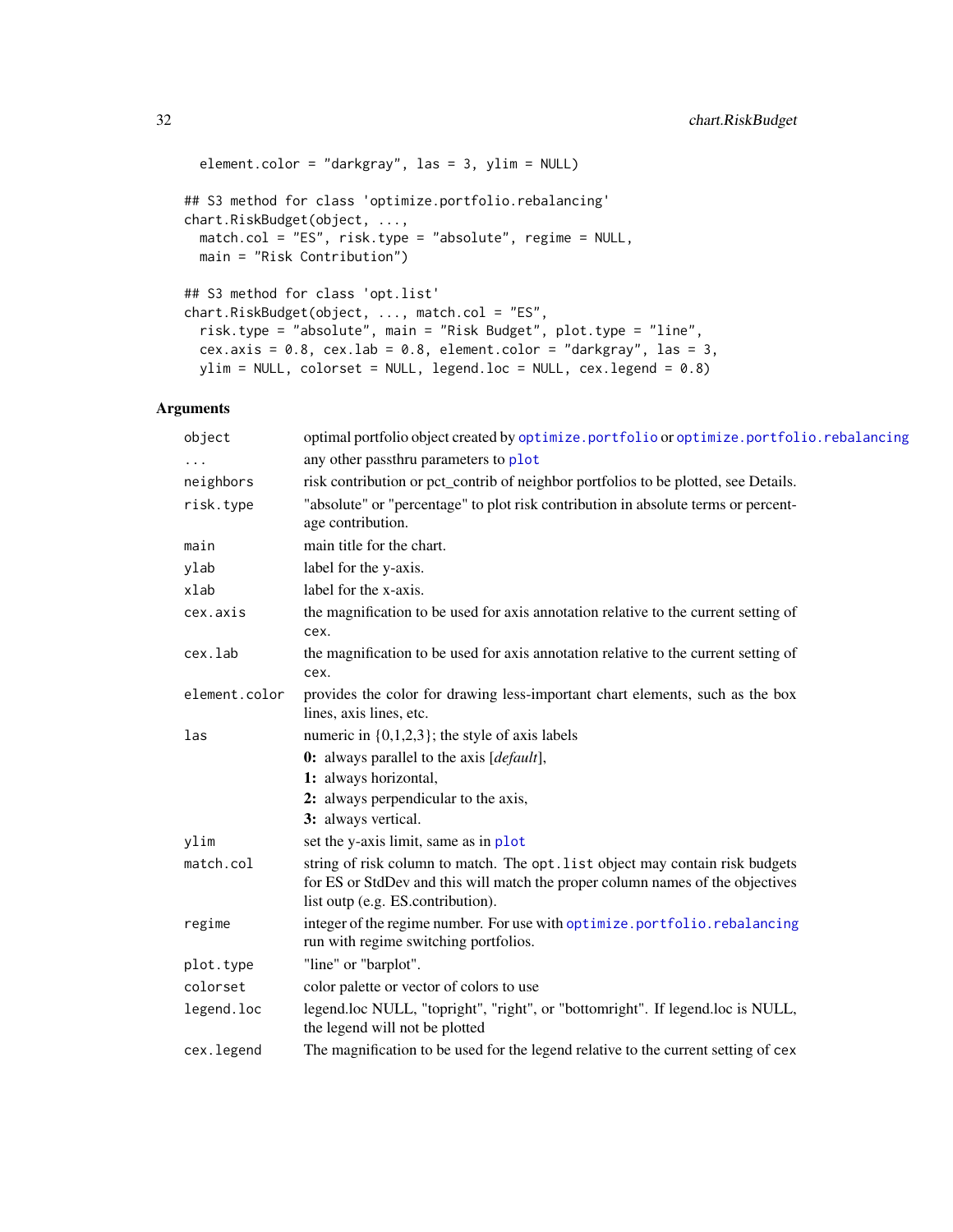#### <span id="page-32-0"></span>Details

neighbors may be specified in three ways. The first is as a single number of neighbors. This will extract the neighbors closest to the portfolios in terms of the out numerical statistic. The second method consists of a numeric vector for neighbors. This will extract the neighbors with portfolio index numbers that correspond to the vector contents. The third method for specifying neighbors is to pass in a matrix. This matrix should look like the output of [extractStats](#page-55-1), and should contain properly named contribution and pct\_contrib columns.

#### See Also

[optimize.portfolio](#page-77-1) [optimize.portfolio.rebalancing](#page-82-1) [chart.StackedBar](#page-0-0)

<span id="page-32-1"></span>chart.RiskReward *classic risk reward scatter*

#### Description

This function charts the optimize.portfolio object in risk-return space.

#### Usage

```
chart.RiskReward(object, ...)
```

```
## S3 method for class 'optimize.portfolio.DEoptim'
chart.RiskReward(object, ...,
 neighbors = NULL, return.col = "mean", risk.col = "ES",
  chart.assets = FALSE, element.color = "darkgray", cex.axis = 0.8,
  xlim = NULL, ylim = NULL)
## S3 method for class 'optimize.portfolio.GenSA'
chart.RiskReward(object, ...,
  neighbors = NULL, return.col = "mean", risk.col = "ES",
  chart.assets = FALSE, element.color = "darkgray", cex.axis = 0.8,
 ylim = NULL, xlim = NULL, rp = FALSE)
## S3 method for class 'optimize.portfolio.pso'
chart.RiskReward(object, ...,
 neighbors = NULL, return.col = "mean", risk.col = "ES",
  chart.assets = FALSE, element.color = "darkgray", cex.axis = 0.8,
 xlim = NULL, ylim = NULL)
## S3 method for class 'optimize.portfolio.ROI'
chart.RiskReward(object, ...,
 neighbors = NULL, return col = "mean", risk,col = "ES",chart.assets = FALSE, element.color = "darkgray", cex.axis = 0.8,
  xlim = NULL, ylim = NULL, rp = FALSE)
```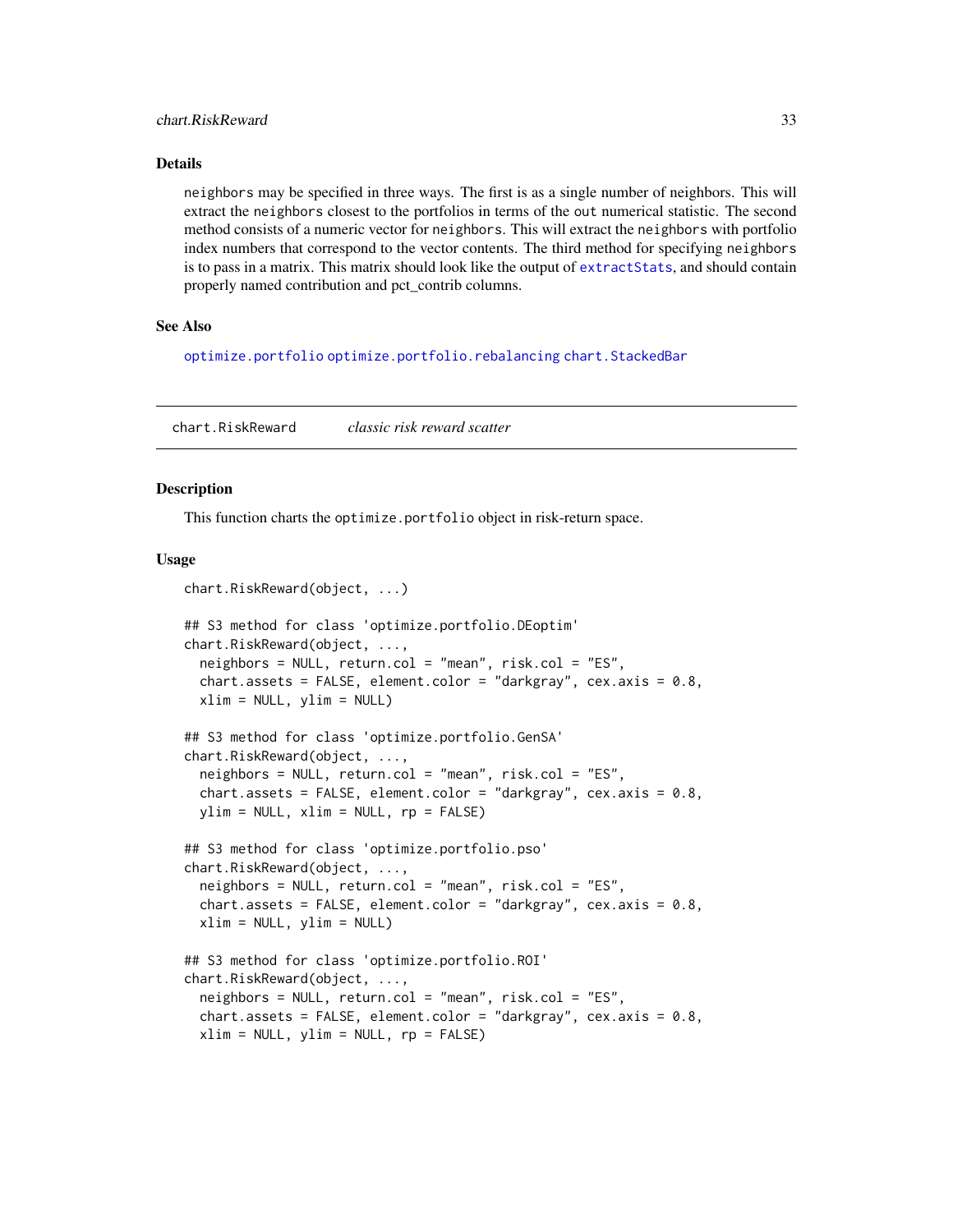```
## S3 method for class 'optimize.portfolio.random'
chart.RiskReward(object, ...,
 neighbors = NULL, return.col = "mean", risk.col = "ES",
 chart.assets = FALSE, element.color = "darkgray", cex.axis = 0.8,
 xlim = NULL, ylim = NULL)
## S3 method for class 'opt.list'
chart.RiskReward(object, ..., risk.col = "ES",
  return.col = "mean", main = "", ylim = NULL, xlim = NULL,
  labels.assets = TRUE, chart.assets = FALSE, pch.assets = 1,
 cex.assets = 0.8, cex.axis = 0.8, cex.lab = 0.8, colorset = NULL,
```
#### Arguments

element.color = "darkgray")

| object        | optimal portfolio created by optimize.portfolio.                                                              |
|---------------|---------------------------------------------------------------------------------------------------------------|
| .             | any other passthru parameters.                                                                                |
| neighbors     | set of 'neighbor' portfolios to overplot, see Details.                                                        |
| return.col    | string matching the objective of a 'return' objective, on vertical axis.                                      |
| risk.col      | string matching the objective of a 'risk' objective, on horizontal axis.                                      |
| chart.assets  | TRUE/FALSE. Includes a risk reward scatter of the assets in the chart.                                        |
| element.color | color for the default plot scatter points.                                                                    |
| cex.axis      | The magnification to be used for axis annotation relative to the current setting<br>of cex.                   |
| xlim          | set the x-axis limit, same as in plot.                                                                        |
| ylim          | set the y-axis limit, same as in plot.                                                                        |
| rp            | TRUE/FALSE to generate random portfolios to plot the feasible space                                           |
| main          | a main title for the plot.                                                                                    |
| labels.assets | TRUE/FALSE to include the names in the plot.                                                                  |
| pch.assets    | plotting character of the assets, same as in plot                                                             |
| cex.assets    | numerical value giving the amount by which the asset points should be magni-<br>fied relative to the default. |
| cex.lab       | numerical value giving the amount by which the labels should be magnified<br>relative to the default.         |
| colorset      | color palette or vector of colors to use.                                                                     |

#### Details

neighbors may be specified in three ways. The first is as a single number of neighbors. This will extract the neighbors closest portfolios in terms of the out numerical statistic. The second method consists of a numeric vector for neighbors. This will extract the neighbors with portfolio index numbers that correspond to the vector contents. The third method for specifying neighbors is to pass in a matrix. This matrix should look like the output of [extractStats](#page-55-1), and should contain risk.col,return.col, and weights columns all properly named.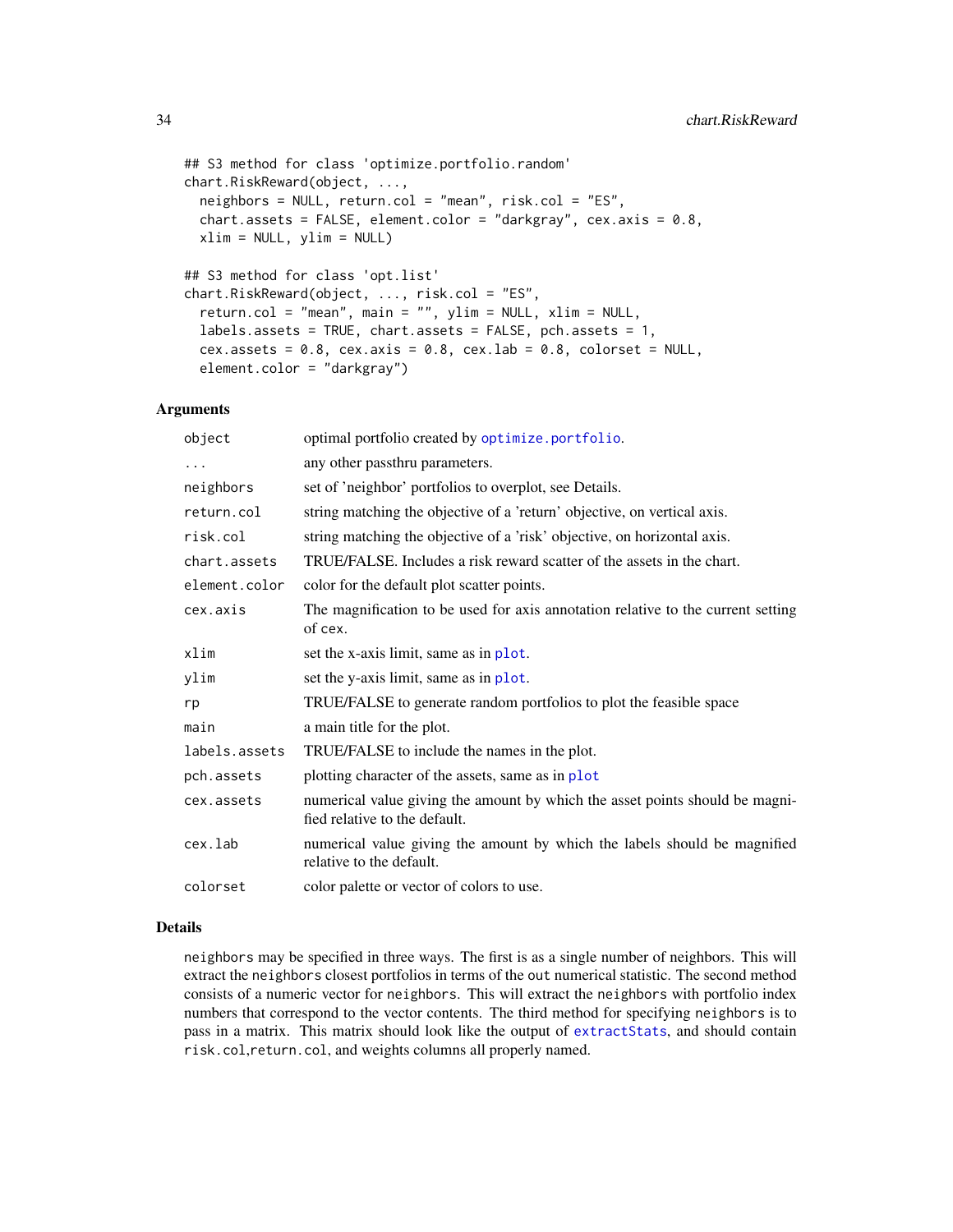#### <span id="page-34-0"></span>chart.Weights 35

#### See Also

[optimize.portfolio](#page-77-1)

<span id="page-34-1"></span>chart.Weights *boxplot of the weights of the optimal portfolios*

#### Description

This function charts the optimal weights of a portfolio run via [optimize.portfolio](#page-77-1) or [optimize.portfolio.rebalancing](#page-82-1) The upper and lower bounds on weights can be plotted for single period optimizations. The optimal weights will be charted through time for optimize.portfolio.rebalancing objects. For optimize.portfolio.rebalancing objects, the weights are plotted with [chart.StackedBar](#page-0-0).

#### Usage

```
chart.Weights(object, ...)
## S3 method for class 'optimize.portfolio.rebalancing'
chart.Weights(object, ...,
 main = "Weights")
## S3 method for class 'optimize.portfolio.DEoptim'
chart.Weights(object, ...,
 neighbors = NULL, main = "Weights", las = 3, xlab = NULL,
 cex.lab = 1, element.color = "darkgray", cex.axis = 0.8,
  colorset = NULL, legend.loc = "topright", cex.legend = 0.8,
 plot.type = "line")
## S3 method for class 'optimize.portfolio.GenSA'
chart.Weights(object, ...,
 neighbors = NULL, main = "Weights", las = 3, xlab = NULL,
  cex.lab = 1, element.color = "darkgray", cex.axis = 0.8,
  colorset = NULL, legend.loc = "topright", cex.length = 0.8,
 plot.type = "line")
## S3 method for class 'optimize.portfolio.pso'
chart.Weights(object, ..., neighbors = NULL,
 main = "Weights", las = 3, xlab = NULL, cex.lab = 1,
  element.color = "darkgray", cex.axis = 0.8, colorset = NULL,
  legend.loc = "topright", cex.legend = 0.8, plot.type = "line")
## S3 method for class 'optimize.portfolio.ROI'
chart.Weights(object, ..., neighbors = NULL,
 main = "Weights", las = 3, xlab = NULL, cex.lab = 1,
  element.color = "darkgray", cex.axis = 0.8, colorset = NULL,
  legend.loc = "topright", cex.legend = 0.8, plot.type = "line")
```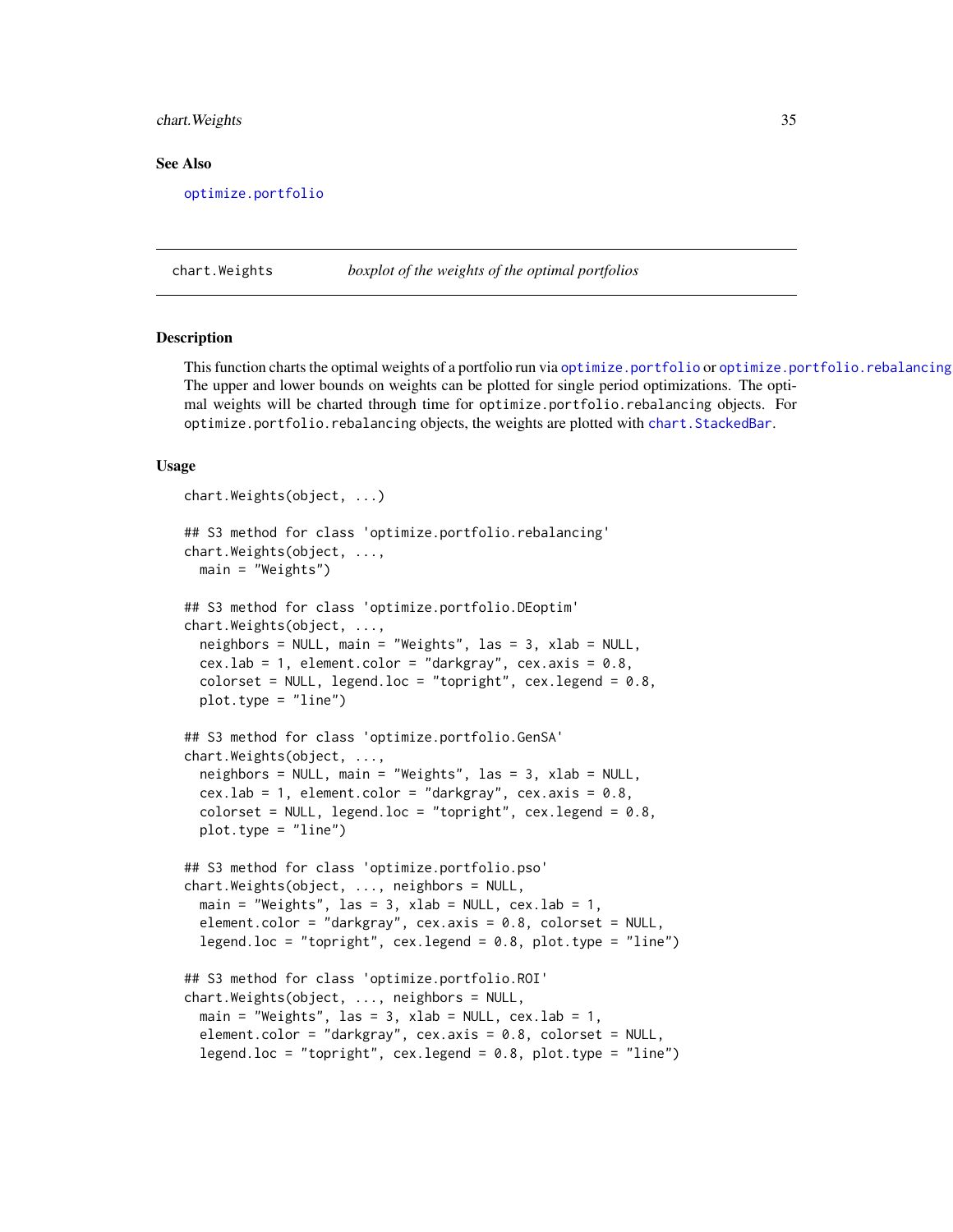```
## S3 method for class 'optimize.portfolio.random'
chart.Weights(object, ...,
 neighbors = NULL, main = "Weights", las = 3, xlab = NULL,
  cex.lab = 1, element.color = "darkgray", cex.axis = 0.8,
  colorset = NULL, legend.loc = "topright", cex.legend = 0.8,
 plot.type = "line")
## S3 method for class 'opt.list'
chart.Weights(object, neighbors = NULL, ...,
 main = "Weights", las = 3, xlab = NULL, cex.lab = 1,
 element.color = "darkgray", cex.axis = 0.8, colorset = NULL,
  legend.loc = "topright", cex.legend = 0.8, plot.type = "line")
```
#### Arguments

| object        | optimal portfolio object created by optimize.portfolio.                                                  |
|---------------|----------------------------------------------------------------------------------------------------------|
| $\ddots$      | any other passthru parameters.                                                                           |
| main          | an overall title for the plot: see title                                                                 |
| neighbors     | set of 'neighbor' portfolios to overplot. See Details.                                                   |
| las           | numeric in $\{0,1,2,3\}$ ; the style of axis labels                                                      |
|               | <b>0:</b> always parallel to the axis,                                                                   |
|               | 1: always horizontal,                                                                                    |
|               | 2: always perpendicular to the axis,                                                                     |
|               | 3: always vertical [default].                                                                            |
| xlab          | a title for the x axis: see title                                                                        |
| cex.lab       | The magnification to be used for x and y labels relative to the current setting of<br>cex                |
| element.color | provides the color for drawing less-important chart elements, such as the box<br>lines, axis lines, etc. |
| cex.axis      | The magnification to be used for axis annotation relative to the current setting<br>of cex.              |
| colorset      | color palette or vector of colors to use.                                                                |
| legend.loc    | location of the legend. If NULL, the legend will not be plotted.                                         |
| cex.legend    | The magnification to be used for legend annotation relative to the current setting<br>of cex.            |
| plot.type     | "line" or "barplot" to plot.                                                                             |

#### See Also

[optimize.portfolio](#page-77-1) [optimize.portfolio.rebalancing](#page-82-1) [chart.StackedBar](#page-0-0)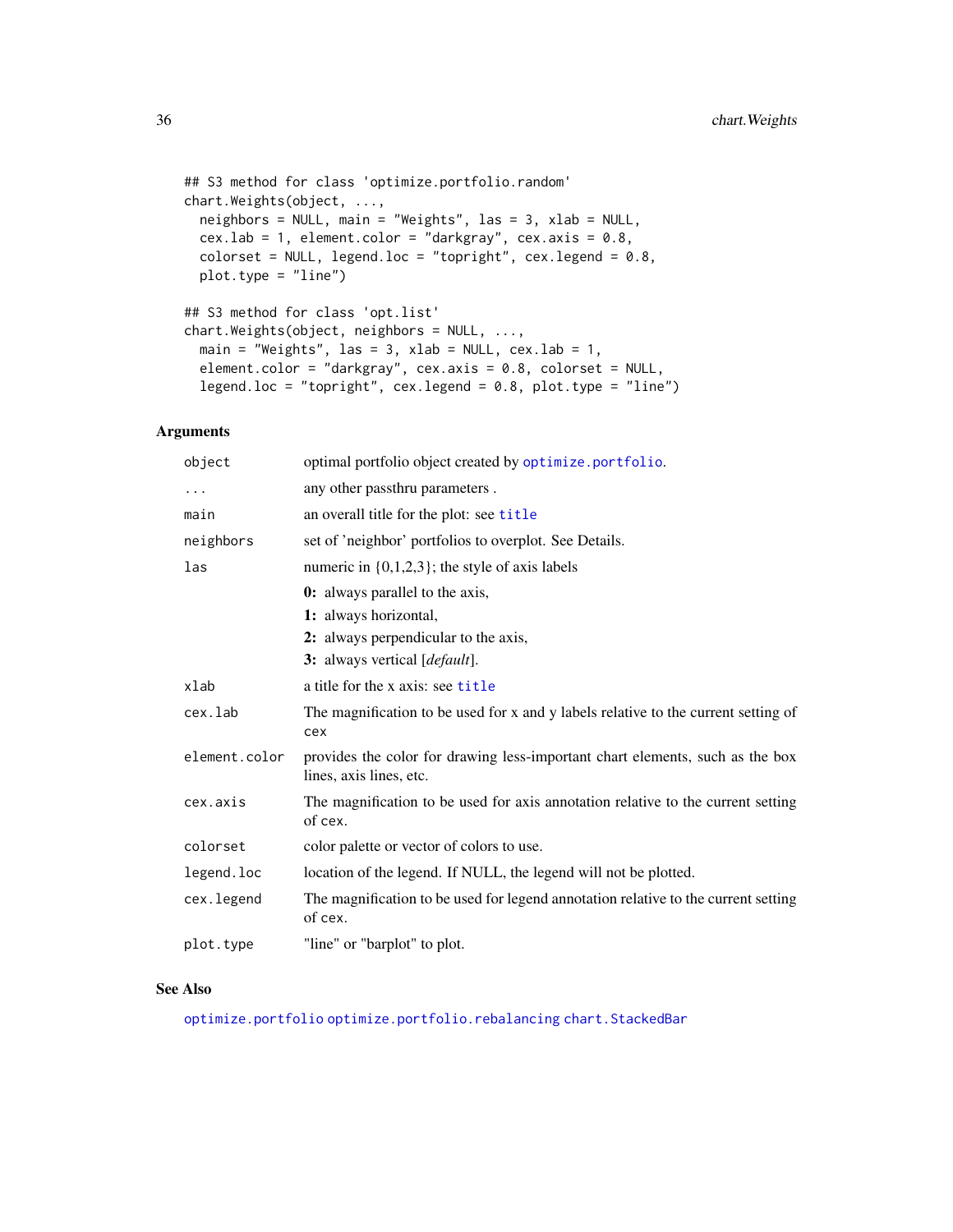check\_constraints *check if a set of weights satisfies the constraints*

#### Description

This function checks if a set of weights satisfies all constraints. This is used as a helper function for random portfolios created with rp\_simplex and rp\_grid to eliminate portfolios that do not satisfy the constraints.

# Usage

check\_constraints(weights, portfolio)

# Arguments

| weights   | vector of weights           |
|-----------|-----------------------------|
| portfolio | object of class 'portfolio' |

# Value

TRUE if all constraints are satisfied, FALSE if any constraint is violated

## Author(s)

Ross Bennett

cokurtosisMF *Cokurtosis Matrix Estimate*

# Description

Estimate cokurtosis matrix using a statistical factor model

### Usage

```
cokurtosisMF(beta, stockM2, stockM4, factorM2, factorM4)
```
# Arguments

| beta     | (N x k) matrix of factor loadings (i.e. the betas) from a statistical factor model                      |
|----------|---------------------------------------------------------------------------------------------------------|
| stockM2  | vector of length N of the 2nd moment of the model residuals                                             |
| stockM4  | vector of length N of the 4th moment of the model residuals                                             |
| factorM2 | $(k \times k)$ matrix of the 2nd moment of the factor realizations from a statistical<br>factor model   |
| factorM4 | $(k \times k^2)$ matrix of the 4th moment of the factor realizations from a statistical<br>factor model |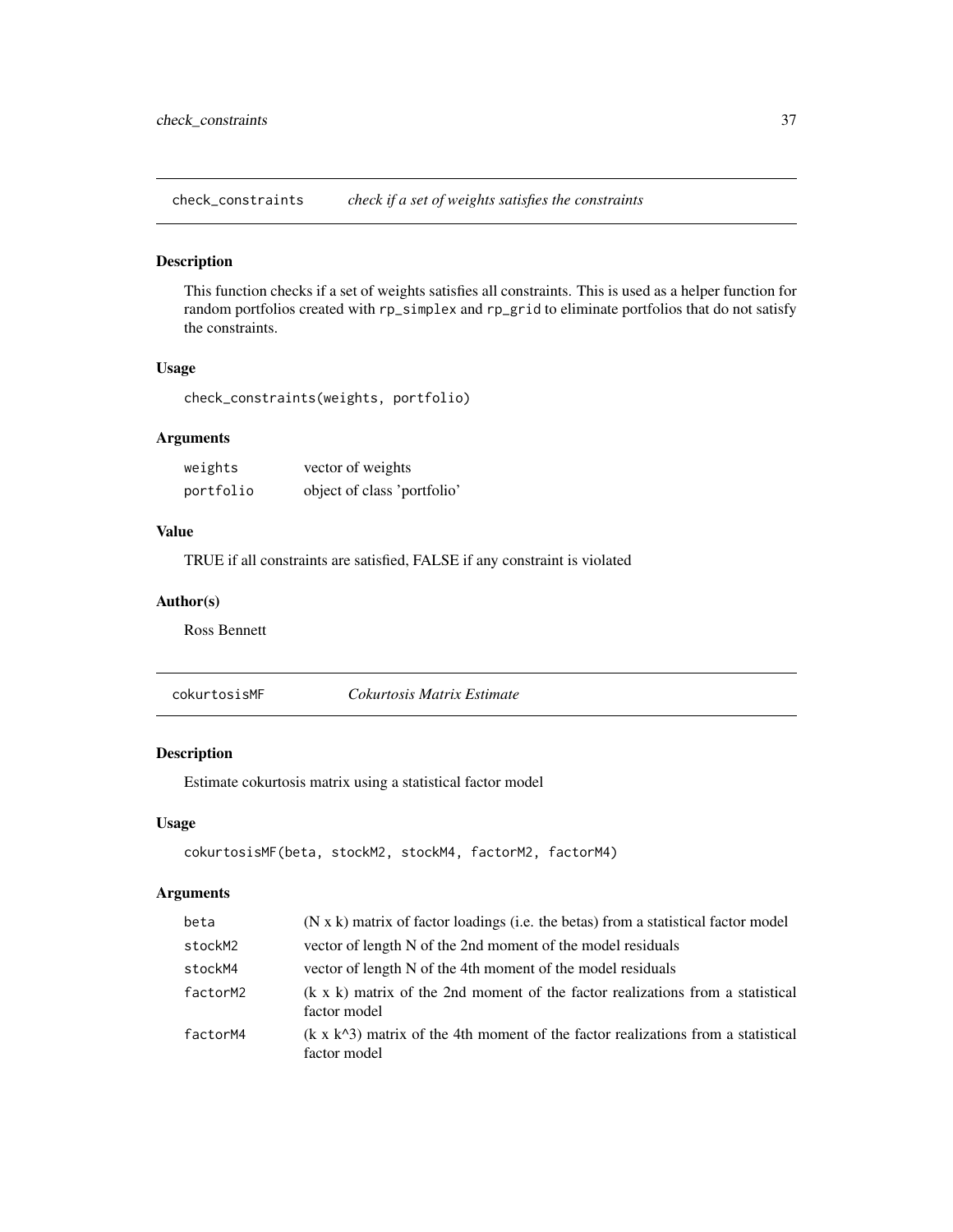# Details

This function estimates an  $(N \times N^3)$  cokurtosis matrix from a statistical factor model with k factors, where N is the number of assets.

# Value

(N x N^3) cokurtosis matrix

cokurtosisSF *Cokurtosis Matrix Estimate*

## Description

Estimate cokurtosis matrix using a single factor statistical factor model

# Usage

cokurtosisSF(beta, stockM2, stockM4, factorM2, factorM4)

# Arguments

| beta     | vector of length N or $(N x 1)$ matrix of factor loadings (i.e. the betas) from a<br>single factor statistical factor model |
|----------|-----------------------------------------------------------------------------------------------------------------------------|
| stockM2  | vector of length N of the 2nd moment of the model residuals                                                                 |
| stockM4  | vector of length N of the 4th moment of the model residuals                                                                 |
| factorM2 | scalar of the 2nd moment of the factor realizations from a single factor statistical<br>factor model                        |
| factorM4 | scalar of the 4th moment of the factor realizations from a single factor statistical<br>factor model                        |

# Details

This function estimates an  $(N x N^3)$  cokurtosis matrix from a statistical factor model with k factors, where N is the number of assets.

### Value

(N x N^3) cokurtosis matrix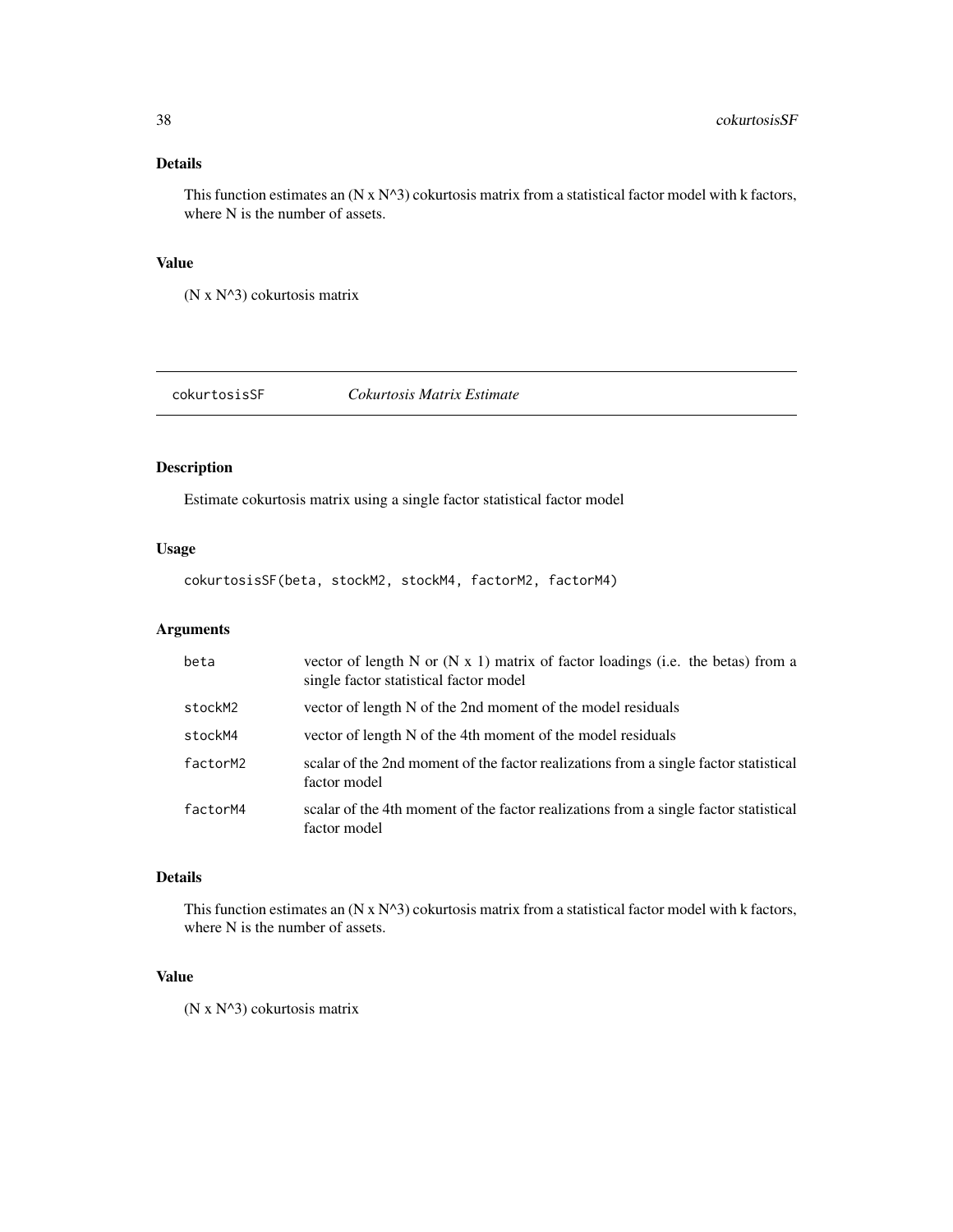combine.optimizations *Combine objects created by optimize.portfolio*

# Description

This function takes a list of objects created by [optimize.portfolio](#page-77-0) and sets the class name attribute to 'opt.list' for use in generic functions

## Usage

combine.optimizations(x)

# Arguments

x a list of objects created by [optimize.portfolio](#page-77-0)

# Value

an opt.list object

combine.portfolios *Combine a list of portfolio objects*

# Description

This function takes a list of objects created by portfolio. spec and sets the class name attribute to 'portfolio.list' for use in generic functions

#### Usage

```
combine.portfolios(x)
```
#### Arguments

x a list of objects created by [portfolio.spec](#page-88-0)

#### Value

a portfolio.list object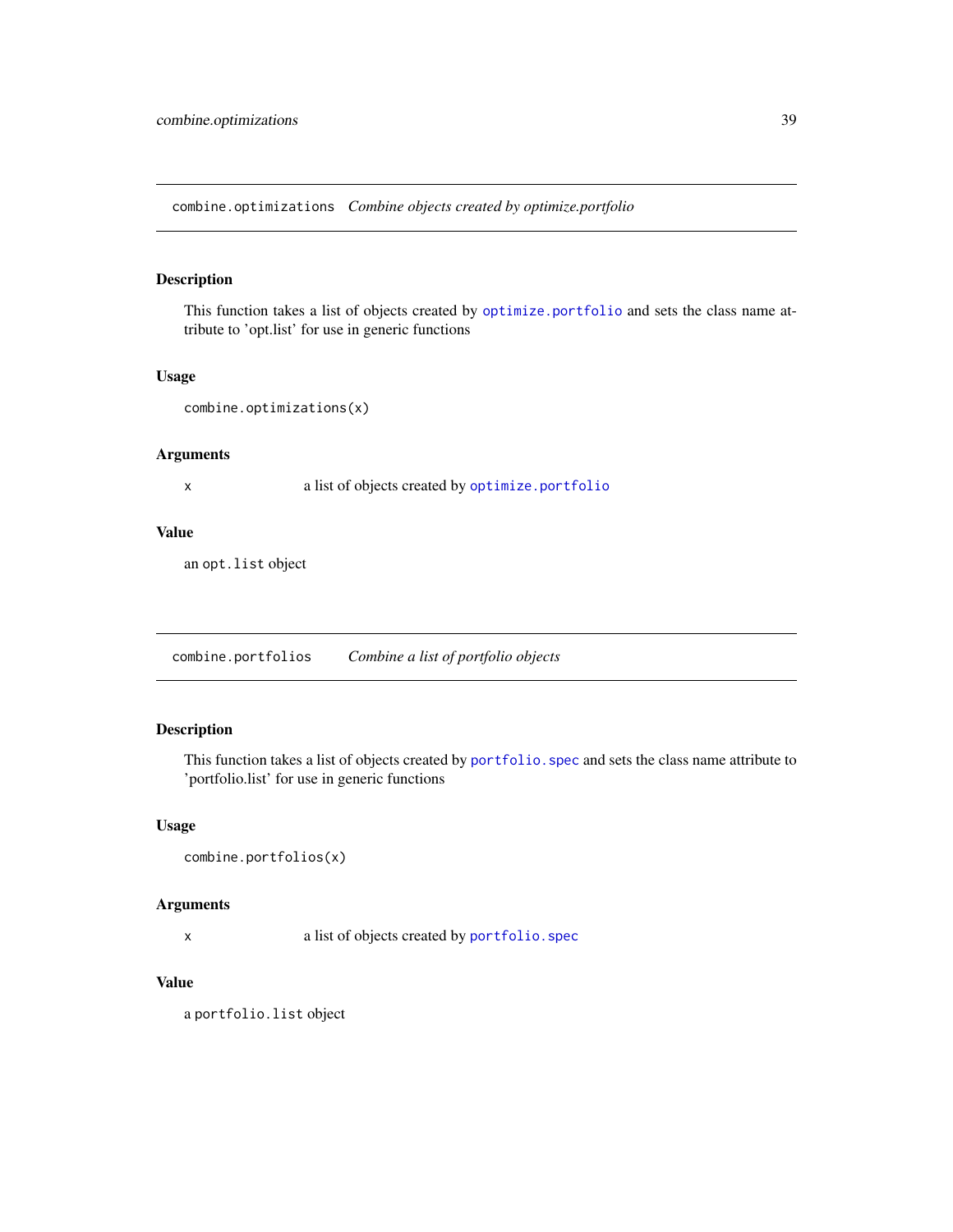<span id="page-39-0"></span>constrained\_objective *calculate a numeric return value for a portfolio based on a set of constraints and objectives*

# **Description**

Function to calculate a numeric return value for a portfolio based on a set of constraints and objectives. We'll try to make as few assumptions as possible and only run objectives that are enabled by the user.

#### Usage

```
constrained_objective_v1(w, R, constraints, ..., trace = FALSE,
  normalize = TRUE, storage = FALSE)
```

```
constrained_objective(w, R, portfolio, ..., trace = FALSE, normalize = TRUE,
  storage = FALSE, env = NULL)
```
#### Arguments

| W           | a vector of weights to test.                                                                                                                                   |
|-------------|----------------------------------------------------------------------------------------------------------------------------------------------------------------|
| R           | an xts, vector, matrix, data frame, timeSeries or zoo object of asset returns.                                                                                 |
| constraints | a v1_constraint object for backwards compatibility with constrained_objective_v1.                                                                              |
| .           | any other passthru parameters.                                                                                                                                 |
| trace       | TRUE/FALSE whether to include debugging and additional detail in the output<br>list. The default is FALSE. Several charting functions require that trace=TRUE. |
| normalize   | TRUE/FALSE whether to normalize results to min/max sum (TRUE), or let the<br>optimizer penalize portfolios that do not conform (FALSE)                         |
| storage     | TRUE/FALSE default TRUE for DEoptim with trace, otherwise FALSE. not<br>typically user-called.                                                                 |
| portfolio   | an object of class portfolio specifying the constraints and objectives for the<br>optimization, see portfolio.                                                 |
| env         | environment of moments calculated in optimize.portfolio                                                                                                        |

#### Details

If the user has passed in either min\_sum or max\_sum constraints for the portfolio, or both, and are using a numerical optimization method like DEoptim, and normalize=TRUE, we'll normalize the weights passed in to whichever boundary condition has been violated. If using random portfolios, all the portfolios generated will meet the constraints by construction. NOTE: this means that the weights produced by a numeric optimization algorithm like DEoptim, pso, or GenSA might violate constraints, and will need to be renormalized after optimizing. We apply the same normalization in [optimize.portfolio](#page-77-0) so that the weights you see have been normalized to min\_sum if the generated portfolio is smaller than min\_sum or max\_sum if the generated portfolio is larger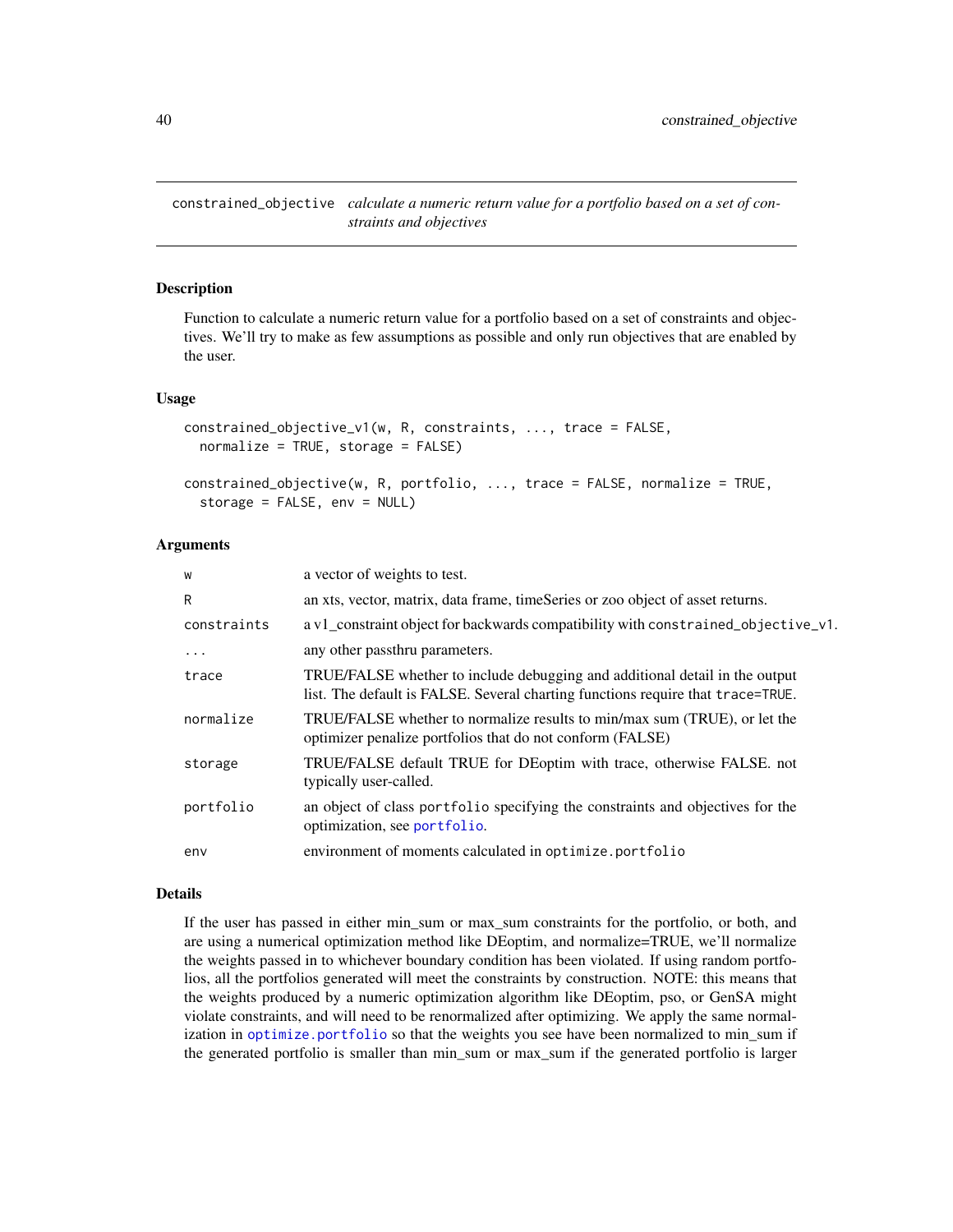than max\_sum. This normalization increases the speed of optimization and convergence by several orders of magnitude in many cases.

You may find that for some portfolios, normalization is not desirable, if the algorithm cannot find a direction in which to move to head towards an optimal portfolio. In these cases, it may be best to set normalize=FALSE, and penalize the portfolios if the sum of the weighting vector lies outside the min\_sum and/or max\_sum.

Whether or not we normalize the weights using min sum and max sum, and are using a numerical optimization engine like DEoptim, we will penalize portfolios that violate weight constraints in much the same way we penalize other constraints. If a min\_sum/max\_sum normalization has not occurred, convergence can take a very long time. We currently do not allow for a non-normalized full investment constraint. Future version of this function could include this additional constraint penalty.

When you are optimizing a return objective, you must specify a negative multiplier for the return objective so that the function will maximize return. If you specify a target return, any return that deviates from your target will be penalized. If you do not specify a target return, you may need to specify a negative VTR (value to reach) , or the function will not converge. Try the maximum expected return times the multiplier (e.g. -1 or -10). Adding a return objective defaults the multiplier to -1.

Additional parameters for other solvers (e.g. random portfolios or [DEoptim.control](#page-0-0) or pso or GenSA may be passed in via ...

#### Author(s)

Kris Boudt, Peter Carl, Brian G. Peterson, Ross Bennett

#### See Also

[constraint](#page-41-0), [objective](#page-76-0), [DEoptim.control](#page-0-0)

constraint\_ROI *constructor for class constraint\_ROI*

#### Description

constructor for class constraint\_ROI

## Usage

```
constraint_ROI(assets = NULL, op.problem, solver = c("glpk", "quadprog"),
 weight_seq = NULL)
```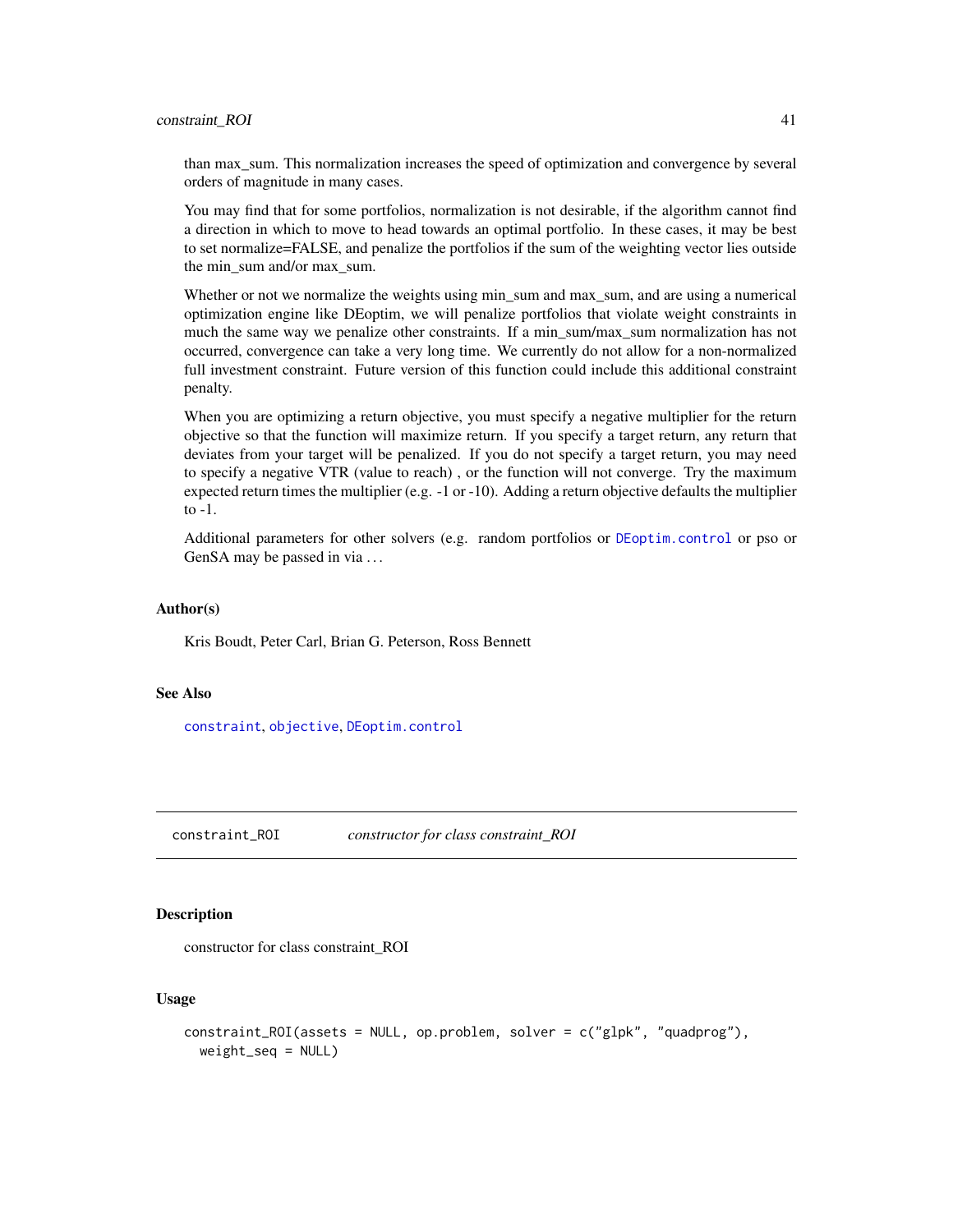# Arguments

| assets     | number of assets, or optionally a named vector of assets specifying seed weights                                                                                |
|------------|-----------------------------------------------------------------------------------------------------------------------------------------------------------------|
| op.problem | an object of type "OP" (optimization problem, of ROI) specifying the complete<br>optimization problem, see ROI help pages for proper construction of OP object. |
| solver     | string argument for what solver package to use, must have ROI plugin installed<br>for that solver. Currently support is for g1pk and quadprog.                  |
| weight_seq | seed sequence of weights, see generatesequence                                                                                                                  |

# Author(s)

Hezky Varon

constraint\_v1 *constructors for class constraint*

# <span id="page-41-0"></span>Description

See main documentation entry in [add.constraint](#page-10-0).

# Usage

```
constraint_v1(assets = NULL, ..., min, max, min_mult, max_mult,
 min\_sum = 0.99, max\_sum = 1.01, weight_seq = NULL)
```

```
constraint(type, enabled = TRUE, ..., constrclass = "v2_constraint")
```
# Arguments

| assets      | number of assets, or optionally a named vector of assets specifying initial weights                   |
|-------------|-------------------------------------------------------------------------------------------------------|
| $\ddots$ .  | any other passthru parameters                                                                         |
| min         | numeric or named vector specifying minimum weight box constraints                                     |
| max         | numeric or named vector specifying minimum weight box constraints                                     |
| min_mult    | numeric or named vector specifying minimum multiplier box constraint from<br>initial weight in assets |
| $max_mult$  | numeric or named vector specifying maximum multiplier box constraint from<br>initial weight in assets |
| min_sum     | minimum sum of all asset weights, default .99                                                         |
| $max\_sum$  | maximum sum of all asset weights, default 1.01                                                        |
| weight_seq  | seed sequence of weights, see generatesequence                                                        |
| type        | character type of the constraint to add or update                                                     |
| enabled     | TRUE/FALSE to enabled the constraint                                                                  |
| constrclass | name of class for the constraint                                                                      |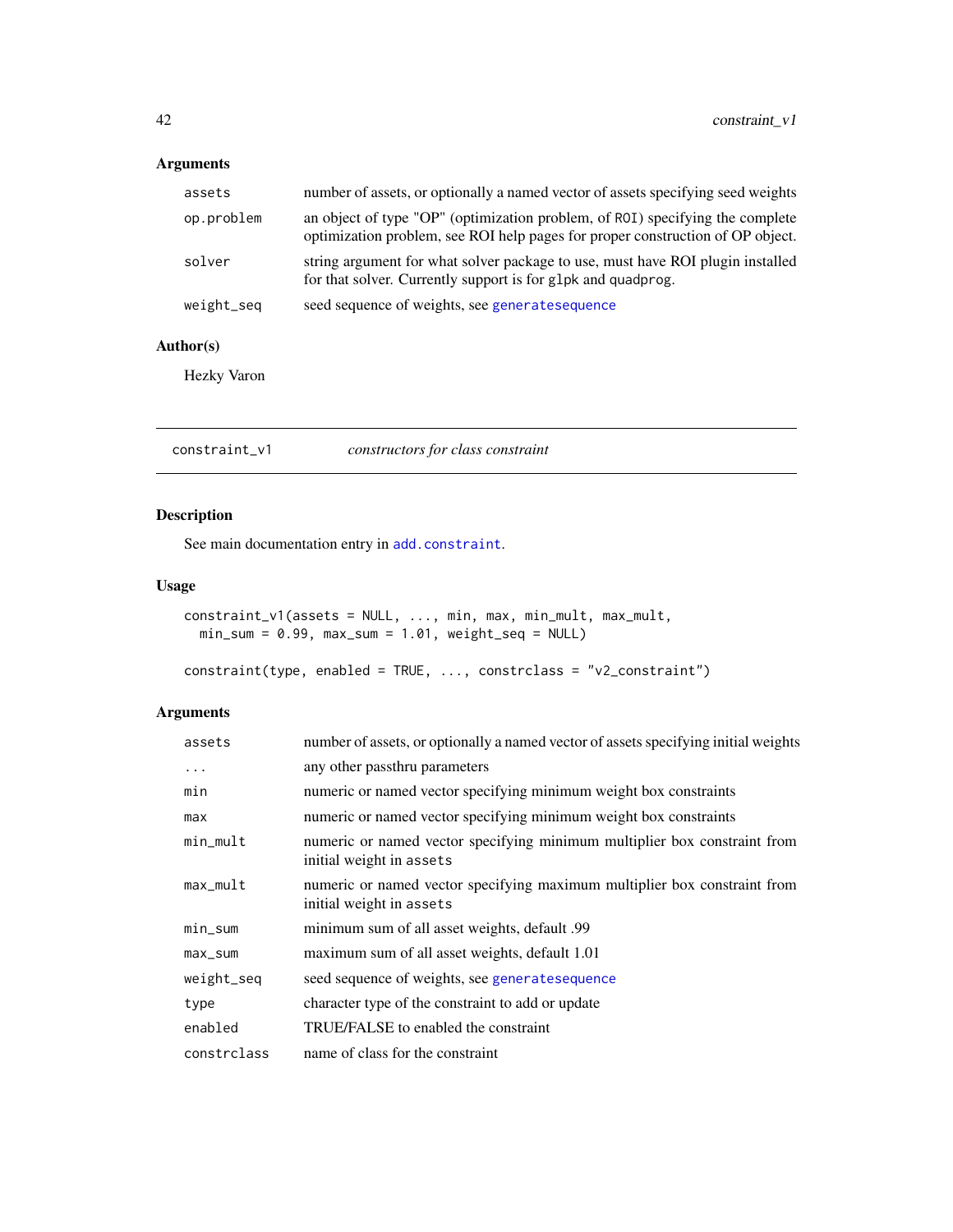#### coskewnessMF 43

# Details

This includes the deprecated constructor for the v1\_constraint object for backwards compatibility.

# Author(s)

Peter Carl, Brian G. Peterson, Ross Bennett

# See Also

[add.constraint](#page-10-0)

coskewnessMF *Coskewness Matrix Estimate*

# Description

Estimate coskewness matrix using a statistical factor model

## Usage

coskewnessMF(beta, stockM3, factorM3)

# Arguments

| beta     | (N x k) matrix of factor loadings (i.e. the betas) from a statistical factor model                      |
|----------|---------------------------------------------------------------------------------------------------------|
| stockM3  | vector of length N of the 3rd moment of the model residuals                                             |
| factorM3 | $(k \times k^2)$ matrix of the 3rd moment of the factor realizations from a statistical<br>factor model |

# Details

This function estimates an (N x  $N^2$ ) coskewness matrix from a statistical factor model with k factors, where N is the number of assets.

# Value

(N x N^2) coskewness matrix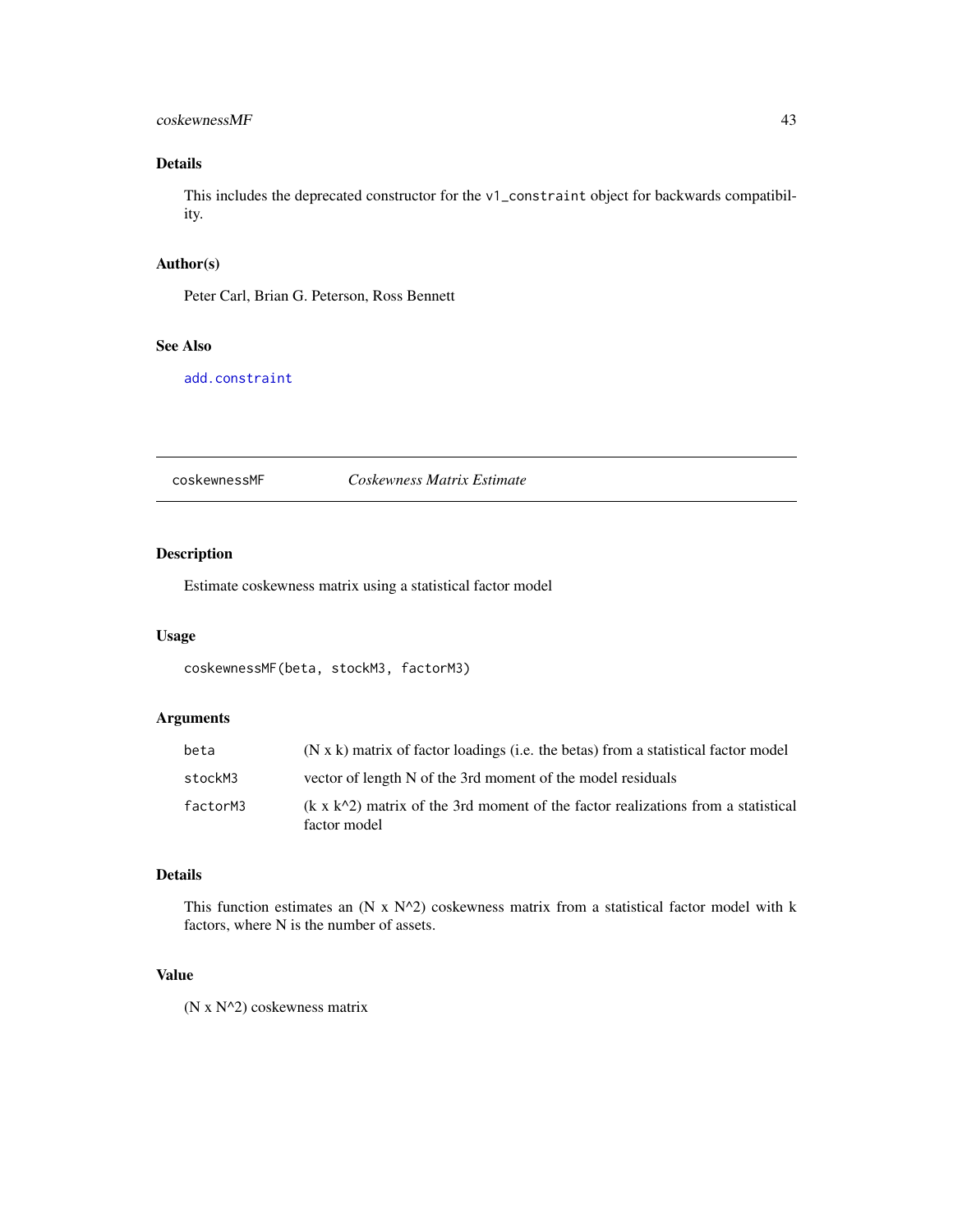## Description

Estimate coskewness matrix using a single factor statistical factor model

# Usage

coskewnessSF(beta, stockM3, factorM3)

# Arguments

| beta     | vector of length N or $(N x 1)$ matrix of factor loadings (i.e. the betas) from a<br>single factor statistical factor model |
|----------|-----------------------------------------------------------------------------------------------------------------------------|
| stockM3  | vector of length N of the 3rd moment of the model residuals                                                                 |
| factorM3 | scalar of the 3rd moment of the factor realizations from a single factor statistical<br>factor model                        |

# Details

This function estimates an (N x N^2) coskewness matrix from a single factor statistical factor model with k=1 factors, where N is the number of assets.

#### Value

(N x N^2) coskewness matrix

covarianceMF *Covariance Matrix Estimate*

# Description

Estimate covariance matrix using a statistical factor model

# Usage

```
covarianceMF(beta, stockM2, factorM2)
```
# Arguments

| beta     | $(N \times k)$ matrix of factor loadings (i.e. the betas) from a statistical factor model                            |
|----------|----------------------------------------------------------------------------------------------------------------------|
| stockM2  | vector of length N of the variance (2nd moment) of the model residuals (i.e.<br>idiosyncratic variance of the stock) |
| factorM2 | $(k \times k)$ matrix of the covariance (2nd moment) of the factor realizations from a<br>statistical factor model   |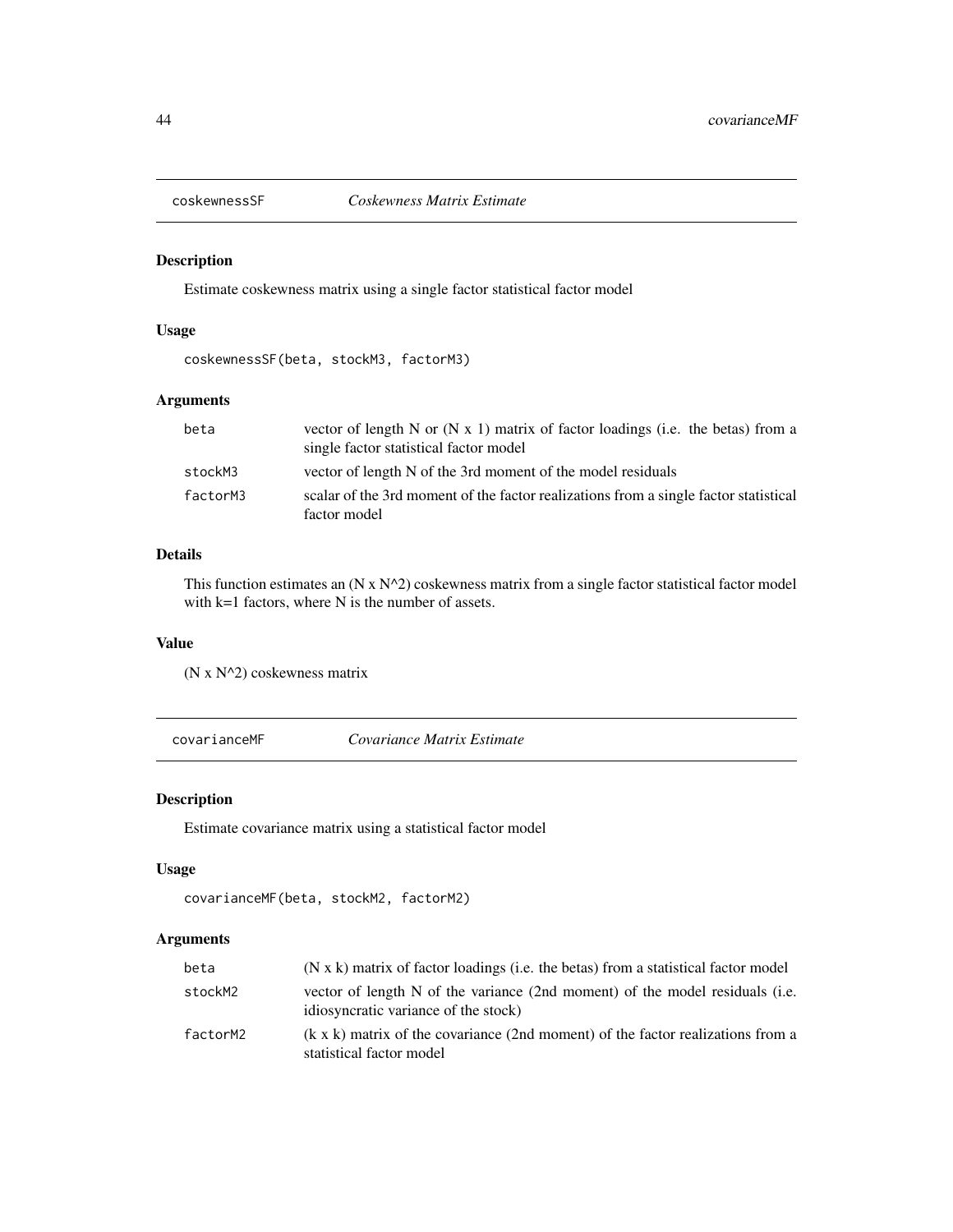### covarianceSF 45

# Details

This function estimates an (N x N) covariance matrix from a statistical factor model with k factors, where N is the number of assets.

## Value

(N x N) covariance matrix

# covarianceSF *Covariance Matrix Estimate*

# Description

Estimate covariance matrix using a single factor statistical factor model

#### Usage

covarianceSF(beta, stockM2, factorM2)

# Arguments

| beta     | vector of length N or $(N x 1)$ matrix of factor loadings (i.e. the betas) from a<br>single factor statistical factor model |
|----------|-----------------------------------------------------------------------------------------------------------------------------|
| stockM2  | vector of length N of the variance (2nd moment) of the model residuals (i.e.<br>idiosyncratic variance of the stock)        |
| factorM2 | scalar value of the 2nd moment of the factor realizations from a single factor<br>statistical factor model                  |

# Details

This function estimates an (N x N) covariance matrix from a single factor statistical factor model with k=1 factors, where N is the number of assets.

# Value

(N x N) covariance matrix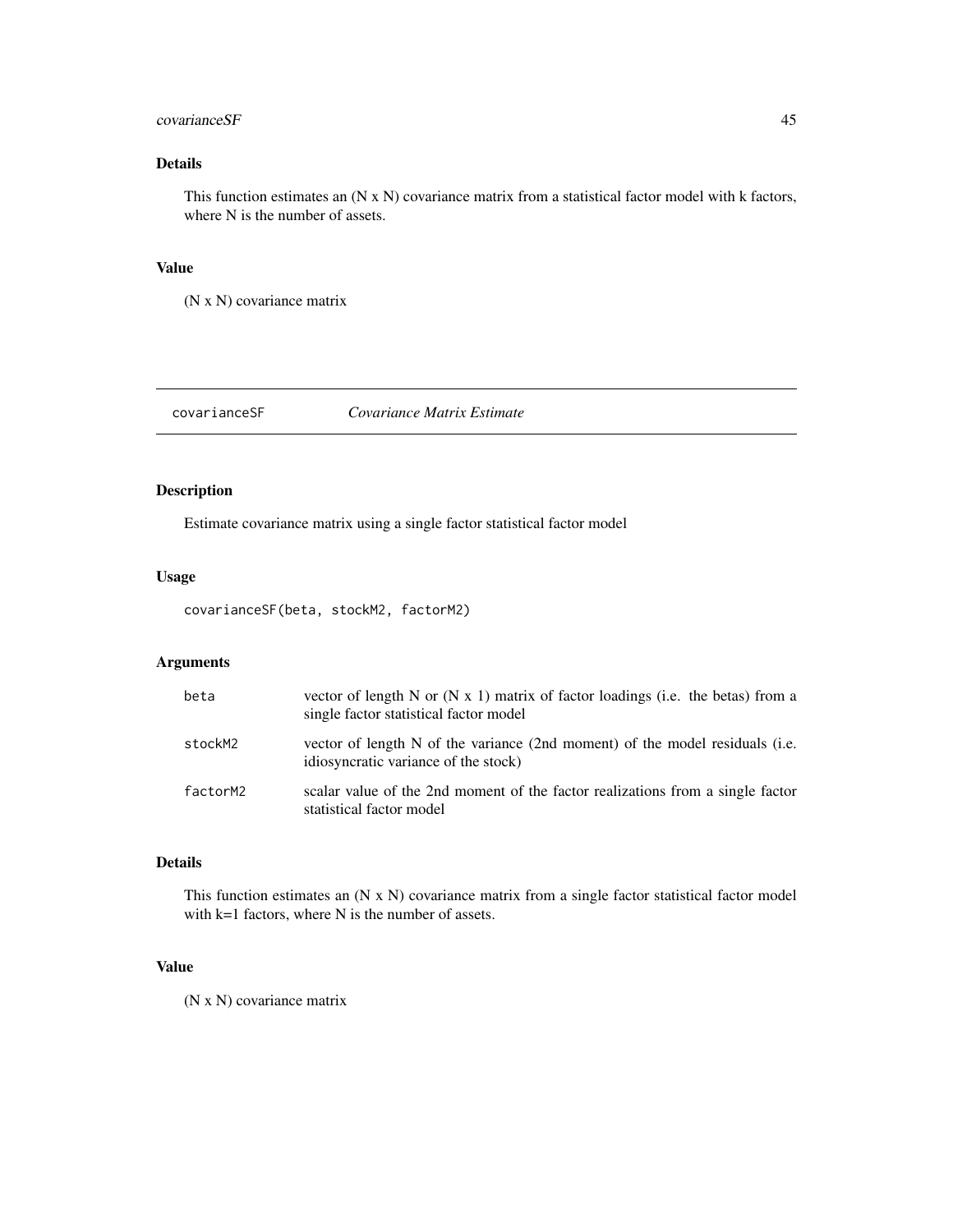#### create.EfficientFrontier

*create an efficient frontier*

#### Description

create an efficient frontier

#### Usage

```
create.EfficientFrontier(R, portfolio, type, n.portfolios = 25,
  risk_aversion = NULL, match.col = "ES", search_size = 2000, \ldots)
```
### Arguments

| R             | xts object of asset returns                                                                                                                                                                                                         |
|---------------|-------------------------------------------------------------------------------------------------------------------------------------------------------------------------------------------------------------------------------------|
| portfolio     | object of class 'portfolio' specifying the constraints and objectives, see portfolio. spec.                                                                                                                                         |
| type          | type of efficient frontier, see Details.                                                                                                                                                                                            |
| n.portfolios  | number of portfolios to calculate along the efficient frontier                                                                                                                                                                      |
| risk_aversion | vector of risk_aversion values to construct the efficient frontier. n.portfolios<br>is ignored if risk_aversion is specified and the number of points along the<br>efficient frontier will be equal to the length of risk_aversion. |
| match.col     | column to match when extracting the efficient frontier from an objected created<br>by optimize.portfolio.                                                                                                                           |
| search_size   | passed to optimize.portfolio for type="DEoptim" or type="random".                                                                                                                                                                   |
| $\cdot$       | passthrough parameters to optimize.portfolio.                                                                                                                                                                                       |

#### Details

Currently there are 4 'types' supported to create an efficient frontier:

- "mean-var", "mean-sd", or "mean-StdDev": This is a special case for an efficient frontier that can be created by a QP solver. The portfolio object should have two objectives: 1) mean and 2) var. If the portfolio object does not contain these objectives, they will be added using default parameters. The efficient frontier will be created via [meanvar.efficient.frontier](#page-72-0).
- "mean-ETL", "mean-ES", "mean-CVaR", "mean-etl": This is a special case for an efficient frontier that can be created by an LP solver. The portfolio object should have two objectives: 1) mean and 2) ETL/ES/CVaR. If the portfolio object does not contain these objectives, they will be added using default parameters. The efficient frontier is created via [meanetl.efficient.frontier](#page-71-0).
- "DEoptim": This can handle more complex constraints and objectives than the simple meanvar and mean-ETL cases. For this type, we actually call [optimize.portfolio](#page-77-0) with optimize\_method="DEoptim" and then extract the efficient frontier with extract.efficient.frontier.
- "random": This can handle more complex constraints and objectives than the simple mean-var and mean-ETL cases. For this type, we actually call [optimize.portfolio](#page-77-0) with optimize\_method="random" and then extract the efficient frontier with extract.efficient.frontier.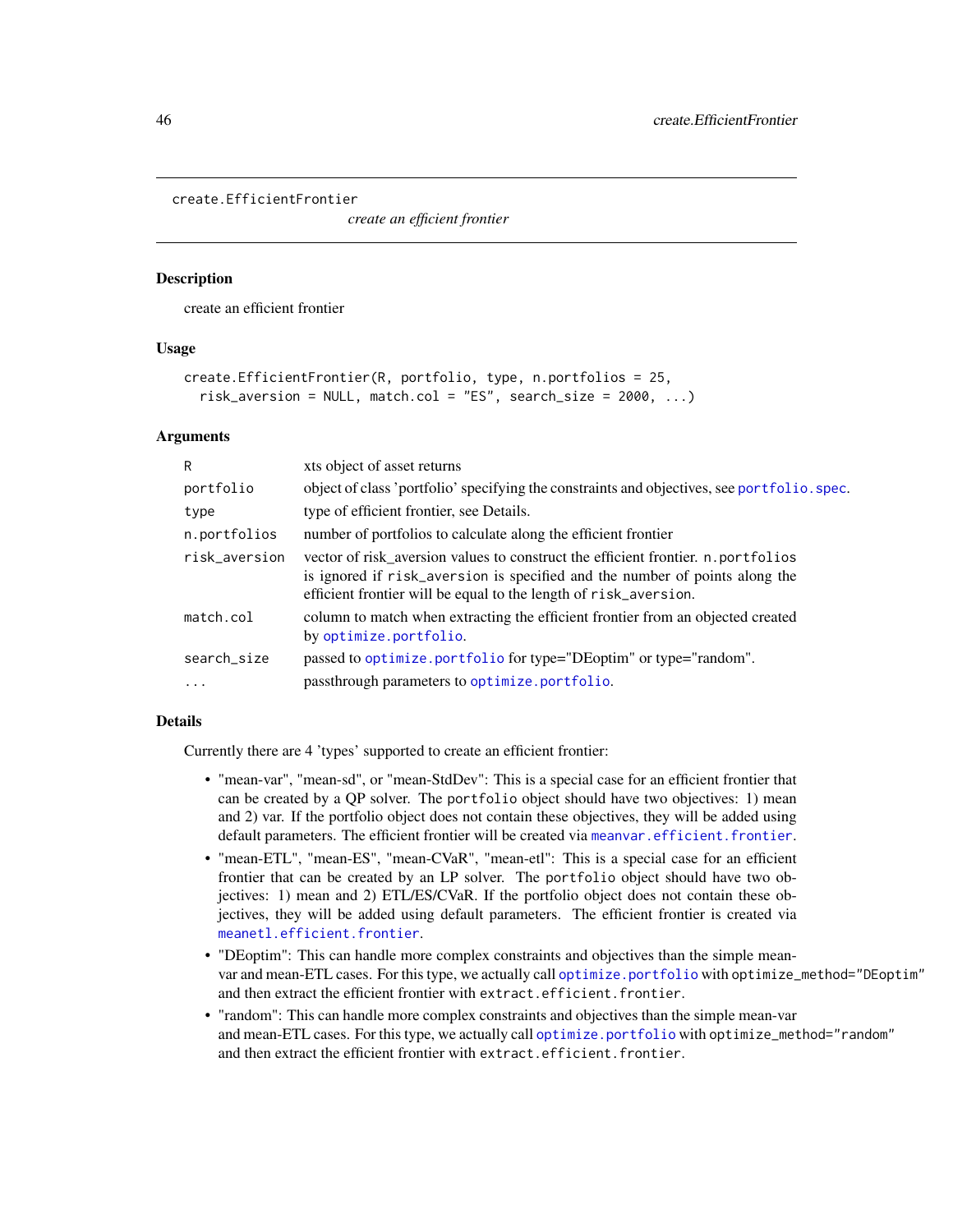## diversification and the state of the state of the state of the state of the state of the state of the state of the state of the state of the state of the state of the state of the state of the state of the state of the sta

## Value

an object of class 'efficient.frontier' with the objective measures and weights of portfolios along the efficient frontier.

# Author(s)

Ross Bennett

# See Also

[optimize.portfolio](#page-77-0), [portfolio.spec](#page-88-0), [meanvar.efficient.frontier](#page-72-0), [meanetl.efficient.frontier](#page-71-0)

diversification *Function to compute diversification as a constraint*

# Description

Diversification is defined as 1 minus the sum of the squared weights

 $diversification = 1 - sum(w^2)$ 

#### Usage

diversification(weights)

# Arguments

weights vector of asset weights

## Author(s)

Ross Bennett

diversification\_constraint

*constructor for diversification\_constraint*

#### Description

The diversification constraint specifies a target diversification value. This function is called by add.constraint when type="diversification" is specified, see [add.constraint](#page-10-0). Diversification is computed as  $1 - sum(weights^2)$ .

#### Usage

```
diversification_constraint(type = "diversification", div_target = NULL,
  enabled = TRUE, message = FALSE, ...)
```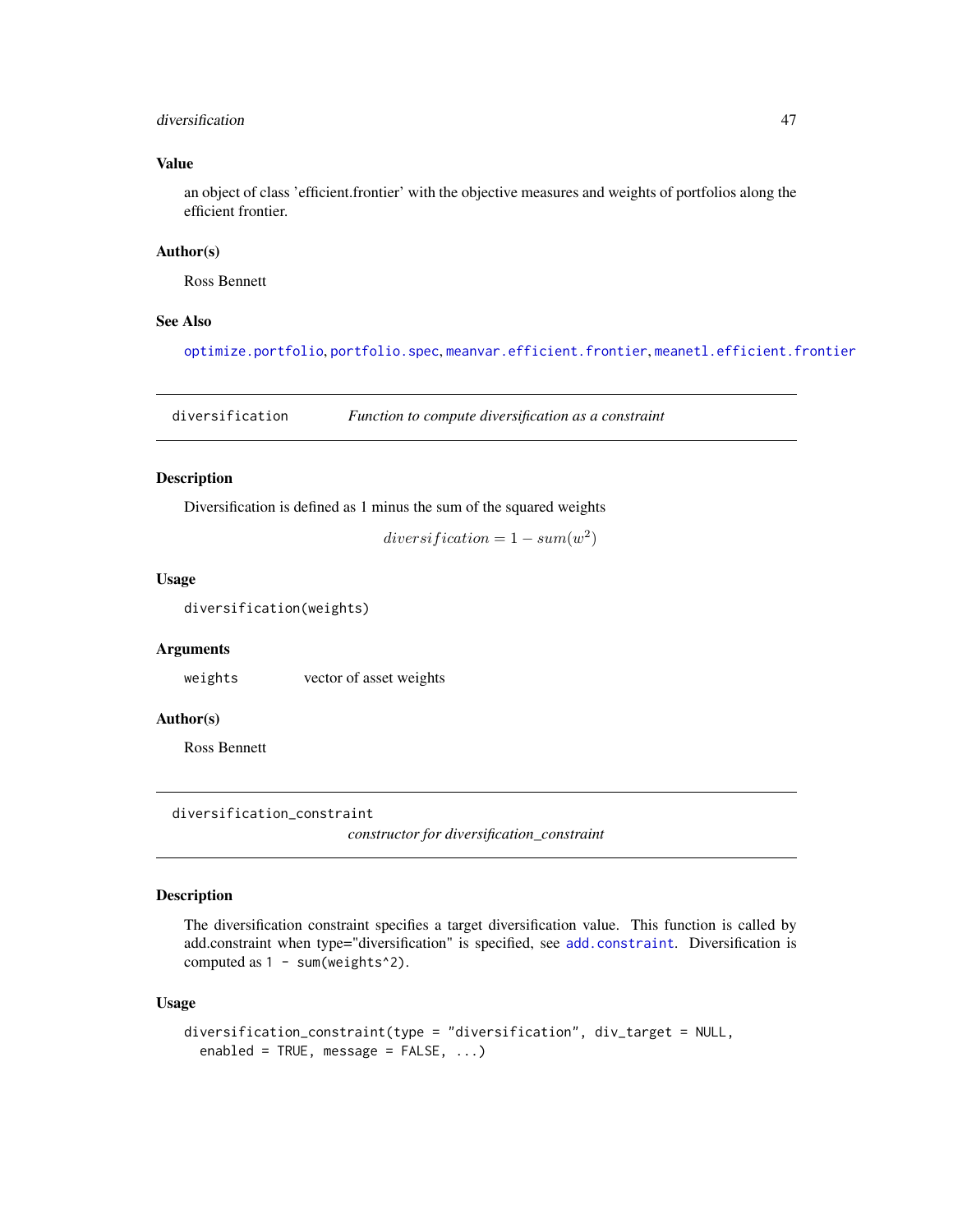### Arguments

| type       | character type of the constraint                                                                                       |
|------------|------------------------------------------------------------------------------------------------------------------------|
| div_target | diversification target value                                                                                           |
| enabled    | <b>TRUE/FALSE</b>                                                                                                      |
| message    | TRUE/FALSE. The default is message=FALSE. Display messages if TRUE.                                                    |
| .          | any other passthru parameters to specify diversification constraint an object of<br>class 'diversification_constraint' |

#### Author(s)

Ross Bennett

#### See Also

[add.constraint](#page-10-0)

# Examples

```
data(edhec)
ret <- edhec[, 1:4]
pspec <- portfolio.spec(assets=colnames(ret))
pspec <- add.constraint(portfolio=pspec, type="diversification", div_target=0.7)
```
EntropyProg *Entropy pooling program for blending views on scenarios with a prior scenario-probability distribution*

#### Description

Entropy program will change the initial predictive distribution 'p' to a new set ' $p_$ ' that satisfies specified moment conditions but changes other propoerties of the new distribution the least by minimizing the relative entropy between the two distributions. Theoretical note: Relative Entropy (Kullback-Leibler information criterion KLIC) is an asymmetric measure.

# Usage

```
EntropyProg(p, A = NULL, b = NULL, Aeq, beq, verbose = FALSE)
```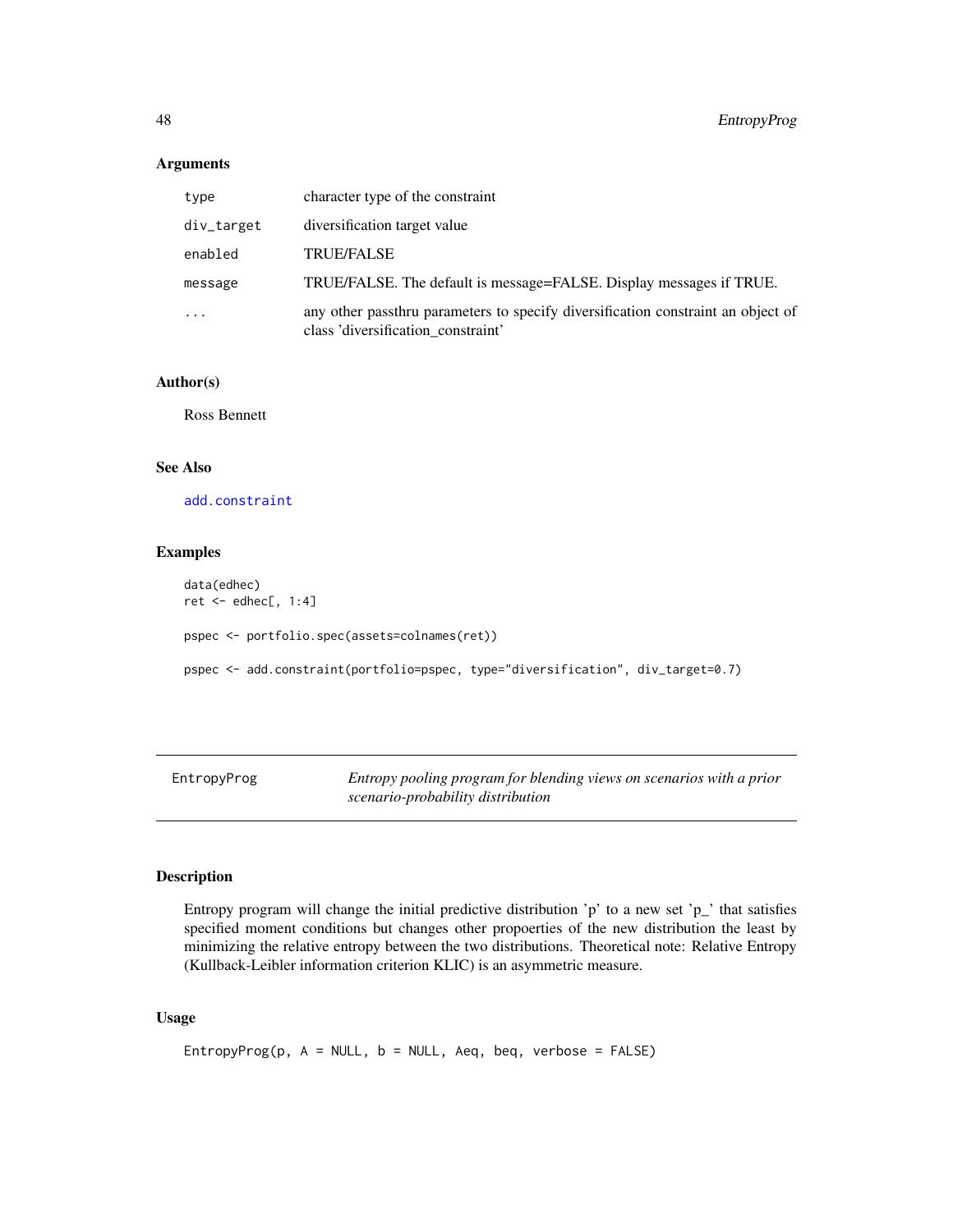# EntropyProg 49

#### Arguments

| p       | a vector of initial probabilities based on prior (reference model, empirical distri-<br>bution, etc.). Sum of 'p' must be 1                                                                                       |
|---------|-------------------------------------------------------------------------------------------------------------------------------------------------------------------------------------------------------------------|
| A       | matrix consisting of inequality constraints (paired with argument 'b'). Denoted<br>as 'F' in the Meucci paper                                                                                                     |
| b       | vector consisting of inequality constraints (paired with matrix A). Denoted as<br>'f' in the Meucci paper                                                                                                         |
| Aeq     | matrix consisting of equality constraints (paired with argument 'beq'). Denoted<br>as 'H' in the Meucci paper. (denoted as 'H' in the "Meucci - Flexible Views<br>Theory & Practice" paper formlua 86 on page 22) |
| beg     | vector corresponding to the matrix of equality constraints (paired with argument<br>'Aeq'). Denoted as 'h' in the Meucci paper                                                                                    |
| verbose | If TRUE, prints out additional information. Default FALSE.<br>,                                                                                                                                                   |

$$
\tilde{p} \equiv argmin_{Fx \leq f, Hx \equiv h} \left\{ \sum_{1}^{J} x_j \left( ln(x_j) - ln(p_j) \right) \right\} \ell(x, \lambda, \nu) \equiv x' \left( ln(x) - ln(p) \right) + \lambda' \left( Fx - f \right) + \nu' \left( Hx - f \right) \ell(x, \lambda, \nu) \equiv x' \left( ln(x) - ln(p) \right) + \lambda' \left( Fx - f \right) \ell(x, \lambda, \nu) \equiv x' \left( ln(x) - ln(p) \right) + \lambda' \left( Fx - f \right) \ell(x, \lambda, \nu) \equiv x' \left( ln(x) - ln(p) \right) + \lambda' \left( Fx - f \right) \ell(x, \lambda, \nu) \equiv x' \left( ln(x) - ln(p) \right) + \lambda' \left( Fx - f \right) \ell(x, \lambda, \nu) \equiv x' \left( ln(x) - ln(p) \right) + \lambda' \left( Fx - f \right) \ell(x, \lambda, \nu) \equiv x' \left( ln(x) - ln(p) \right) + \lambda' \left( Fx - f \right) \ell(x, \lambda, \nu) \equiv x' \left( ln(x) - ln(p) \right) + \lambda' \left( Fx - f \right) \ell(x, \lambda, \nu) \equiv x' \left( ln(x) - ln(p) \right) + \lambda' \left( Fx - f \right) \ell(x, \lambda, \nu) \equiv x' \left( ln(x) - ln(p) \right) + \lambda' \left( Fx - f \right) \ell(x, \lambda, \nu) \equiv x' \left( ln(x) - ln(p) \right) + \lambda' \left( Fx - f \right) \ell(x, \lambda, \nu) \equiv x' \left( ln(x) - ln(p) \right) + \lambda' \left( Fx - f \right) \ell(x, \lambda, \nu) \equiv x' \left( ln(x) - ln(p) \right) + \lambda' \left( Fx - f \right) \ell(x, \lambda, \nu) \equiv x' \left( ln(x) - ln(p) \right) + \lambda' \left( Fx - f \right) \ell(x, \lambda, \nu) \equiv x' \left( ln(x) - ln(p) \right) + \lambda' \left( Fx - f \right) \ell(x, \lambda, \nu) \equiv x' \left( ln(x) - ln(p) \right) \ell(x, \lambda, \nu) \equiv x' \left( ln(x) - ln(p) \right) \ell(x, \lambda, \nu) \equiv x' \left( ln(x) -
$$

# Details

We retrieve a new set of probabilities for the joint-scenarios using the Entropy pooling method Of the many choices of 'p' that satisfy the views, we choose 'p' that minimize the entropy or distance of the new probability distribution to the prior joint-scenario probabilities.

We use Kullback-Leibler divergence or relative entropy dist( $p,q$ ): Sum across all scenarios [  $p$  $t * ln(p-t / q-t)$ ] Therefore we define solution as  $p* = argmin$  (choice of p) [sum across all scenarios:  $p-t * ln(p-t / q-t)$ , such that 'p' satisfies views. The views modify the prior in a cohrent manner (minimizing distortion) We forumulate the stress tests of the baseline scenarios as linear constraints on yet-to-be defined probabilities Note that the numerical optimization acts on a very limited number of variables equal to the number of views. It does not act directly on the very large number of variables of interest, namely the probabilities of the Monte Carlo scenarios. This feature guarantees the numerical feasability of entropy optimization.

Note that new probabilities are generated in much the same way that the state-price density modifies objective probabilities of pay-offs to risk-neutral probabilities in contingent-claims asset pricing

Compute posterior (=change of measure) with Entropy Pooling, as described in

#### Value

a list with

- p\_: revised probabilities based on entropy pooling
- optimizationPerformance: a list with status of optimization, value, number of iterations, and sum of probabilities

#### Author(s)

Ram Ahluwalia <ram@wingedfootcapital.com>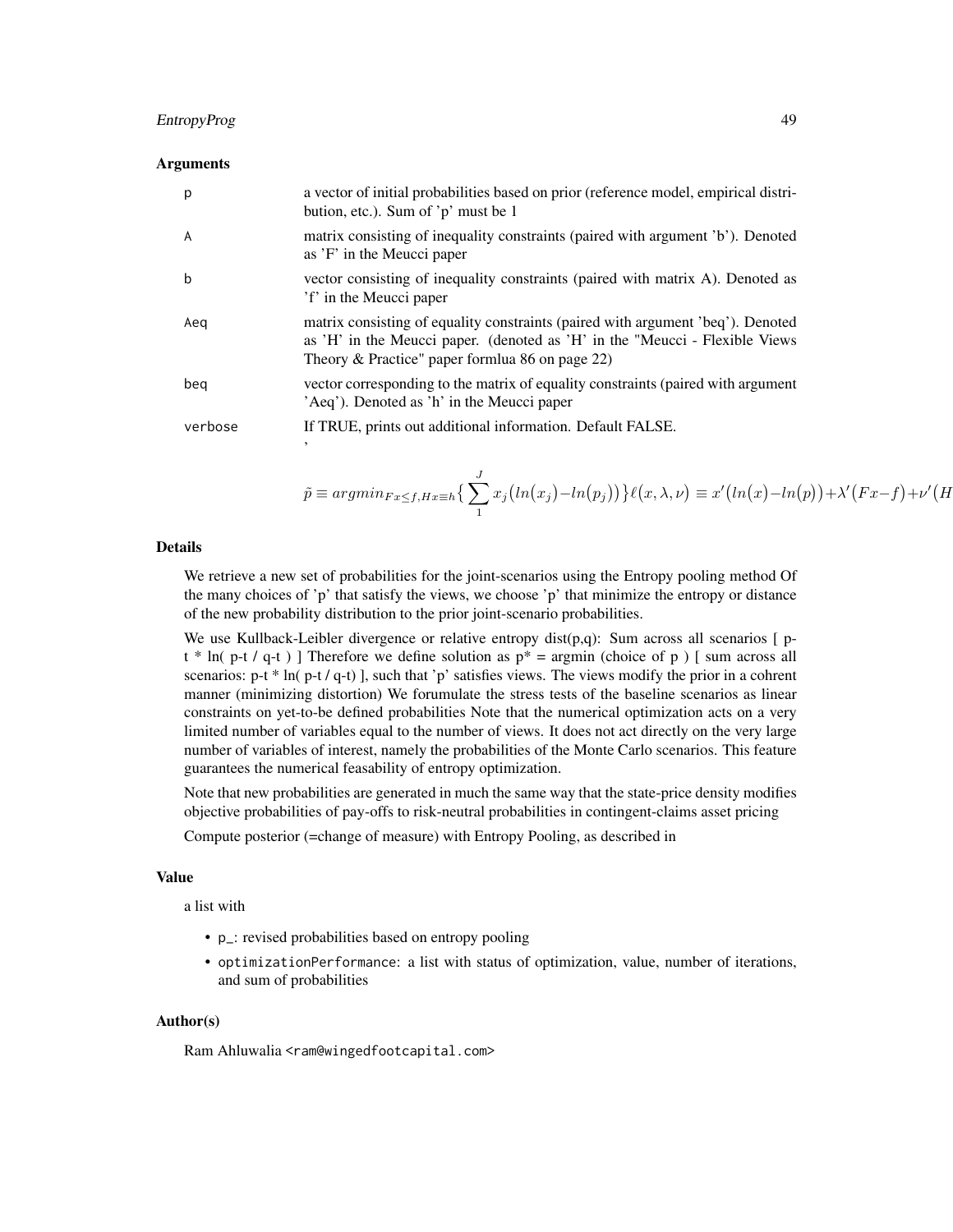#### References

A. Meucci - "Fully Flexible Views: Theory and Practice". See page 22 for illustration of numerical implementation Symmys site containing original MATLAB source code [http://www.](http://www.symmys.com) [symmys.com](http://www.symmys.com) NLOPT open-source optimization site containing background on algorithms [http:](http://ab-initio.mit.edu/wiki/index.php/NLopt) [//ab-initio.mit.edu/wiki/index.php/NLopt](http://ab-initio.mit.edu/wiki/index.php/NLopt) We use the information-theoretic estimator of Kitamur and Stutzer (1997). Reversing 'p' and 'p\_' leads to the empirical likelihood" estimator of Qin and Lawless (1994). See Robertson et al, "Forecasting Using Relative Entropy" (2002) for more theory

#### equal.weight *Create an equal weight portfolio*

## Description

This function calculates objective measures for an equal weight portfolio.

# Usage

equal.weight(R, portfolio, ...)

#### Arguments

| R         | an xts, vector, matrix, data frame, timeSeries or zoo object of asset returns                   |
|-----------|-------------------------------------------------------------------------------------------------|
| portfolio | an object of type "portfolio" specifying the constraints and objectives for the<br>optimization |
| $\cdots$  | any other passthru parameters to constrained objective                                          |

# Details

This function is simply a wrapper around [constrained\\_objective](#page-39-0) to calculate the objective measures in the given portfolio object of an equal weight portfolio. The portfolio object should include all objectives to be calculated.

## Value

a list containing the returns, weights, objective measures, call, and portfolio object

# Author(s)

Ross Bennett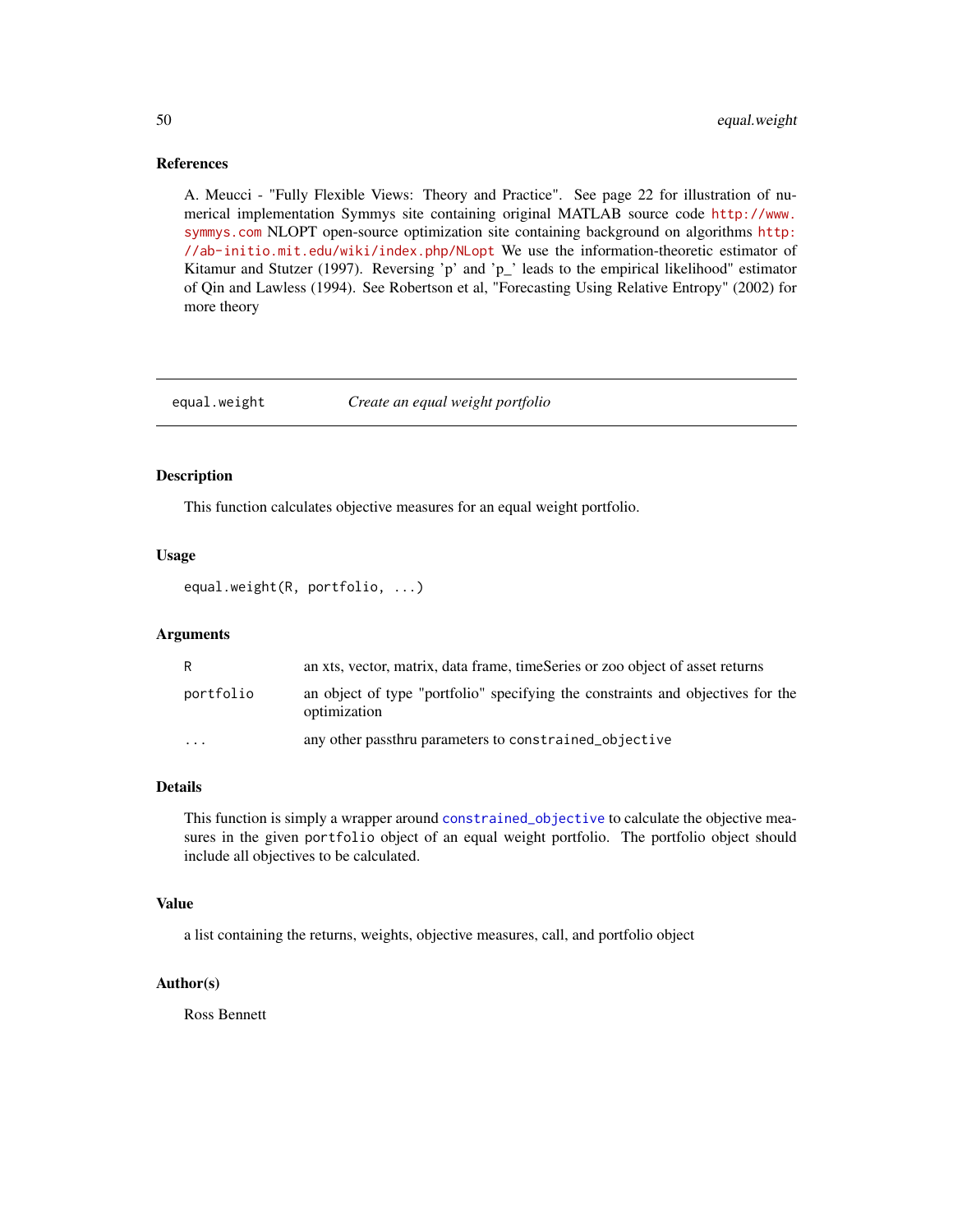# Description

This function is called by optimize.portfolio to solve minimum ETL problems via mixed integer linear programming.

## Usage

```
etl_milp_opt(R, constraints, moments, target, alpha, solver = "glpk",
 control = NULL)
```
# Arguments

| R           | xts object of asset returns                                                  |
|-------------|------------------------------------------------------------------------------|
| constraints | object of constraints in the portfolio object extracted with get_constraints |
| moments     | object of moments computed based on objective functions                      |
| target      | target return value                                                          |
| alpha       | alpha value for ETL/ES/CVaR                                                  |
| solver      | solver to use                                                                |
| control     | list of solver control parameters                                            |

# Author(s)

Ross Bennett

etl\_opt *Minimum ETL LP Optimization*

# Description

This function is called by optimize.portfolio to solve minimum ETL problems.

# Usage

```
etl_opt(R, constraints, moments, target, alpha, solver = "glpk",
  control = NULL)
```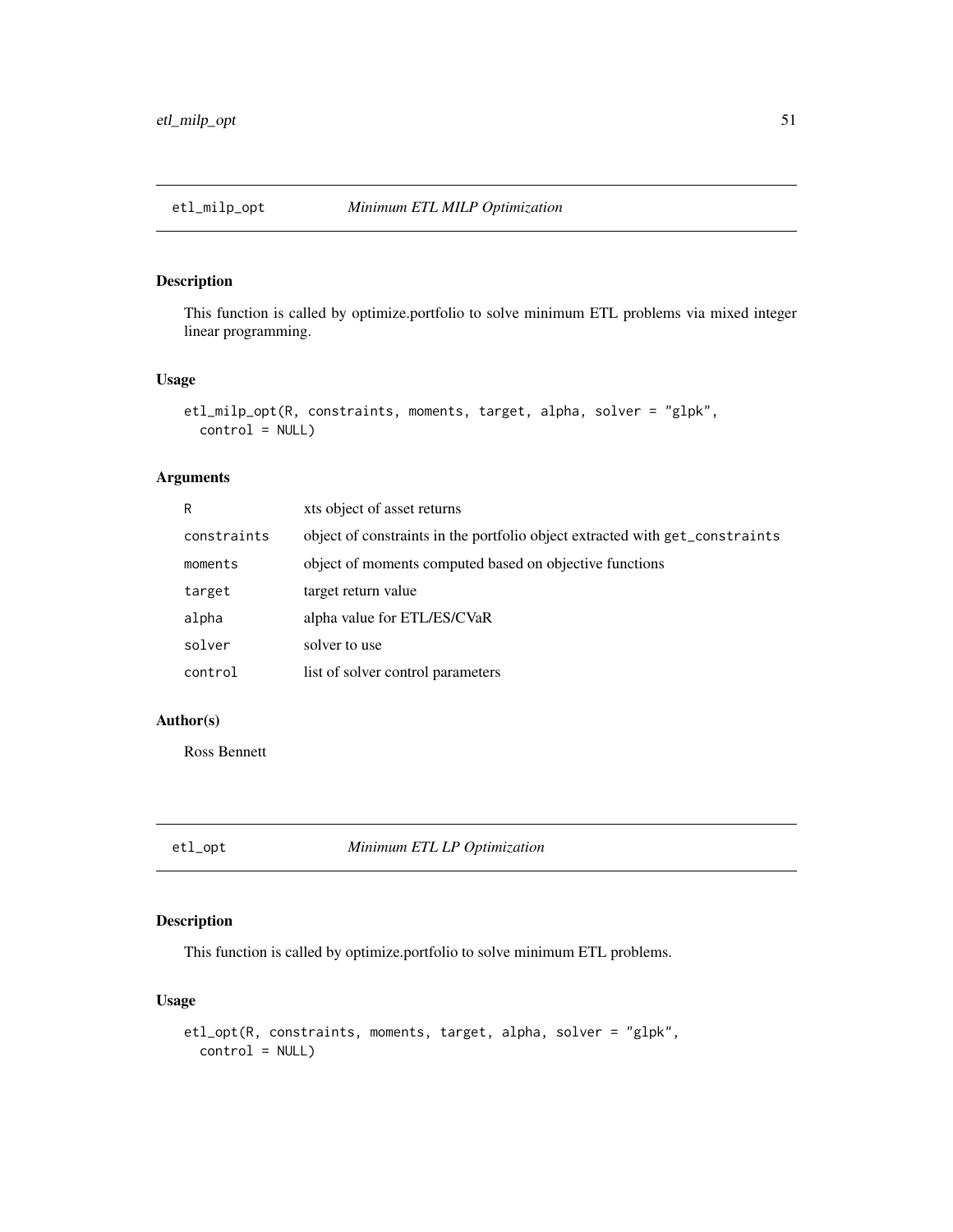# Arguments

| R           | xts object of asset returns                                                  |
|-------------|------------------------------------------------------------------------------|
| constraints | object of constraints in the portfolio object extracted with get_constraints |
| moments     | object of moments computed based on objective functions                      |
| target      | target return value                                                          |
| alpha       | alpha value for ETL/ES/CVaR                                                  |
| solver      | solver to use                                                                |
| control     | list of solver control parameters                                            |
|             |                                                                              |

# Author(s)

Ross Bennett

extractCokurtosis *Cokurtosis Estimate*

# Description

Extract the cokurtosis matrix estimate from a statistical factor model

# Usage

```
extractCokurtosis(model, ...)
```
# Arguments

| model | statistical factor model estimated via statistical, factor, model |
|-------|-------------------------------------------------------------------|
| .     | not currently used                                                |

# Value

cokurtosis matrix estimate

# Author(s)

Ross Bennett

# See Also

[statistical.factor.model](#page-109-0)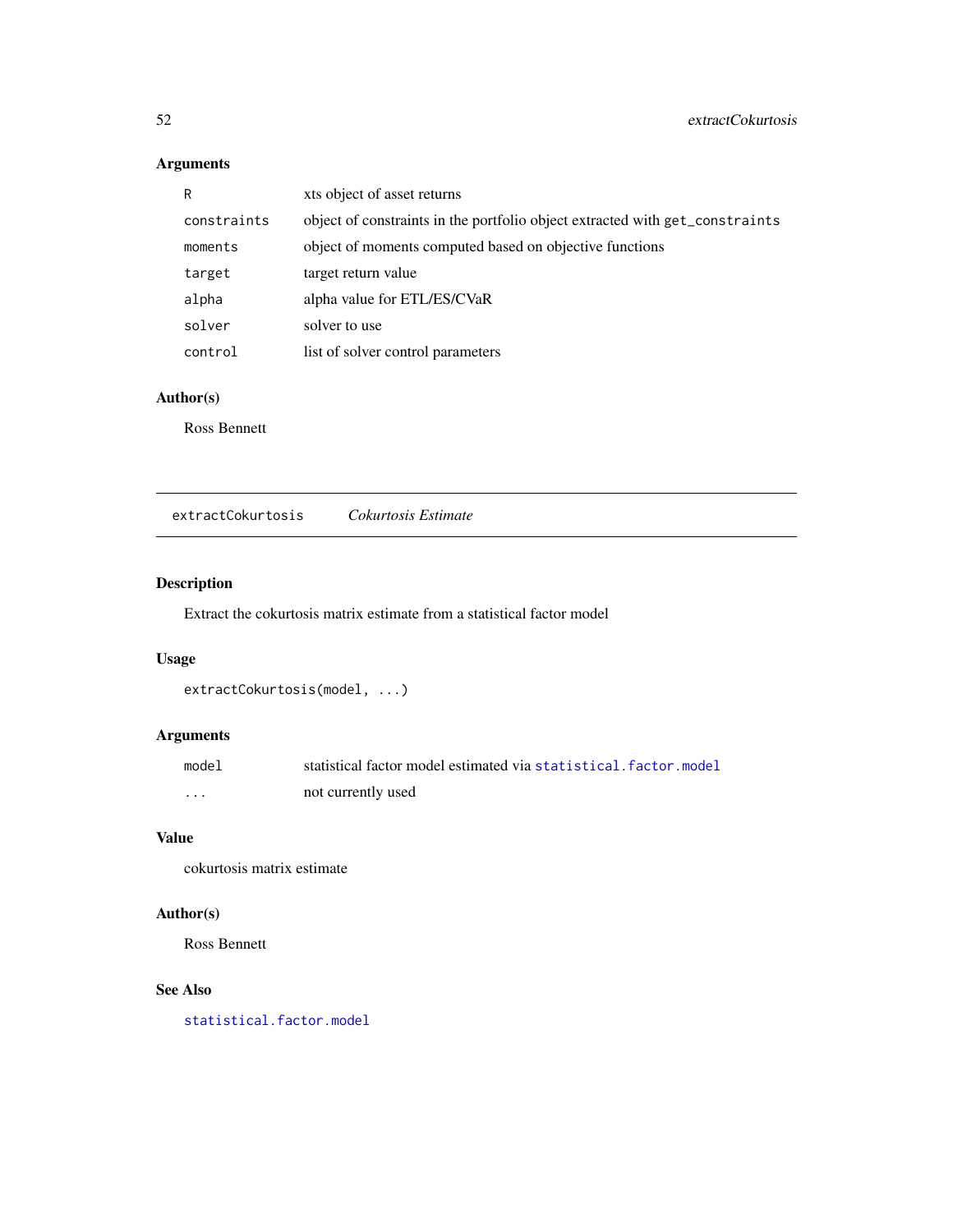extractCoskewness *Coskewness Estimate*

### Description

Extract the coskewness matrix estimate from a statistical factor model

# Usage

```
extractCoskewness(model, ...)
```
# Arguments

| model | statistical factor model estimated via statistical, factor, model |
|-------|-------------------------------------------------------------------|
| .     | not currently used                                                |

# Value

coskewness matrix estimate

# Author(s)

Ross Bennett

# See Also

[statistical.factor.model](#page-109-0)

extractCovariance *Covariance Estimate*

# Description

Extract the covariance matrix estimate from a statistical factor model

# Usage

```
extractCovariance(model, ...)
```
# Arguments

| model | statistical factor model estimated via statistical factor model |
|-------|-----------------------------------------------------------------|
| .     | not currently used                                              |

# Value

covariance matrix estimate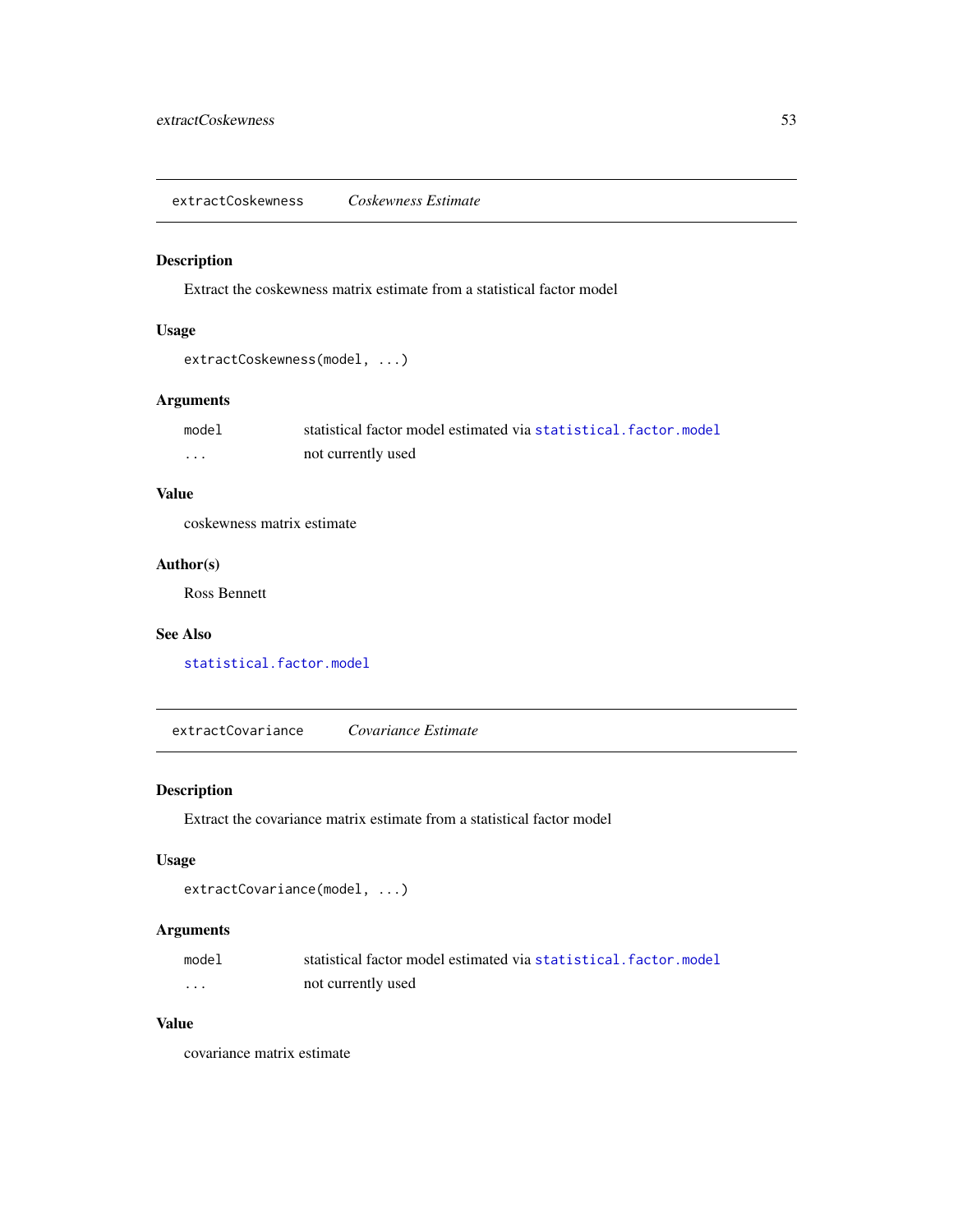#### Author(s)

Ross Bennett

#### See Also

[statistical.factor.model](#page-109-0)

extractEfficientFrontier

*Extract the efficient frontier data points*

#### Description

This function extracts the efficient frontier from an object created by [optimize.portfolio](#page-77-0).

#### Usage

```
extractEfficientFrontier(object, match.col = "ES", n.portfolios = 25,
  risk_aversion = NULL)
```
#### Arguments

| object        | an optimal portfolio object created by optimize.portfolio                                                                                                                                                                      |
|---------------|--------------------------------------------------------------------------------------------------------------------------------------------------------------------------------------------------------------------------------|
| match.col     | string name of column to use for risk (horizontal axis). match.col must match<br>the name of an objective measure in the objective_measures or opt_values<br>slot in the object created by optimize.portfolio.                 |
| n.portfolios  | number of portfolios to use to plot the efficient frontier                                                                                                                                                                     |
| risk_aversion | vector of risk_aversion values to construct the efficient frontier. n.portfolios<br>is ignored if risk_aversion is specified and the number of points along the<br>efficient frontier is equal to the length of risk_aversion. |

#### Details

If the object is an optimize.portfolio.ROI object and match.col is "ES", "ETL", or "CVaR", then the mean-ETL efficient frontier will be created via meanetl.efficient.frontier.

If the object is an optimize.portfolio.ROI object and match.col is "StdDev", then the mean-StdDev efficient frontier will be created via meanvar.efficient.frontier. Note that if 'var' is specified as the name of an objective, the value returned will be 'StdDev'.

For objects created by optimize.portfolo with the DEoptim, random, or pso solvers, the efficient frontier will be extracted from the object via extract.efficient.frontier. This means that optimize.portfolio must be run with trace=TRUE.

## Value

an efficient. frontier object with weights and other metrics along the efficient frontier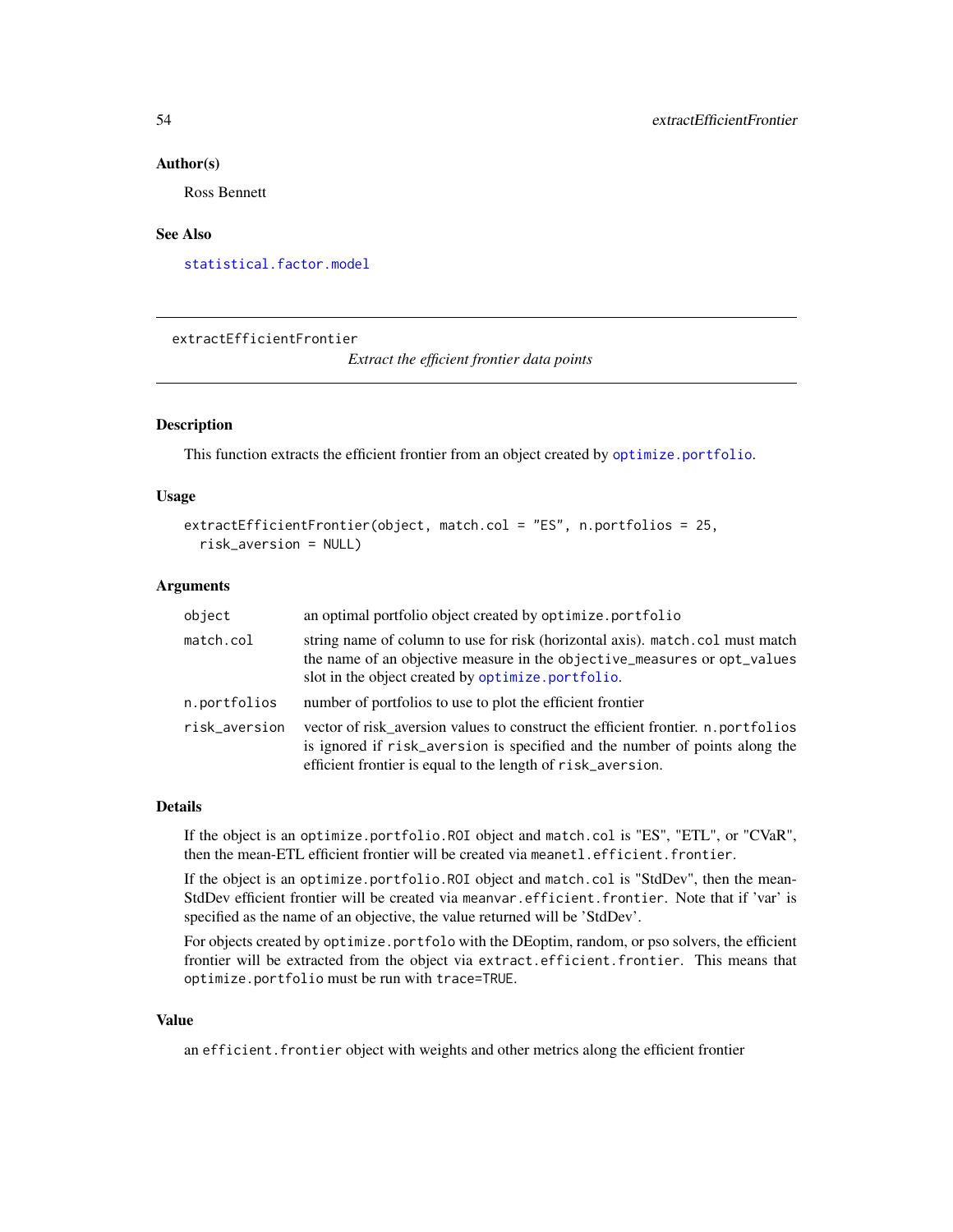# extractGroups 55

# Author(s)

Ross Bennett

extractGroups *Extract the group and/or category weights*

# Description

This function extracts the weights by group and/or category from an object of class optimize.portfolio. Group constraints or category\_labels must be specified for this to return group constraints.

#### Usage

extractGroups(object, ...)

#### Arguments

| object                  | object of class optimize.portfolio         |
|-------------------------|--------------------------------------------|
| $\cdot$ $\cdot$ $\cdot$ | passthrough parameters. Not currently used |

# Value

a list with two elements

- weights: Optimal set of weights from the optimize.portfolio object
- category\_weights: Weights by category if category\_labels are supplied in the portfolio object
- group\_weights: Weights by group if group is a constraint type

# Author(s)

Ross Bennett

extractObjectiveMeasures

*Extract the objective measures*

## Description

This function will extract the objective measures from the optimal portfolio run via optimize.portfolio

#### Usage

extractObjectiveMeasures(object)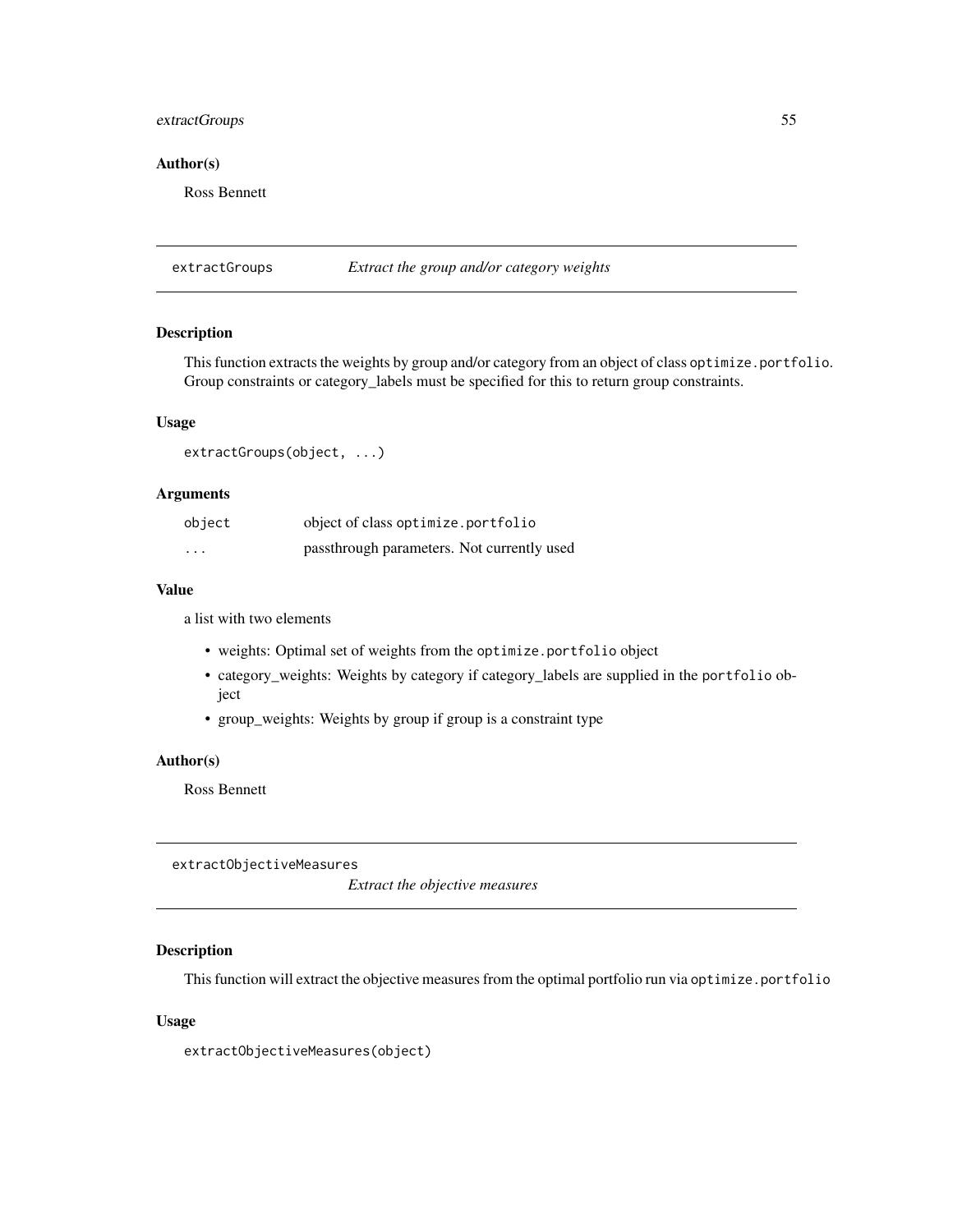#### 56 extractStats and the second second second second second second second second second second second second second second second second second second second second second second second second second second second second se

#### Arguments

object list returned by optimize.portfolio

#### Value

list of objective measures

### Author(s)

Ross Bennett

## See Also

[optimize.portfolio](#page-77-0)

| extractStats |                    |  |  |  | extract some stats and weights from a portfolio run via |  |
|--------------|--------------------|--|--|--|---------------------------------------------------------|--|
|              | optimize.portfolio |  |  |  |                                                         |  |

#### Description

This function will dispatch to the appropriate class handler based on the input class of the optimize.portfolio output object.

#### Usage

```
extractStats(object, prefix = NULL, ...)
```
# Arguments

| object                  | list returned by optimize portfolio |
|-------------------------|-------------------------------------|
| prefix                  | prefix to add to output row names   |
| $\cdot$ $\cdot$ $\cdot$ | any other passthru parameters       |

#### Details

For optimize.portfolio objects:

In general, extractStats will extract the values objective measures and weights at each iteration of a set of weights. This is the case for the DEoptim, random portfolios, and pso solvers that return trace information. Note that trace=TRUE must be specified in optimize.portfolio to return the trace information.

For optimize.portfolio.pso objects, this function will extract the weights (swarm positions) from the PSO output and the out values (swarm fitness values) for each iteration of the optimization. This function can be slow because we need to run constrained\_objective to calculate the objective measures on the transformed weights.

For optimize.portfolio.rebalancing objects: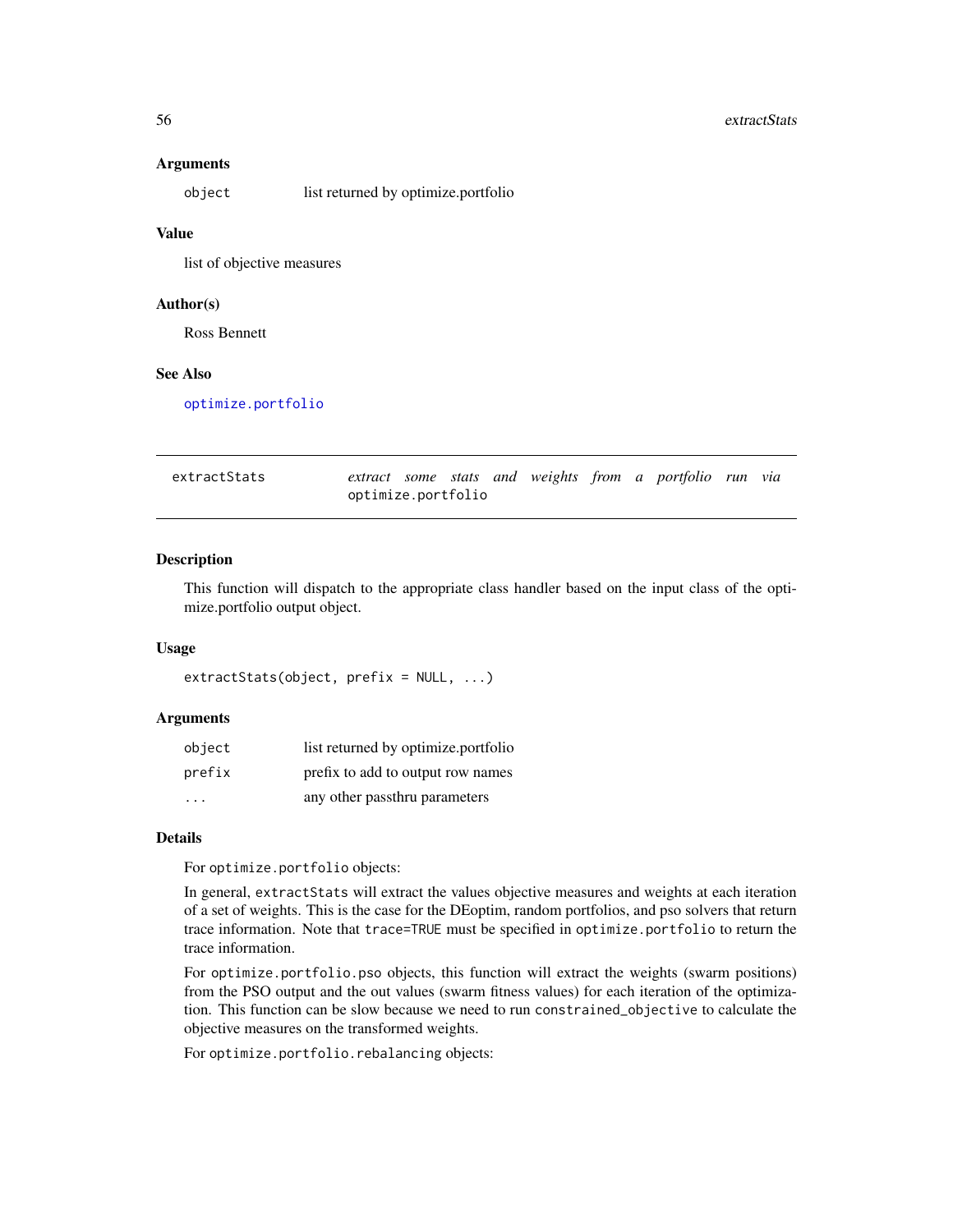# extractWeights 57

The extractStats function will return a list of the objective measures and weights at each rebalance date for optimize.portfolio.rebalancing objects. The objective measures and weights of each iteration or permutation will be returned if the optimization was done with DEoptim, random portfolios, or pso. This could potentially result in a very large list object where each list element has thousands of rows of at each rebalance period.

The output from the GenSA solver does not store weights evaluated at each iteration The GenSA output for trace.mat contains nb.steps, temperature, function.value, and current.minimum

#### See Also

[optimize.portfolio](#page-77-0)

| extractWeights | <i>Extract weights from a portfolio run via</i> optimize portfolio <i>or</i> |
|----------------|------------------------------------------------------------------------------|
|                | optimize.portfolio.rebalancing                                               |

#### Description

This function will dispatch to the appropriate class handler based on the input class of the optimize.portfolio or optimize.portfolio.rebalancing output object

#### Usage

```
extractWeights(object, ...)
```
#### Arguments

| object                  | list returned by optimize.portfolio |
|-------------------------|-------------------------------------|
| $\cdot$ $\cdot$ $\cdot$ | any other passthru parameters       |

# See Also

[optimize.portfolio](#page-77-0), [optimize.portfolio.rebalancing](#page-82-0)

factor\_exposure\_constraint

*Constructor for factor exposure constraint*

# Description

The factor exposure constraint sets upper and lower bounds on exposures to risk factors. This function is called by [add.constraint](#page-10-0) when type="factor\_exposure" is specified, see add.constraint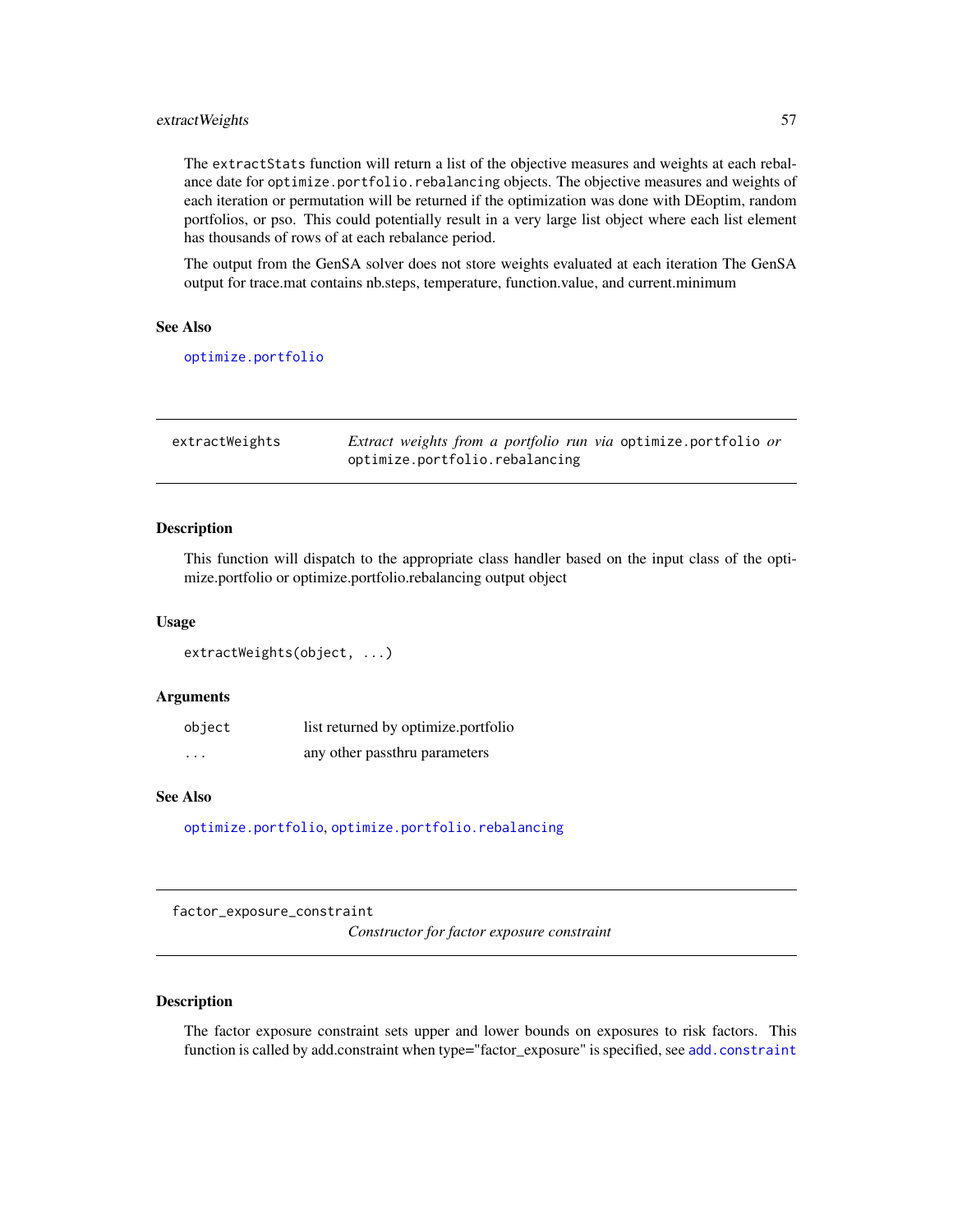#### Usage

```
factor_exposure_constraint(type = "factor_exposure", assets, B, lower, upper,
 enabled = TRUE, message = FALSE, ...)
```
## **Arguments**

| type    | character type of the constraint                                          |
|---------|---------------------------------------------------------------------------|
| assets  | named vector of assets specifying initial weights                         |
| B       | vector or matrix of risk factor exposures                                 |
| lower   | vector of lower bounds of constraints for risk factor exposures           |
| upper   | vector of upper bounds of constraints for risk factor exposures           |
| enabled | <b>TRUE/FALSE</b>                                                         |
| message | TRUE/FALSE. The default is message=FALSE. Display messages if TRUE.       |
|         | any other passthru parameters to specify risk factor exposure constraints |

# Details

B can be either a vector or matrix of risk factor exposures (i.e. betas). If B is a vector, the length of B must be equal to the number of assets and lower and upper must be scalars. If B is passed in as a vector, it will be converted to a matrix with one column.

If B is a matrix, the number of rows must be equal to the number of assets and the number of columns represent the number of factors. The length of lower and upper must be equal to the number of factors. The B matrix should have column names specifying the factors and row names specifying the assets. Default column names and row names will be assigned if the user passes in a B matrix without column names or row names.

#### Value

an object of class 'factor\_exposure\_constraint'

#### Author(s)

Ross Bennett

# See Also

[add.constraint](#page-10-0)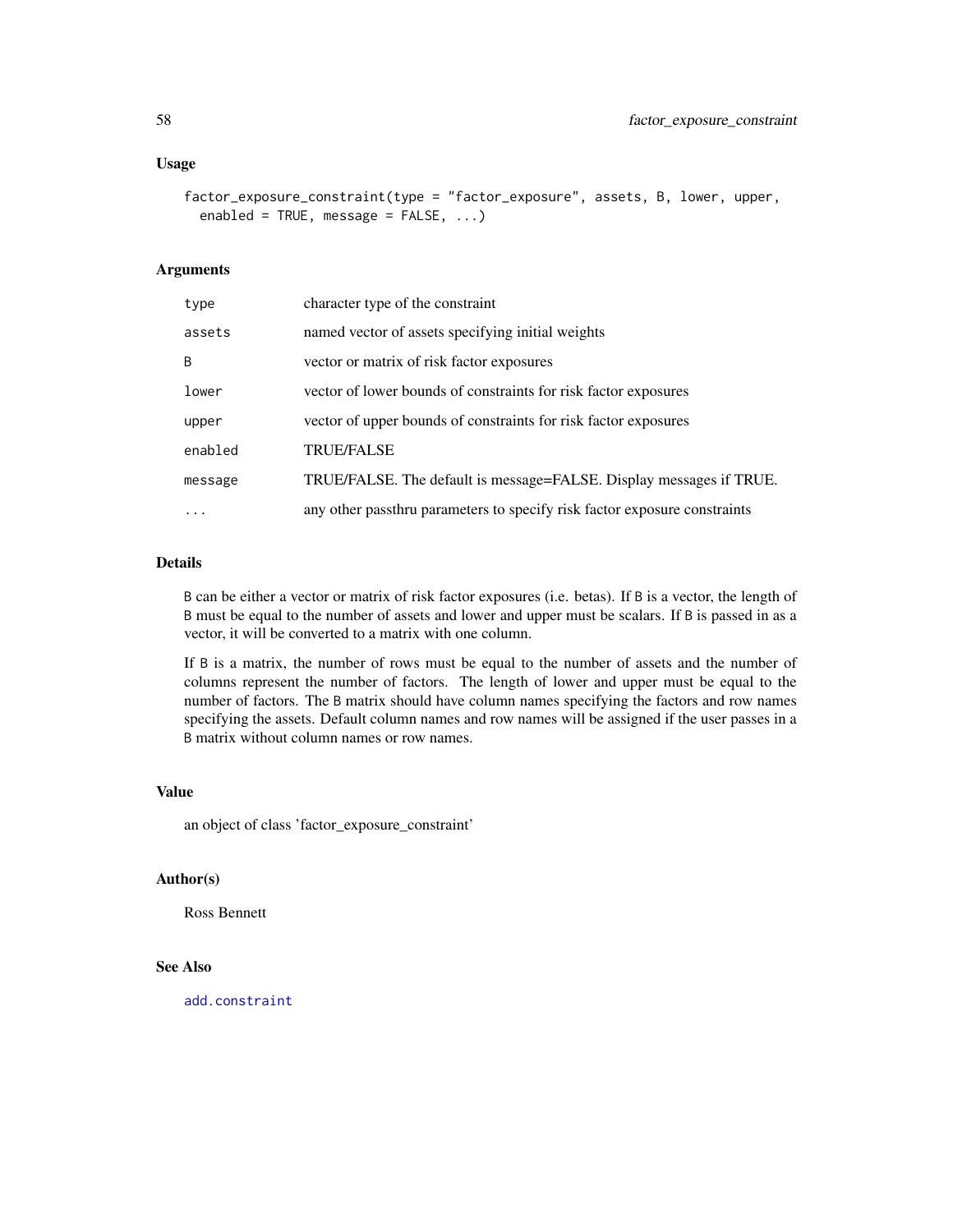fn\_map *mapping function to transform or penalize weights that violate constraints*

## Description

The purpose of the mapping function is to transform a weights vector that does not meet all the constraints into a weights vector that does meet the constraints, if one exists, hopefully with a minimum of transformation.

#### Usage

```
fn_map(weights, portfolio, relax = FALSE, verbose = FALSE, ...)
```
#### Arguments

| weights   | vector of weights                                            |
|-----------|--------------------------------------------------------------|
| portfolio | object of class portfolio                                    |
| relax     | TRUE/FALSE, default FALSE. Enable constraints to be relaxed. |
| verbose   | print error messages for debuggin purposes                   |
| $\ddotsc$ | any other passthru parameters                                |

#### Details

The first step is to test for violation of the constraint. If the constraint is violated, we will apply a transformation such that the weights vector satisfies the constraints. The following constraint types are tested in the mapping function: leverage, box, group, and position limit. The transformation logic is based on code from the random portfolio sample method.

If relax=TRUE, we will attempt to relax the constraints if a feasible portfolio could not be formed with an initial call to rp\_transform. We will attempt to relax the constraints up to 5 times. If we do not have a feasible portfolio after attempting to relax the constraints, then we will default to returning the weights vector that violates the constraints.

## Value

- weights: vector of transformed weights meeting constraints.
- min: vector of min box constraints that may have been modified if relax=TRUE.
- max: vector of max box constraints that may have been modified if relax=TRUE.
- cLO: vector of lower bound group constraints that may have been modified if relax=TRUE.
- cUP: vector of upper bound group constraints that may have been modified if relax=TRUE.

# Author(s)

Ross Bennett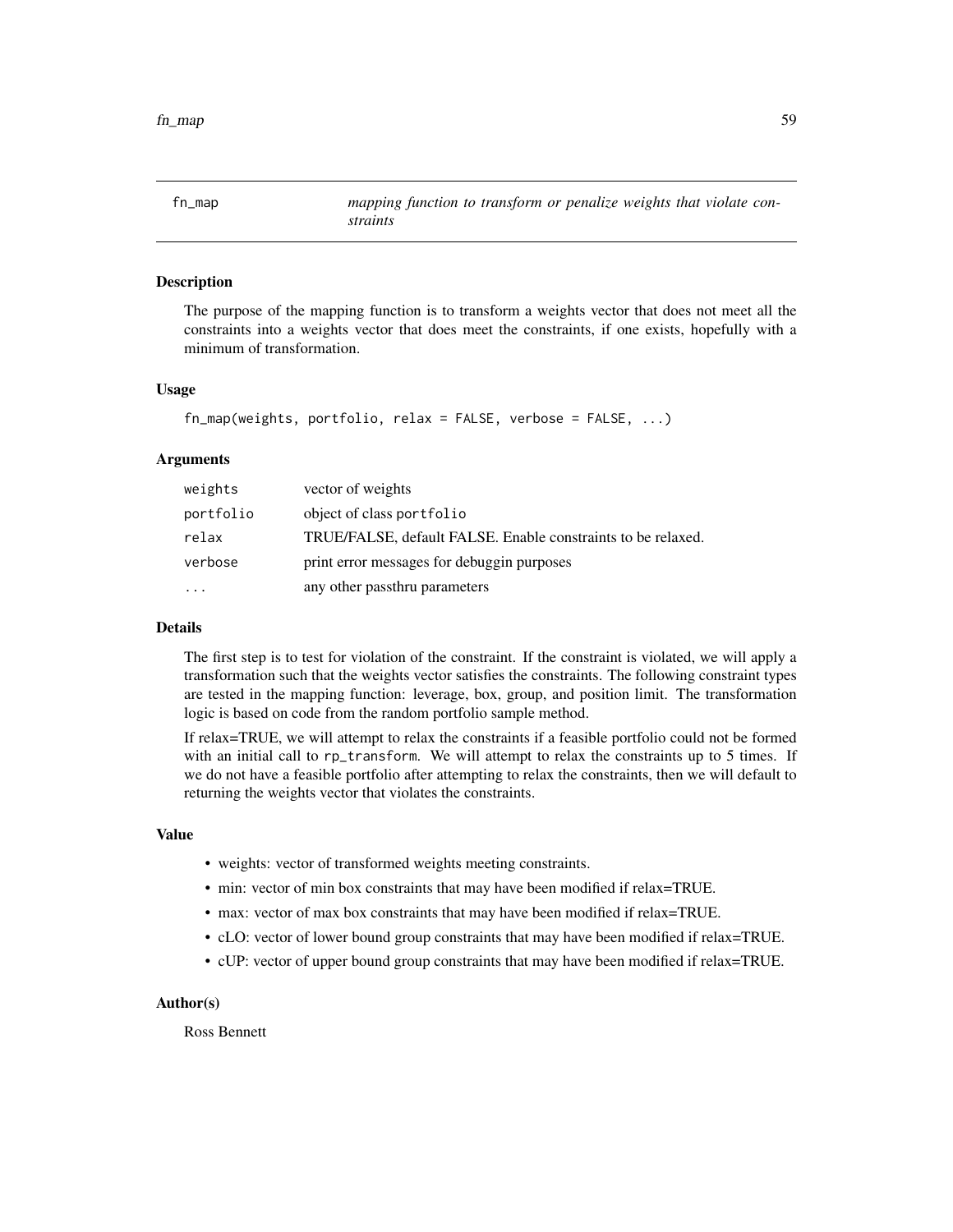<span id="page-59-0"></span>

# **Description**

This function creates the sequence of min<->max weights for use by random or brute force optimization engines.

#### Usage

```
generatesequence(min = 0.01, max = 1, by = min/max, rounding = 3)
```
#### Arguments

| min      | minimum value of the sequence                 |
|----------|-----------------------------------------------|
| max      | maximum value of the sequence                 |
| by       | number to increment the sequence by           |
| rounding | integrer how many decimals should we round to |

#### Details

The sequence created is not constrained by asset.

## Author(s)

Peter Carl, Brian G. Peterson

#### See Also

[constraint](#page-41-0), [objective](#page-76-0)

get\_constraints *Helper function to get the enabled constraints out of the portfolio object When the v1\_constraint object is instantiated via constraint, the arguments min\_sum, max\_sum, min, and max are either specified by the user or default values are assigned. These are required by other functions such as* optimize.portfolio *and* constrained\_objective *. This function will check that these variables are in the portfolio object in the constraints list. We will default to* min\_sum=1 *and* max\_sum=1 *if leverage constraints are not specified. We will default to* min=-Inf *and* max=Inf *if box constraints are not specified. This function is used at the beginning of optimize.portfolio and other functions to extract the constraints from the portfolio object. We Use the same naming as the v1\_constraint object.*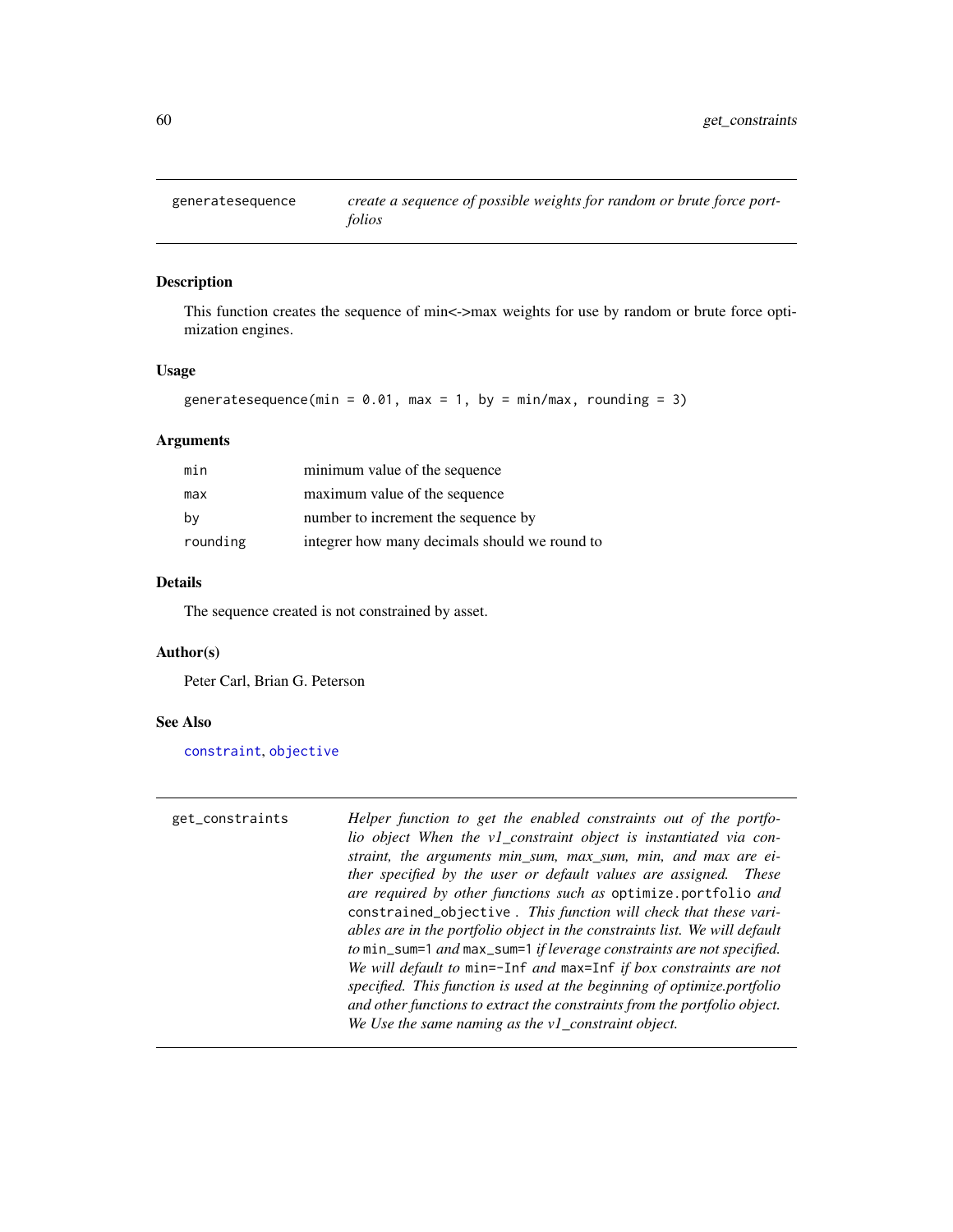#### $gmv\_opt$  61

#### Description

Helper function to get the enabled constraints out of the portfolio object

When the v1\_constraint object is instantiated via constraint, the arguments min\_sum, max\_sum, min, and max are either specified by the user or default values are assigned. These are required by other functions such as optimize.portfolio and constrained\_objective . This function will check that these variables are in the portfolio object in the constraints list. We will default to min\_sum=1 and max\_sum=1 if leverage constraints are not specified. We will default to min=-Inf and max=Inf if box constraints are not specified. This function is used at the beginning of optimize.portfolio and other functions to extract the constraints from the portfolio object. We Use the same naming as the v1\_constraint object.

#### Usage

```
get_constraints(portfolio)
```
## Arguments

portfolio an object of class 'portfolio'

#### Value

an object of class 'constraint' which is a flattened list of enabled constraints

#### Author(s)

Ross Bennett

#### See Also

[portfolio.spec](#page-88-0)

gmv\_opt *GMV/QU QP Optimization*

#### Description

This function is called by optimize.portfolio to solve minimum variance or maximum quadratic utility problems

#### Usage

```
gmv_opt(R, constraints, moments, lambda, target, lambda_hhi, conc_groups,
  solver = "quadprog", control = NULL)
```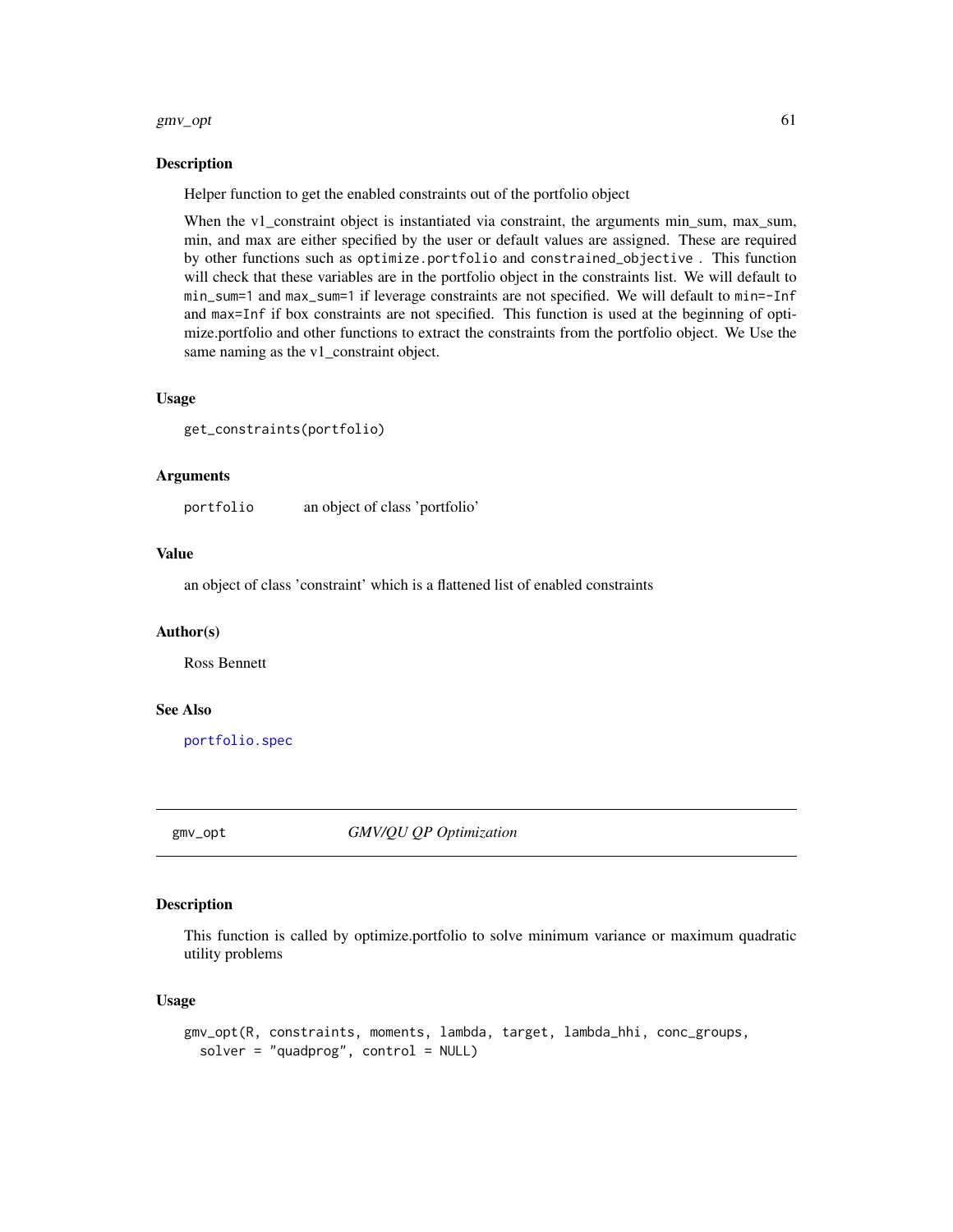# Arguments

| R           | xts object of asset returns                                                  |
|-------------|------------------------------------------------------------------------------|
| constraints | object of constraints in the portfolio object extracted with get_constraints |
| moments     | object of moments computed based on objective functions                      |
| lambda      | risk aversion parameter                                                      |
| target      | target return value                                                          |
| lambda_hhi  | concentration aversion parameter                                             |
| conc_groups | list of vectors specifying the groups of the assets.                         |
| solver      | solver to use                                                                |
| control     | list of solver control parameters                                            |

# Author(s)

Ross Bennett

gmv\_opt\_leverage *GMV/QU QP Optimization with Turnover Constraint*

# Description

This function is called by optimize.portfolio to solve minimum variance or maximum quadratic utility problems with a leverage constraint

# Usage

```
gmv_opt_leverage(R, constraints, moments, lambda, target, solver = "quadprog",
 control = NULL)
```
# Arguments

| R           | xts object of asset returns                                                  |
|-------------|------------------------------------------------------------------------------|
| constraints | object of constraints in the portfolio object extracted with get_constraints |
| moments     | object of moments computed based on objective functions                      |
| lambda      | risk aversion parameter                                                      |
| target      | target return value                                                          |
| solver      | solver to use                                                                |
| control     | list of solver control parameters                                            |

# Author(s)

Ross Bennett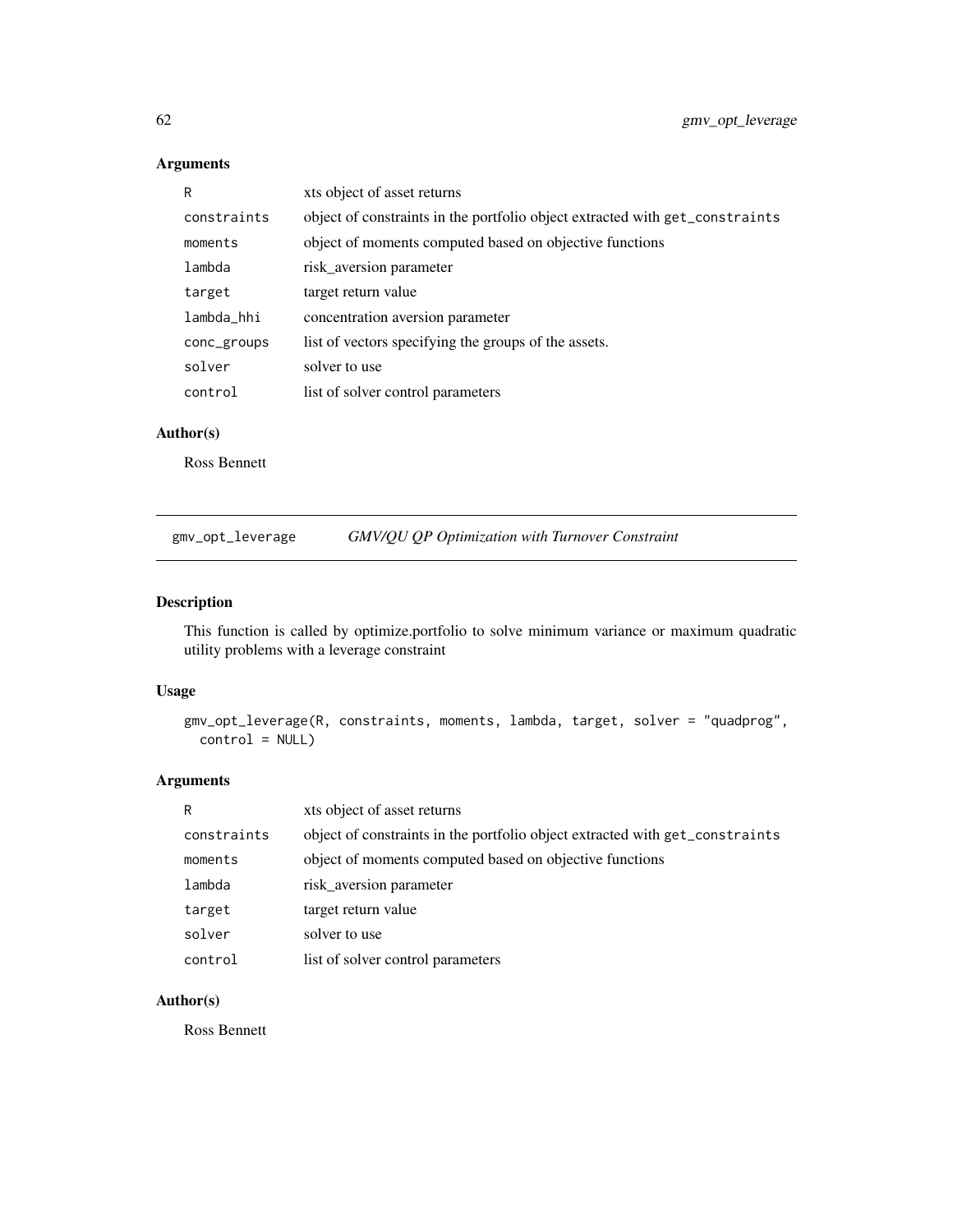# Description

This function is called by optimize.portfolio to solve minimum variance or maximum quadratic utility problems with proportional transaction cost constraint

#### Usage

```
gmv_opt_ptc(R, constraints, moments, lambda, target, init_weights,
 solver = "quadprog", control = NULL)
```
# Arguments

| R            | xts object of asset returns                                                  |
|--------------|------------------------------------------------------------------------------|
| constraints  | object of constraints in the portfolio object extracted with get_constraints |
| moments      | object of moments computed based on objective functions                      |
| lambda       | risk_aversion parameter                                                      |
| target       | target return value                                                          |
| init_weights | initial weights to compute turnover                                          |
| solver       | solver to use                                                                |
| control      | list of solver control parameters                                            |

# Author(s)

Ross Bennett

gmv\_opt\_toc *GMV/QU QP Optimization with Turnover Constraint*

## Description

This function is called by optimize.portfolio to solve minimum variance or maximum quadratic utility problems with turnover constraint

## Usage

```
gmv_opt_toc(R, constraints, moments, lambda, target, init_weights,
  solver = "quadprog", control = NULL)
```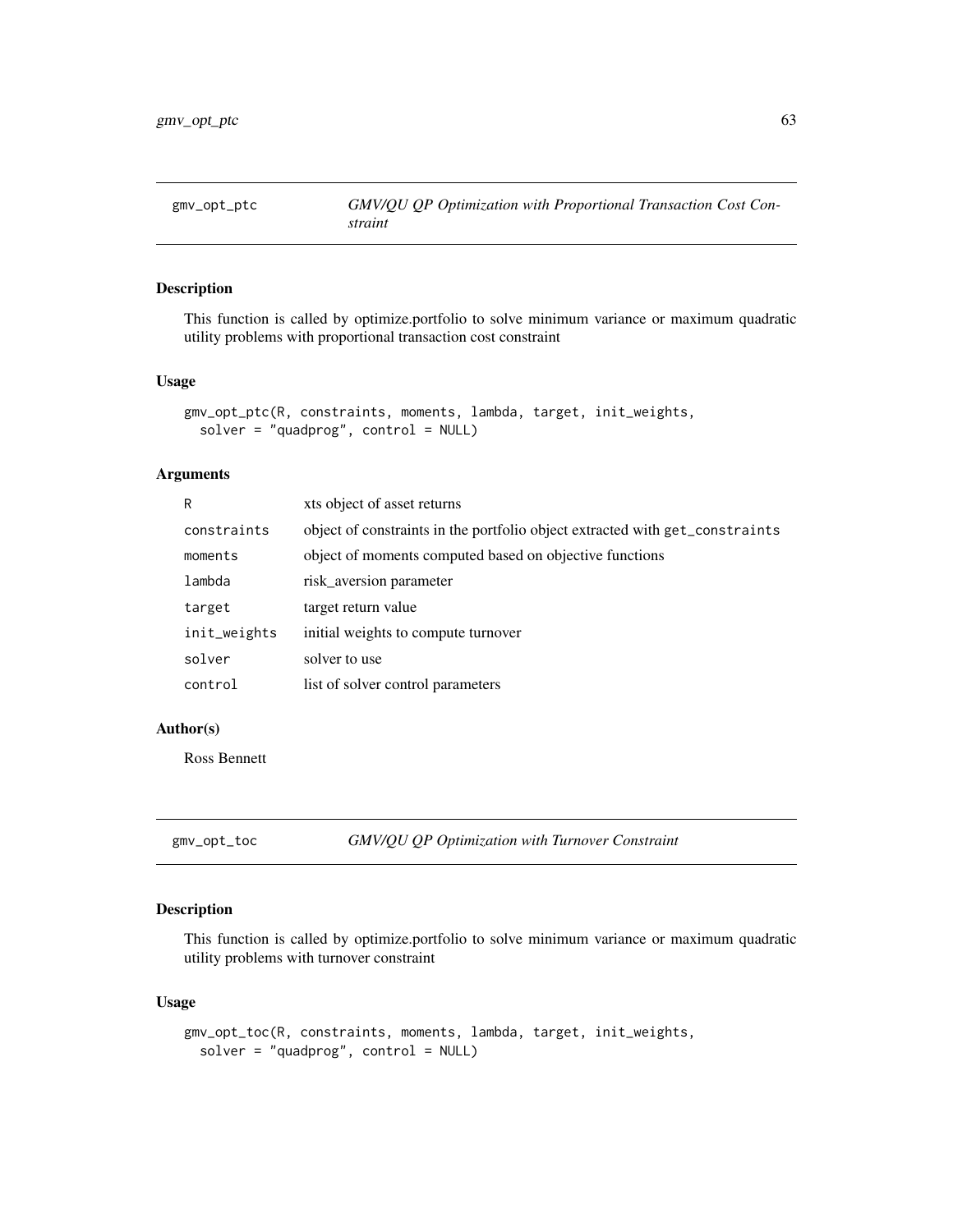# Arguments

| R            | xts object of asset returns                                                  |
|--------------|------------------------------------------------------------------------------|
| constraints  | object of constraints in the portfolio object extracted with get_constraints |
| moments      | object of moments computed based on objective functions                      |
| lambda       | risk_aversion parameter                                                      |
| target       | target return value                                                          |
| init_weights | initial weights to compute turnover                                          |
| solver       | solver to use                                                                |
| control      | list of solver control parameters                                            |

# Author(s)

Ross Bennett

group\_constraint *constructor for group\_constraint*

# Description

Group constraints specify the grouping of the assets, weights of the groups, and number of postions (i.e. non-zero weights) iof the groups. This function is called by add.constraint when type="group" is specified. see [add.constraint](#page-10-0)

# Usage

```
group_constraint(type = "group", assets, groups, group_labels = NULL,
 group_min, group_max, group_pos = NULL, enabled = TRUE, message = FALSE,
  ...)
```
# Arguments

| type         | character type of the constraint                                                    |
|--------------|-------------------------------------------------------------------------------------|
| assets       | number of assets, or optionally a named vector of assets specifying initial weights |
| groups       | list of vectors specifying the groups of the assets                                 |
| group_labels | character vector to label the groups (e.g. size, asset class, style, etc.)          |
| group_min    | numeric or vector specifying minimum weight group constraints                       |
| group_max    | numeric or vector specifying minimum weight group constraints                       |
| group_pos    | vector specifying the number of non-zero weights per group                          |
| enabled      | <b>TRUE/FALSE</b>                                                                   |
| message      | TRUE/FALSE. The default is message=FALSE. Display messages if TRUE.                 |
| $\cdots$     | any other passthru parameters to specify group constraints                          |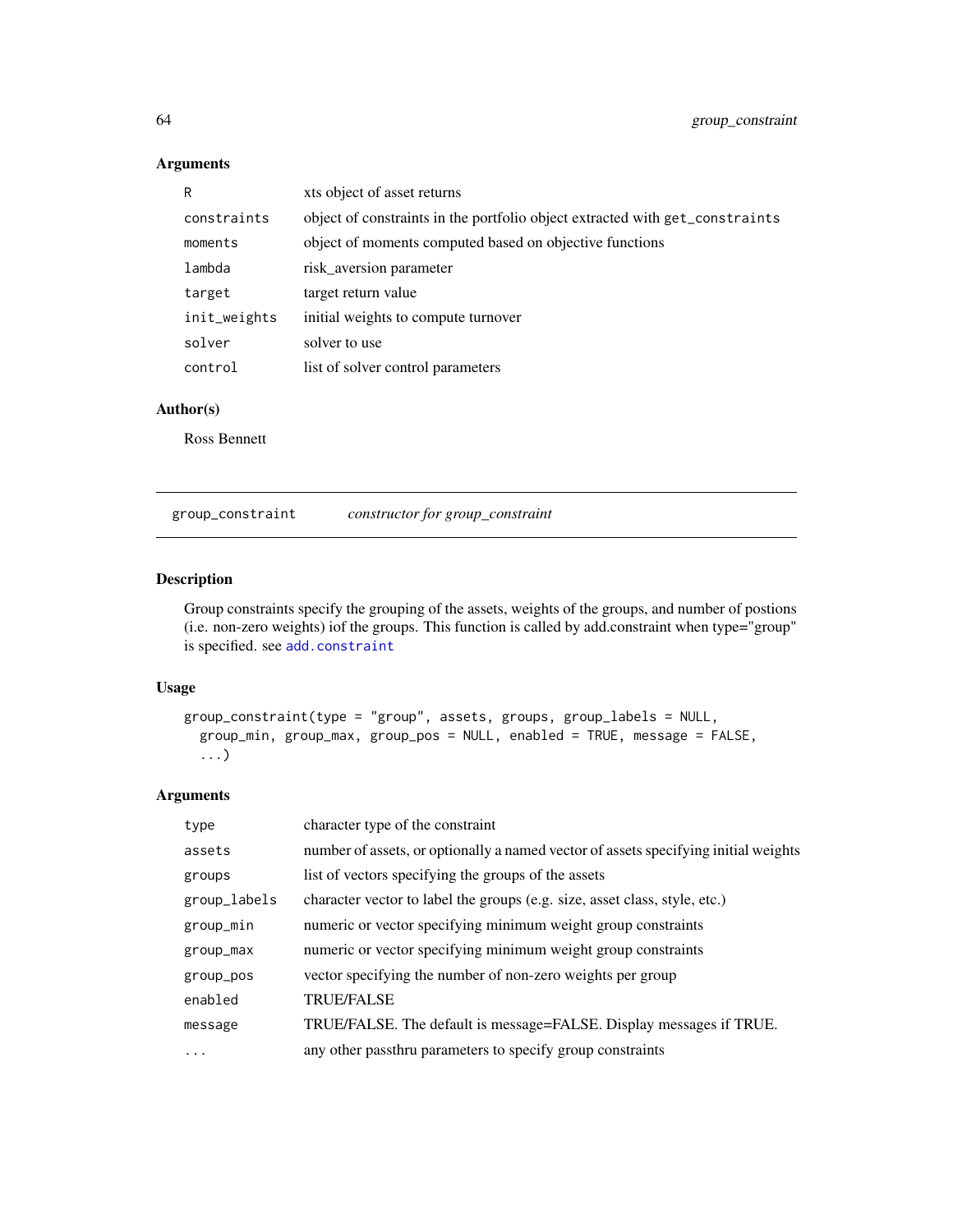group\_fail 65

# Value

an object of class 'group\_constraint'

# Author(s)

Ross Bennett

# See Also

[add.constraint](#page-10-0)

# Examples

```
data(edhec)
ret \leq edhec[, 1:4]
pspec <- portfolio.spec(assets=colnames(ret))
# Assets 1 and 3 are groupA
# Assets 2 and 4 are groupB
pspec <- add.constraint(portfolio=pspec,
                        type="group",
                        groups=list(groupA=c(1, 3),
                                    groupB=c(2, 4)),group_min=c(0.15, 0.25),
                        group_max=c(0.65, 0.55))
# 2 levels of grouping (e.g. by sector and geography)
pspec <- portfolio.spec(assets=5)
# Assets 1, 3, and 5 are Tech
# Assets 2 and 4 are Oil
# Assets 2, 4, and 5 are UK
# Assets 1 and are are US
group\_list \leftarrow list(group1=c(1, 3, 5),group2=c(2, 4),groupA=c(2, 4, 5),
                   groupB=c(1, 3))
pspec <- add.constraint(portfolio=pspec,
                        type="group",
                        groups=group_list,
                        group_min=c(0.15, 0.25, 0.2, 0.1),
                        group_max=c(0.65, 0.55, 0.5, 0.4))
```
group\_fail *Test if group constraints have been violated*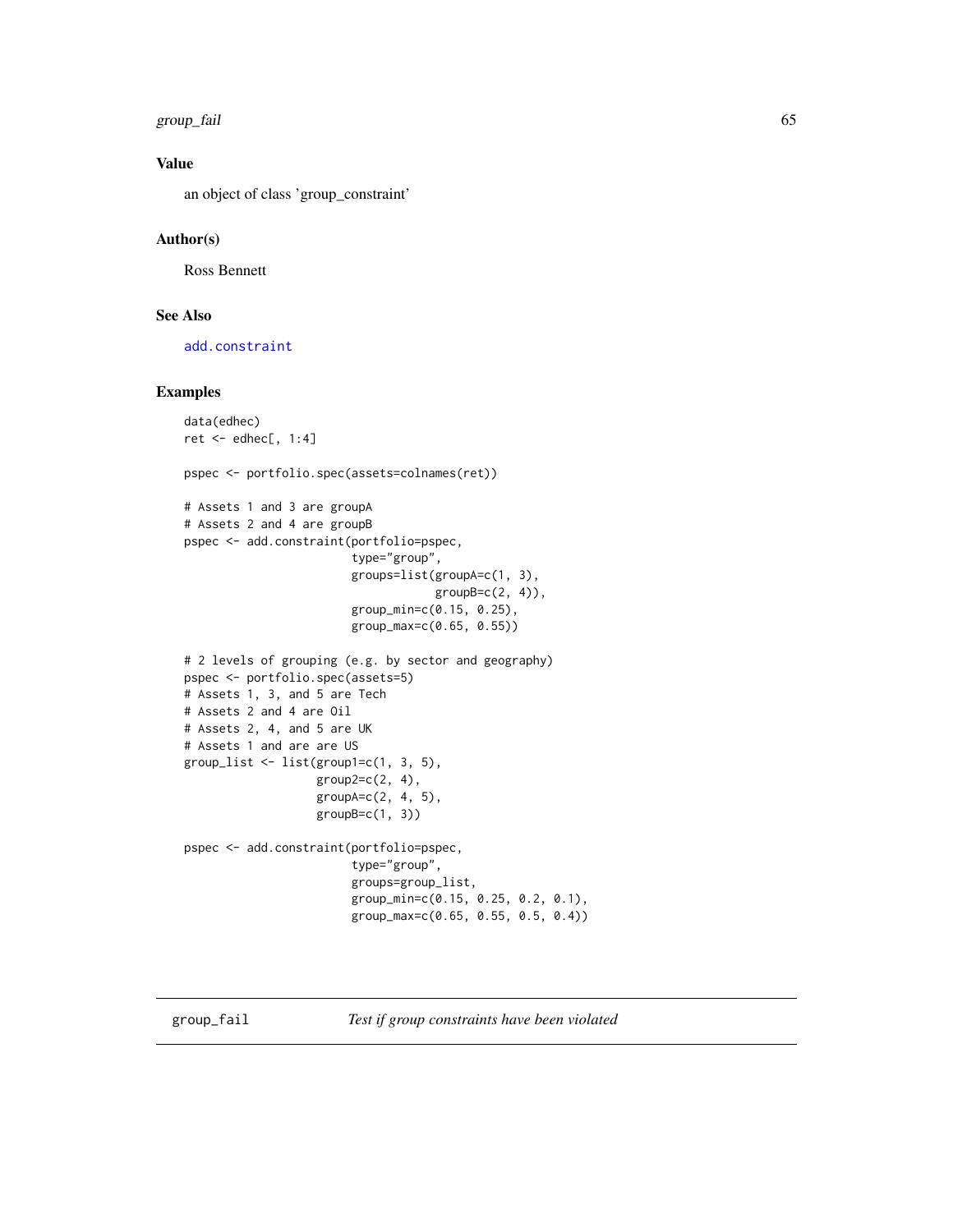# Description

The function loops through each group and tests if cLO or cUP have been violated for the given group. This is a helper function for [rp\\_transform](#page-107-0).

# Usage

```
group_fail(weights, groups, cLO, cUP, group_pos = NULL)
```
# Arguments

| weights   | weights vector to test                                        |
|-----------|---------------------------------------------------------------|
| groups    | list of vectors specifying the groups of the assets           |
| cL0       | numeric or vector specifying minimum weight group constraints |
| cUP       | numeric or vector specifying minimum weight group constraints |
| group_pos | vector specifying the number of non-zero weights per group    |

# Value

logical vector: TRUE if group constraints are violated for a given group

# Author(s)

Ross Bennett

# HHI *Concentration of weights*

# Description

This function computes the concentration of weights using the Herfindahl Hirschman Index

#### Usage

HHI(weights, groups = NULL)

# Arguments

| weights | set of portfolio weights    |
|---------|-----------------------------|
| groups  | list of vectors of grouping |

# Author(s)

Ross Bennett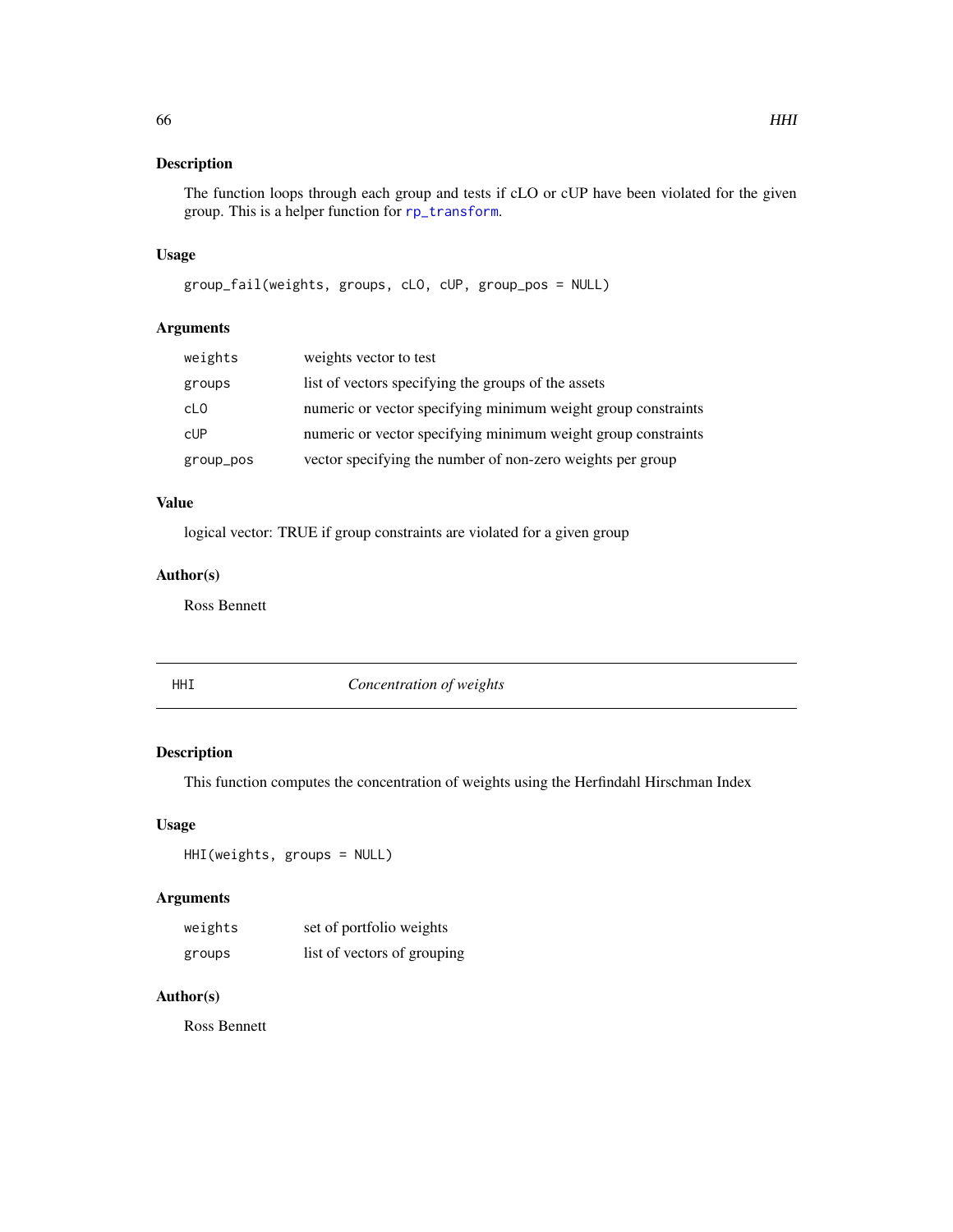#### Description

Monthly data of five indexes beginning on 2000-01-31 and ending 2009-12-31. The indexes are: US Bonds, US Equities, International Equities, Commodities, US T-Bills, and Inflation

#### Usage

data(indexes)

# Format

CSV converted into xts object with montly observations

#### Examples

data(indexes)

#preview the data head(indexes)

#summary period statistics summary(indexes)

insert\_constraints *Insert a list of constraints into the constraints slot of a portfolio object*

# Description

This is a helper function primarily for backwards compatibility to insert constraints from a 'v1\_constraint' object into the v2 'portfolio' object.

# Usage

```
insert_constraints(portfolio, constraints)
```
# Arguments

| portfolio   | object of class 'portfolio' |
|-------------|-----------------------------|
| constraints | list of constraint objects  |

# Author(s)

Ross Bennett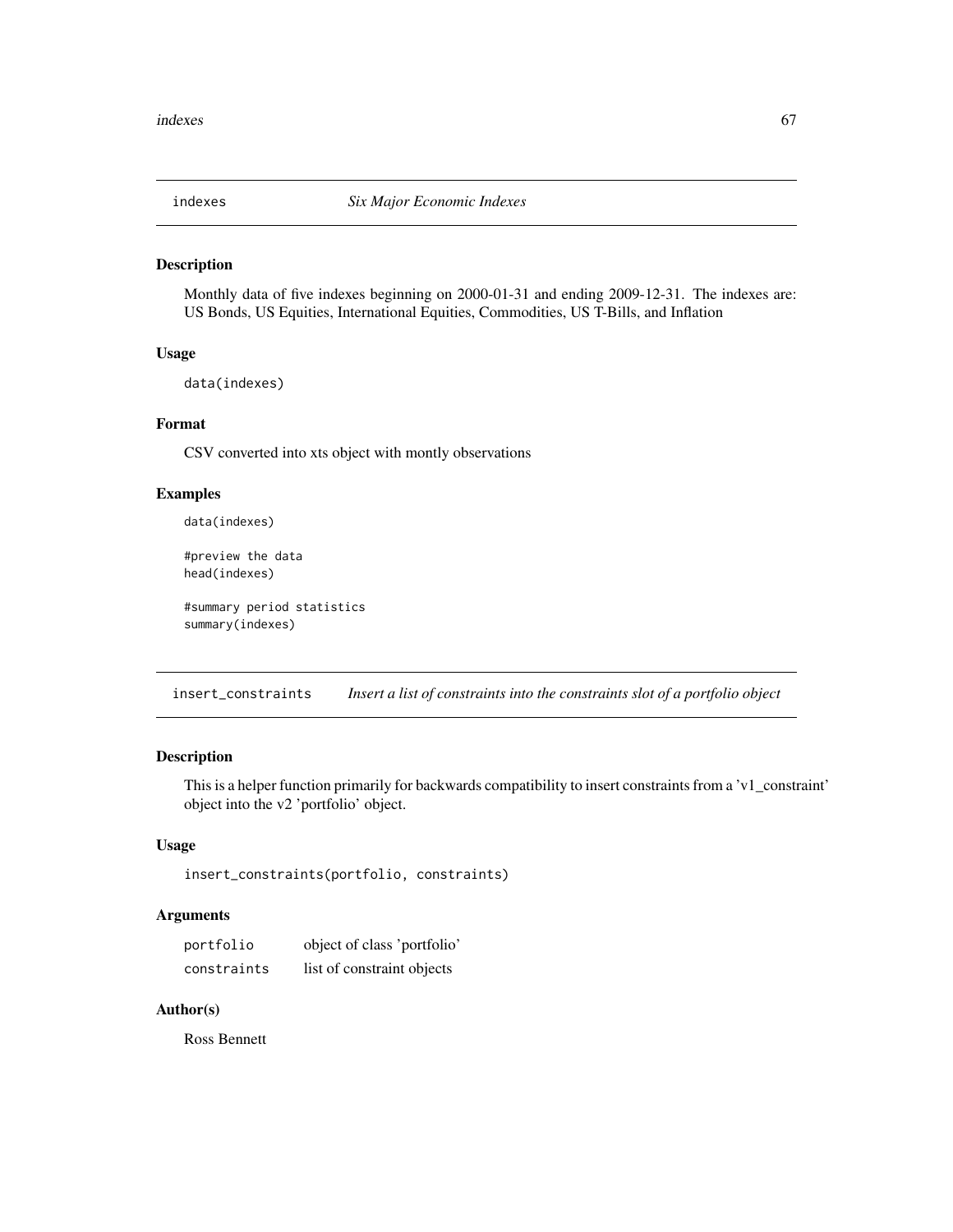insert\_objectives *Insert a list of objectives into the objectives slot of a portfolio object*

#### Description

This is a helper function primarily for backwards compatibility to insert objectives from a 'v1\_constraint' object into the v2 'portfolio' object.

#### Usage

```
insert_objectives(portfolio, objectives)
```
#### Arguments

| portfolio  | object of class 'portfolio' |
|------------|-----------------------------|
| objectives | list of objective objects   |

#### Author(s)

Ross Bennett

```
inverse.volatility.weight
```
*Create an inverse volatility weighted portfolio*

#### Description

This function calculates objective measures for an equal weight portfolio.

#### Usage

```
inverse.volatility.weight(R, portfolio, ...)
```
# Arguments

| R         | an xts, vector, matrix, data frame, timeSeries or zoo object of asset returns                   |
|-----------|-------------------------------------------------------------------------------------------------|
| portfolio | an object of type "portfolio" specifying the constraints and objectives for the<br>optimization |
| $\cdots$  | any other passthru parameters to constrained objective                                          |

# Details

This function is simply a wrapper around [constrained\\_objective](#page-39-0) to calculate the objective measures in the given portfolio object of an inverse volatility weight portfolio. The portfolio object should include all objectives to be calculated.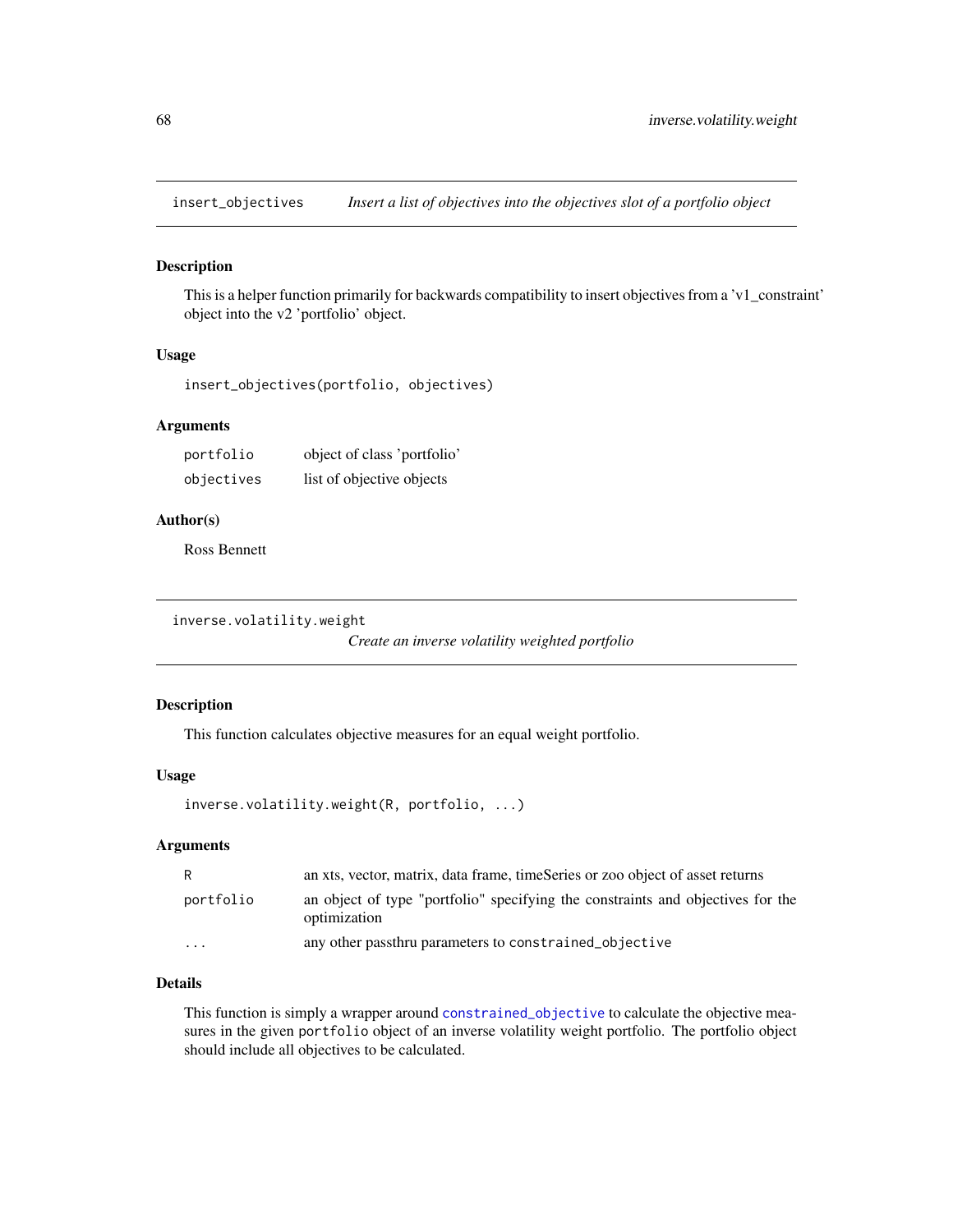## is.constraint 69

# Value

a list containing the returns, weights, objective measures, call, and portfolio object

# Author(s)

Peter Carl

is.constraint *check function for constraints*

# Description

check function for constraints

# Usage

is.constraint(x)

# Arguments

x object to test for type constraint

#### Author(s)

Brian G. Peterson

is.objective *check class of an objective object*

# Description

check class of an objective object

# Usage

```
is.objective(x)
```
# Arguments

x an object potentially of type 'objective' to test

# Author(s)

Brian G. Peterson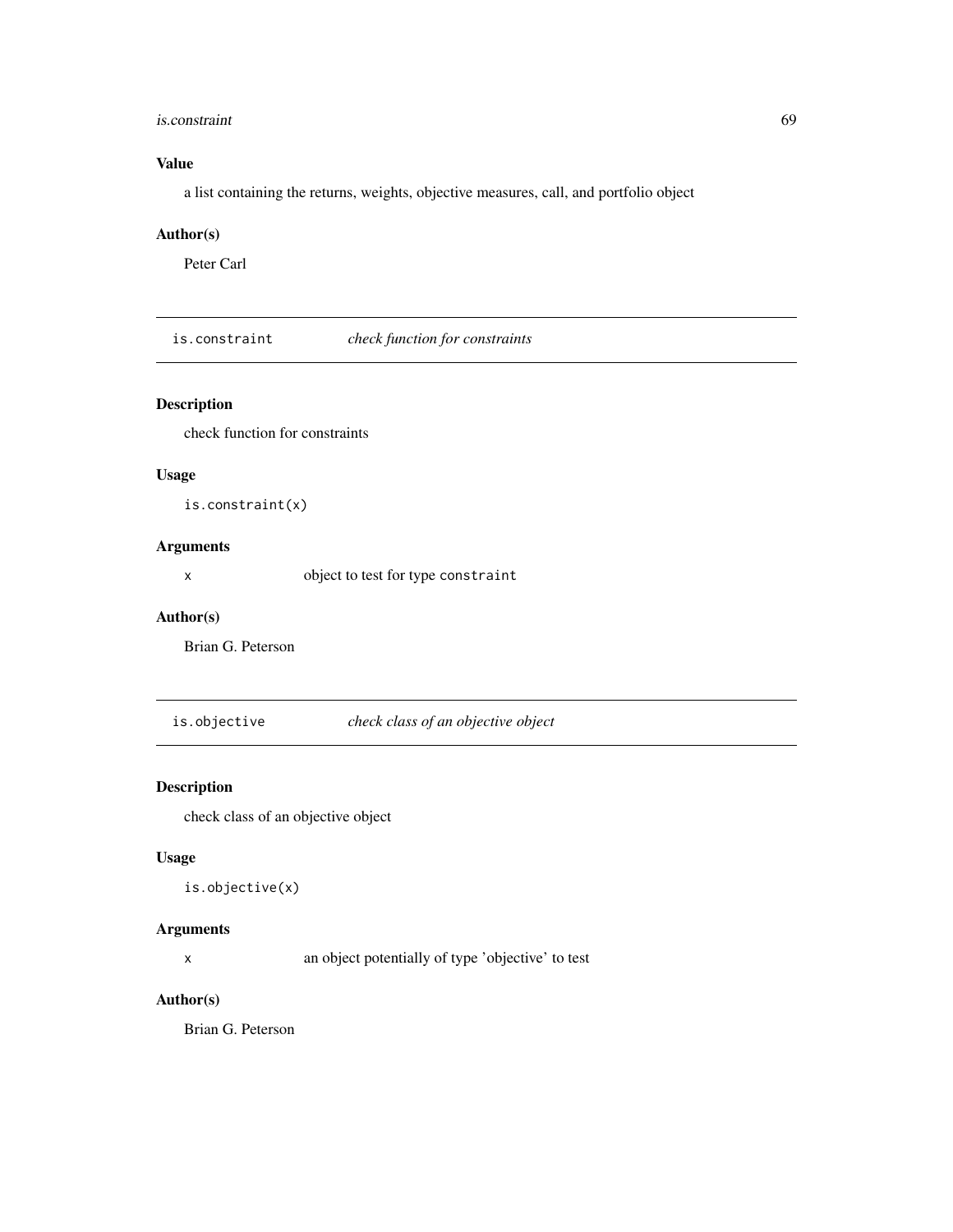# Description

check function for portfolio

# Usage

is.portfolio(x)

# Arguments

x object to test for type portfolio

# Author(s)

Ross Bennett

leverage\_exposure\_constraint

*constructor for leverage\_exposure\_constraint*

## Description

The leverage\_exposure constraint specifies a maximum leverage where leverage is defined as the sum of the absolute value of the weights. Leverage exposure is computed as the sum of the absolute value of the weights, sum(abs(weights)).

## Usage

```
leverage_exposure_constraint(type = "leverage_exposure", leverage = NULL,
 enabled = TRUE, message = FALSE, ...)
```
# Arguments

| type     | character type of the constraint                                                                                       |
|----------|------------------------------------------------------------------------------------------------------------------------|
| leverage | maximum leverage value                                                                                                 |
| enabled  | <b>TRUE/FALSE</b>                                                                                                      |
| message  | TRUE/FALSE. The default is message=FALSE. Display messages if TRUE.                                                    |
| $\cdots$ | any other passthru parameters to specify diversification constraint an object of<br>class 'diversification_constraint' |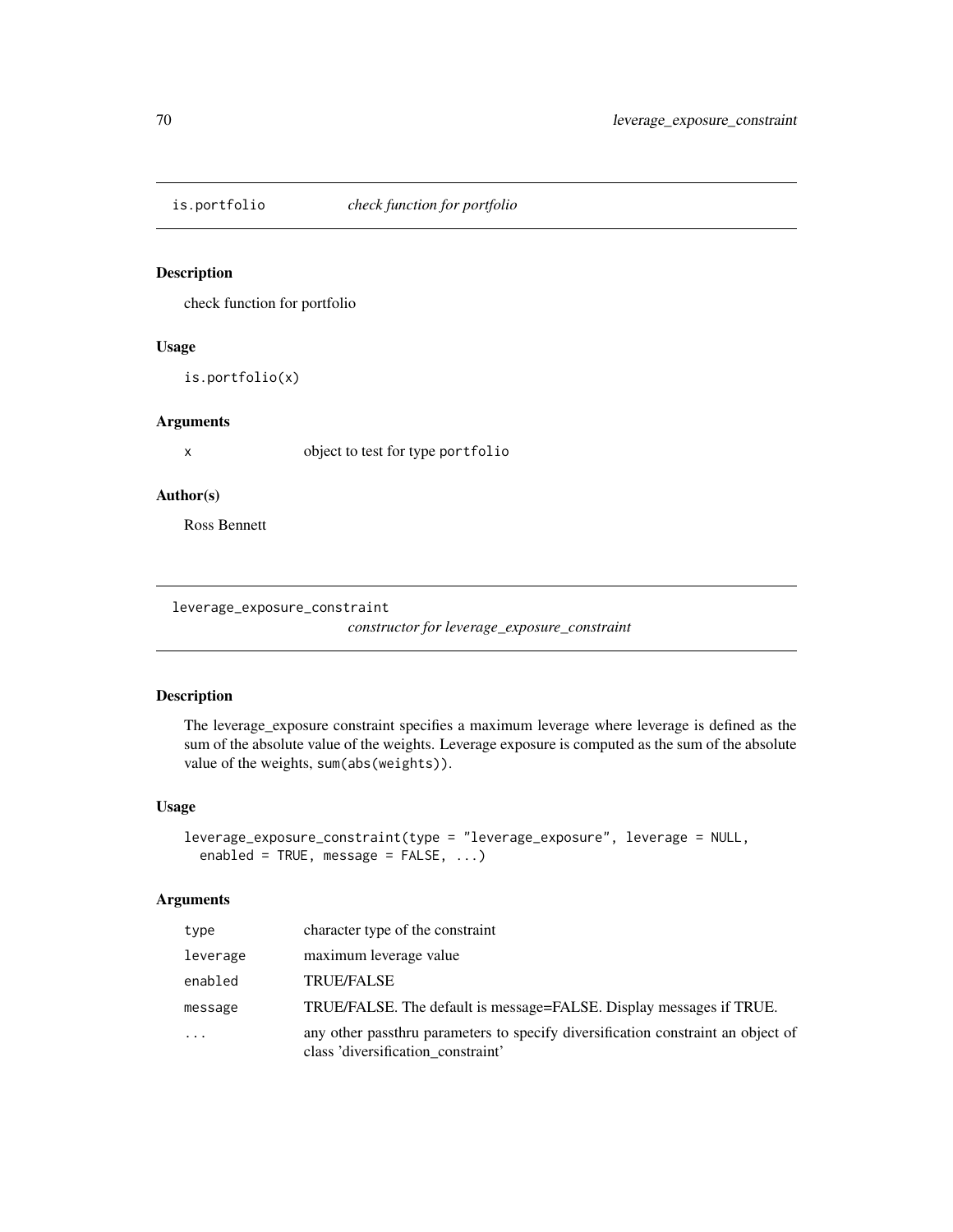# Details

This should be used for constructing, for example, 130/30 portfolios or dollar neutral portfolios with 2:1 leverage. For the ROI solvers, this is implemented as a MILP problem and is not supported for problems formulated as a quadratic programming problem. This may change in the future if a MIQP solver is added.

This function is called by [add.constraint](#page-10-0) when type="leverage\_exposure" is specified, see add.constraint.

# Author(s)

Ross Bennett

#### See Also

[add.constraint](#page-10-0)

#### Examples

```
data(edhec)
ret <- edhec[, 1:4]
pspec <- portfolio.spec(assets=colnames(ret))
pspec <- add.constraint(portfolio=pspec, type="leverage_exposure", leverage=1.6)
```
maxret\_milp\_opt *Maximum Return MILP Optimization*

#### Description

This function is called by optimize.portfolio to solve maximum return problems via mixed integer linear programming.

#### Usage

```
maxret_milp_opt(R, constraints, moments, target, solver = "glpk",
 control = NULL)
```
#### Arguments

| R           | xts object of asset returns                                                  |
|-------------|------------------------------------------------------------------------------|
| constraints | object of constraints in the portfolio object extracted with get_constraints |
| moments     | object of moments computed based on objective functions                      |
| target      | target return value                                                          |
| solver      | solver to use                                                                |
| control     | list of solver control parameters                                            |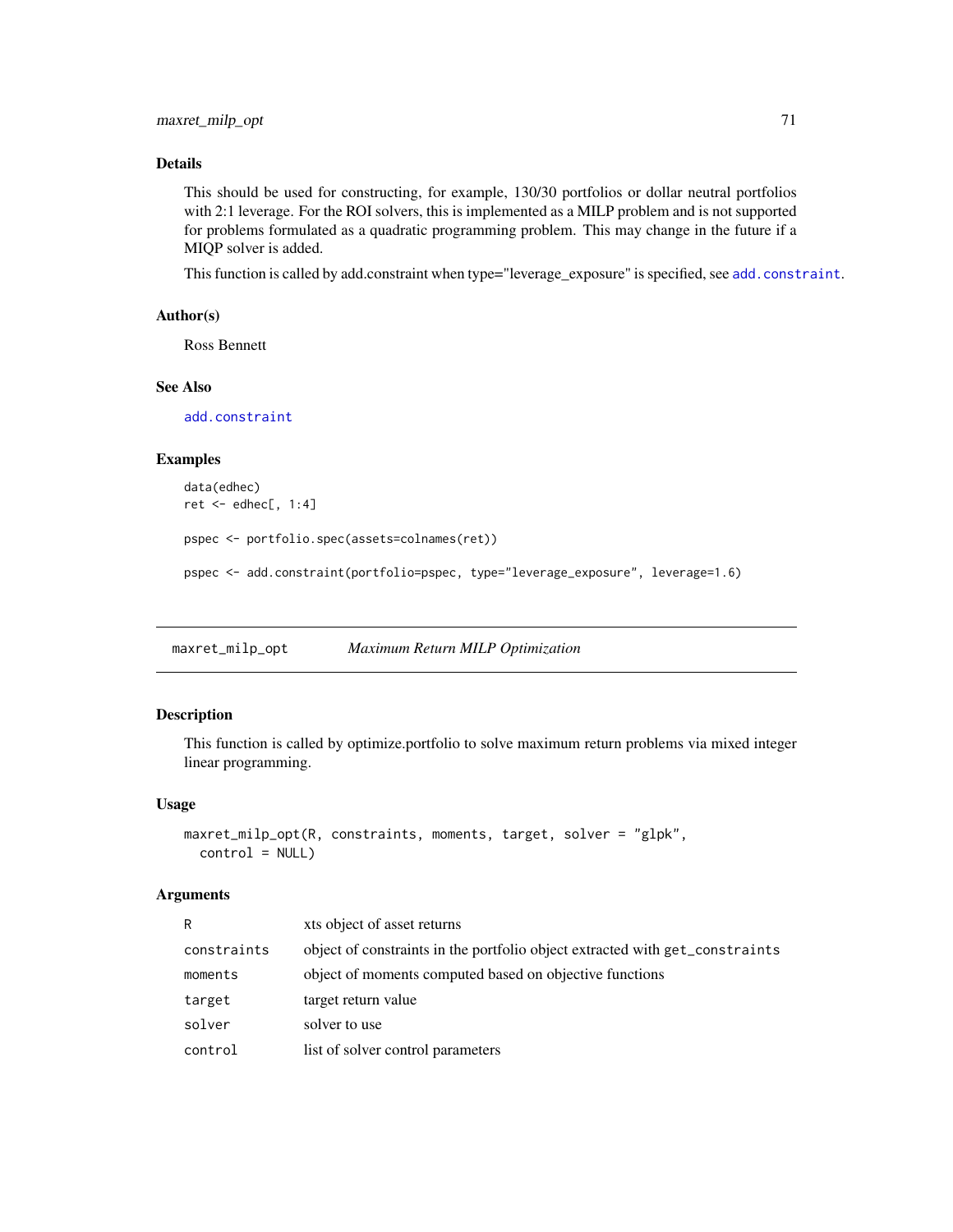# Author(s)

Ross Bennett

maxret\_opt *Maximum Return LP Optimization*

# Description

This function is called by optimize.portfolio to solve maximum return

#### Usage

```
maxret_opt(R, moments, constraints, target, solver = "glpk", control = NULL)
```
# Arguments

| R           | xts object of asset returns                                                  |
|-------------|------------------------------------------------------------------------------|
| moments     | object of moments computed based on objective functions                      |
| constraints | object of constraints in the portfolio object extracted with get_constraints |
| target      | target return value                                                          |
| solver      | solver to use                                                                |
| control     | list of solver control parameters                                            |

## Author(s)

Ross Bennett

<span id="page-71-0"></span>meanetl.efficient.frontier

*Generate the efficient frontier for a mean-etl portfolio*

## Description

This function generates the mean-ETL efficient frontier of a portfolio specifying the constraints and objectives. The portfolio object should have two objectives: 1) mean and 2) ES (or ETL or cVaR). If the portfolio object does not contain these objectives, they will be added using default parameters.

# Usage

```
meanetl.efficient.frontier(portfolio, R, n.portfolios = 25, ...)
```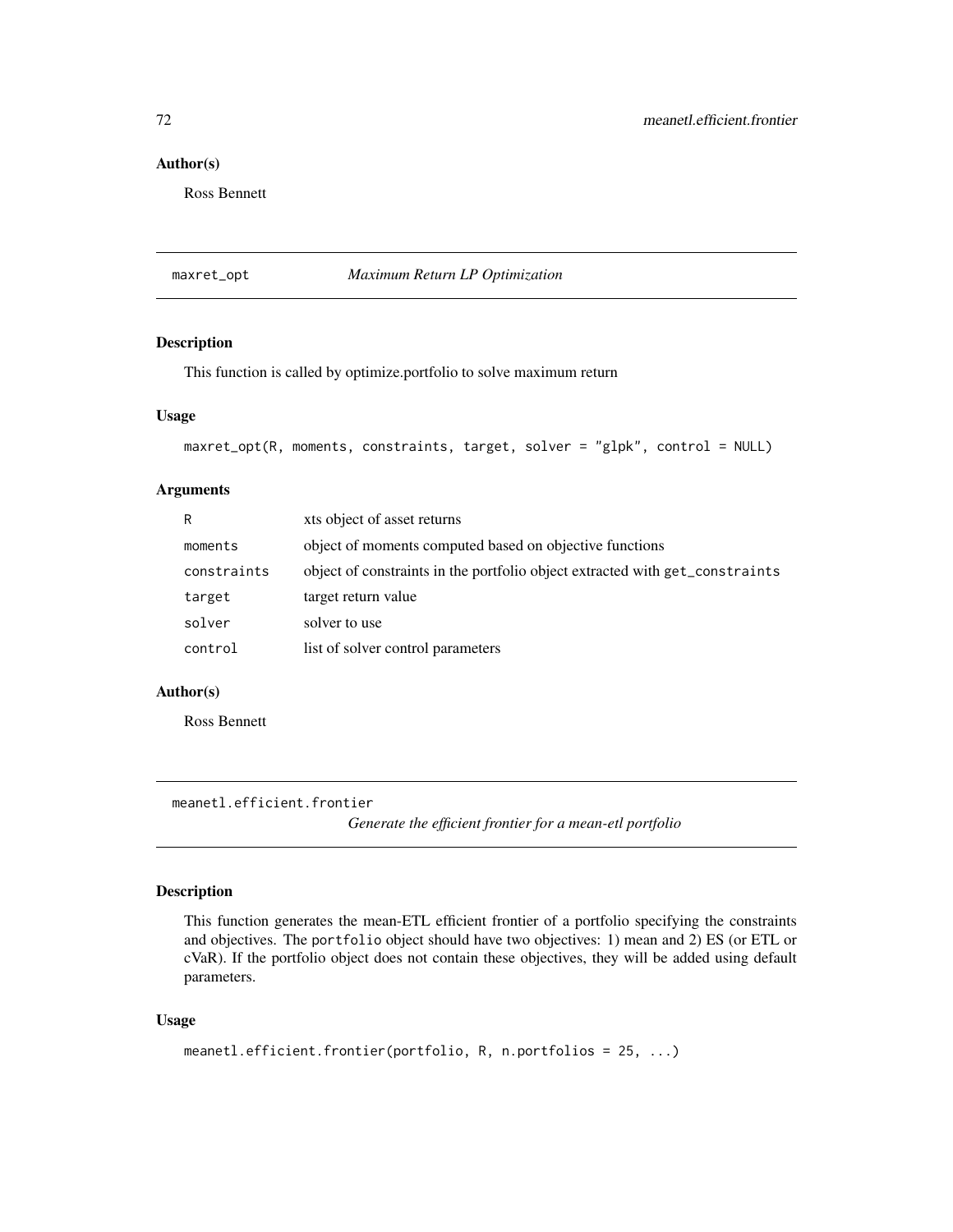| portfolio               | a portfolio object with constraints and objectives created via portfolio. spec |
|-------------------------|--------------------------------------------------------------------------------|
| R                       | an xts or matrix of asset returns                                              |
| n.portfolios            | number of portfolios to generate the efficient frontier                        |
| $\cdot$ $\cdot$ $\cdot$ | passthru parameters to optimize.portfolio                                      |

# Value

a matrix of objective measure values and weights along the efficient frontier

#### Author(s)

Ross Bennett

meanvar.efficient.frontier

*Generate the efficient frontier for a mean-variance portfolio*

## Description

This function generates the mean-variance efficient frontier of a portfolio specifying the constraints and objectives. The portfolio object should have two objectives: 1) mean and 2) var (or sd or StdDev). If the portfolio object does not contain these objectives, they will be added using default parameters.

#### Usage

```
meanvar.efficient.frontier(portfolio, R, n.portfolios = 25,
 risk_aversion = NULL, ...)
```
# Arguments

| portfolio     | a portfolio object with constraints created via portfolio. spec                                                                                                                                                                 |
|---------------|---------------------------------------------------------------------------------------------------------------------------------------------------------------------------------------------------------------------------------|
| R             | an xts or matrix of asset returns                                                                                                                                                                                               |
| n.portfolios  | number of portfolios to plot along the efficient frontier                                                                                                                                                                       |
| risk_aversion | vector of risk aversion values to construct the efficient frontier. n. portfolios<br>is ignored if risk_aversion is specified and the number of points along the<br>efficient frontier is equal to the length of risk_aversion. |
| $\cdot$       | passthru parameters to optimize.portfolio                                                                                                                                                                                       |

#### Value

a matrix of objective measure values and weights along the efficient frontier

#### Author(s)

Ross Bennett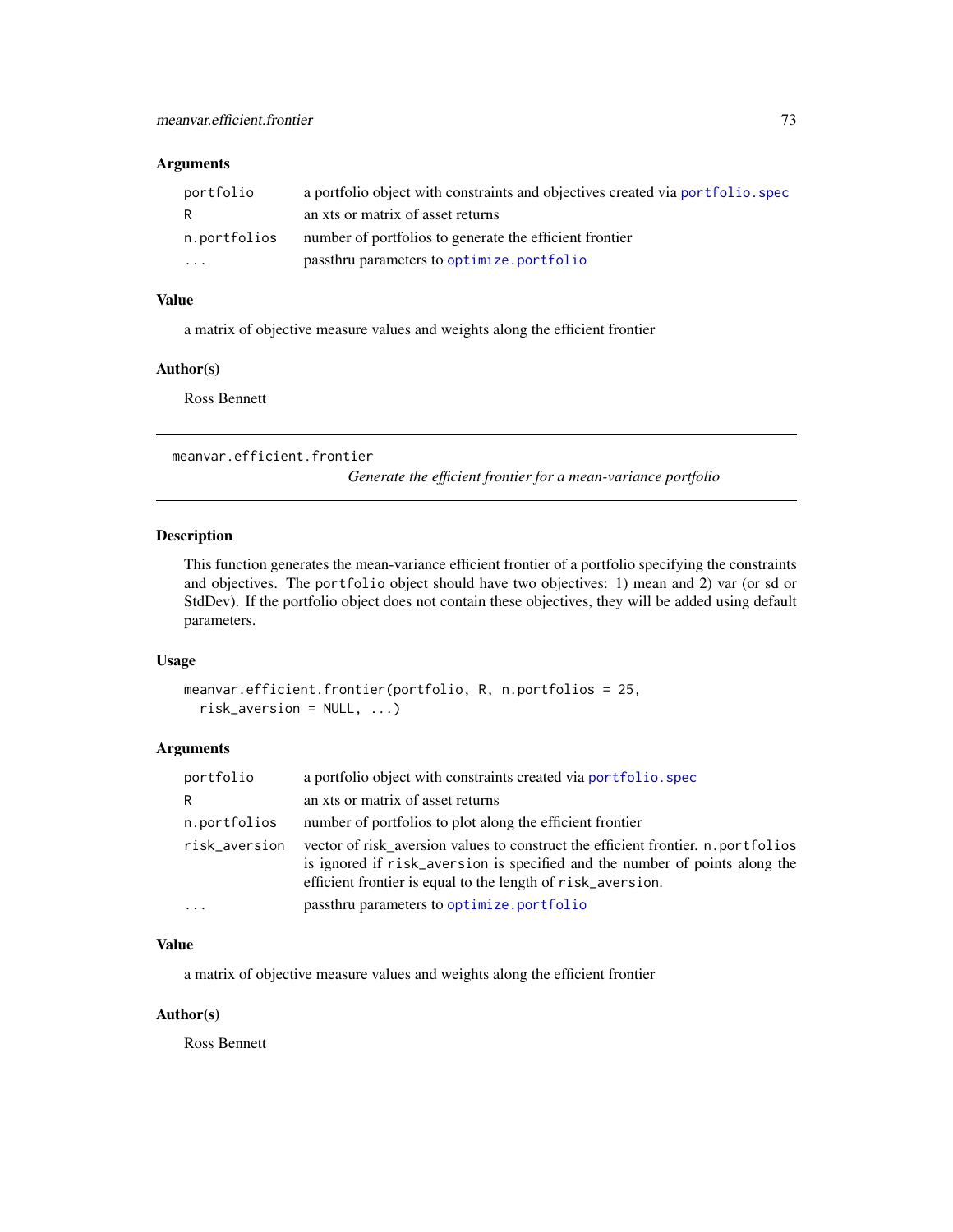<span id="page-73-0"></span>meucci.moments *Compute moments*

# Description

Compute the first and second moments using the Fully Flexible Views framework as described in A. Meucci - "Fully Flexible Views: Theory and Practice".

#### Usage

meucci.moments(R, posterior\_p)

# Arguments

| R           | xts object of asset returns       |
|-------------|-----------------------------------|
| posterior_p | vector of posterior probabilities |

## Value

a list with the first and second moments

- mu: vector of expected returns
- sigma: covariance matrix

## Author(s)

Ross Bennett

## References

A. Meucci - "Fully Flexible Views: Theory and Practice".

meucci.ranking *Asset Ranking*

# Description

Express views on the relative expected asset returns as in A. Meucci, "Fully Flexible Views: Theory and Practice" and compute the first and second moments.

```
meucci.ranking(R, p, order)
```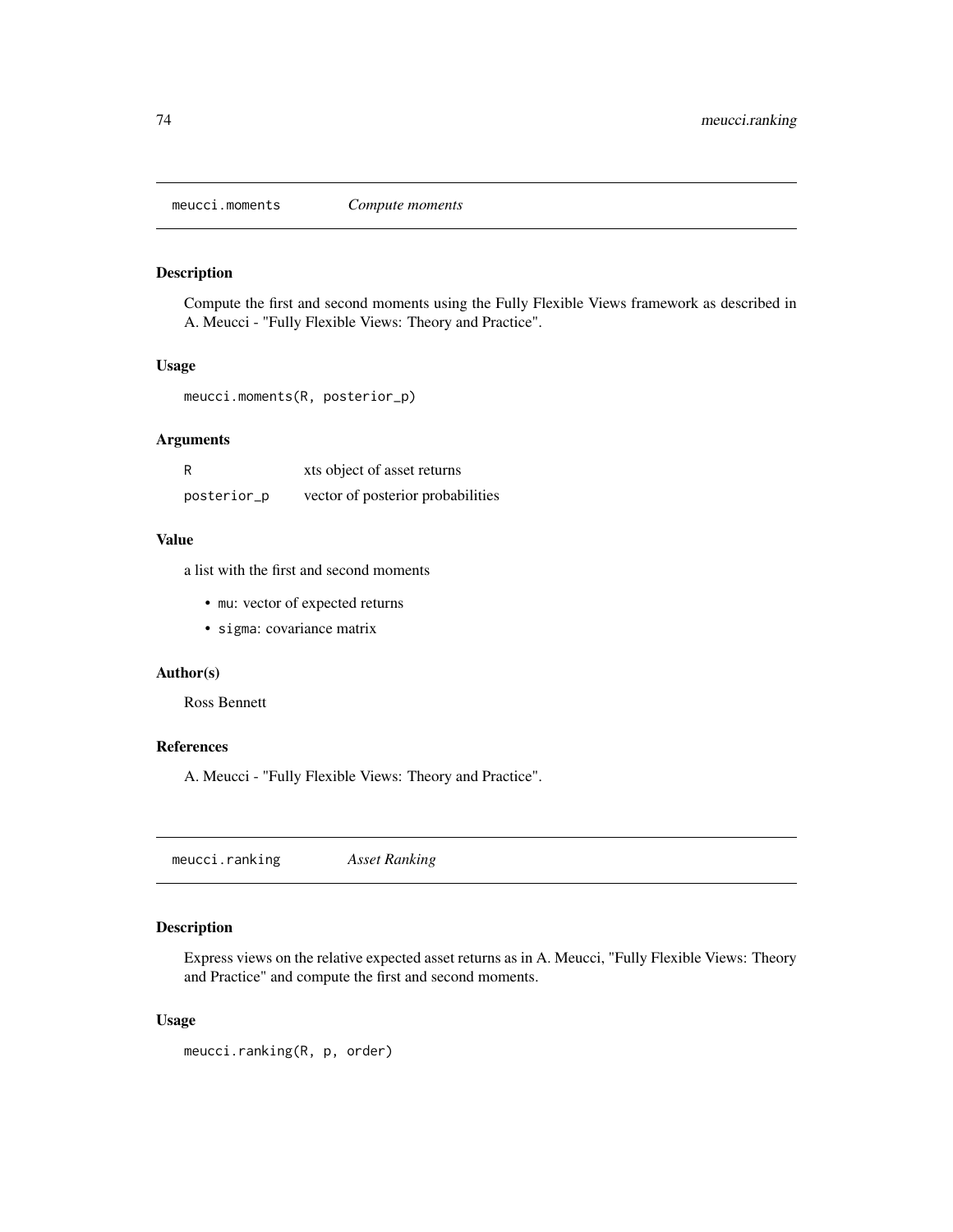| R     | xts object of asset returns                                                                                                                                                                             |
|-------|---------------------------------------------------------------------------------------------------------------------------------------------------------------------------------------------------------|
| p     | a vector of the prior probability values                                                                                                                                                                |
| order | a vector of indexes of the relative ranking of expected asset returns in ascending<br>order. For example, order = $c(2, 3, 1, 4)$ means that the expected returns<br>of R[.2] < R[.3], < R[.1] < R[.4]. |

## Value

The estimated moments based on ranking views

## Note

This function is based on the ViewRanking function written by Ram Ahluwalia in the Meucci package.

## References

A. Meucci, "Fully Flexible Views: Theory and Practice" <http://www.symmys.com/node/158> See Meucci script for "RankingInformation/ViewRanking.m"

## See Also

[meucci.moments](#page-73-0)

#### Examples

```
data(edhec)
R \leq - edhec[,1:4]
p \leftarrow rep(1 / nrow(R), nrow(R))meucci.ranking(R, p, c(2, 3, 1, 4))
```
minmax\_objective *constructor for class tmp\_minmax\_objective*

# Description

This objective allows for min and max targets to be specified.

```
minmax_objective(name, target = NULL, arguments = NULL, multiplier = 1,
  enabled = TRUE, ..., min, max)
```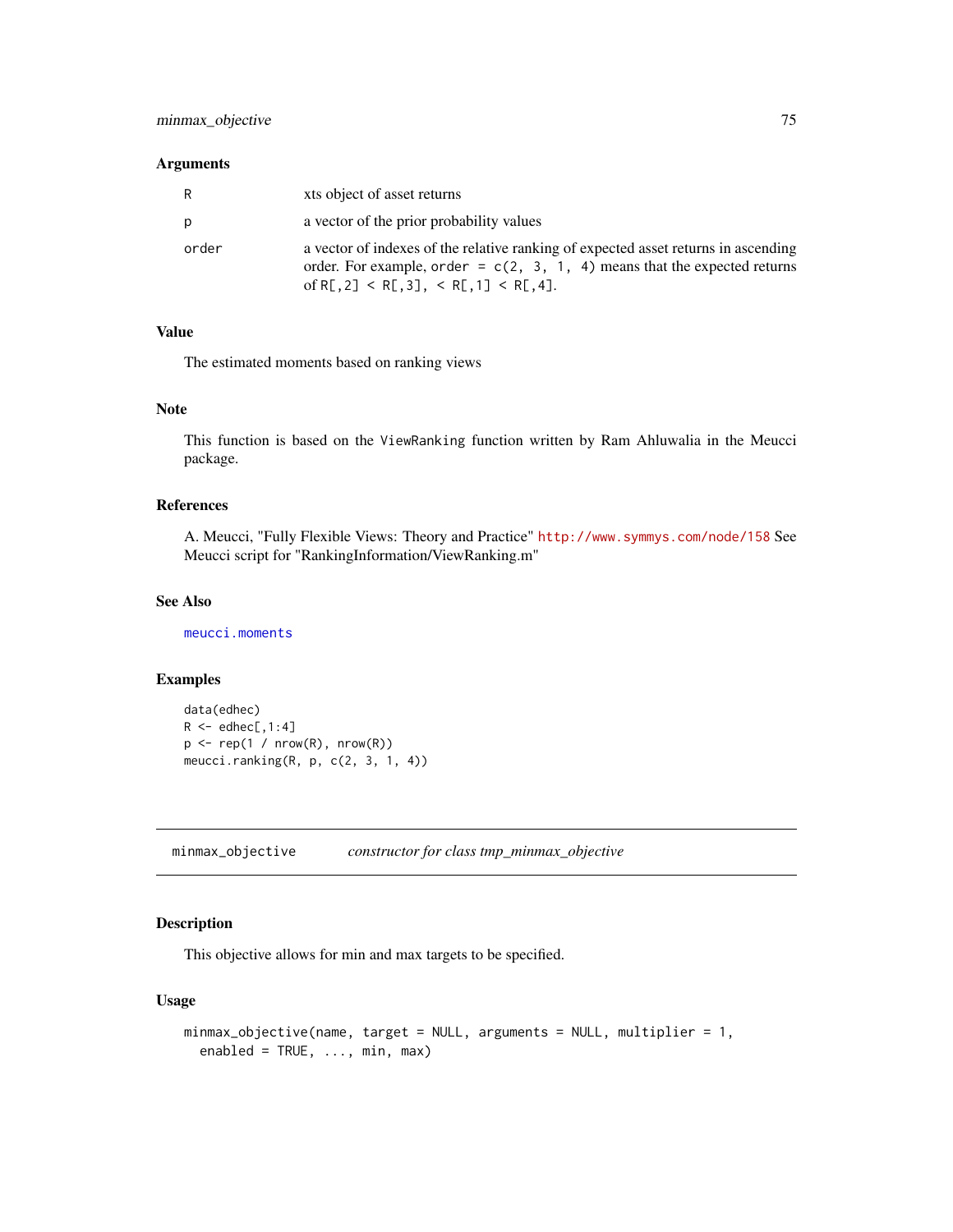| name       | name of the objective, should correspond to a function, though we will try to<br>make allowances |
|------------|--------------------------------------------------------------------------------------------------|
| target     | univariate target for the objective                                                              |
| arguments  | default arguments to be passed to an objective function when executed                            |
| multiplier | multiplier to apply to the objective, usually 1 or -1                                            |
| enabled    | <b>TRUE/FALSE</b>                                                                                |
| $\ddotsc$  | any other passthru parameters                                                                    |
| min        | minimum value                                                                                    |
| max        | maximum value                                                                                    |

## Details

If target is set, we'll try to meet the metric

If target is NULL and min and max are specified, then do the following:

If max is violated to the upside, penalize the metric. If min is violated to the downside, penalize the metric. The purpose of this objective is to try to meet the range between min and max

## Value

object of class 'minmax\_objective'

#### Author(s)

Ross Bennett

mult.portfolio.spec *Multple Layer Portfolio Specification*

# Description

Create and specify a multiple layer portfolio

# Usage

```
mult.portfolio.spec(portfolio, levels = 2, ...)
```
## Arguments

| portfolio | the "top level" portfolio          |
|-----------|------------------------------------|
| levels    | number of levels of sub-portfolios |
| .         | any additional parameters          |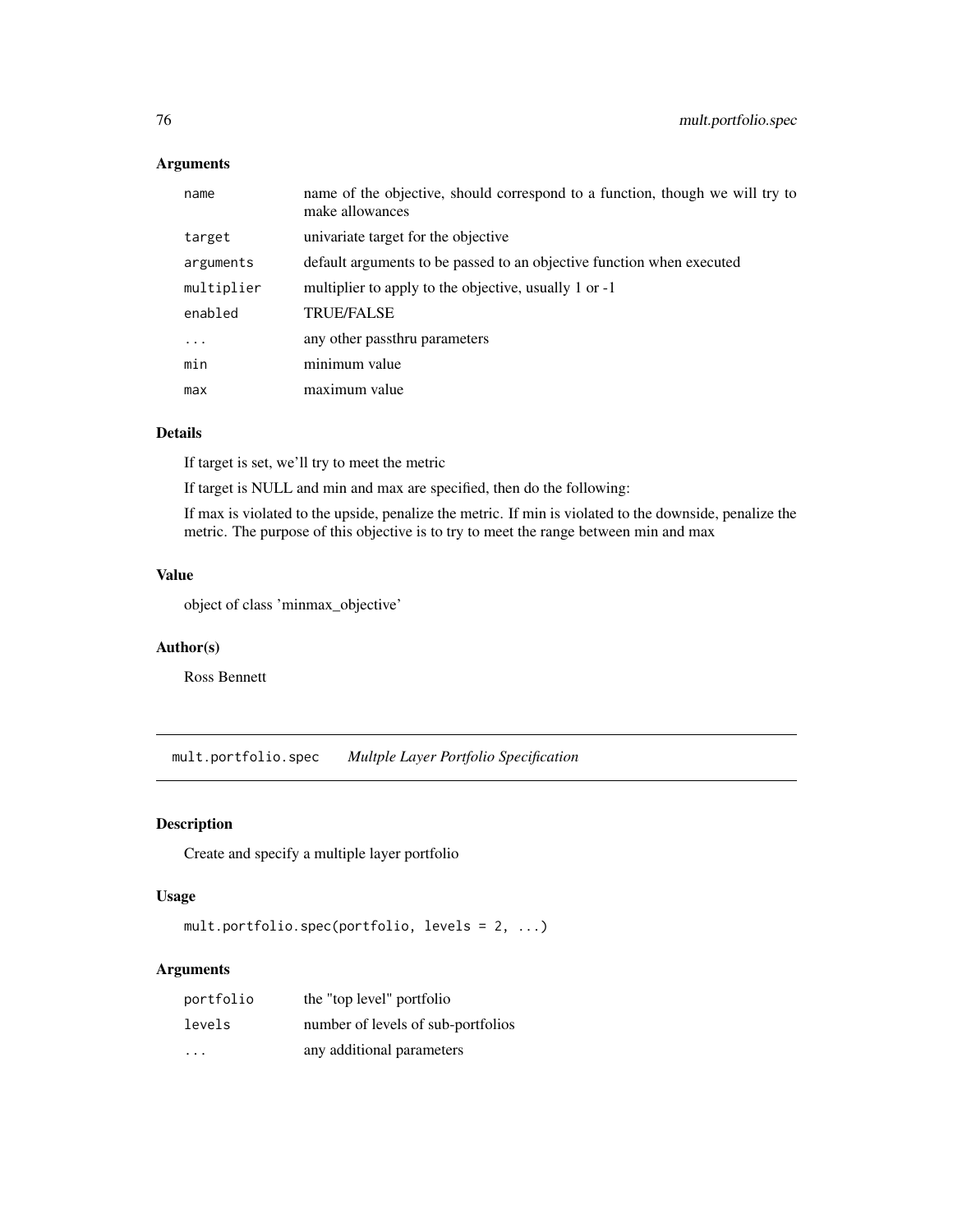## name.replace 77

## Details

The sub.portfolios slot is a list where each element contains the portfolio object and rebalancing parameters for the optimization of the sub portfolio. This allows, for example, each sub portfolio to have different rebalancing frequencies (i.e. monthly or quarterly), optimization methods, etc.

Each sub portfolio is optimized with optimize.portfolio.rebalancing to create a time series of proxy returns.

The "top level" portfolio is used to specify the constraints and objectives to control the optimization given the proxy returns of each sub portfolio.

#### Value

a mult.portfolio.spec object with the top level portfolio and sub portfolios with optimization parameters for each sub portfolio

## Author(s)

Ross Bennett

name.replace *utility function to replace awkward named from unlist*

#### Description

utility function to replace awkward named from unlist

#### Usage

```
name.replace(rnames)
```
#### Arguments

rnames character vector of names to check for cleanup

<span id="page-76-0"></span>objective *constructor for class 'objective'*

## Description

Typically called as a sub-function by the user function [add.objective](#page-12-0). See main documentation there.

```
objective(name, target = NULL, arguments, enabled = TRUE, \ldots,
 multiplier = 1, objclass = "objective")
```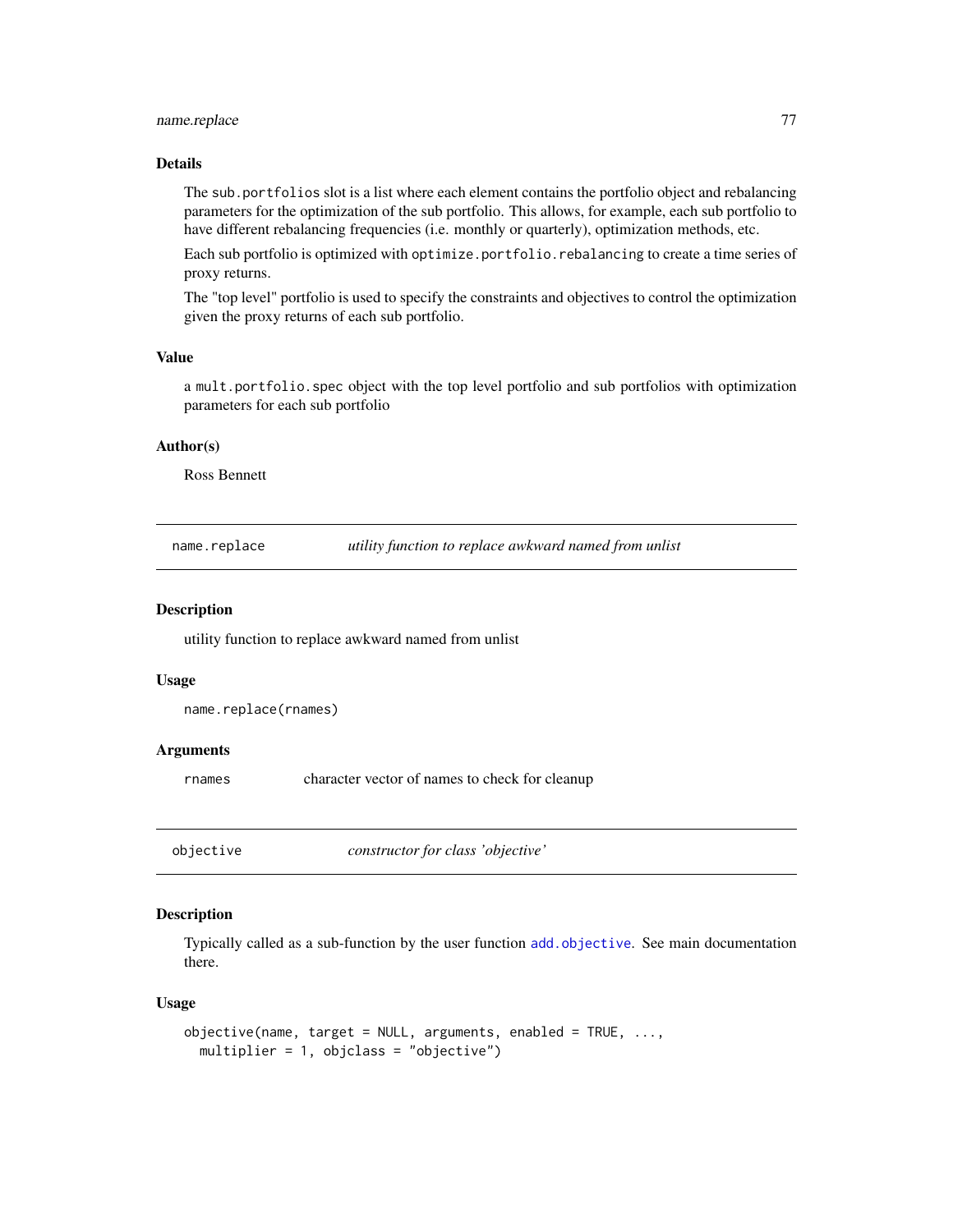| name       | name of the objective which will be used to call a function, like 'ES', 'VaR',<br>'mean' |
|------------|------------------------------------------------------------------------------------------|
| target     | univariate target for the objective, default NULL                                        |
| arguments  | default arguments to be passed to an objective function when executed                    |
| enabled    | <b>TRUE/FALSE</b>                                                                        |
|            | any other passthrough parameters                                                         |
| multiplier | multiplier to apply to the objective, usually 1 or -1                                    |
| objclass   | string class to apply, default 'objective'                                               |

#### Author(s)

Brian G. Peterson

#### See Also

[add.objective](#page-12-0), [portfolio.spec](#page-88-0)

<span id="page-77-0"></span>optimize.portfolio *Constrained optimization of portfolios*

#### Description

This function aims to provide a wrapper for constrained optimization of portfolios that specify constraints and objectives.

## Usage

```
optimize.portfolio_v1(R, constraints, optimize_method = c("DEoptim", "random",
  "ROI", "ROI_old", "pso", "GenSA"), search_size = 20000, trace = FALSE,
  ..., rp = NULL, momentFUN = "set.portfolio.moments_v1")
```

```
optimize.portfolio(R, portfolio = NULL, constraints = NULL,
 objectives = NULL, optimize_method = c("DEoptim", "random", "ROI", "pso",
  "GenSA"), search_size = 20000, trace = FALSE, ..., rp = NULL,
 momentFUN = "set.portfolio.moments", message = FALSE)
```
#### Arguments

| R               | an xts, vector, matrix, data frame, timeSeries or zoo object of asset returns                                                           |  |
|-----------------|-----------------------------------------------------------------------------------------------------------------------------------------|--|
| constraints     | default=NULL, a list of constraint objects. An object of class 'v1_constraint'<br>can be passed in here.                                |  |
| optimize_method |                                                                                                                                         |  |
|                 | one of "DEoptim", "random", "ROI", "pso", "GenSA". A solver for ROI can<br>also be specified and will be solved using ROI. See Details. |  |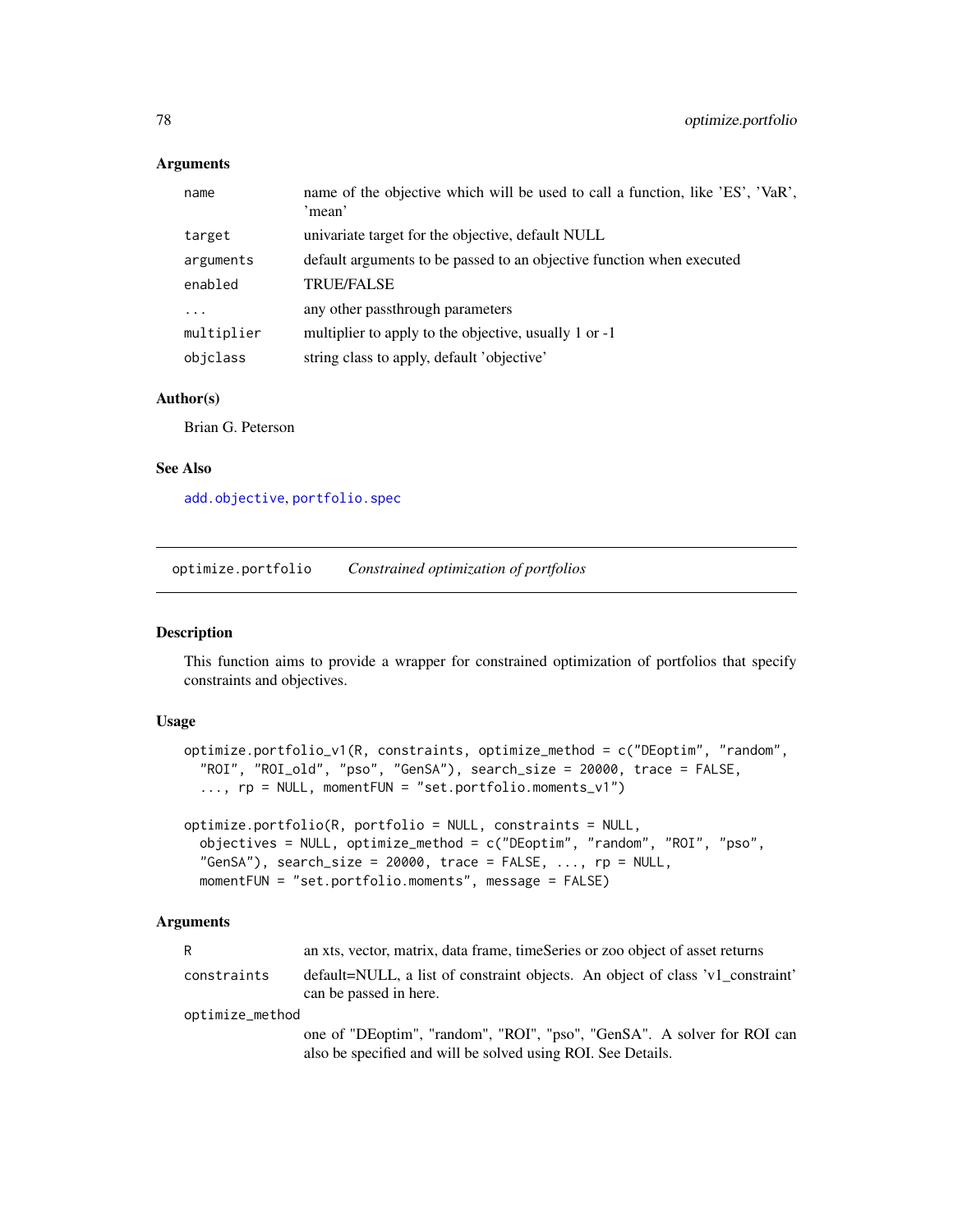| search_size | integer, how many portfolios to test, default 20,000                                                                                           |
|-------------|------------------------------------------------------------------------------------------------------------------------------------------------|
| trace       | TRUE/FALSE if TRUE will attempt to return additional information on the path<br>or portfolios searched                                         |
| $\cdots$    | any other passthru parameters                                                                                                                  |
| rp          | matrix of random portfolio weights, default NULL, mostly for automated use<br>by rebalancing optimization or repeated tests on same portfolios |
| momentFUN   | the name of a function to call to set portfolio moments, default set . portfolio moments_v2                                                    |
| portfolio   | an object of type "portfolio" specifying the constraints and objectives for the<br>optimization                                                |
| objectives  | default=NULL, a list of objective objects.                                                                                                     |
| message     | TRUE/FALSE. The default is message=FALSE. Display messages if TRUE.                                                                            |

## Details

This function currently supports DEoptim, random portfolios, pso, GenSA, and ROI as back ends. Additional back end contributions for Rmetrics, ghyp, etc. would be welcome.

When using random portfolios, search size is precisely that, how many portfolios to test. You need to make sure to set your feasible weights in generatesequence to make sure you have search\_size unique portfolios to test, typically by manipulating the 'by' parameter to select something smaller than .01 (I often use .002, as .001 seems like overkill)

When using DE, search\_size is decomposed into two other parameters which it interacts with, NP and itermax.

NP, the number of members in each population, is set to cap at 2000 in DEoptim, and by default is the number of parameters (assets/weights) \* 10.

itermax, if not passed in dots, defaults to the number of parameters (assets/weights) \* 50.

When using GenSA and want to set verbose=TRUE, instead use trace.

If optimize\_method="ROI" is specified, a default solver will be selected based on the optimization problem. The glpk solver is the default solver for LP and MILP optimization problems. The quadprog solver is the default solver for QP optimization problems. For example, optimize\_method = "quadprog" can be specified and the optimization problem will be solved via ROI using the quadprog solver.

The extension to ROI solves a limited type of convex optimization problems:

- Maxmimize portfolio return subject leverage, box, group, position limit, target mean return, and/or factor exposure constraints on weights.
- Minimize portfolio variance subject to leverage, box, group, turnover, and/or factor exposure constraints (otherwise known as global minimum variance portfolio).
- Minimize portfolio variance subject to leverage, box, group, and/or factor exposure constraints and a desired portfolio return.
- Maximize quadratic utility subject to leverage, box, group, target mean return, turnover, and/or factor exposure constraints and risk aversion parameter. (The risk aversion parameter is passed into optimize.portfolio as an added argument to the portfolio object).
- Maximize portfolio mean return per unit standard deviation (i.e. the Sharpe Ratio) can be done by specifying maxSR=TRUE in optimize.portfolio. If both mean and StdDev are specified as objective names, the default action is to maximize quadratic utility, therefore maxSR=TRUE must be specified to maximize Sharpe Ratio.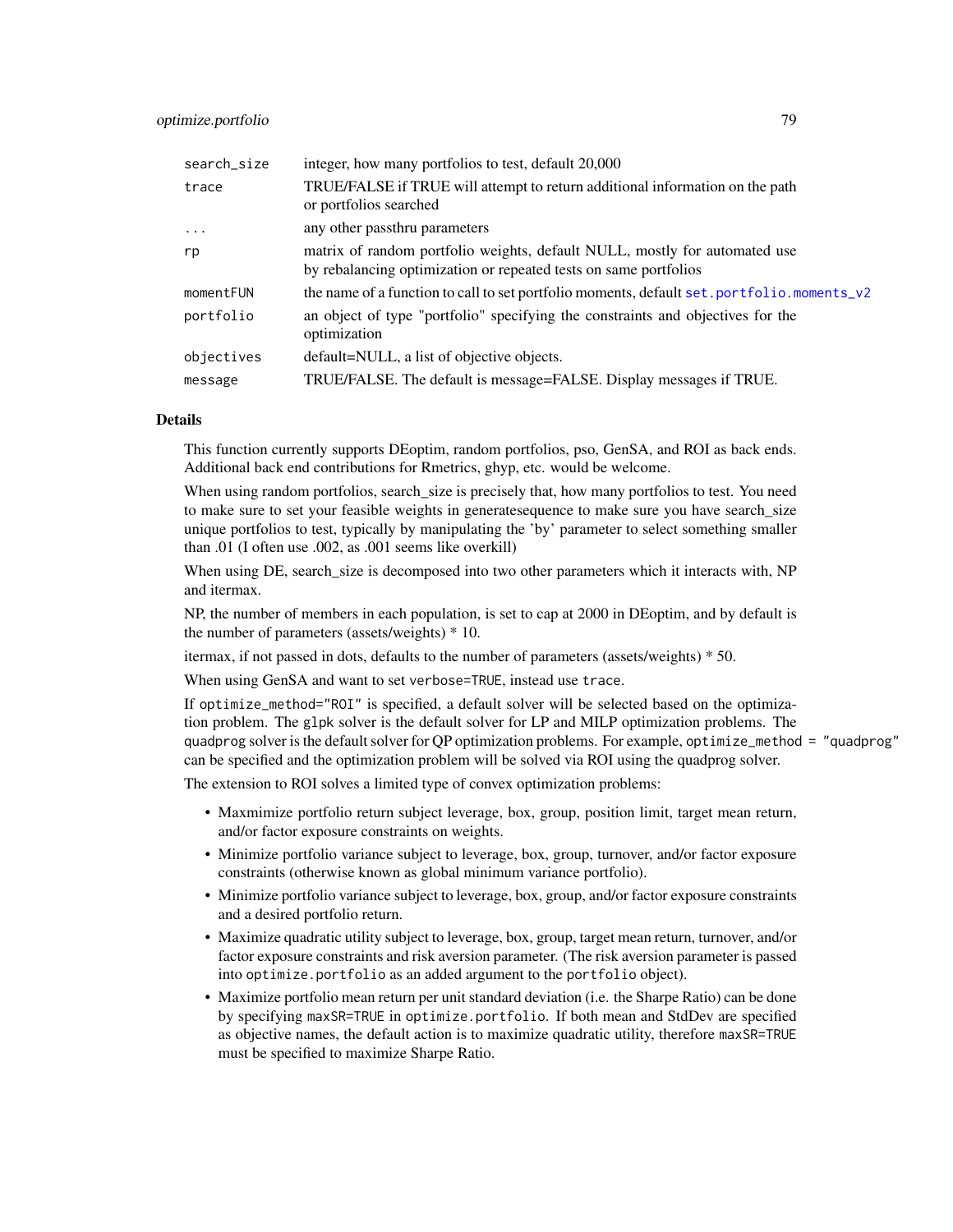- Minimize portfolio ES/ETL/CVaR optimization subject to leverage, box, group, position limit, target mean return, and/or factor exposure constraints and target portfolio return.
- Maximize portfolio mean return per unit ES/ETL/CVaR (i.e. the STARR Ratio) can be done by specifying maxSTARR=TRUE in optimize.portfolio. If both mean and ES/ETL/CVaR are specified as objective names, the default action is to maximize mean return per unit ES/ETL/CVaR.

These problems also support a weight\_concentration objective where concentration of weights as measured by HHI is added as a penalty term to the quadratic objective.

Because these convex optimization problem are standardized, there is no need for a penalty term. The multiplier argument in [add.objective](#page-12-0) passed into the complete constraint object are ingnored by the ROI solver.

#### Value

a list containing the following elements

- weights: The optimal set weights.
- objective\_measures: A list containing the value of each objective corresponding to the optimal weights.
- opt\_values: A list containing the value of each objective corresponding to the optimal weights.
- out: The output of the solver.
- call: The function call.
- portfolio: The portfolio object.
- R: The asset returns.
- data summary: The first row and last row of R.
- elapsed\_time: The amount of time that elapses while the optimization is run.
- end\_t: The date and time the optimization completed.

When Trace=TRUE is specified, the following elements will be returned in addition to the elements above. The output depends on the optimization method and is specific to each solver. Refer to the documentation of the desired solver for more information.

optimize\_method="random"

- random\_portfolios: A matrix of the random portfolios.
- random\_portfolio\_objective\_results: A list of the following elements for each random portfolio.
	- out: The output value of the solver corresponding to the random portfolio weights.
	- weights: The weights of the random portfolio.
	- objective\_measures: A list of each objective measure corresponding to the random portfolio weights.

optimize\_method="DEoptim"

• DEoutput: A list (of length 2) containing the following elements: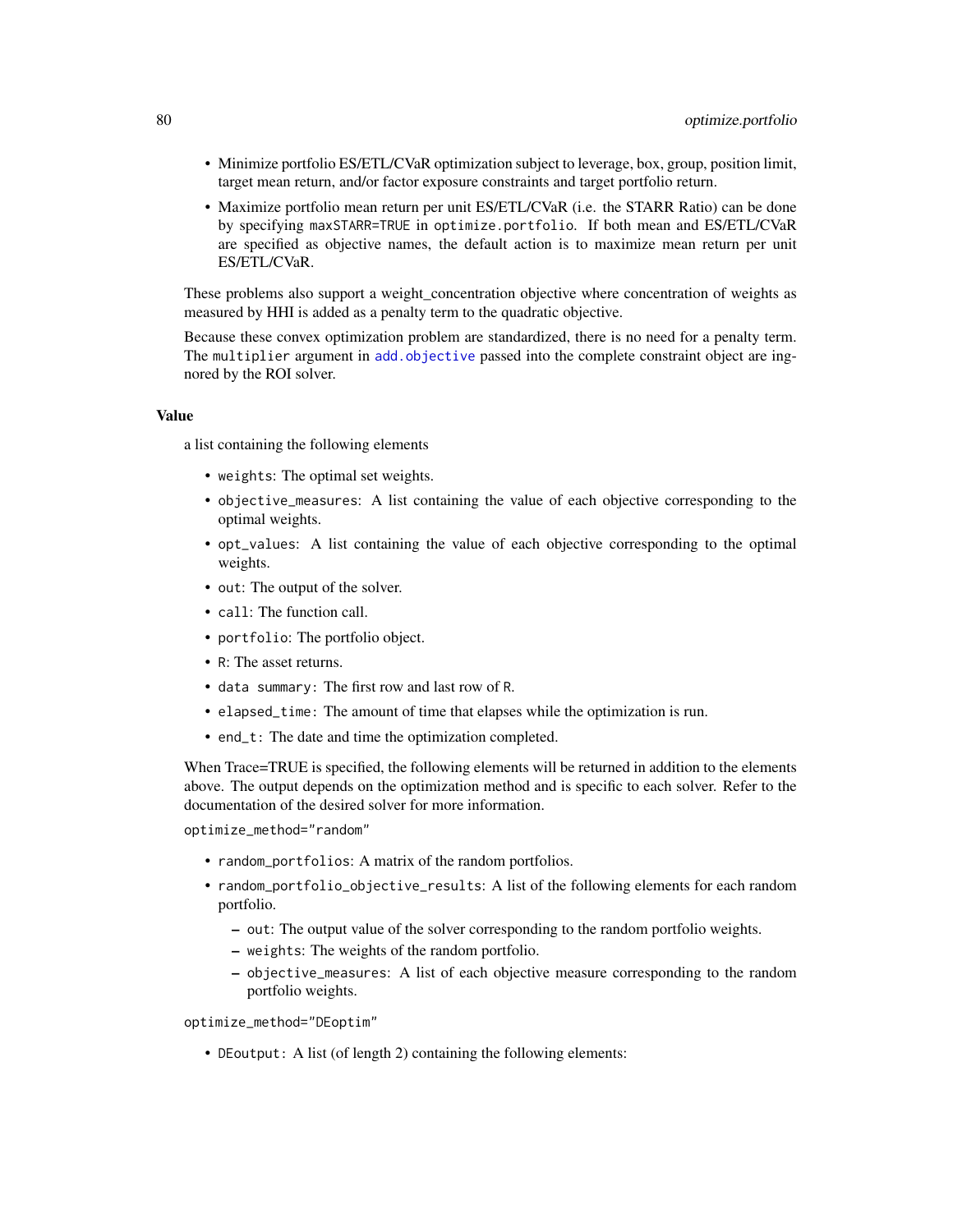- optim
- member
- DEoptim\_objective\_results: A list containing the following elements for each intermediate population.
	- out: The output of the solver.
	- weights: Population weights.
	- init\_weights: Initial population weights.
	- objective\_measures: A list of each objective measure corresponding to the weights

optimize\_method="pso"

- PSOoutput: A list containing the following elements:
	- par
	- value
	- counts
	- convergence
	- message
	- stats

optimize\_method="GenSA"

- GenSAoutput: A list containing the following elements:
	- value
	- par
	- trace.mat
	- counts

## Note

An object of class v1\_constraint can be passed in for the constraints argument. The v1\_constraint object was used in the previous 'v1' specification to specify the constraints and objectives for the optimization problem, see [constraint](#page-41-0). We will attempt to detect if the object passed into the constraints argument is a v1\_constraint object and update to the 'v2' specification by adding the constraints and objectives to the portfolio object.

#### Author(s)

Kris Boudt, Peter Carl, Brian G. Peterson, Ross Bennett

## See Also

[portfolio.spec](#page-88-0)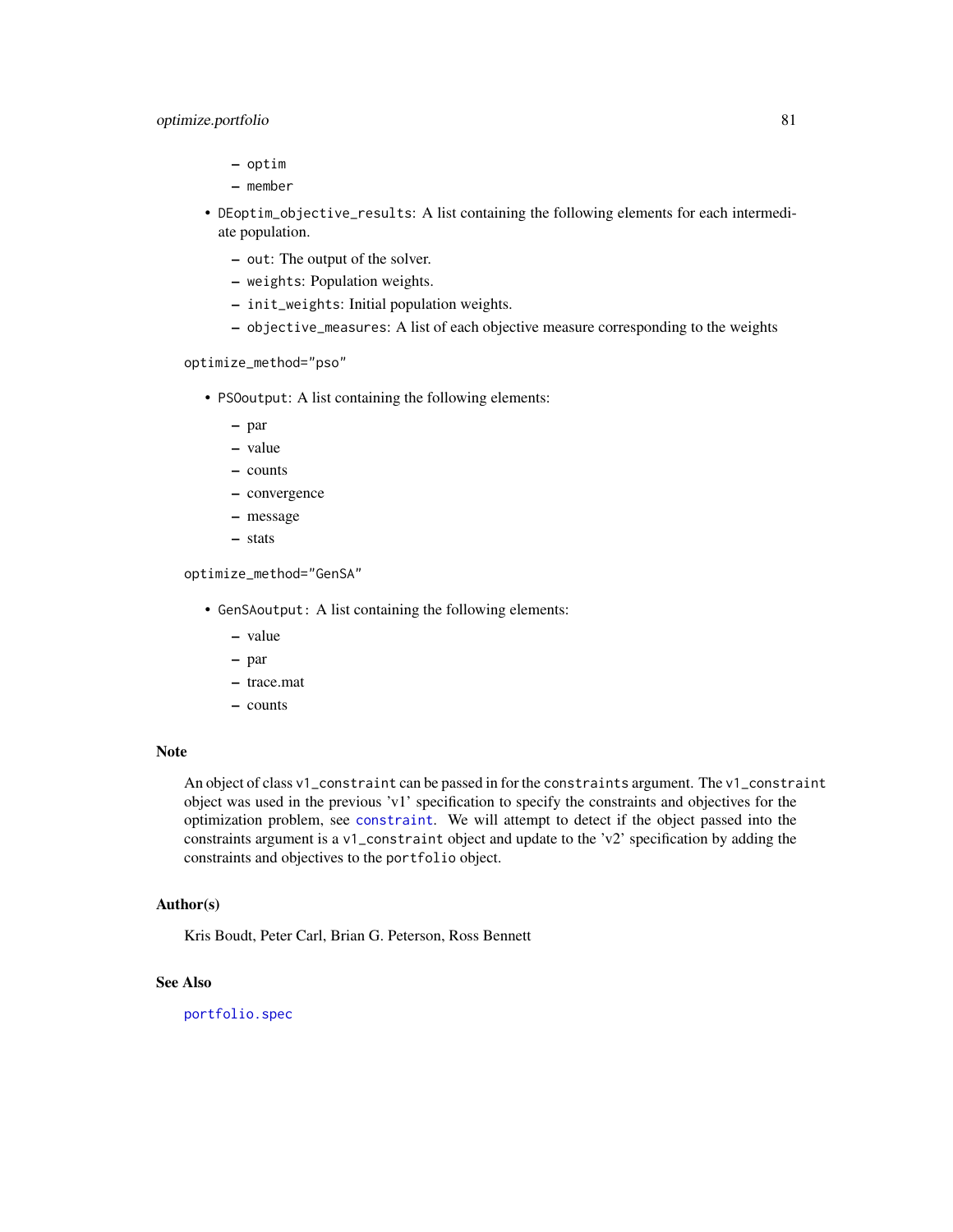```
optimize.portfolio.parallel
```
*Execute multiple optimize.portfolio calls, presumably in parallel*

# Description

This function will not speed up optimization!

#### Usage

```
optimize.portfolio.parallel(R, portfolio, optimize_method = c("DEoptim",
  "random", "ROI", "pso", "GenSA"), search_size = 20000, trace = FALSE, \dots,
  rp = NULL, momentFUN = "set.portfolio.moments", message = FALSE,
 nodes = 4)
```
# Arguments

| R               | an xts, vector, matrix, data frame, timeSeries or zoo object of asset returns                                                                  |
|-----------------|------------------------------------------------------------------------------------------------------------------------------------------------|
| portfolio       | an object of type "portfolio" specifying the constraints and objectives for the<br>optimization                                                |
| optimize_method |                                                                                                                                                |
|                 | one of "DEoptim", "random", "pso", "GenSA".                                                                                                    |
| search_size     | integer, how many portfolios to test, default 20,000                                                                                           |
| trace           | TRUE/FALSE if TRUE will attempt to return additional information on the path<br>or portfolios searched                                         |
| $\ddotsc$       | any other passthru parameters                                                                                                                  |
| rp              | matrix of random portfolio weights, default NULL, mostly for automated use<br>by rebalancing optimization or repeated tests on same portfolios |
| momentFUN       | the name of a function to call to set portfolio moments, default set . portfolio moments_v2                                                    |
| message         | TRUE/FALSE. The default is message=FALSE. Display messages if TRUE.                                                                            |
| nodes           | how many processes to run in the foreach loop, default 4                                                                                       |
|                 |                                                                                                                                                |

## Details

This function exists to run multiple copies of optimize.portfolio, presumabley in parallel using foreach.

This is typically done to test your parameter settings, specifically total population size, but also possibly to help tune your convergence settings, number of generations, stopping criteria, etc.

If you want to use all the cores on your multi-core computer, use the parallel version of the apppropriate optimization engine, not this function.

#### Value

a list containing the optimal weights, some summary statistics, the function call, and optionally trace information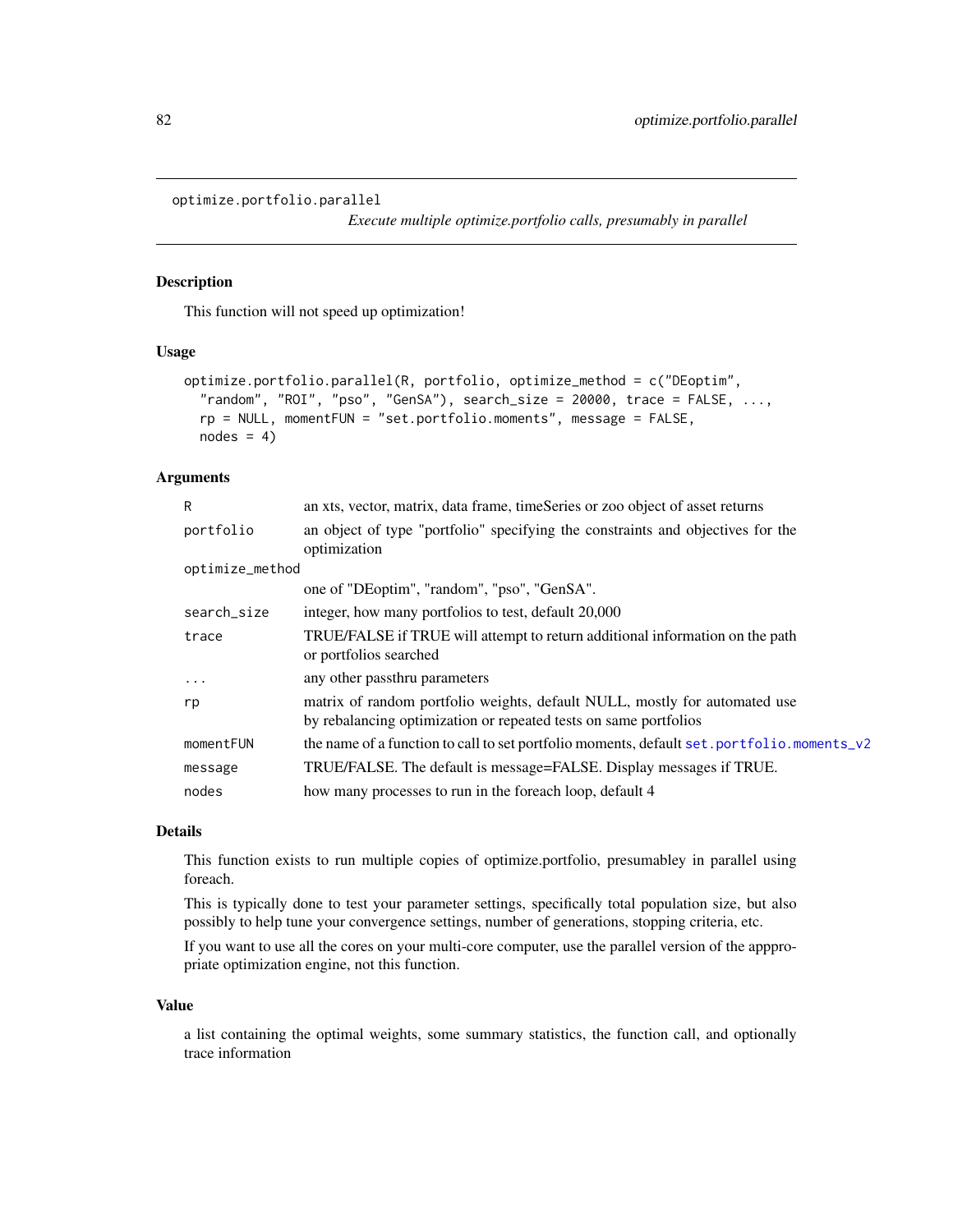#### Author(s)

Kris Boudt, Peter Carl, Brian G. Peterson

```
optimize.portfolio.rebalancing
```
*Portfolio Optimization with Rebalancing Periods*

# Description

Portfolio optimization with support for rebalancing periods for out-of-sample testing (i.e. backtesting)

#### Usage

```
optimize.portfolio.rebalancing_v1(R, constraints,
  optimize_method = c("DEoptim", "random", "ROI"), search_size = 20000,
  trace = FALSE, ..., rp = NULL, rebalance\_on = NULL,training_period = NULL, rolling_window = NULL)
```

```
optimize.portfolio.rebalancing(R, portfolio = NULL, constraints = NULL,
 objectives = NULL, optimize_method = c("DEoptim", "random", "ROI"),
 search\_size = 20000, trace = FALSE, ..., rp = NULL,
 rebalance_on = NULL, training_period = NULL, rolling_window = NULL)
```
# Arguments

| R               | an xts, vector, matrix, data frame, timeSeries or zoo object of asset returns                                                                           |
|-----------------|---------------------------------------------------------------------------------------------------------------------------------------------------------|
| constraints     | default NULL, a list of constraint objects                                                                                                              |
| optimize_method |                                                                                                                                                         |
|                 | one of "DEoptim", "random", "pso", "GenSA", or "ROI"                                                                                                    |
| search_size     | integer, how many portfolios to test, default 20,000                                                                                                    |
| trace           | TRUE/FALSE if TRUE will attempt to return additional information on the path<br>or portfolios searched                                                  |
| $\cdots$        | any other passthru parameters to optimize.portfolio                                                                                                     |
| rp              | a set of random portfolios passed into the function to prevent recalculation                                                                            |
| rebalance_on    | character string of period to rebalance on. See endpoints for valid names.                                                                              |
| training_period |                                                                                                                                                         |
|                 | an integer of the number of periods to use as a training data in the front of the<br>returns data                                                       |
| rolling_window  | an integer of the width (i.e. number of periods) of the rolling window, the default<br>of NULL will run the optimization using the data from inception. |
| portfolio       | an object of type "portfolio" specifying the constraints and objectives for the<br>optimization                                                         |
| objectives      | default NULL, a list of objective objects                                                                                                               |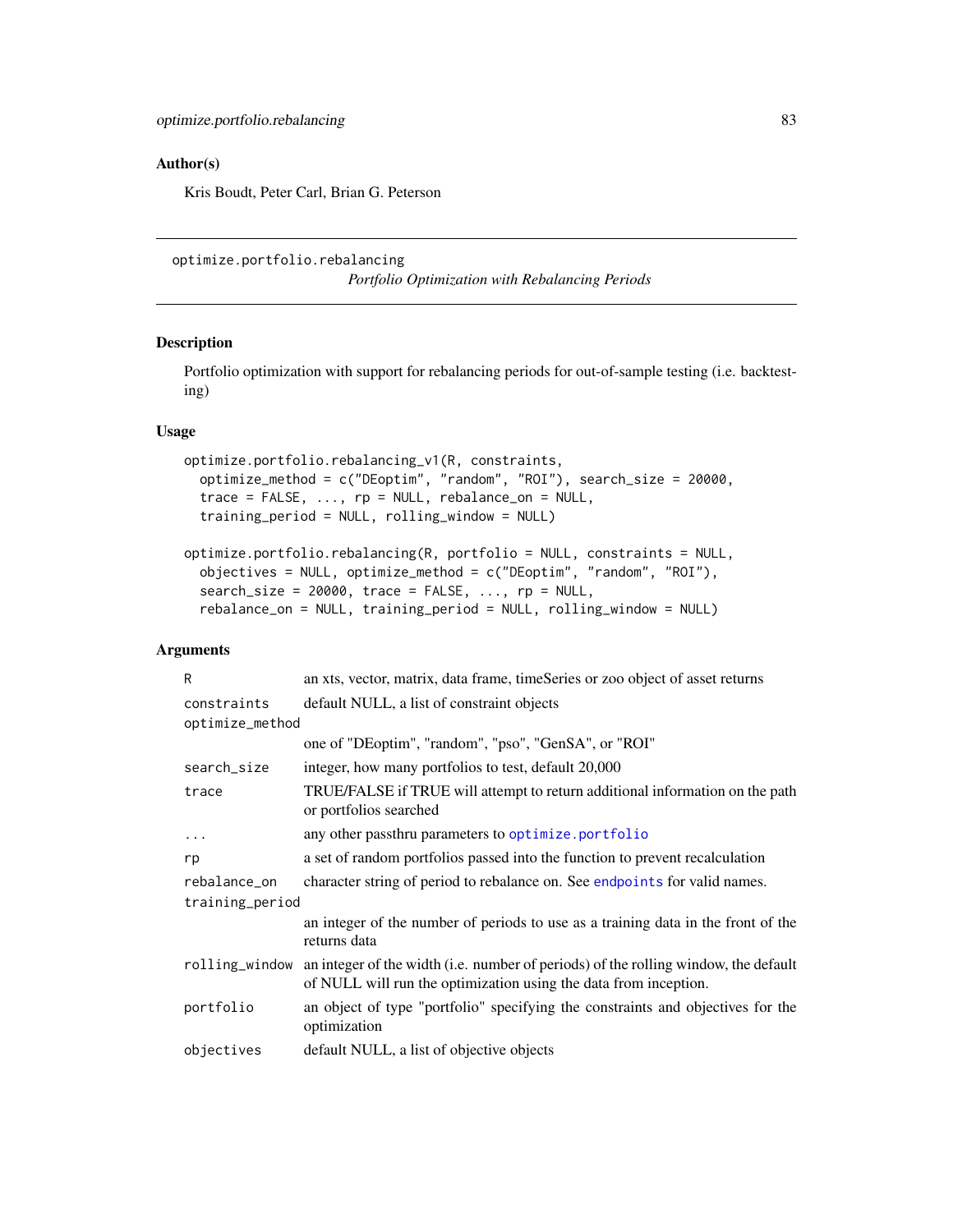#### Details

Run portfolio optimization with periodic rebalancing at specified time periods. Running the portfolio optimization with periodic rebalancing can help refine the constraints and objectives by evaluating the out of sample performance of the portfolio based on historical data.

If both training\_period and rolling\_window are NULL, then training\_period is set to a default value of 36.

If training\_period is NULL and a rolling\_window is specified, then training\_period is set to the value of rolling\_window.

The user should be aware of the following behavior when both training\_period and rolling\_window are specified and have different values

• training\_period < rolling\_window: For example, if you have rolling\_window=60, training\_period=50, and the periodicity of the data is the same as the rebalance frequency (i.e. monthly data with rebalance\_on="months") then the returns data used in the optimization at each iteration are as follows:

```
-1: R[1:50]-2: R[1:51]– ...
-11: R[1:60]-12: R[1:61]-13: R[2:62]– ...
```
This results in a growing window for several optimizations initially while the endpoint iterator  $(i.e. [50, 51, ...])$  is less than the rolling window width.

• training\_period > rolling\_window: The data used in the initial optimization is R[(training\_period - rolling\_ This results in some of the data being "thrown away", i.e. periods 1 to (training\_period - rolling\_window - 1) are not used in the optimization.

This function is a essentially a wrapper around optimize.portfolio and thus the discussion in the Details section of the [optimize.portfolio](#page-77-0) help file is valid here as well.

This function is massively parallel and requires the 'foreach' package. It is suggested to register a parallel backend.

#### Value

a list containing the following elements

- portfolio: The portfolio object.
- R: The asset returns.
- call: The function call.
- elapsed\_time: The amount of time that elapses while the optimization is run.
- opt\_rebalancing: A list of optimize.portfolio objects computed at each rebalancing period.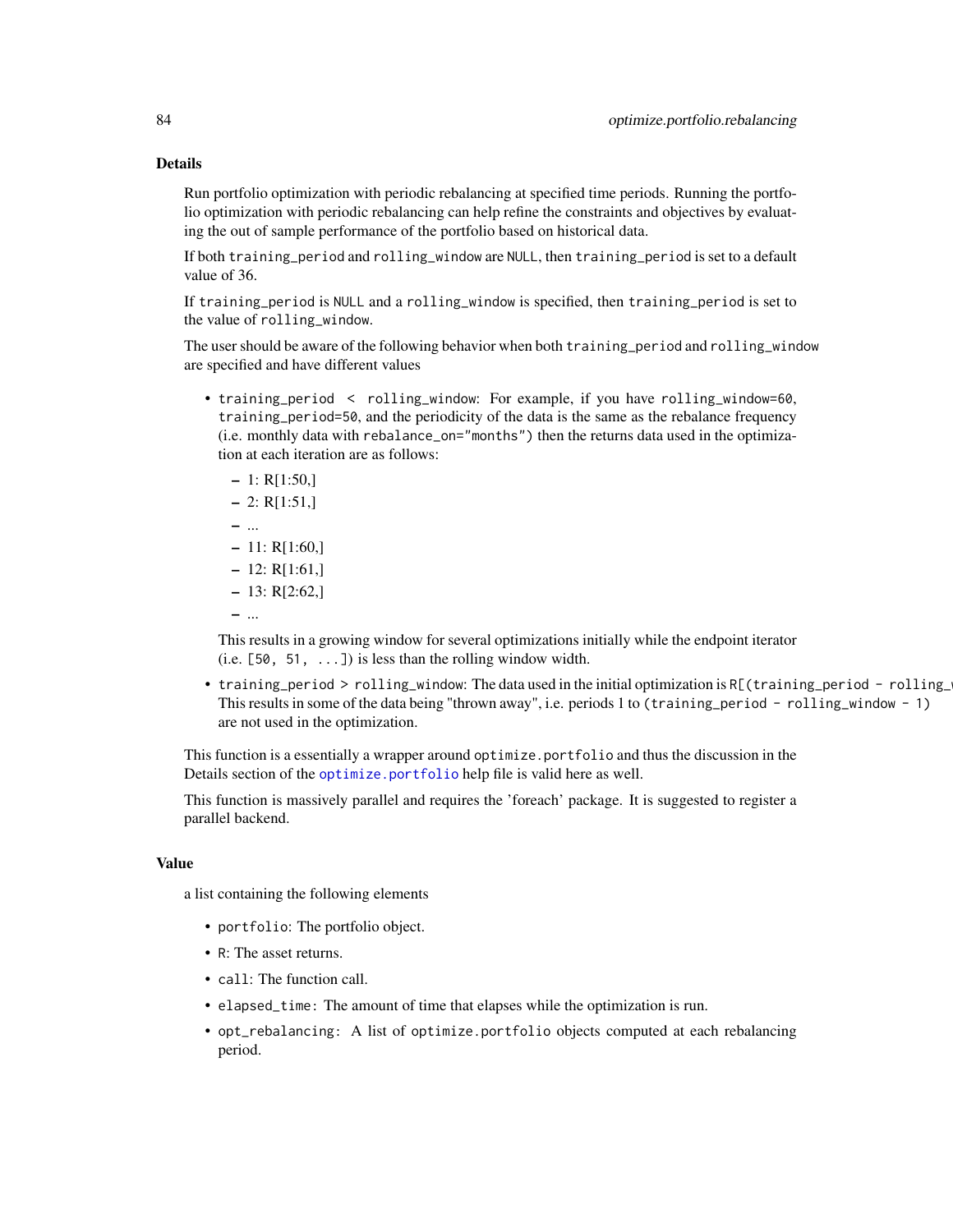#### pHist 85

## Author(s)

Kris Boudt, Peter Carl, Brian G. Peterson

# See Also

[portfolio.spec](#page-88-0) [optimize.portfolio](#page-77-0)

#### Examples

```
## Not run:
data(edhec)
R \leftarrow edhec[, 1:4]funds <- colnames(R)
portf <- portfolio.spec(funds)
portf <- add.constraint(portf, type="full_investment")
portf <- add.constraint(portf, type="long_only")
portf <- add.objective(portf, type="risk", name="StdDev")
# Quarterly rebalancing with 5 year training period
bt.opt1 <- optimize.portfolio.rebalancing(R, portf,
optimize_method="ROI",
rebalance_on="quarters",
training_period=60)
# Monthly rebalancing with 5 year training period and 4 year rolling window
bt.opt2 <- optimize.portfolio.rebalancing(R, portf,
optimize_method="ROI",
rebalance_on="months",
training_period=60,
rolling_window=48)
## End(Not run)
```
pHist *Generates histogram*

## Description

Generates histogram

#### Usage

pHist(X, p, nBins, freq = FALSE)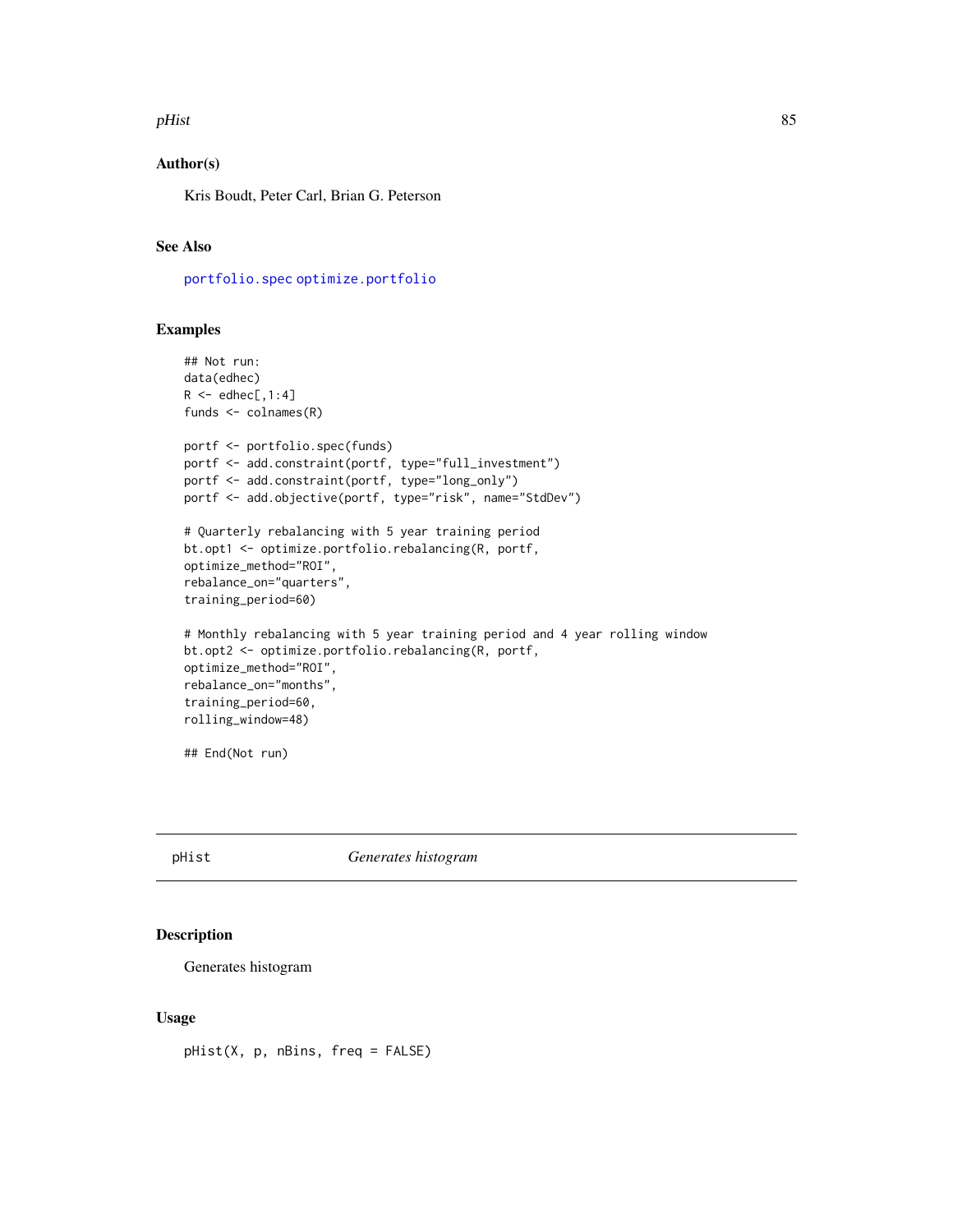| X     | a vector containing the data points                                                        |
|-------|--------------------------------------------------------------------------------------------|
| p     | a vector containing the probabilities for each of the data points in X                     |
| nBins | expected number of Bins the data set is to be broken down into                             |
| freg  | a boolean variable to indicate whether the graphic is a representation of frequen-<br>cies |

#### Value

a list with f the frequency for each midpoint x the midpoints of the nBins intervals

#### Author(s)

Ram Ahluwalia <ram@wingedfootcapital.com> and Xavier Valls <flamejat@gmail.com>

#### References

<http://www.symmys.com> See Meucci script pHist.m used for plotting

plot.optimize.portfolio.DEoptim

*plot method for objects of class* optimize.portfolio

## Description

Scatter and weights chart for portfolio optimizations run with trace=TRUE

```
## S3 method for class 'optimize.portfolio.DEoptim'
plot(x, ..., return.col = "mean",risk.col = "ES", chart.assets = FALSE, neighbors = NULL,
 main = "optimized portfolio plot", xlim = NULL, ylim = NULL)
## S3 method for class 'optimize.portfolio.GenSA'
plot(x, ..., rp = FALSE,return.col = "mean", risk.col = "ES", chart.assets = FALSE,
 cex.axis = 0.8, element.color = "darkgray", neighbors = NULL,
 main = "GenSA.Portfolios", xlim = NULL, ylim = NULL)
## S3 method for class 'optimize.portfolio.pso'
plot(x, ..., return.col = "mean",risk.col = "ES", chart.assets = FALSE, cex.axis = 0.8,
 element.color = "darkgray", neighbors = NULL, main = "PSO.Portfolios",
 xlim = NULL, ylim = NULL)
```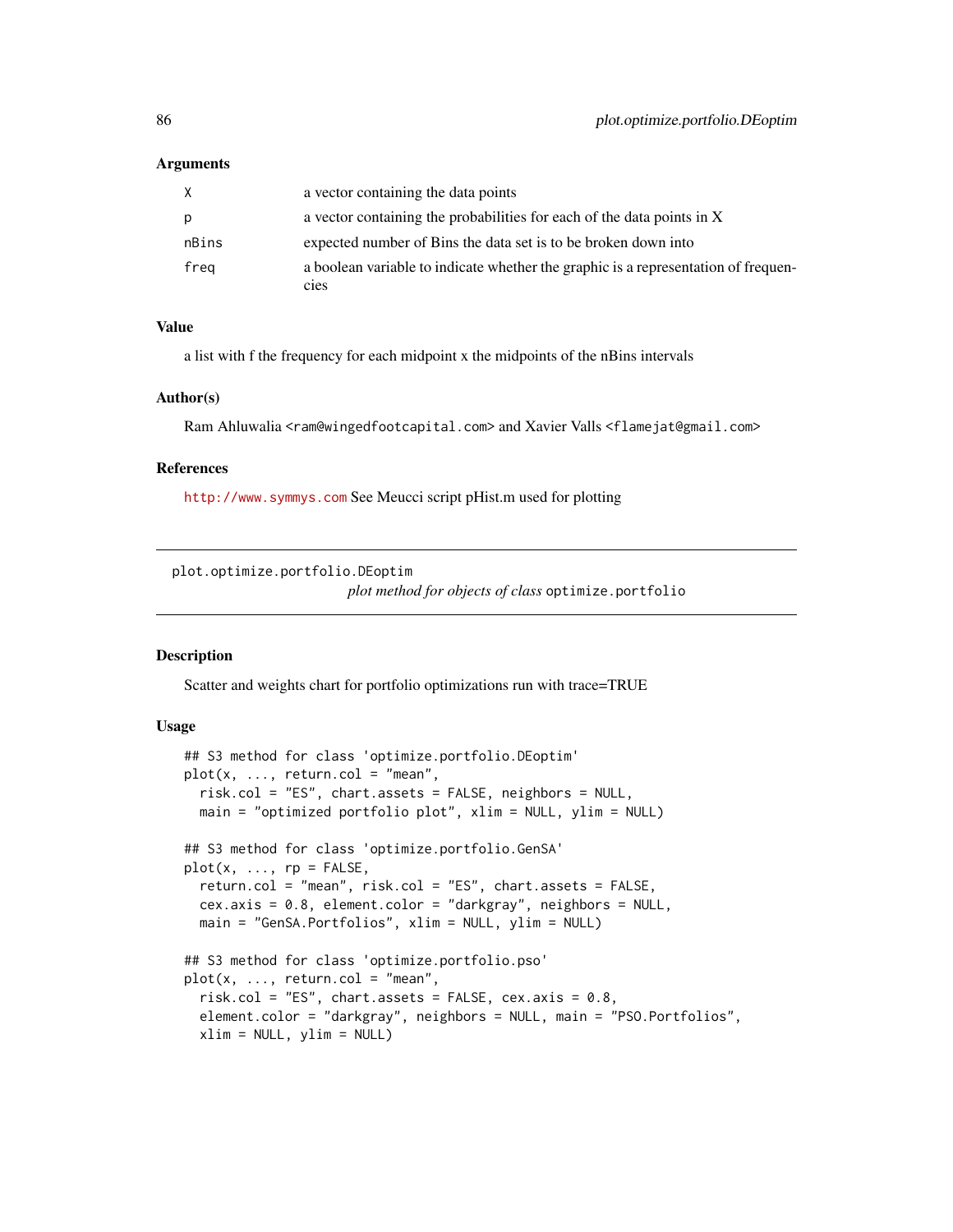```
## S3 method for class 'optimize.portfolio.ROI'
plot(x, ..., rp = FALSE, risk,col = "ES",return.col = "mean", chart.assets = FALSE, element.color = "darkgray",
 neighbors = NULL, main = "ROI.Portfolios", xlim = NULL, ylim = NULL)
## S3 method for class 'optimize.portfolio.random'
plot(x, ..., return.col = "mean",risk.col = "ES", chart.assets = FALSE, neighbors = NULL, xlim = NULL,
 ylim = NULL, main = "optimized portfolio plot")
## S3 method for class 'optimize.portfolio'
plot(x, ..., return.col = "mean",risk.col = "ES", chart.assets = FALSE, neighbors = NULL, xlim = NULL,
 ylim = NULL, main = "optimized portfolio plot")
```

| X             | set of portfolios created by optimize.portfolio                                                          |
|---------------|----------------------------------------------------------------------------------------------------------|
| .             | any other passthru parameters                                                                            |
| return.col    | string name of column to use for returns (vertical axis)                                                 |
| risk.col      | string name of column to use for risk (horizontal axis)                                                  |
| chart.assets  | TRUE/FALSE to include risk-return scatter of assets                                                      |
| neighbors     | set of 'neighbor portfolios to overplot                                                                  |
| main          | an overall title for the plot: see title                                                                 |
| xlim          | set the limit on coordinates for the x-axis                                                              |
| ylim          | set the limit on coordinates for the y-axis                                                              |
| rp            | TRUE/FALSE to plot feasible portfolios generated by random_portfolios                                    |
| cex.axis      | the magnification to be used for axis annotation relative to the current setting of                      |
|               | cex.                                                                                                     |
| element.color | provides the color for drawing less-important chart elements, such as the box<br>lines, axis lines, etc. |

#### Details

return.col must be the name of a function used to compute the return metric on the random portfolio weights risk.col must be the name of a function used to compute the risk metric on the random portfolio weights

neighbors may be specified in three ways. The first is as a single number of neighbors. This will extract the neighbors closest portfolios in terms of the out numerical statistic. The second method consists of a numeric vector for neighbors. This will extract the neighbors with portfolio index numbers that correspond to the vector contents. The third method for specifying neighbors is to pass in a matrix. This matrix should look like the output of [extractStats](#page-55-0), and should contain risk.col,return.col, and weights columns all properly named.

The ROI and GenSA solvers do not store the portfolio weights like DEoptim or random portfolios, random portfolios can be generated for the scatter plot with the rp argument.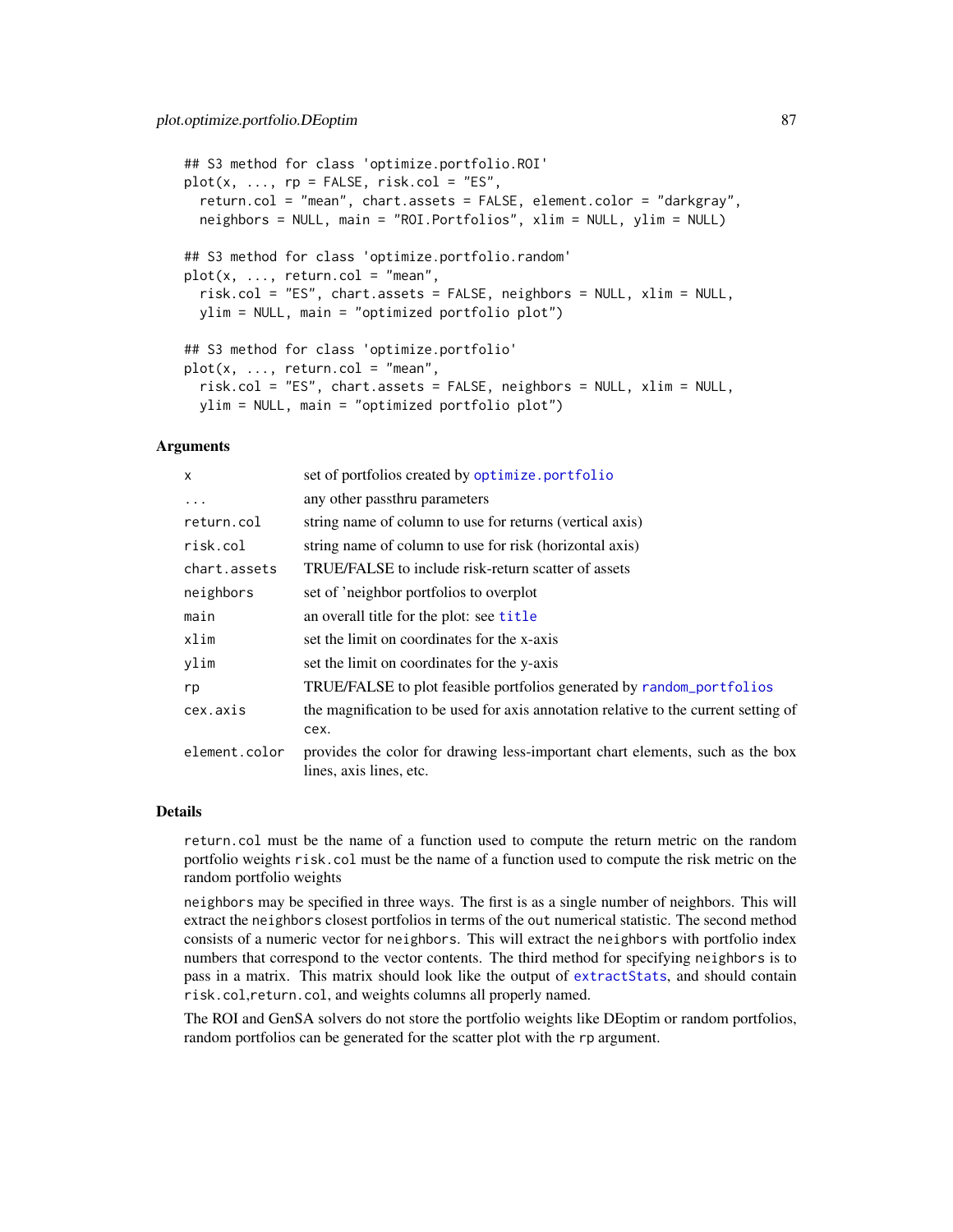portfolio.moments.bl *Portfolio Moments*

# Description

Set portfolio moments for use by lower level optimization functions using a basic Black Litterman model.

#### Usage

```
portfolio.moments.bl(R, portfolio, momentargs = NULL, P, Mu = NULL,
  Sigma = NULL, ...
```
## Arguments

| R          | an xts, vector, matrix, data frame, timeSeries or zoo object of asset returns                                      |
|------------|--------------------------------------------------------------------------------------------------------------------|
| portfolio  | an object of type portfolio specifying the constraints and objectives for the<br>optimization, see portfolio. spec |
| momentargs | list containing arguments to be passed down to lower level functions, default<br><b>NULL</b>                       |
| P          | a K x N pick matrix representing views                                                                             |
| Mu         | vector of length N of the prior expected values. The sample mean is used if<br>Mu=NULL.                            |
| Sigma      | an $N \times N$ matrix of the prior covariance matrix. The sample covariance is used<br>if Sigma=NULL.             |
| $\ddots$   | any other passthru parameters                                                                                      |

#### Note

If any of the objectives in the portfolio object have clean as an argument, the cleaned returns are used to fit the model.

portfolio.moments.boudt

*Portfolio Moments*

## Description

Set portfolio moments for use by lower level optimization functions using a statistical factor model based on the work of Kris Boudt.

```
portfolio.moments.boudt(R, portfolio, momentargs = NULL, k = 1, ...)
```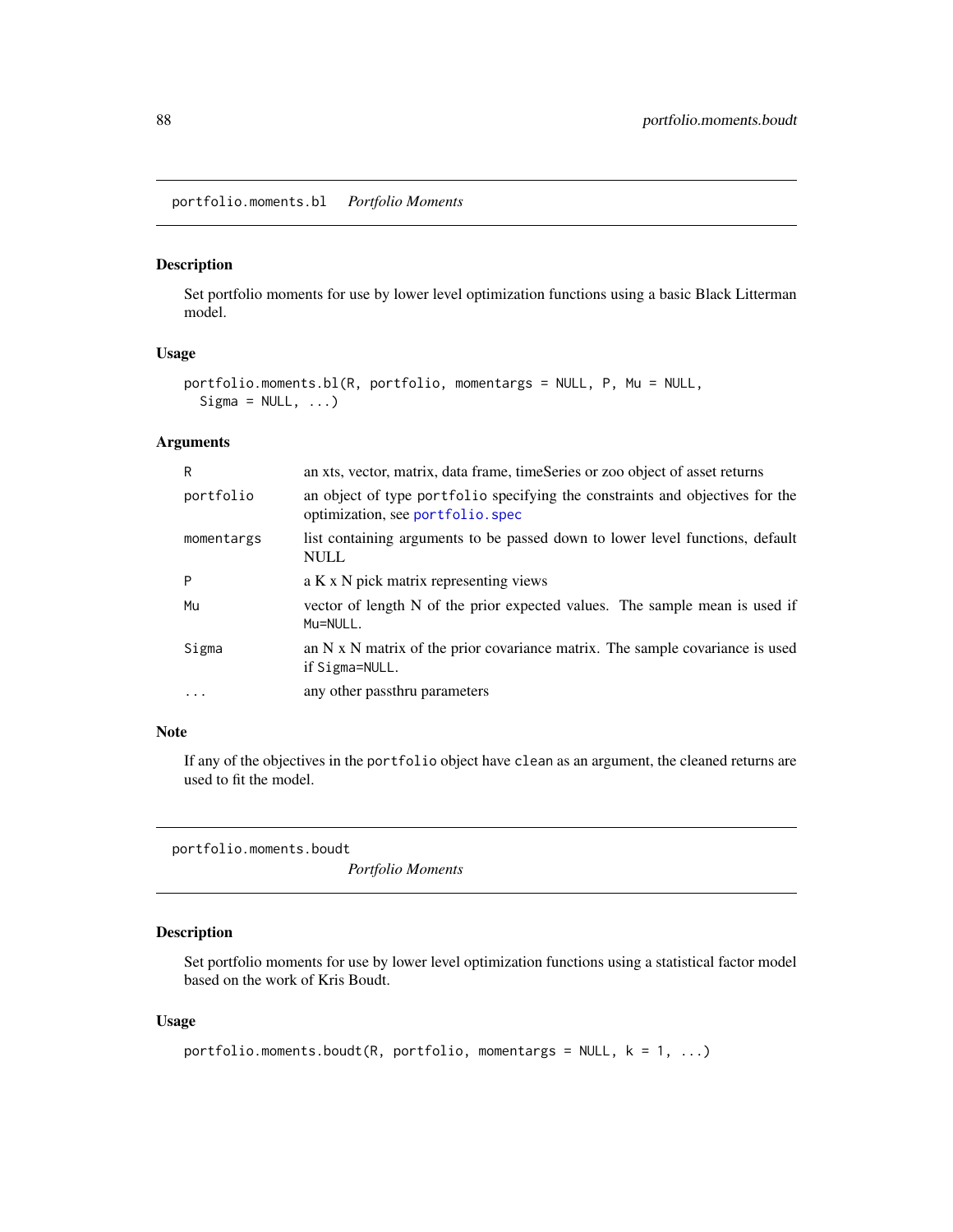# portfolio.spec 89

## Arguments

| R          | an xts, vector, matrix, data frame, timeSeries or zoo object of asset returns                                     |
|------------|-------------------------------------------------------------------------------------------------------------------|
| portfolio  | an object of type portfolio specifying the constraints and objectives for the<br>optimization, see portfolio.spec |
| momentargs | list containing arguments to be passed down to lower level functions, default<br><b>NULL</b>                      |
| k          | number of factors used for fitting statistical factor model                                                       |
|            | any other passthru parameters                                                                                     |

## Note

If any of the objectives in the portfolio object have clean as an argument, the cleaned returns are used to fit the model.

<span id="page-88-0"></span>portfolio.spec *constructor for class portfolio*

## Description

The portfolio object is created with portfolio.spec. The portfolio object is an S3 object of class 'portfolio' used to hold the initial asset weights, constraints, objectives, and other information about the portfolio. The only required argument to portfolio. spec is assets.

## Usage

```
portfolio.spec(assets = NULL, category_labels = NULL, weight_seq = NULL,
 message = FALSE)
```
#### Arguments

| assets          | number of assets, or optionally a named vector of assets specifying seed weights.<br>If seed weights are not specified, an equal weight portfolio will be assumed. |
|-----------------|--------------------------------------------------------------------------------------------------------------------------------------------------------------------|
| category_labels |                                                                                                                                                                    |
|                 | character vector to categorize assets by sector, industry, geography, market-cap,<br>currency, etc. Default NULL                                                   |
| weight_seq      | seed sequence of weights, see generatesequence Default NULL                                                                                                        |
| message         | TRUE/FALSE. The default is message=FALSE. Display messages if TRUE.                                                                                                |
|                 |                                                                                                                                                                    |

#### Details

The portfolio object contains the following elements:

- assets named vector of the seed weights
- category\_labels character vector to categorize the assets by sector, geography, etc.
- weight\_seq sequence of weights used by [random\\_portfolios](#page-98-0). See [generatesequence](#page-59-0)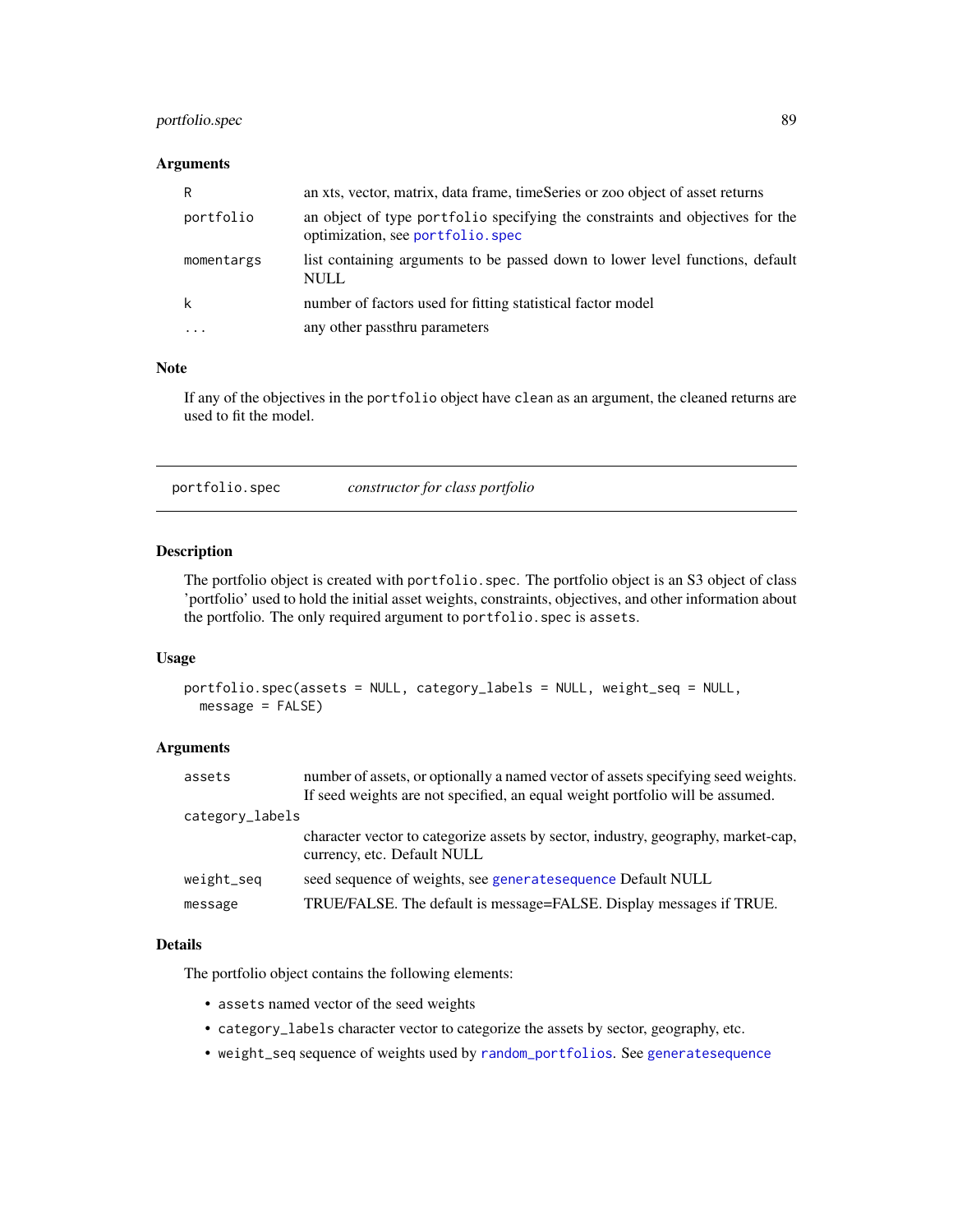- constraints a list of constraints added to the portfolio object with [add.constraint](#page-10-0)
- objectives a list of objectives added to the portfolio object with [add.objective](#page-12-0)
- call the call to portfolio.spec with all of the specified arguments

# Value

an object of class portfolio

#### Author(s)

Ross Bennett, Brian G. Peterson

# See Also

[add.constraint](#page-10-0), [add.objective](#page-12-0), [optimize.portfolio](#page-77-0)

# Examples

```
data(edhec)
pspec <- portfolio.spec(assets=colnames(edhec))
pspec <- portfolio.spec(assets=10, weight_seq=generatesequence())
```

```
portfolio_risk_objective
```
*constructor for class portfolio\_risk\_objective*

# Description

if target is null, we'll try to minimize the risk metric

#### Usage

```
portfolio_risk_objective(name, target = NULL, arguments = NULL,
 multiplier = 1, enabled = TRUE, ...)
```
# Arguments

| name       | name of the objective, should correspond to a function, though we will try to<br>make allowances |
|------------|--------------------------------------------------------------------------------------------------|
| target     | univariate target for the objective                                                              |
| arguments  | default arguments to be passed to an objective function when executed                            |
| multiplier | multiplier to apply to the objective, usually 1 or -1                                            |
| enabled    | <b>TRUE/FALSE</b>                                                                                |
| .          | any other passthru parameters                                                                    |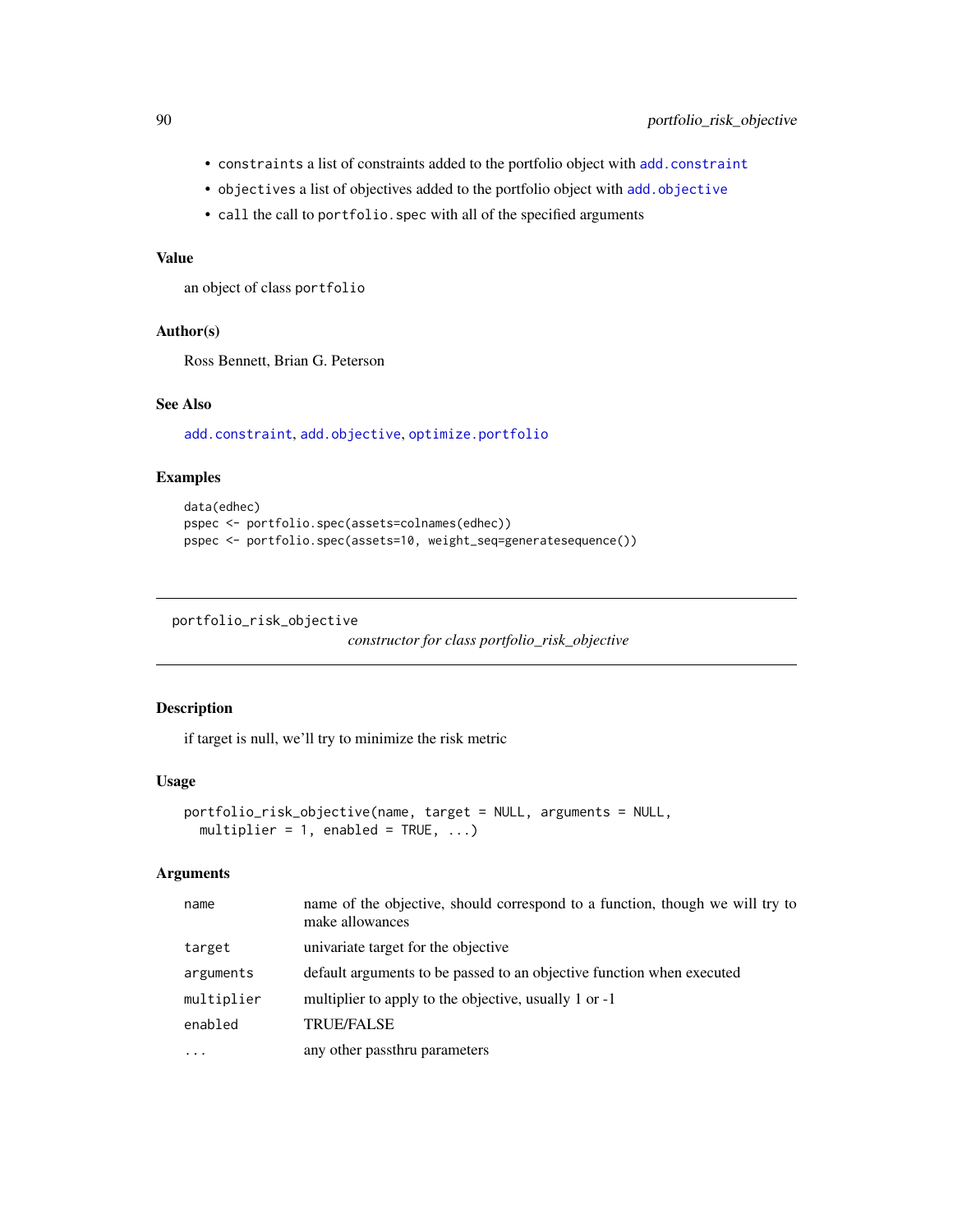# Value

object of class 'portfolio\_risk\_objective'

#### Author(s)

Brian G. Peterson

position\_limit\_constraint

*constructor for position\_limit\_constraint*

# Description

This function is called by add.constraint when type="position\_limit" is specified, [add.constraint](#page-10-0) Allows the user to specify the maximum number of positions (i.e. number of assets with non-zero weights) as well as the maximum number of long and short positions.

# Usage

```
position_limit_constraint(type = "position_limit", assets, max_pos = NULL,
 max_pos_long = NULL, max_pos_short = NULL, enabled = TRUE,
 message = FALSE, ...)
```
# Arguments

| type          | character type of the constraint                                    |
|---------------|---------------------------------------------------------------------|
| assets        | named vector of assets specifying initial weights                   |
| $max_p$       | maximum number of assets with non-zero weights                      |
| max_pos_long  | maximum number of assets with long (i.e. buy) positions             |
| max_pos_short | maximum number of assets with short (i.e. sell) positions           |
| enabled       | <b>TRUE/FALSE</b>                                                   |
| message       | TRUE/FALSE. The default is message=FALSE. Display messages if TRUE. |
| $\ddots$ .    | any other passthru parameters to specify position limit constraints |

#### Value

an object of class 'position\_limit\_constraint'

#### Author(s)

Ross Bennett

## See Also

[add.constraint](#page-10-0)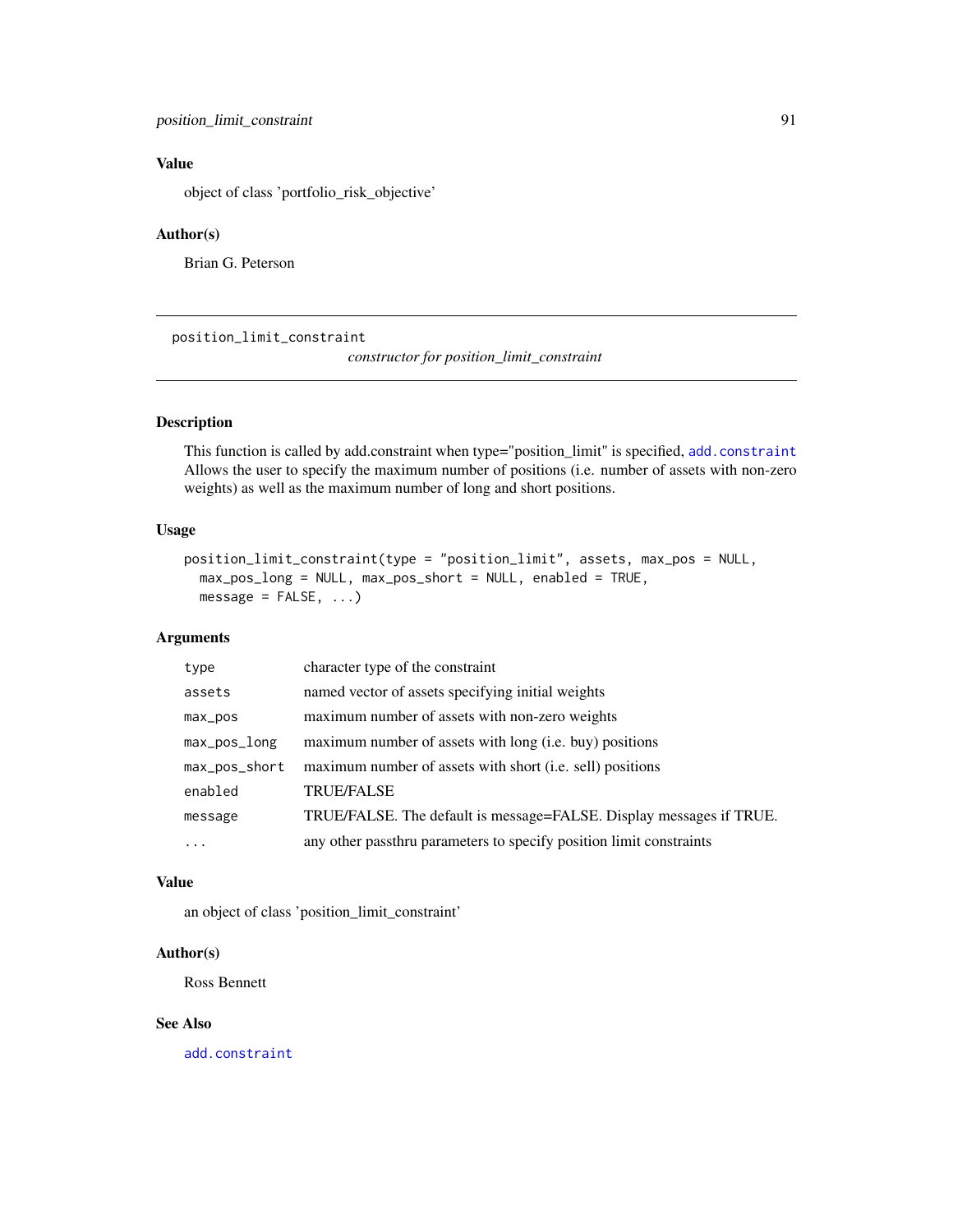#### Examples

```
data(edhec)
ret <- edhec[, 1:4]
pspec <- portfolio.spec(assets=colnames(ret))
pspec <- add.constraint(portfolio=pspec, type="position_limit", max_pos=3)
pspec <- add.constraint(portfolio=pspec, type="position_limit", max_pos_long=3, max_pos_short=1)
```
pos\_limit\_fail *function to check for violation of position limits constraints*

# Description

This is used as a helper function for [rp\\_transform](#page-107-0) to check for violation of position limit constraints. The position limit constraints checked are max\_pos, max\_pos\_long, and max\_pos\_short.

# Usage

pos\_limit\_fail(weights, max\_pos, max\_pos\_long, max\_pos\_short)

#### Arguments

| weights      | vector of weights to test                                               |
|--------------|-------------------------------------------------------------------------|
| max_pos      | maximum number of assets with non-zero weights                          |
| max_pos_long | maximum number of assets with long (i.e. buy) positions                 |
|              | max_pos_short maximum number of assets with short (i.e. sell) positions |

## Value

TRUE if any position\_limit is violated. FALSE if all position limits are satisfied

print.constraint *print method for constraint objects*

# Description

print method for constraint objects

## Usage

## S3 method for class 'constraint'  $print(x, \ldots)$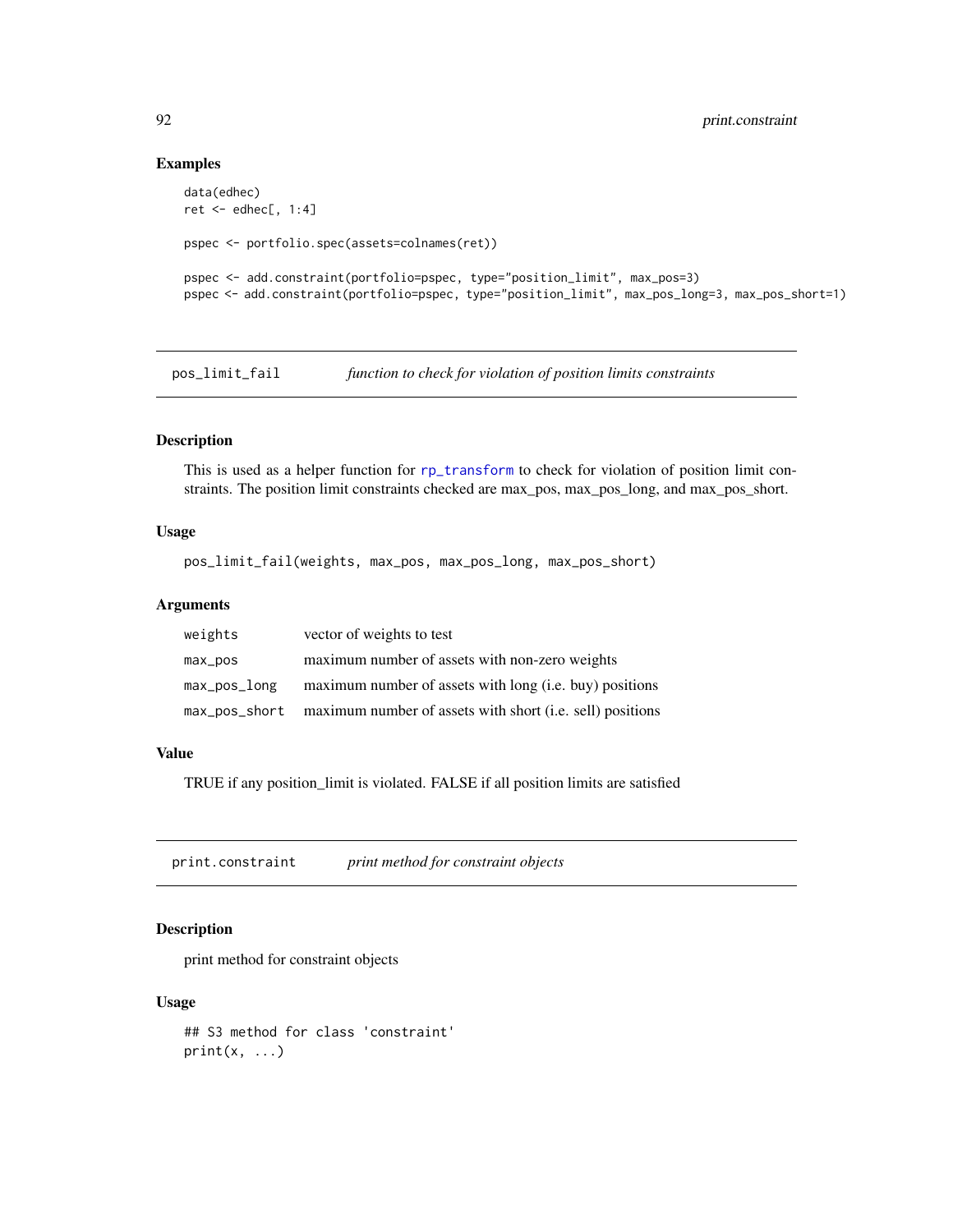|         | object of class constraint    |
|---------|-------------------------------|
| $\cdot$ | any other passthru parameters |

# Author(s)

Ross Bennett

print.efficient.frontier *Print an efficient frontier object*

# Description

Print method for efficient frontier objects. Display the call to create or extract the efficient frontier object and the portfolio from which the efficient frontier was created or extracted.

#### Usage

## S3 method for class 'efficient.frontier'  $print(x, \ldots)$ 

# Arguments

|          | objective of class efficient. frontier |
|----------|----------------------------------------|
| $\cdots$ | any other passthru parameters          |

## Author(s)

Ross Bennett

# See Also

[create.EfficientFrontier](#page-45-0)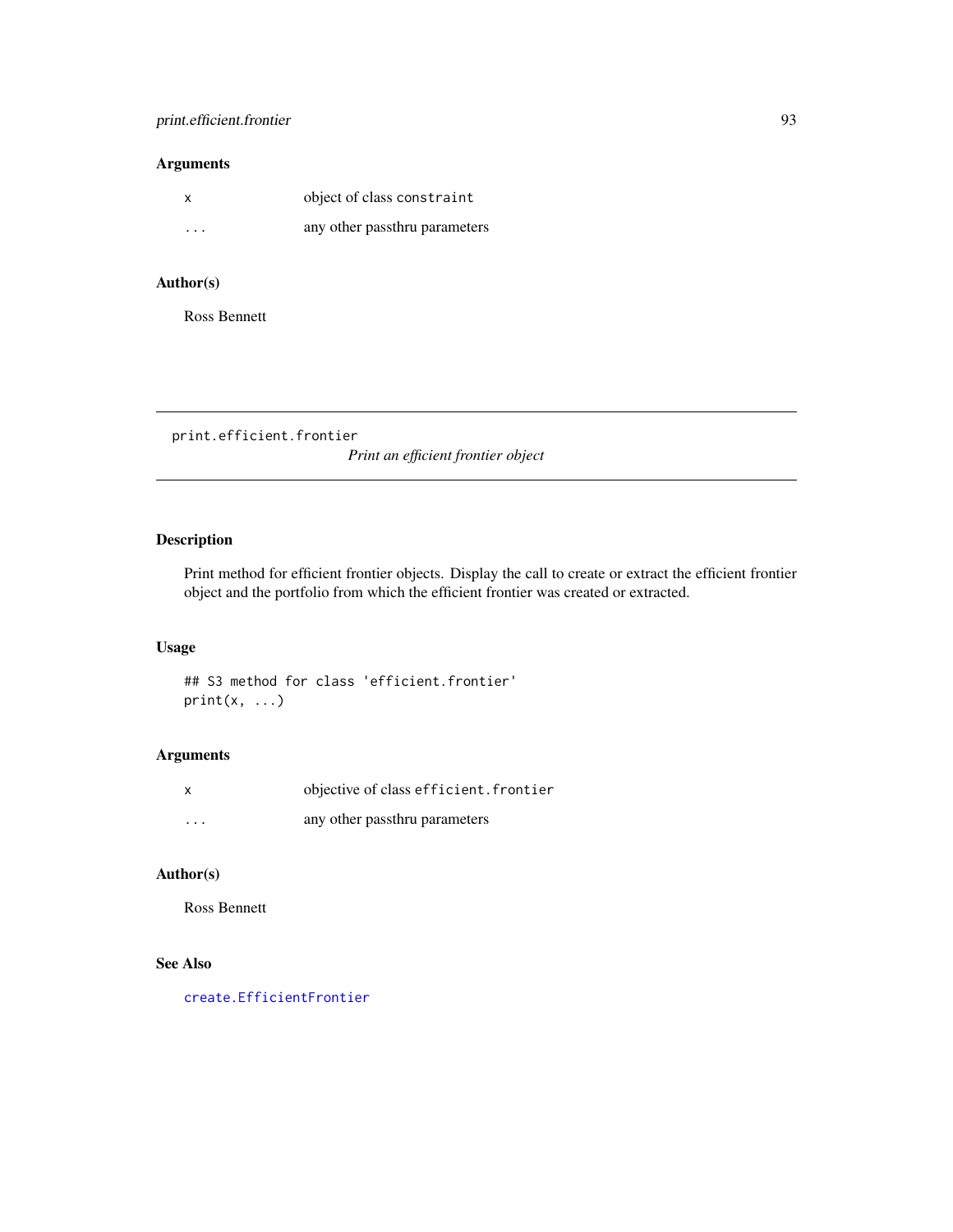print.optimize.portfolio.rebalancing

*Printing output of optimize.portfolio.rebalancing*

#### Description

print method for optimize.portfolio.rebalancing objects

# Usage

## S3 method for class 'optimize.portfolio.rebalancing'  $print(x, ..., digits = 4)$ 

## Arguments

| $\mathsf{x}$         | an object used to select a method                      |
|----------------------|--------------------------------------------------------|
| $\ddot{\phantom{0}}$ | any other passthru parameters                          |
| digits               | the number of significant digits to use when printing. |

#### Author(s)

Ross Bennett

#### See Also

[optimize.portfolio.rebalancing](#page-82-0)

print.optimize.portfolio.ROI

*Printing output of optimize.portfolio*

## Description

print method for optimize.portfolio objects

```
## S3 method for class 'optimize.portfolio.ROI'
print(x, ..., digits = 4)## S3 method for class 'optimize.portfolio.random'
print(x, ..., digits = 4)## S3 method for class 'optimize.portfolio.DEoptim'
print(x, ..., digits = 4)
```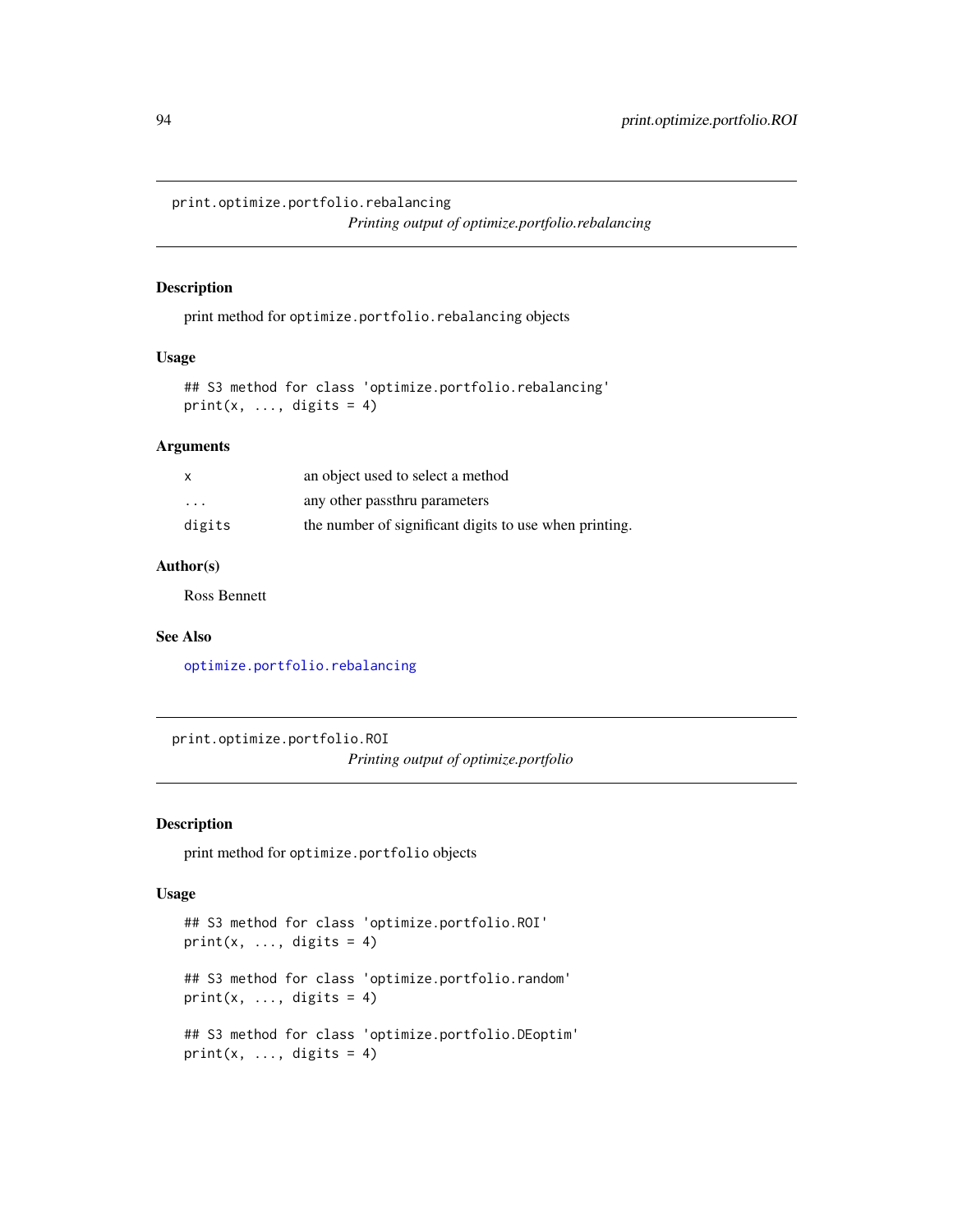## S3 method for class 'optimize.portfolio.GenSA'  $print(x, ..., digits = 4)$ ## S3 method for class 'optimize.portfolio.pso'  $print(x, ..., digits = 4)$ 

# Arguments

|         | an object used to select a method                      |
|---------|--------------------------------------------------------|
| $\cdot$ | any other passthru parameters                          |
| digits  | the number of significant digits to use when printing. |

# Author(s)

Ross Bennett

# See Also

[optimize.portfolio](#page-77-0)

# Description

Print method for objects of class portfolio created with [portfolio.spec](#page-88-0)

# Usage

```
## S3 method for class 'portfolio'
print(x, \ldots)
```
# Arguments

|   | an object of class portfolio  |
|---|-------------------------------|
| . | any other passthru parameters |

## Author(s)

Ross Bennett

# See Also

[portfolio.spec](#page-88-0)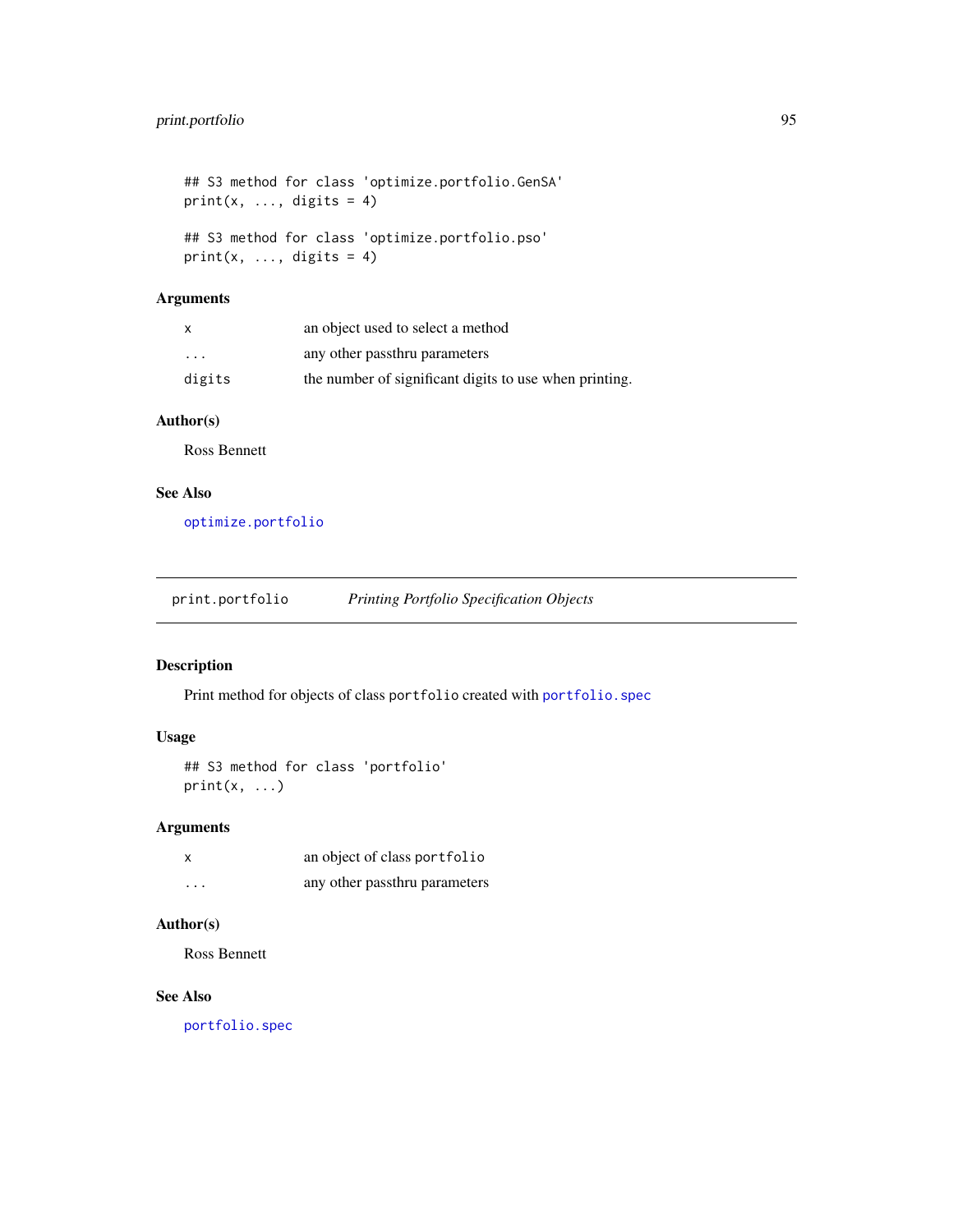print.summary.optimize.portfolio

*Printing summary output of optimize.portfolio*

## Description

print method for objects of class summary.optimize.portfolio

## Usage

## S3 method for class 'summary.optimize.portfolio'  $print(x, \ldots)$ 

# Arguments

|          | an object of class summary optimize portfolio.     |
|----------|----------------------------------------------------|
| $\cdots$ | any other passthru parameters. Currently not used. |

# Author(s)

Ross Bennett

#### See Also

[summary.optimize.portfolio](#page-111-0)

print.summary.optimize.portfolio.rebalancing *Printing summary output of optimize.portfolio.rebalancing*

#### Description

print method for objects of class summary.optimize.portfolio.rebalancing

## Usage

```
## S3 method for class 'summary.optimize.portfolio.rebalancing'
print(x, ..., digits = 4)
```
## Arguments

|          | an object of class summary.optimize.portfolio.rebalancing. |
|----------|------------------------------------------------------------|
| $\cdots$ | any other passthru parameters                              |
| digits   | number of digits used for printing                         |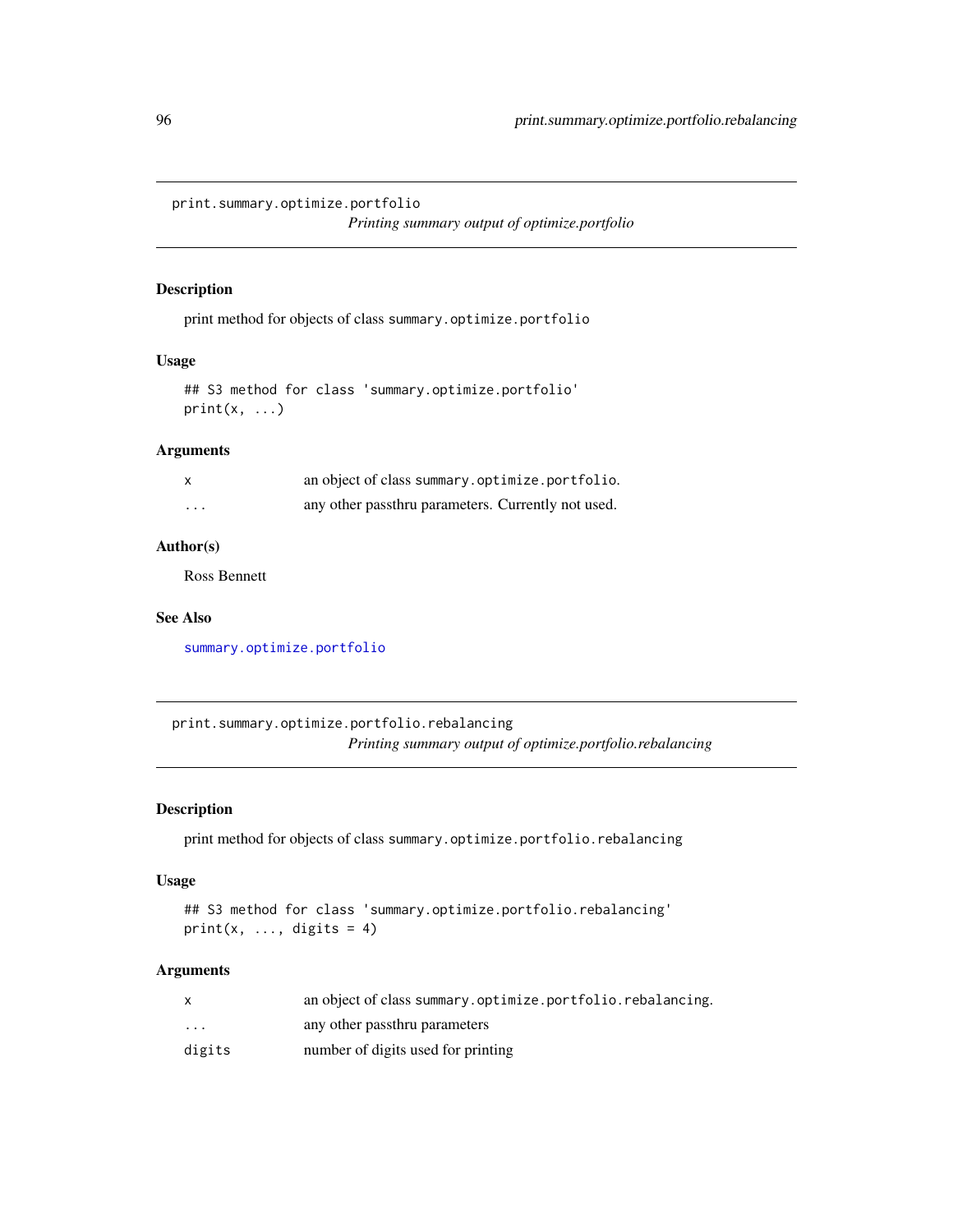## Author(s)

Ross Bennett

## See Also

[summary.optimize.portfolio.rebalancing](#page-111-1)

quadratic\_utility\_objective

*constructor for quadratic utility objective*

# Description

This function calls [return\\_objective](#page-103-0) and [portfolio\\_risk\\_objective](#page-89-0) to create a list of the objectives to be added to the portfolio.

## Usage

```
quadratic_utility_objective(risk_aversion = 1, target = NULL,
  enabeled = TRUE)
```
#### Arguments

|         | risk_aversion risk aversion (i.e. lambda) parameter to penalize variance |
|---------|--------------------------------------------------------------------------|
| target  | target mean return value                                                 |
| enabled | TRUE/FALSE, default enabled=TRUE                                         |

## Value

a list of two elements

- return\_objective
- portfolio\_risk\_objective

# Author(s)

Ross Bennett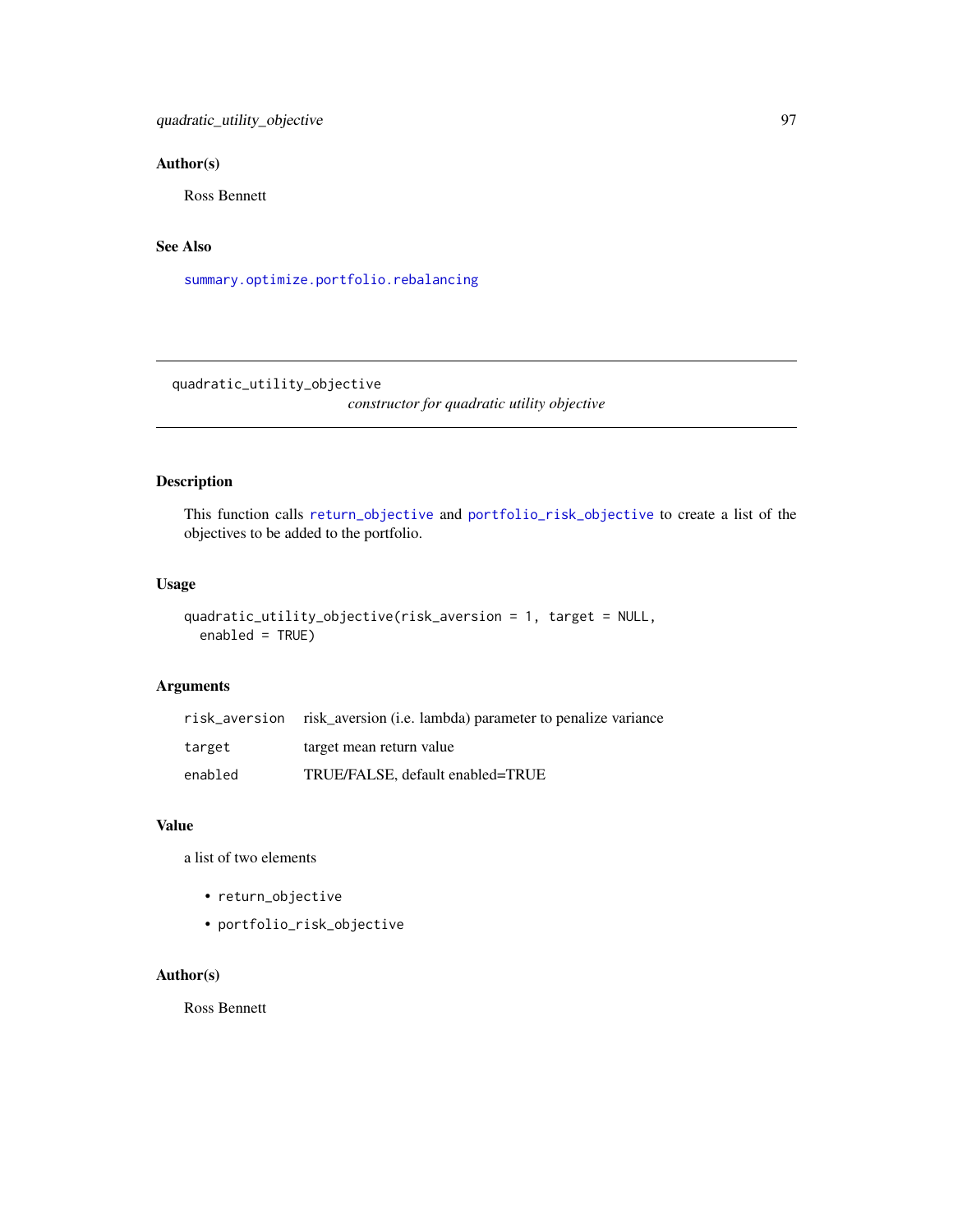<span id="page-97-0"></span>randomize\_portfolio *version 2 generate random permutations of a portfolio seed meeting your constraints on the weights of each asset*

#### **Description**

version 2 generate random permutations of a portfolio seed meeting your constraints on the weights of each asset

#### Usage

```
randomize_portfolio(portfolio, max_permutations = 200)
```
#### Arguments

portfolio an object of type "portfolio" specifying the constraints for the optimization, see [portfolio.spec](#page-88-0)

max\_permutations

integer: maximum number of iterations to try for a valid portfolio, default 200

#### Value

named weighting vector

#### Author(s)

Peter Carl, Brian G. Peterson, (based on an idea by Pat Burns)

randomize\_portfolio\_v1

*Random portfolio sample method*

# Description

This function generates random permutations of a portfolio seed meeting leverage and box constraints. The final step is to run [fn\\_map](#page-58-0) on the random portfolio weights to transform the weights so they satisfy other constraints such as group or position limit constraints. This is the 'sample' method for random portfolios and is based on an idea by Pat Burns.

```
randomize_portfolio_v1(rpconstraints, max_permutations = 200, rounding = 3)
```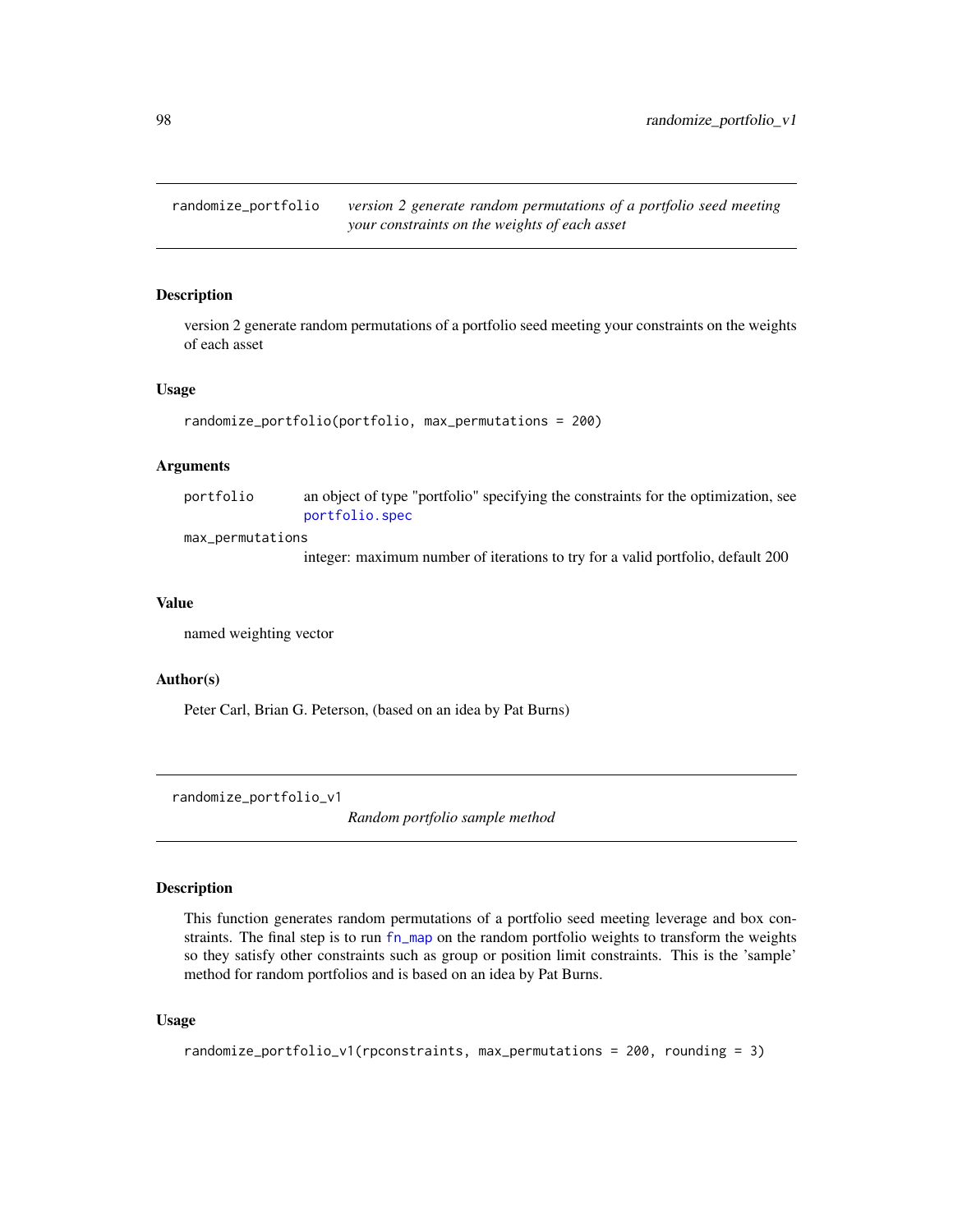# random\_portfolios 99

## Arguments

|                  | rpconstraints an object of type "constraints" specifying the constraints for the optimization,<br>see constraint |
|------------------|------------------------------------------------------------------------------------------------------------------|
| max_permutations |                                                                                                                  |
|                  | integer: maximum number of iterations to try for a valid portfolio, default 200                                  |
| rounding         | integer how many decimals should we round to                                                                     |

## Value

named weights vector

#### Author(s)

Peter Carl, Brian G. Peterson, (based on an idea by Pat Burns)

<span id="page-98-0"></span>

| random_portfolios | version 2 generate an arbitary number of constrained random portfo- |
|-------------------|---------------------------------------------------------------------|
|                   | <i>lios</i>                                                         |

# Description

Generate random portfolios using the 'sample', 'simplex', or 'grid' method. See details.

#### Usage

```
random_portfolios(portfolio, permutations = 100, rp_method = "sample",
 eliminate = TRUE, ...)
```
# Arguments

| portfolio    | an object of class 'portfolio' specifying the constraints for the optimization, see<br>portfolio.spec |
|--------------|-------------------------------------------------------------------------------------------------------|
| permutations | integer: number of unique constrained random portfolios to generate                                   |
| rp_method    | method to generate random portfolios. Currently "sample", "simplex", or "grid".<br>See Details.       |
| eliminate    | TRUE/FALSE, eliminate portfolios that do not satisfy constraints                                      |
| $\cdots$     | any other passthru parameters                                                                         |

## Details

Random portfolios can be generate using one of three methods.

• sample: The 'sample' method to generate random portfolios is based on an idea pioneerd by Pat Burns. This is the most flexible method, but also the slowest, and can generate portfolios to satisfy leverage, box, group, position limit, and leverage exposure constraints.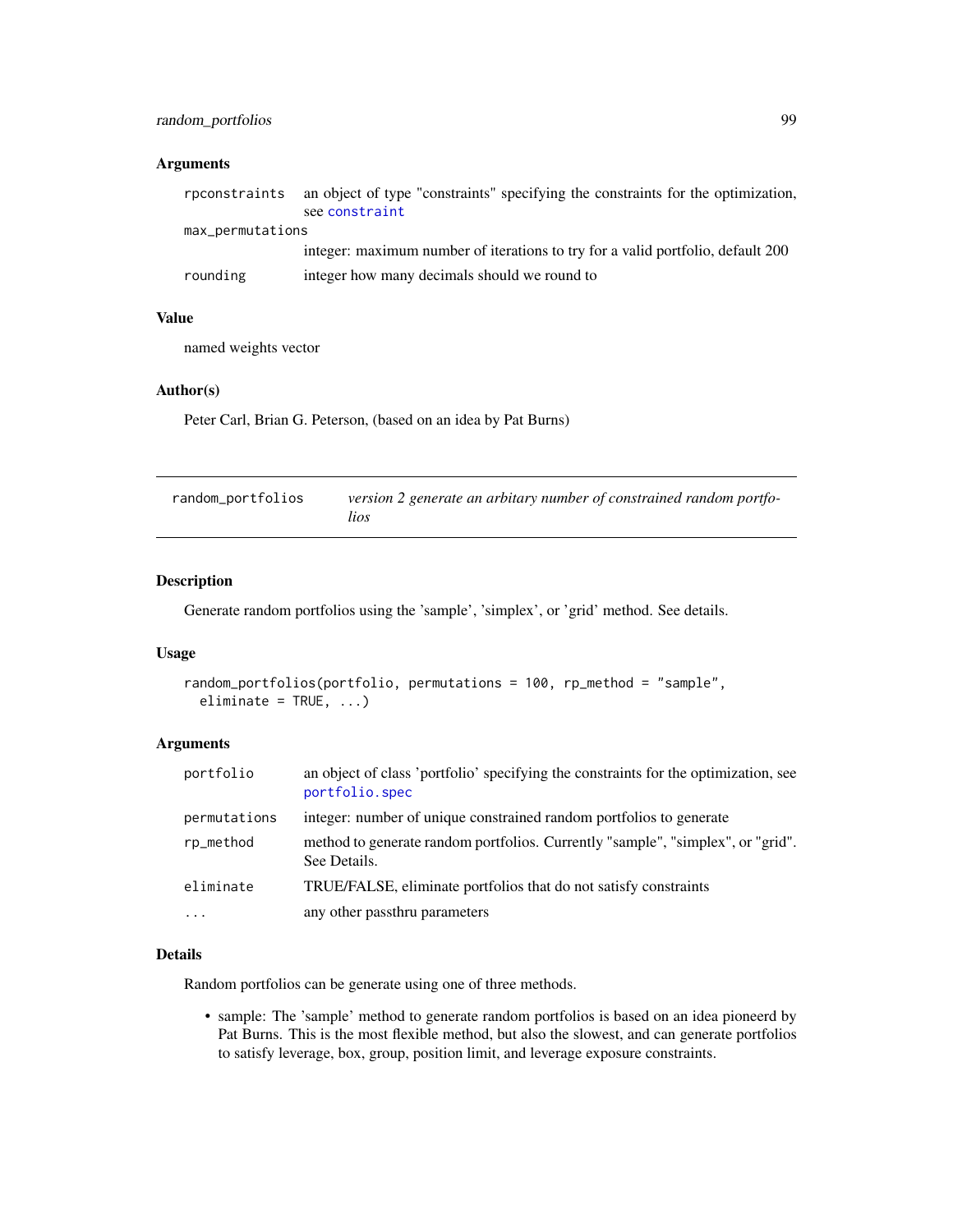- simplex: The 'simplex' method to generate random portfolios is based on a paper by W. T. Shaw. The simplex method is useful to generate random portfolios with the full investment constraint, where the sum of the weights is equal to 1, and min box constraints. Values for min\_sum and max\_sum of the leverage constraint will be ignored, the sum of weights will equal 1. All other constraints such as group and position limit constraints will be handled by elimination. If the constraints are very restrictive, this may result in very few feasible portfolios remaining.
- grid: The 'grid' method to generate random portfolios is based on the gridSearch function in package 'NMOF'. The grid search method only satisfies the min and max box constraints. The min\_sum and max\_sum leverage constraints will likely be violated and the weights in the random portfolios should be normalized. Normalization may cause the box constraints to be violated and will be penalized in constrained\_objective.

The constraint types checked are leverage, box, group, position limit, and leverage exposure. Any portfolio that does not satisfy all these constraints will be eliminated. This function is particularly sensitive to min\_sum and max\_sum leverage constraints. For the sample method, there should be some "wiggle room" between min\_sum and max\_sum in order to generate a sufficient number of feasible portfolios. For example, min\_sum=0.99 and max\_sum=1.01 is recommended instead of min\_sum=1 and max\_sum=1. If min\_sum=1 and max\_sum=1, the number of feasible portfolios may be 1/3 or less depending on the other constraints.

#### Value

matrix of random portfolio weights

#### Author(s)

Peter Carl, Brian G. Peterson, Ross Bennett

#### See Also

[portfolio.spec](#page-88-0), [objective](#page-76-0), [rp\\_sample](#page-105-0), [rp\\_simplex](#page-106-0), [rp\\_grid](#page-104-0)

random\_portfolios\_v1 *generate an arbitary number of constrained random portfolios*

#### **Description**

repeatedly calls [randomize\\_portfolio](#page-97-0) to generate an arbitrary number of constrained random portfolios.

```
random_portfolios_v1(rpconstraints, permutations = 100, ...)
```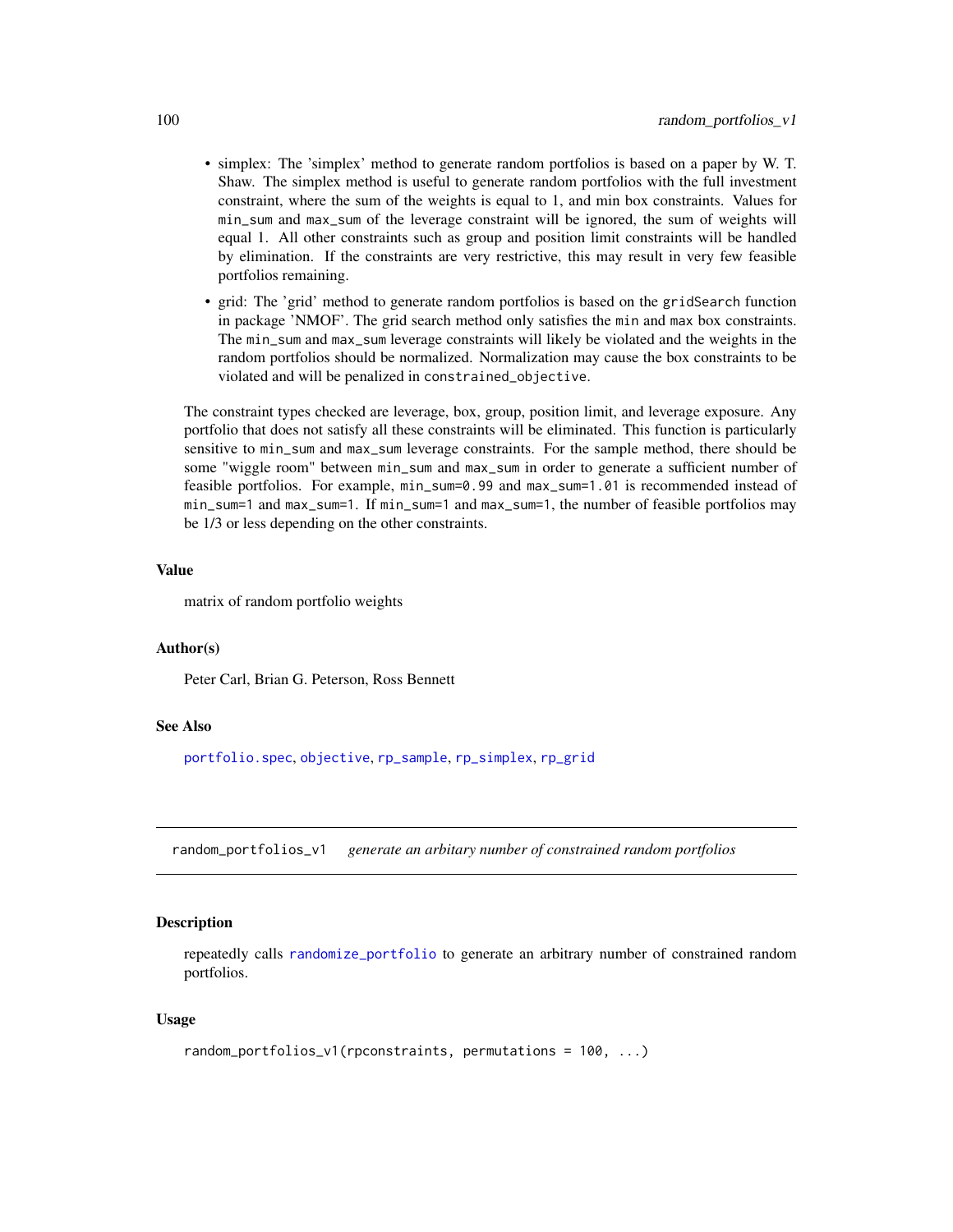| rpconstraints | an object of type "constraints" specifying the constraints for the optimization,<br>see constraint |
|---------------|----------------------------------------------------------------------------------------------------|
| permutations  | integer: number of unique constrained random portfolios to generate                                |
| $\cdots$      | any other passthru parameters                                                                      |

## Value

matrix of random portfolio weights

## Author(s)

Peter Carl, Brian G. Peterson, (based on an idea by Pat Burns)

## See Also

[constraint](#page-41-0), [objective](#page-76-0), [randomize\\_portfolio](#page-97-0)

# Examples

```
rpconstraint<-constraint_v1(assets=10,
                         min_mult=-Inf,
                         max_mult=Inf,
                         min_sum=.99,
                         max_sum=1.01,
                         min=.01,
                         max=.4,
                         weight_seq=generatesequence())
```
rp<- random\_portfolios\_v1(rpconstraints=rpconstraint,permutations=1000) head(rp)

random\_walk\_portfolios

*deprecated random portfolios wrapper until we write a random trades function*

#### Description

deprecated random portfolios wrapper until we write a random trades function

# Usage

```
random_walk_portfolios(...)
```
#### Arguments

... any other passthru parameters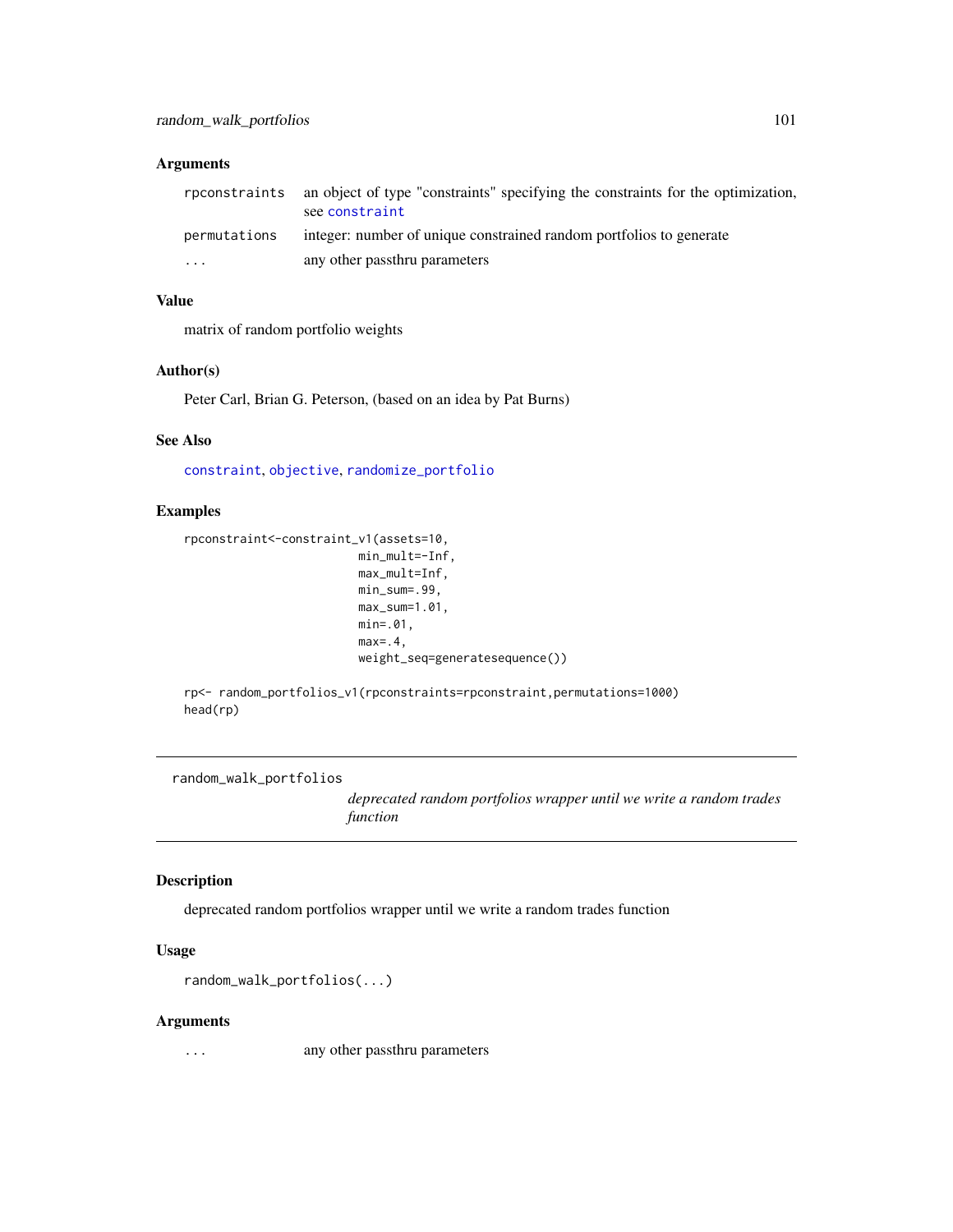## Author(s)

bpeterson

regime.portfolios *Regime Portfolios*

#### Description

Construct a regime.portfolios object that contains a time series of regimes and portfolios corresponding to the regimes.

#### Usage

regime.portfolios(regime, portfolios)

#### Arguments

| regime     | xts or zoo object specifying the regime                                      |
|------------|------------------------------------------------------------------------------|
| portfolios | list of portfolios created by combine, portfolios with corresponding regimes |

#### Details

Create a regime.portfolios object to support regime switching optimization. This object is then passed in as the portfolio argument in optimize.portfolio. The regime is detected and the corresponding portfolio is selected. For example, if the current regime is 1, then portfolio 1 will be selected and used in the optimization.

#### Value

a regime.portfolios object with the following elements

- regime: An xts object of the regime
- portfolio: List of portfolios corresponding to the regime

## Author(s)

Ross Bennett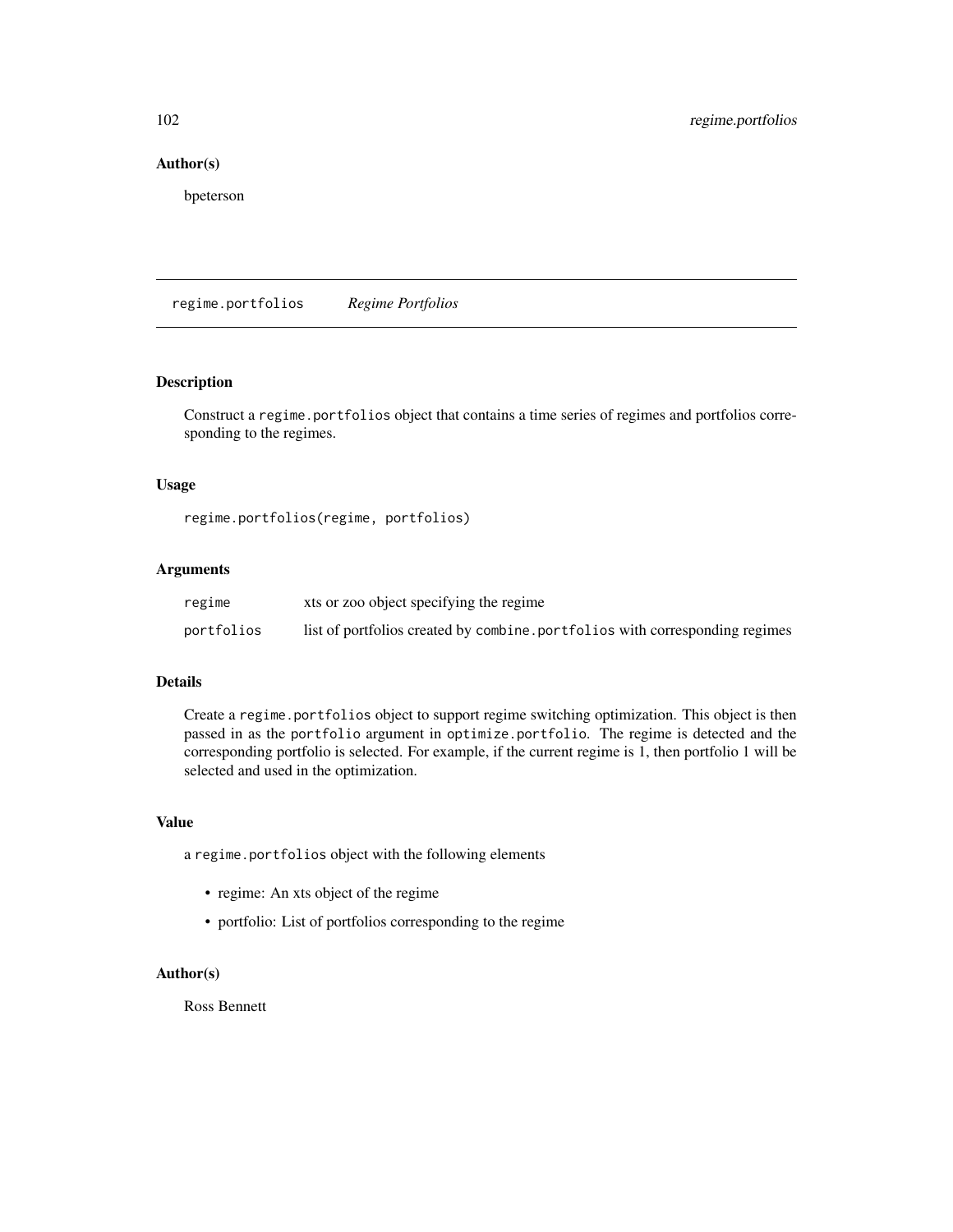# Description

The return constraint specifes a target mean return value. This function is called by add.constraint when type="return" is specified, [add.constraint](#page-10-0)

## Usage

```
return_constraint(type = "return", return_target, enabled = TRUE,
 message = FALSE, ...)
```
#### Arguments

| type          | character type of the constraint                                    |
|---------------|---------------------------------------------------------------------|
| return_target | return target value                                                 |
| enabled       | <b>TRUE/FALSE</b>                                                   |
| message       | TRUE/FALSE. The default is message=FALSE. Display messages if TRUE. |
| $\ddotsc$     | any other passthru parameters                                       |

## Value

an object of class 'return\_constraint'

## Author(s)

Ross Bennett

#### See Also

[add.constraint](#page-10-0)

#### Examples

```
data(edhec)
ret <- edhec[, 1:4]
pspec <- portfolio.spec(assets=colnames(ret))
pspec <- add.constraint(portfolio=pspec, type="return", return_target=mean(colMeans(ret)))
```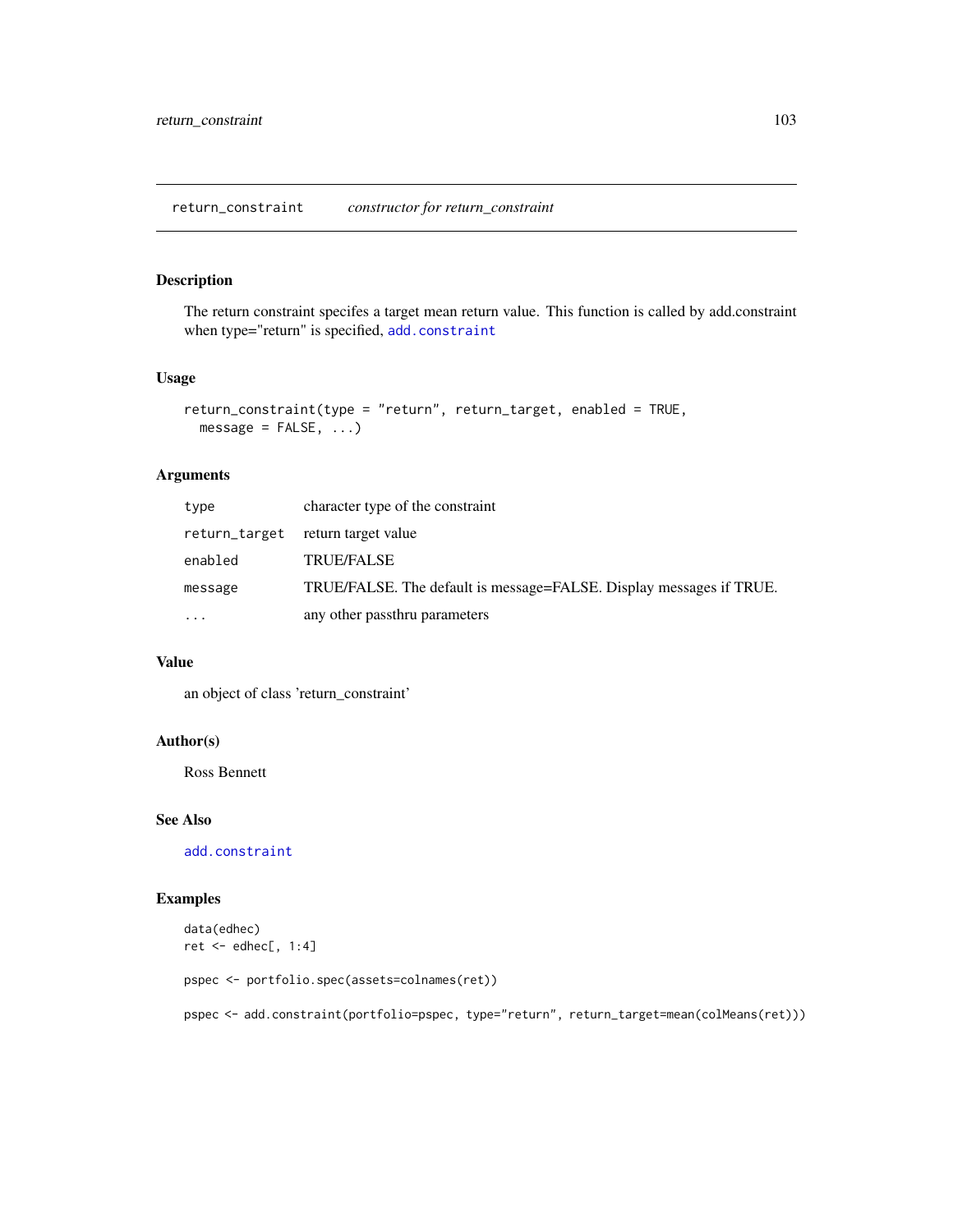<span id="page-103-0"></span>return\_objective *constructor for class return\_objective*

#### Description

if target is null, we'll try to maximize the return metric

## Usage

```
return_objective(name, target = NULL, arguments = NULL, multiplier = -1,
 enabled = TRUE, ...)
```
## Arguments

| name       | name of the objective, should correspond to a function, though we will try to<br>make allowances |
|------------|--------------------------------------------------------------------------------------------------|
| target     | univariate target for the objective                                                              |
| arguments  | default arguments to be passed to an objective function when executed                            |
| multiplier | multiplier to apply to the objective, usually 1 or -1                                            |
| enabled    | <b>TRUE/FALSE</b>                                                                                |
| $\cdots$   | any other passthru parameters                                                                    |

## Details

if target is set, we'll try to meet or exceed the metric, penalizing a shortfall

## Value

object of class 'return\_objective'

## Author(s)

Brian G. Peterson

risk\_budget\_objective *constructor for class risk\_budget\_objective*

## Description

constructor for class risk\_budget\_objective

```
risk_budget_objective(assets, name, target = NULL, arguments = NULL,
 multiplier = 1, enabled = TRUE, ..., min_prisk, max_prisk,
 min_concentration = FALSE, min_difference = FALSE)
```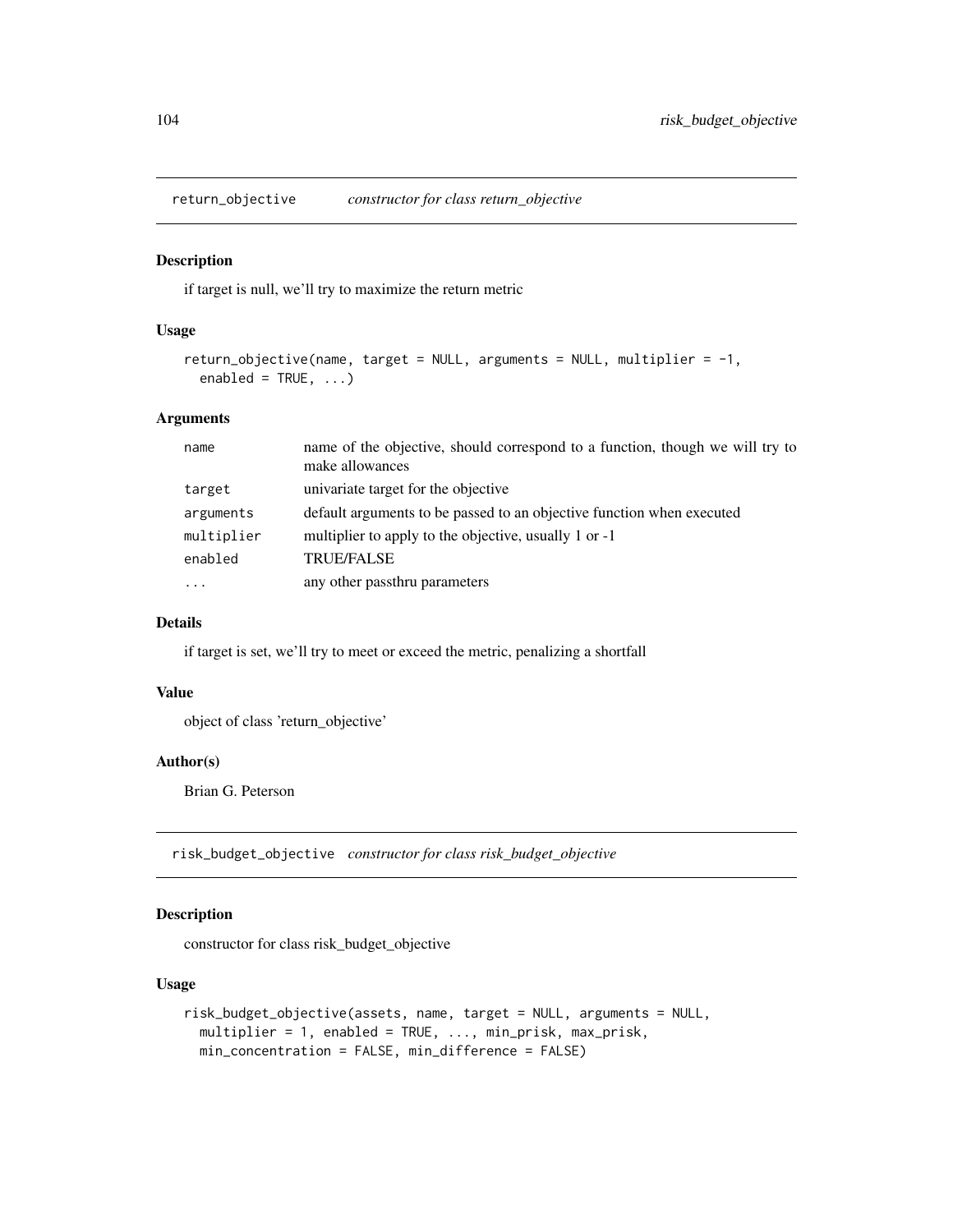#### rp\_grid 105

# Arguments

| assets            | vector of assets to use, should come from constraints object                                                    |  |
|-------------------|-----------------------------------------------------------------------------------------------------------------|--|
| name              | name of the objective, should correspond to a function, though we will try to<br>make allowances                |  |
| target            | univariate target for the objective                                                                             |  |
| arguments         | default arguments to be passed to an objective function when executed                                           |  |
| multiplier        | multiplier to apply to the objective, usually 1 or -1                                                           |  |
| enabled           | <b>TRUE/FALSE</b>                                                                                               |  |
| .                 | any other passthru parameters                                                                                   |  |
| min_prisk         | minimum percentage contribution to risk                                                                         |  |
| max_prisk         | maximum percentage contribution to risk                                                                         |  |
| min concentration |                                                                                                                 |  |
|                   | TRUE/FALSE whether to minimize concentration, default FALSE, always TRUE<br>if min_prisk and max_prisk are NULL |  |
|                   | min_difference TRUE/FALSE whether to minimize difference between concentration, default<br><b>FALSE</b>         |  |
|                   |                                                                                                                 |  |

# Value

object of class 'risk\_budget\_objective'

# Author(s)

Brian G. Peterson

<span id="page-104-0"></span>rp\_grid *Generate random portfolios based on grid search method*

# Description

This function generates random portfolios based on the gridSearch function from the 'NMOF' package.

# Usage

```
rp_grid(portfolio, permutations = 2000, normalize = TRUE)
```
# Arguments

| portfolio    | an object of class 'portfolio' specifying the constraints for the optimization, see<br>portfolio.spec |
|--------------|-------------------------------------------------------------------------------------------------------|
| permutations | integer: number of unique constrained random portfolios to generate                                   |
| normalize    | TRUE/FALSE to normalize the weghts to satisfy min_sum or max_sum                                      |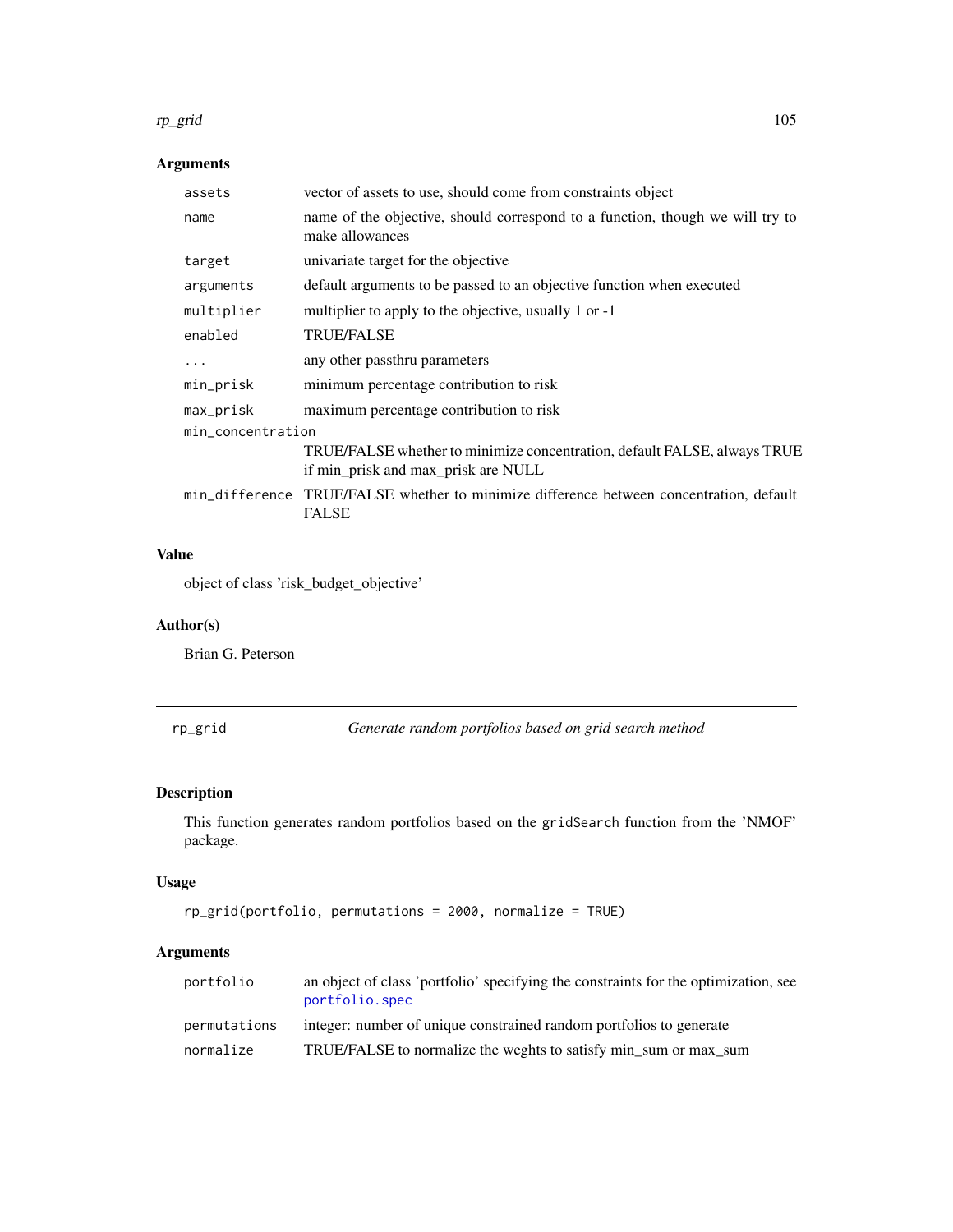## Details

The number of levels is calculated based on permutations and number of assets. The number of levels must be an integer and may not result in the exact number of permutations. We round up to the nearest integer for the levels so the number of portfolios generated will be greater than or equal to permutations.

The grid search method only satisfies the min and max box constraints. The min\_sum and max\_sum leverage constraints will likely be violated and the weights in the random portfolios should be normalized. Normalization may cause the box constraints to be violated and will be penalized in constrained\_objective.

## Value

matrix of random portfolio weights

<span id="page-105-0"></span>

|           | Generate random portfolios using the sample method |  |
|-----------|----------------------------------------------------|--|
| rp_sample |                                                    |  |
|           |                                                    |  |

#### Description

This function generates random portfolios based on an idea by Pat Burns.

#### Usage

rp\_sample(portfolio, permutations, max\_permutations = 200)

#### Arguments

| portfolio        | an object of type "portfolio" specifying the constraints for the optimization, see<br>portfolio.spec |
|------------------|------------------------------------------------------------------------------------------------------|
| permutations     | integer: number of unique constrained random portfolios to generate                                  |
| max_permutations |                                                                                                      |
|                  | integer: maximum number of iterations to try for a valid portfolio, default 200                      |

## Details

The 'sample' method to generate random portfolios is based on an idea pioneerd by Pat Burns. This is the most flexible method, but also the slowest, and can generate portfolios to satisfy leverage, box, group, and position limit constraints.

## Value

a matrix of random portfolio weights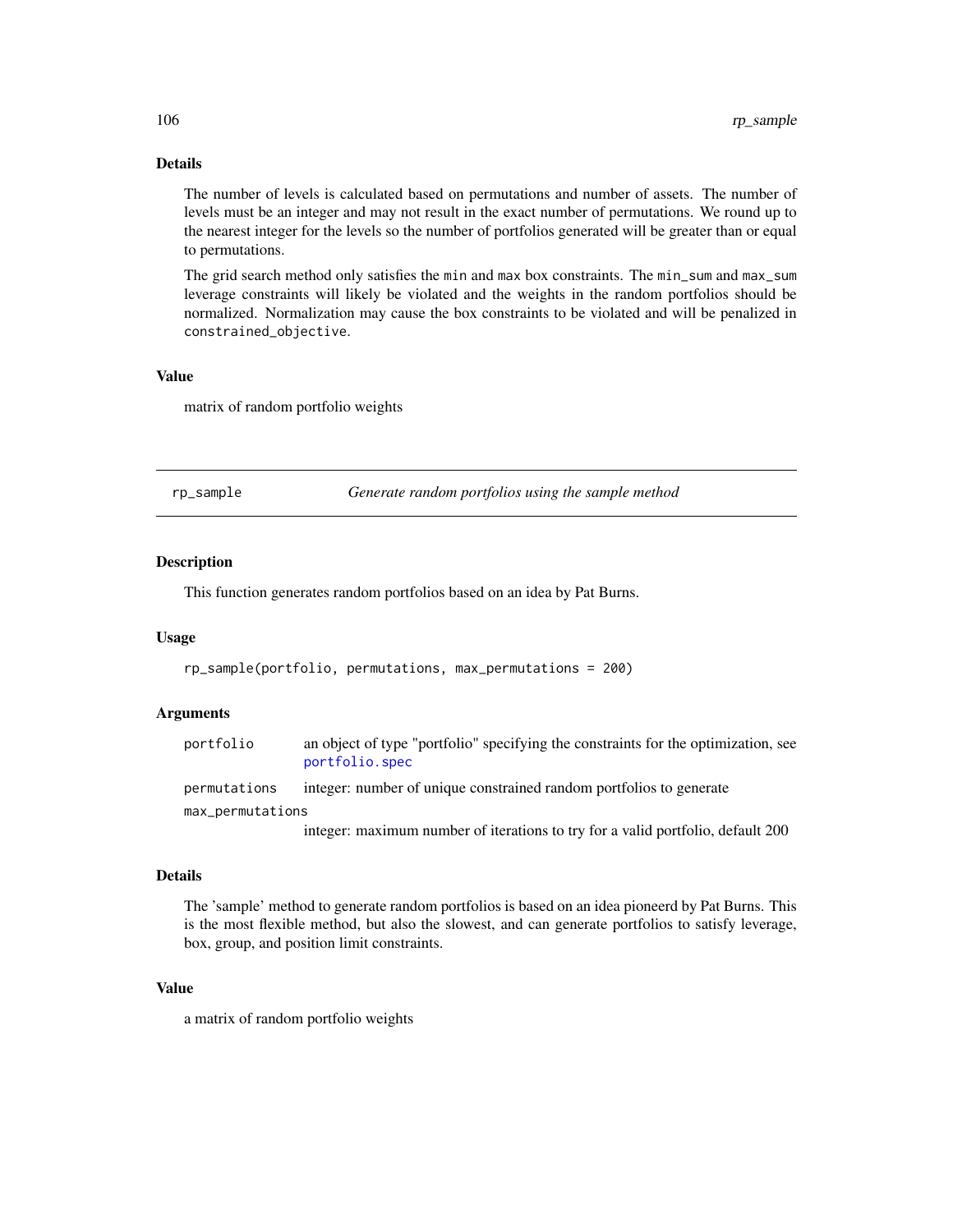<span id="page-106-0"></span>

#### Description

This function generates random portfolios based on the method outlined in the Shaw paper. Need to add reference.

#### Usage

```
rp_simplex(portfolio, permutations, fev = 0:5)
```
#### Arguments

| portfolio    | an object of class 'portfolio' specifying the constraints for the optimization, see<br>portfolio.spec |
|--------------|-------------------------------------------------------------------------------------------------------|
| permutations | integer: number of unique constrained random portfolios to generate                                   |
| fev          | scalar or vector for FEV biasing                                                                      |

## Details

The simplex method is useful to generate random portfolios with the full investment constraint where the sum of the weights is equal to 1 and min box constraints with no upper bound on max constraints. Values for min\_sum and max\_sum will be ignored, the sum of weights will equal 1. All other constraints such as group and position limit constraints will be handled by elimination. If the constraints are very restrictive, this may result in very few feasible portfolios remaining.

The random portfolios are created by first generating a set of uniform random numbers.

 $U \sim [0, 1]$ 

The portfolio weights are then transformed to satisfy the min of the box constraints.

$$
w_i = min_i + (1 - \sum_{j=1}^{N} min_j) \frac{log(U_i^q)}{\sum_{k=1}^{N} log(U_k^q)}
$$

fev controls the Face-Edge-Vertex (FEV) biasing where

 $q = 2^{few}$ 

As q approaches infinity, the set of weights will be concentrated in a single asset. To sample the interior and exterior, fev can be passed in as a vector. The number of portfolios, permutations, and the length of fev affect how the random portfolios are generated. For example, if permutations=10000 and fev=0:4, 2000 portfolios will be generated for each value of fev.

#### Value

a matrix of random portfolio weights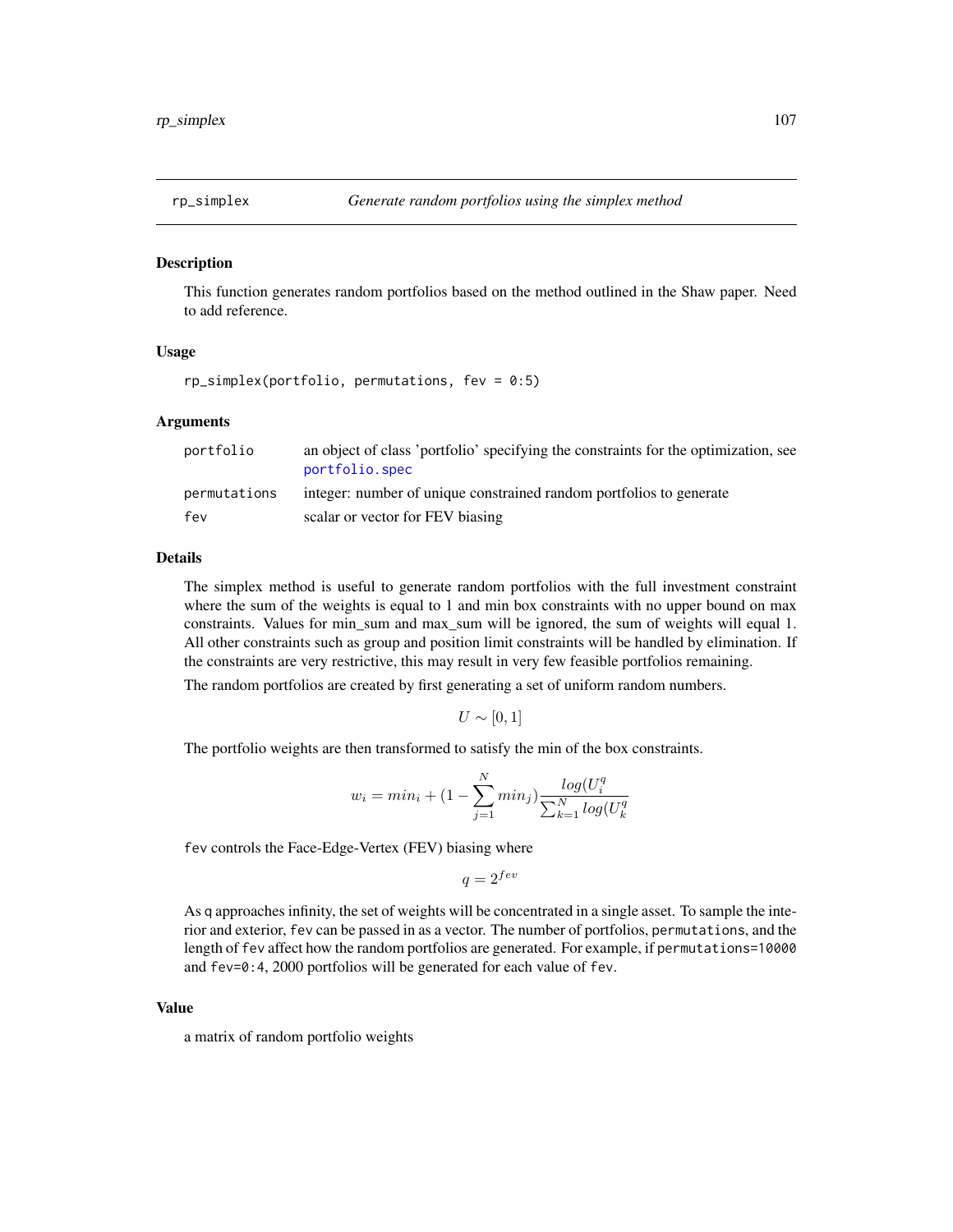<span id="page-107-0"></span>

#### Description

This function uses a block of code from [randomize\\_portfolio](#page-97-0) to transform the weight vector if either the weight\_sum (leverage) constraints, box constraints, group constraints, position\_limit constraints, or leverage exposure constraints are violated. The logic from randomize\_portfolio is heavily utilized here with extensions to handle more complex constraints. The resulting weights vector might be quite different from the original weights vector.

## Usage

```
rp_transform(w, min_sum, max_sum, min_box, max_box, groups = NULL,
  cLO = NULL, cUP = NULL, max_pos = NULL, group_pos = NULL,
 max_pos_long = NULL, max_pos_short = NULL, leverage = NULL,
 weight_seq = NULL, max_permutations = 200)
```
#### Arguments

| W                | weights vector to be transformed                                                                                                                                                                                                   |
|------------------|------------------------------------------------------------------------------------------------------------------------------------------------------------------------------------------------------------------------------------|
| min_sum          | minimum sum of all asset weights, default 0.99                                                                                                                                                                                     |
| max_sum          | maximum sum of all asset weights, default 1.01                                                                                                                                                                                     |
| min_box          | numeric or named vector specifying minimum weight box constraints                                                                                                                                                                  |
| max_box          | numeric or named vector specifying maximum weight box constraints                                                                                                                                                                  |
| groups           | vector specifying the groups of the assets                                                                                                                                                                                         |
| cL <sub>0</sub>  | numeric or vector specifying minimum weight group constraints                                                                                                                                                                      |
| <b>CUP</b>       | numeric or vector specifying minimum weight group constraints                                                                                                                                                                      |
| max_pos          | maximum assets with non-zero weights                                                                                                                                                                                               |
| group_pos        | vector specifying maximum number assets with non-zero weights per group                                                                                                                                                            |
| max_pos_long     | maximum number of assets with long (i.e. buy) positions                                                                                                                                                                            |
| max_pos_short    | maximum number of assets with short (i.e. sell) positions                                                                                                                                                                          |
| leverage         | maximum leverage exposure where leverage is defined as sum(abs(weights))                                                                                                                                                           |
| weight_seq       | vector of seed sequence of weights                                                                                                                                                                                                 |
| max_permutations |                                                                                                                                                                                                                                    |
|                  | $\mathcal{L}$ , and the contract of the contract of the contract of the contract of the contract of the contract of the contract of the contract of the contract of the contract of the contract of the contract of the contract o |

integer: maximum number of iterations to try for a valid portfolio, default 200

#### Value

named weighting vector

#### Author(s)

Peter Carl, Brian G. Peterson, Ross Bennett (based on an idea by Pat Burns)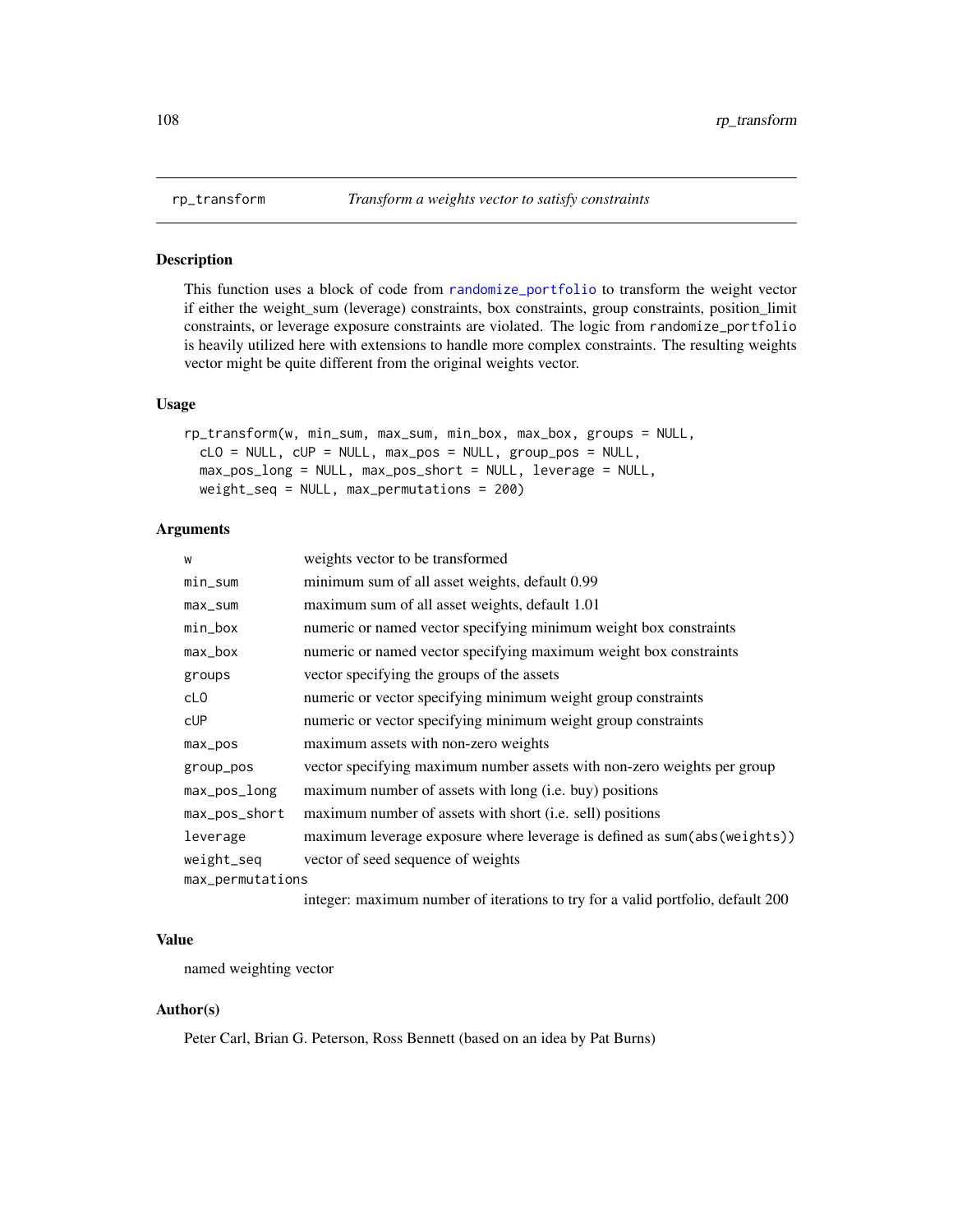<span id="page-108-0"></span>

#### Description

This function is used to calculate risk or return metrics given a matrix of asset returns and will be used for a risk-reward scatter plot of the assets

## Usage

```
scatterFUN(R, FUN, arguments = NULL)
```
## Arguments

| R         | xts object of asset returns    |
|-----------|--------------------------------|
| FUN       | name of function               |
| arguments | named list of arguments to FUN |

## Author(s)

Ross Bennett

set.portfolio.moments *Portfolio Moments*

## Description

Set portfolio moments for use by lower level optimization functions. Currently three methods for setting the moments are available

#### Usage

```
set.portfolio.moments(R, portfolio, momentargs = NULL, method = c("sample",
  "boudt", "black_litterman", "meucci"), ...)
```
# Arguments

| R          | an xts, vector, matrix, data frame, timeSeries or zoo object of asset returns                                        |
|------------|----------------------------------------------------------------------------------------------------------------------|
| portfolio  | an object of type "portfolio" specifying the constraints and objectives for the<br>optimization, see portfolio. spec |
| momentargs | list containing arguments to be passed down to lower level functions, default<br><b>NULL</b>                         |
| method     | the method used to estimate portfolio moments. Valid choices include "sample",<br>"boudt", and "black litterman".    |
| $\cdot$    | any other passthru parameters                                                                                        |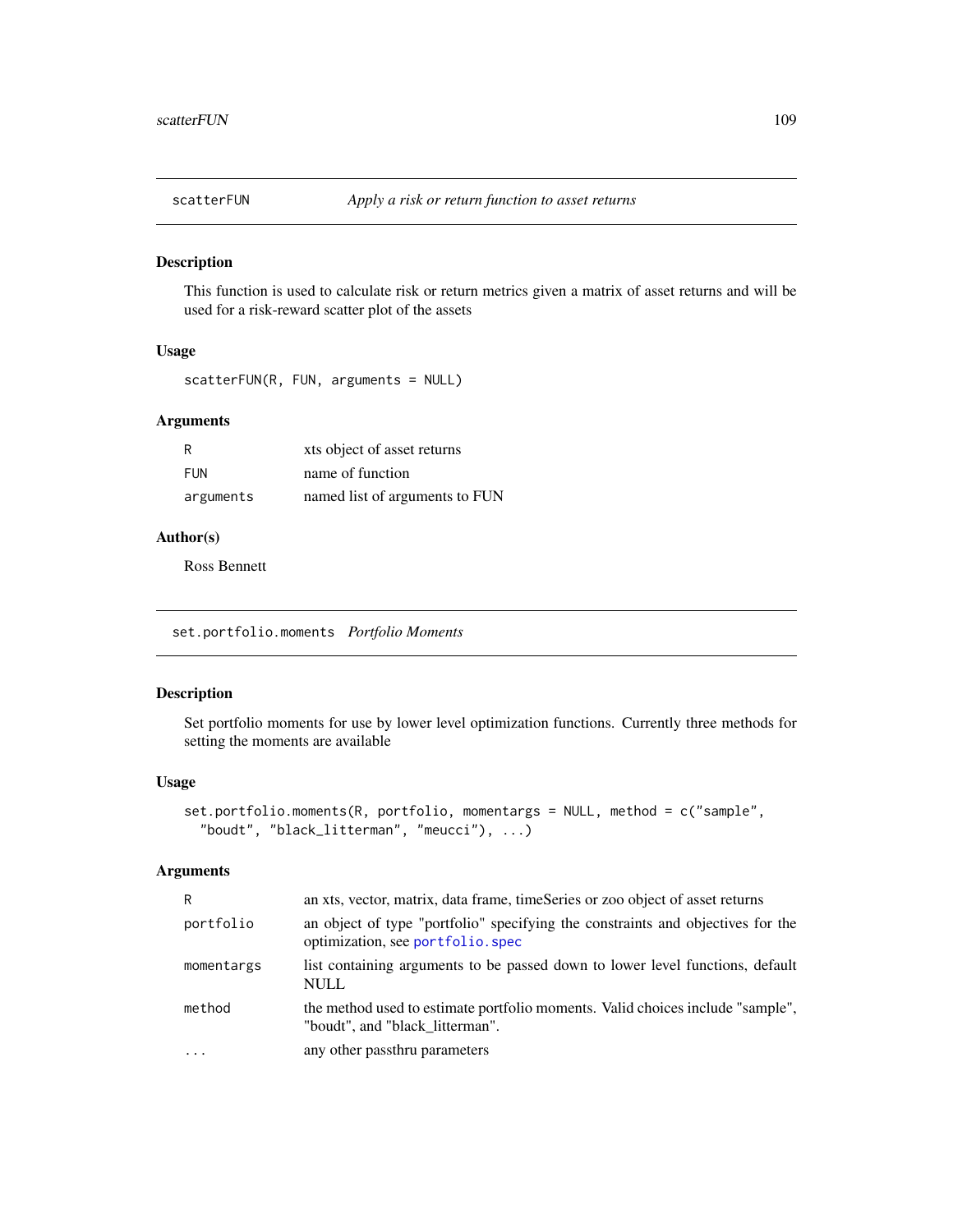# Details

- sample: sample estimates are used for the moments
- boudt: estimate the second, third, and fourth moments using a statistical factor model based on the work of Kris Boudt. See [statistical.factor.model](#page-109-0)
- black\_litterman: estimate the first and second moments using the Black Litterman Formula. See [black.litterman](#page-17-0).

set.portfolio.moments\_v1

*set portfolio moments for use by lower level optimization functions*

# Description

set portfolio moments for use by lower level optimization functions

#### Usage

```
set.portfolio.moments_v1(R, constraints, momentargs = NULL, ...)
```
## Arguments

| R           | an xts, vector, matrix, data frame, timeSeries or zoo object of asset returns                                                                    |
|-------------|--------------------------------------------------------------------------------------------------------------------------------------------------|
| constraints | an object of type "constraints" specifying the constraints for the optimization,<br>see constraint                                               |
| momentargs  | list containing arguments to be passed down to lower level functions, default<br><b>NULL</b>                                                     |
| .           | any other passthru parameters FIXME NOTE: this isn't perfect as it overwrites<br>the moments for all objectives, not just one with clean='boudt' |

<span id="page-109-0"></span>statistical.factor.model

*Statistical Factor Model*

## Description

Fit a statistical factor model using Principal Component Analysis (PCA)

## Usage

statistical.factor.model(R,  $k = 1, ...$ )

<span id="page-109-1"></span>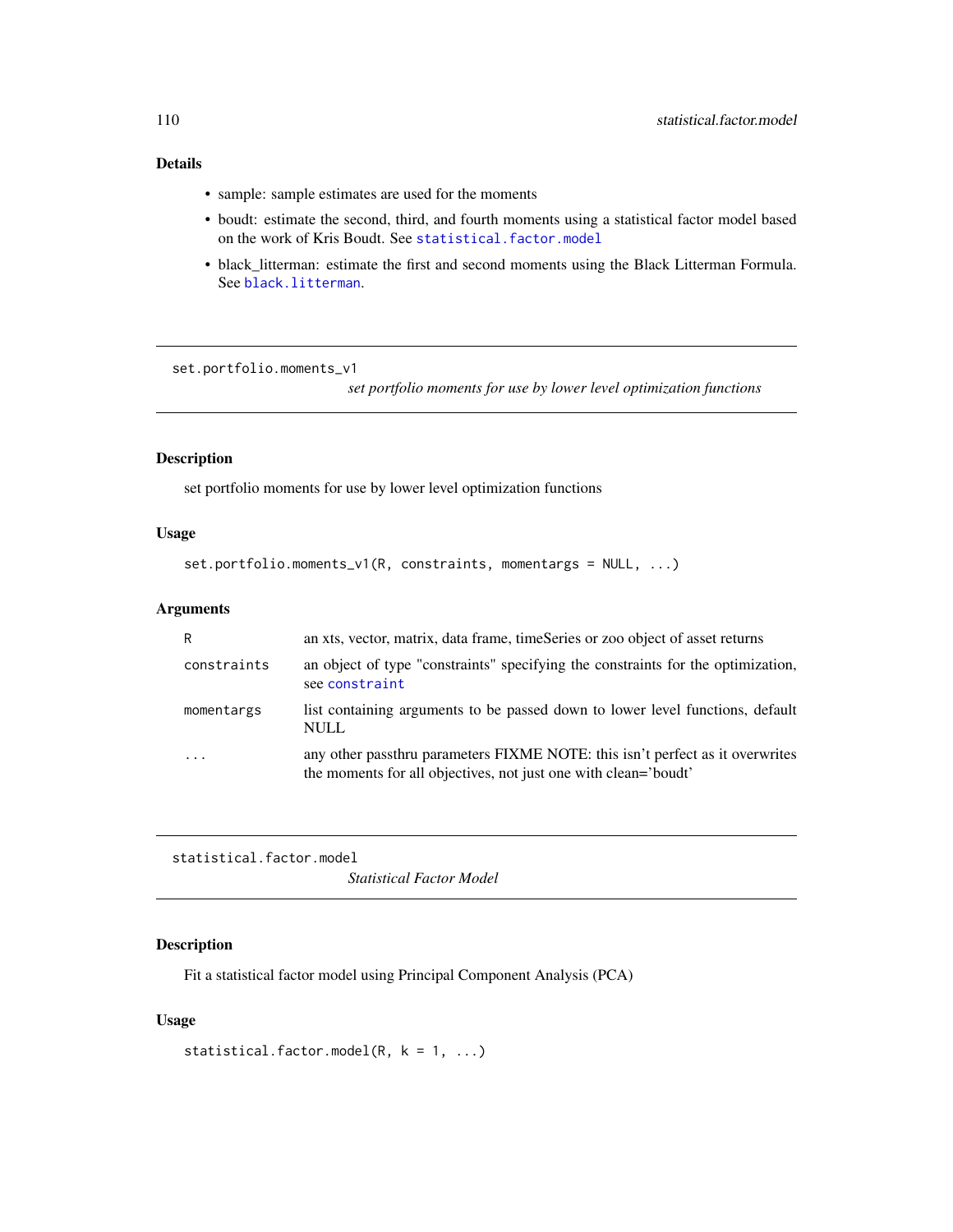## <span id="page-110-0"></span>Arguments

| R         | xts of asset returns                 |
|-----------|--------------------------------------|
| k         | number of factors to use             |
| $\ddotsc$ | additional arguments passed to promp |

#### Details

The statistical factor model is fitted using prcomp. The factor loadings, factor realizations, and residuals are computed and returned given the number of factors used for the model.

# Value

#'

- factor\_loadings N x k matrix of factor loadings (i.e. betas)
- factor\_realizations m x k matrix of factor realizations
- residuals m x N matrix of model residuals representing idiosyncratic risk factors

Where N is the number of assets, k is the number of factors, and m is the number of observations.

```
summary.efficient.frontier
```
*Summarize an efficient frontier object*

## Description

Summary method for efficient frontier objects. Display the call to create or extract the efficient frontier object as well as the weights and risk and return metrics along the efficient frontier.

#### Usage

```
## S3 method for class 'efficient.frontier'
summary(object, ..., digits = 3)
```
## Arguments

| object | object of class efficient. frontier |
|--------|-------------------------------------|
| .      | passthrough parameters              |
| digits | number of digits to round to        |

## Author(s)

Ross Bennett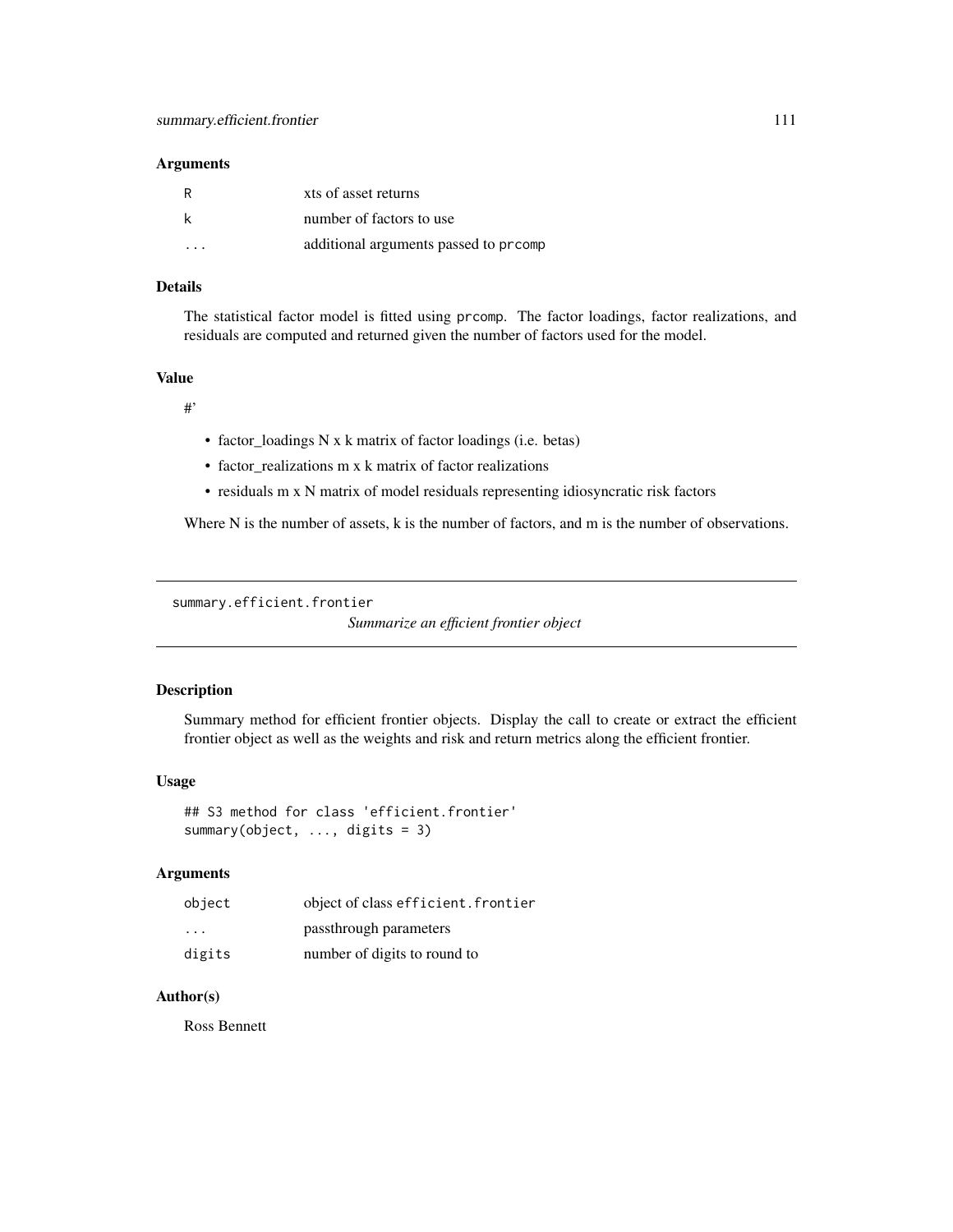<span id="page-111-0"></span>summary.optimize.portfolio

*Summarizing output of optimize.portfolio*

## Description

summary method for class optimize.portfolio

## Usage

```
## S3 method for class 'optimize.portfolio'
summary(object, ...)
```
## Arguments

| object   | an object of class optimize.portfolio.             |
|----------|----------------------------------------------------|
| $\cdots$ | any other passthru parameters. Currently not used. |

# Author(s)

Ross Bennett

## See Also

[optimize.portfolio](#page-77-0)

summary.optimize.portfolio.rebalancing *summary method for optimize.portfolio.rebalancing*

# Description

summary method for optimize.portfolio.rebalancing

## Usage

```
## S3 method for class 'optimize.portfolio.rebalancing'
summary(object, ...)
```
## Arguments

| object   | object of type optimize.portfolio.rebalancing |
|----------|-----------------------------------------------|
| $\cdots$ | any other passthru parameters                 |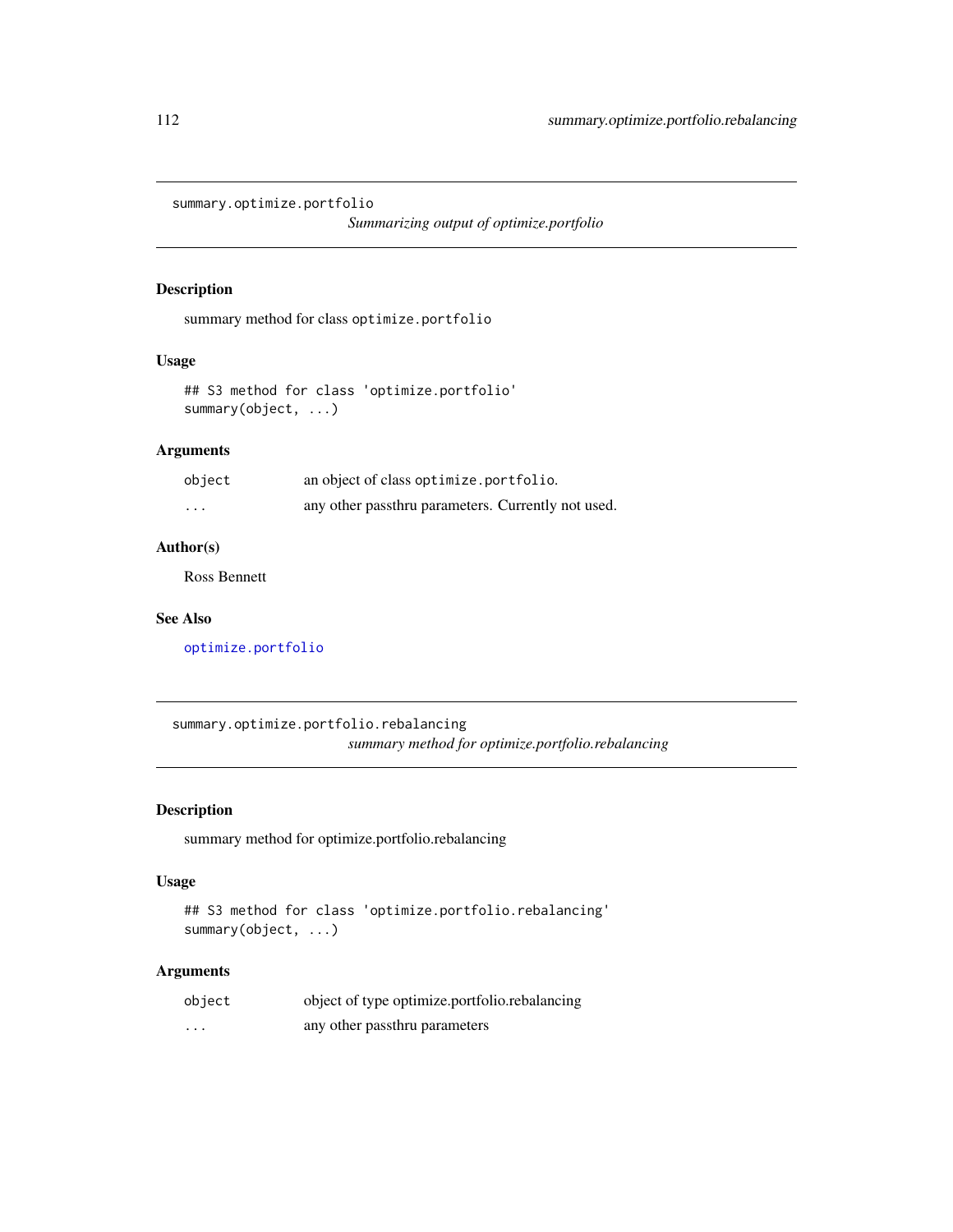<span id="page-112-0"></span>summary.portfolio *Summarize Portfolio Specification Objects*

#### Description

summary method for class portfolio created with [portfolio.spec](#page-88-0)

# Usage

```
## S3 method for class 'portfolio'
summary(object, ...)
```
## Arguments

| object   | an object of class portfolio  |
|----------|-------------------------------|
| $\cdots$ | any other passthru parameters |

## Author(s)

Ross Bennett

## See Also

[portfolio.spec](#page-88-0)

trailingFUN *apply a function over a configurable trailing period*

# Description

this function is primarily designed for use with portfolio functions passing 'x' or 'R' and weights, but may be usable for other things as well, see Example for a vector example.

## Usage

```
trailingFUN(R, weights, n = 0, FUN, FUNargs = NULL, ...)
```
## Arguments

| R          | an xts, vector, matrix, data frame, timeSeries or zoo object of asset returns |
|------------|-------------------------------------------------------------------------------|
| weights    | a vector of weights to test                                                   |
| n          | numeric number of trailing periods                                            |
| <b>FUN</b> | string describing the function to be called                                   |
| FUNargs    | list describing any additional arguments                                      |
| $\ddotsc$  | any other passthru parameters                                                 |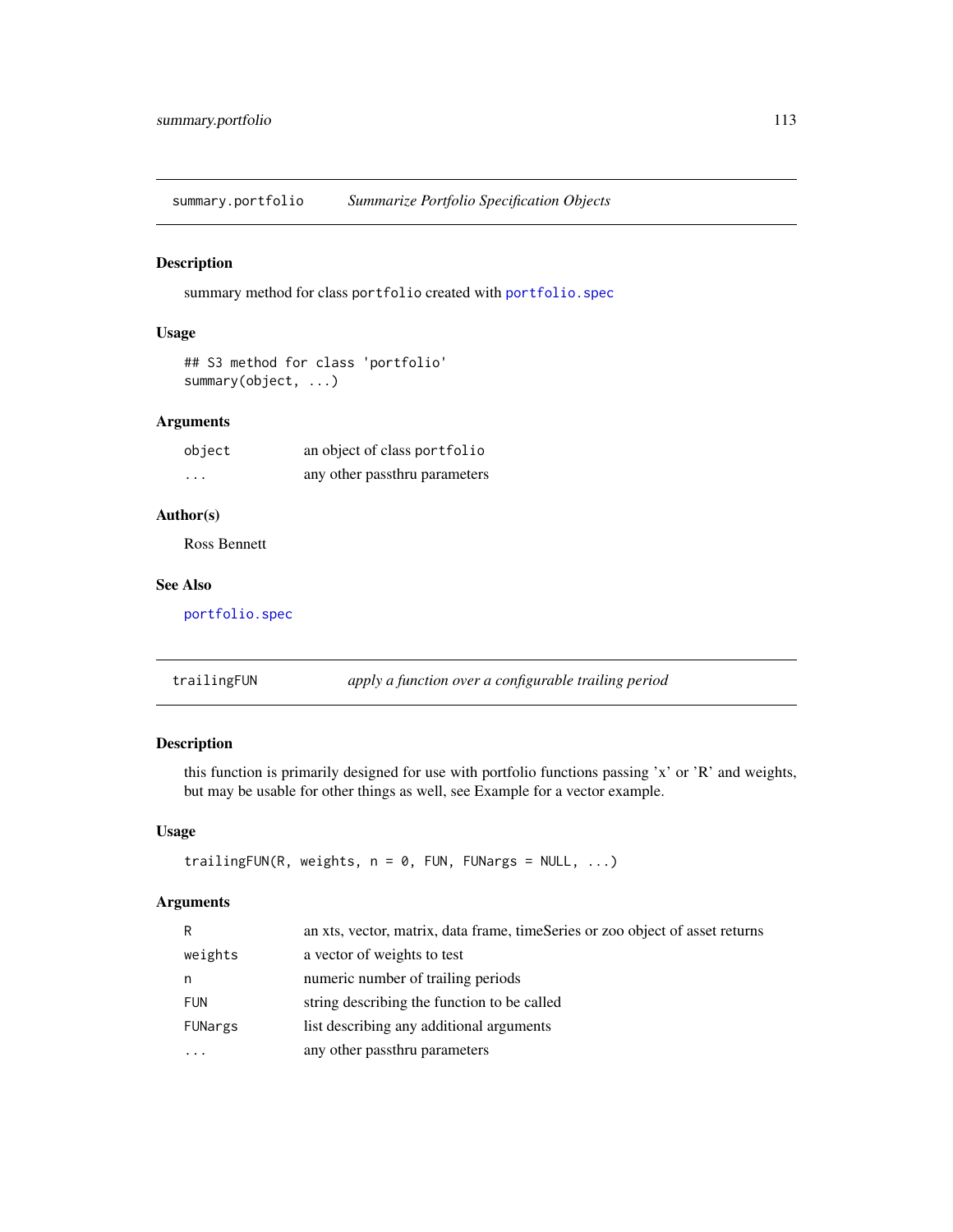# <span id="page-113-0"></span>Details

called with e.g.

trailingFUN(seq(1:100), weights=NULL, n=12, FUN='mean',FUNargs=list())

## transaction\_cost\_constraint

*constructor for transaction\_cost\_constraint*

#### Description

The transaction cost constraint specifies a proportional cost value. This function is called by add.constraint when type="transaction\_cost" is specified, see [add.constraint](#page-10-0).

#### Usage

```
transaction_cost_constraint(type = "transaction_cost", assets, ptc,
 enabled = TRUE, message = FALSE, ...)
```
# Arguments

| type      | character type of the constraint                                                    |
|-----------|-------------------------------------------------------------------------------------|
| assets    | number of assets, or optionally a named vector of assets specifying initial weights |
| ptc       | proportional transaction cost value                                                 |
| enabled   | <b>TRUE/FALSE</b>                                                                   |
| message   | TRUE/FALSE. The default is message=FALSE. Display messages if TRUE.                 |
| $\ddotsc$ | any other passthru parameters to specify box and/or group constraints               |

#### Details

Note that with the ROI solvers, proportional transaction cost constraint is currently only supported for the global minimum variance and quadratic utility problems with ROI quadprog plugin.

#### Value

an object of class 'transaction\_cost\_constraint'

## Author(s)

Ross Bennett

#### See Also

[add.constraint](#page-10-0)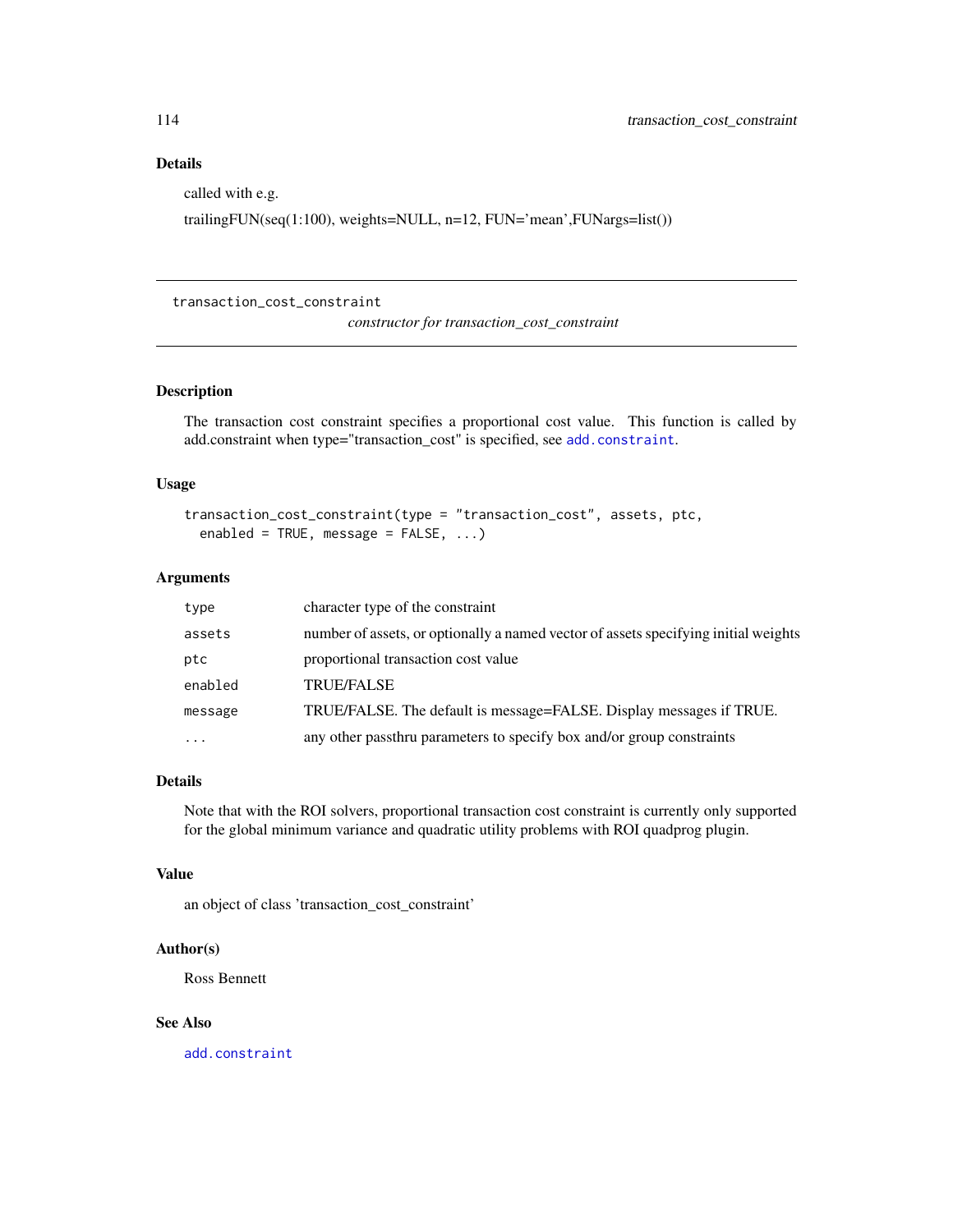#### <span id="page-114-0"></span>turnover and the state of the state of the state of the state of the state of the state of the state of the state of the state of the state of the state of the state of the state of the state of the state of the state of t

#### Examples

```
data(edhec)
ret <- edhec[, 1:4]
pspec <- portfolio.spec(assets=colnames(ret))
pspec <- add.constraint(portfolio=pspec, type="transaction_cost", ptc=0.01)
```

| turnover | Calculates turnover given two vectors of weights. This is used as an     |
|----------|--------------------------------------------------------------------------|
|          | objective function and is called when the user adds an objective of type |
|          | <i>turnover with</i> add.objective                                       |

# Description

Calculates turnover given two vectors of weights. This is used as an objective function and is called when the user adds an objective of type turnover with [add.objective](#page-12-0)

## Usage

```
turnover(weights, wts.init = NULL)
```
#### Arguments

| weights  | vector of weights from optimization                       |
|----------|-----------------------------------------------------------|
| wts.init | vector of initial weights used to calculate turnover from |

# Author(s)

Ross Bennett

turnover\_constraint *constructor for turnover\_constraint*

#### Description

The turnover constraint specifies a target turnover value. This function is called by add.constraint when type="turnover" is specified, see [add.constraint](#page-10-0). Turnover is calculated from a set of initial weights. Turnover is computed as sum(abs(initial\_weights - weights)) / N where N is the number of assets.

## Usage

```
turnover_constraint(type = "turnover", turnover_target, enabled = TRUE,
 message = FALSE, ...)
```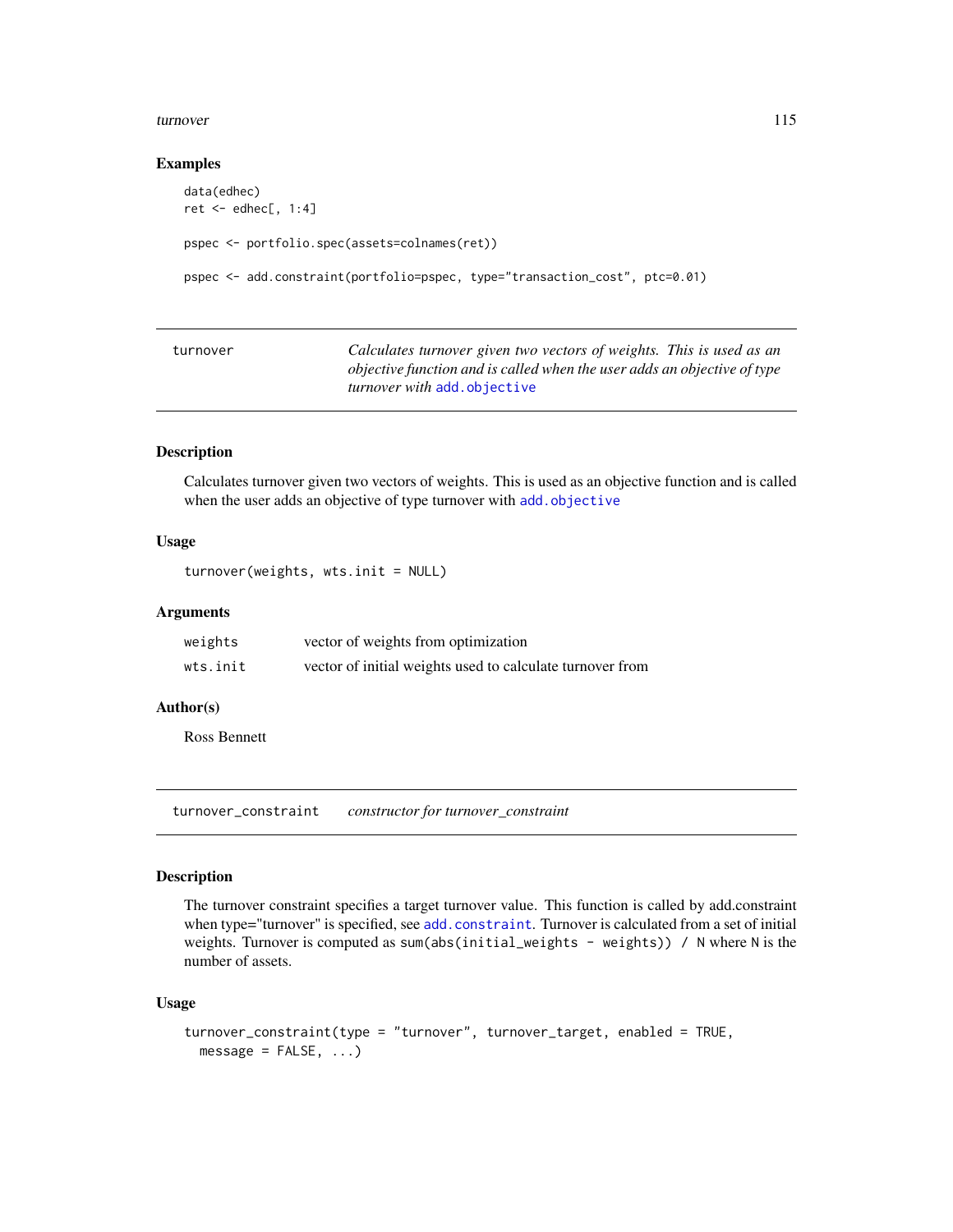# <span id="page-115-0"></span>Arguments

| type            | character type of the constraint                                      |  |
|-----------------|-----------------------------------------------------------------------|--|
| turnover_target |                                                                       |  |
|                 | target turnover value                                                 |  |
| enabled         | <b>TRUE/FALSE</b>                                                     |  |
| message         | TRUE/FALSE. The default is message=FALSE. Display messages if TRUE.   |  |
| .               | any other passthru parameters to specify box and/or group constraints |  |

# Details

Note that with the ROI solvers, turnover constraint is currently only supported for the global minimum variance and quadratic utility problems with ROI quadprog plugin.

## Value

an object of class 'turnover\_constraint'

#### Author(s)

Ross Bennett

## See Also

[add.constraint](#page-10-0)

# Examples

```
data(edhec)
ret <- edhec[, 1:4]
pspec <- portfolio.spec(assets=colnames(ret))
pspec <- add.constraint(portfolio=pspec, type="turnover", turnover_target=0.6)
```
turnover\_objective *constructor for class turnover\_objective*

# Description

if target is null, we'll try to minimize the turnover metric

# Usage

```
turnover_objective(name, target = NULL, arguments = NULL, multiplier = 1,
 enabled = TRUE, ...)
```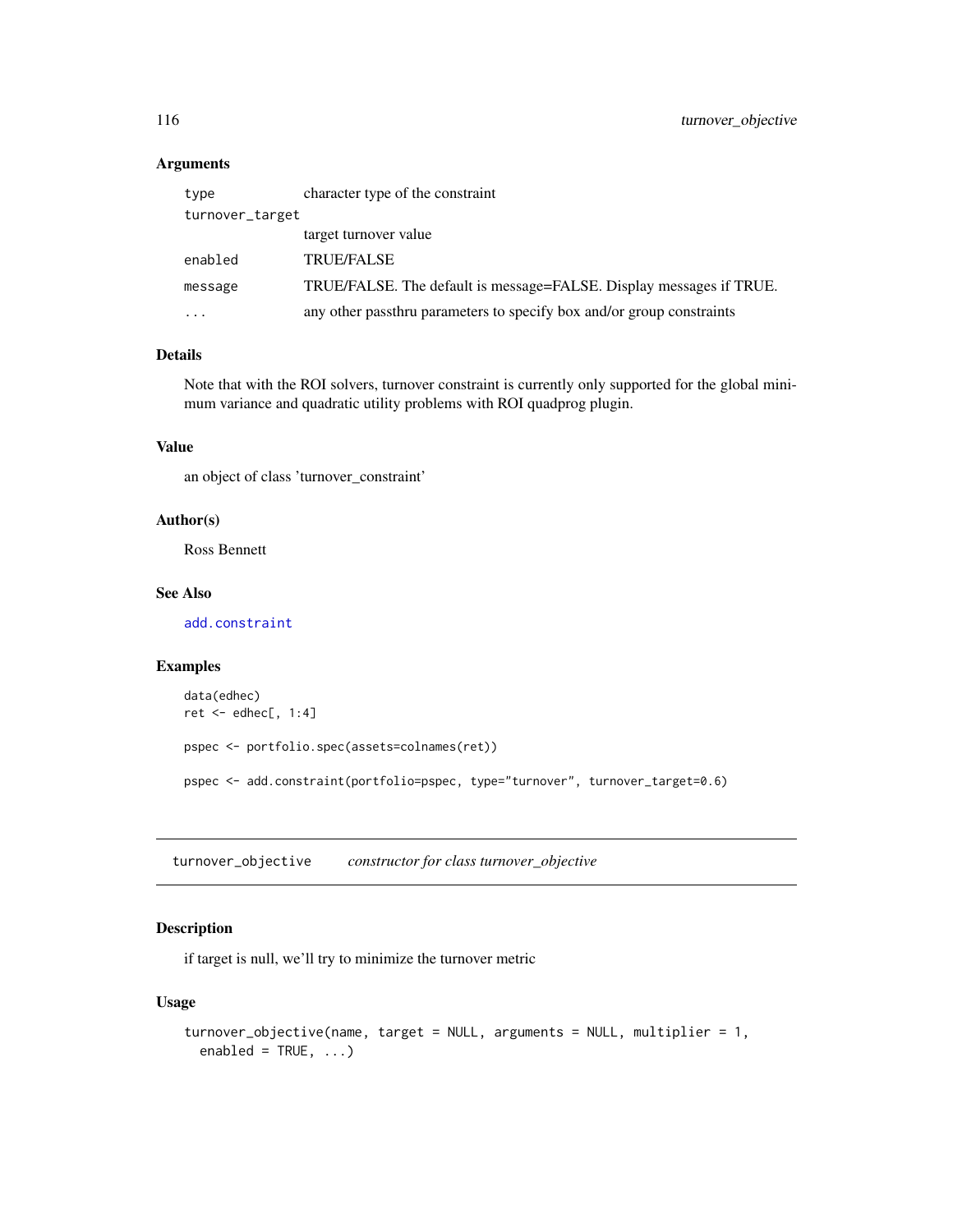# <span id="page-116-0"></span>update.constraint 117

# Arguments

| name       | name of the objective, should correspond to a function, though we will try to<br>make allowances |
|------------|--------------------------------------------------------------------------------------------------|
| target     | univariate target for the objective                                                              |
| arguments  | default arguments to be passed to an objective function when executed                            |
| multiplier | multiplier to apply to the objective, usually 1 or -1                                            |
| enabled    | <b>TRUE/FALSE</b>                                                                                |
| $\cdots$   | any other passthru parameters                                                                    |

# Details

if target is set, we'll try to meet the metric

# Value

an objective of class 'turnover\_objective'

## Author(s)

Ross Bennett

update.constraint *function for updating constrints, not well tested, may be broken*

# Description

can we use the generic update.default function?

# Usage

```
## S3 method for class 'constraint'
update(object, ...)
```
# Arguments

| object  | object of type constraint to update                    |
|---------|--------------------------------------------------------|
| $\cdot$ | any other passthru parameters, used to call constraint |

# Author(s)

bpeterson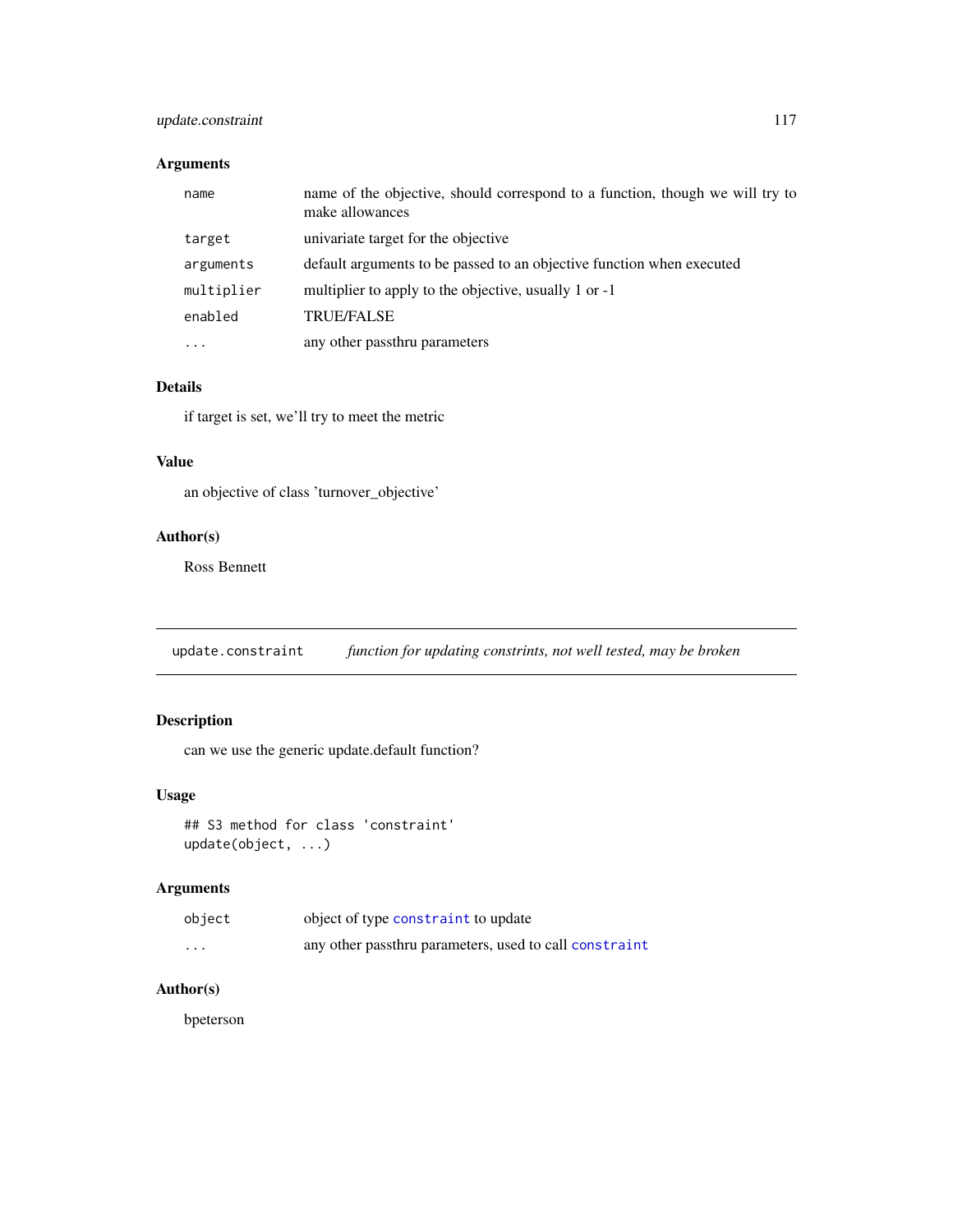```
update_constraint_v1tov2
```
*Helper function to update v1\_constraint objects to v2 specification in the portfolio object*

# Description

The function takes the constraints and objectives specified in the v1\_constraint object and updates the portfolio object with those constraints and objectives. This function is used inside optimize.portfolio to maintain backwards compatibility if the user passes in a v1\_constraint object for the constraint arg in optimize.portfolio.

## Usage

```
update_constraint_v1tov2(portfolio, v1_constraint)
```
#### Arguments

| portfolio | portfolio object passed into optimize portfolio                           |
|-----------|---------------------------------------------------------------------------|
|           | v1_constraint object of type v1_constraint passed into optimize.portfolio |

## Value

portfolio object containing constraints and objectives from v1\_constraint

#### Author(s)

Ross Bennett

# See Also

[portfolio.spec](#page-88-0), [add.constraint](#page-10-0)

var.portfolio *Calculate portfolio variance*

# Description

This function is used to calculate the portfolio variance via a call to constrained\_objective when var is an object for mean variance or quadratic utility optimization.

#### Usage

```
var.portfolio(R, weights)
```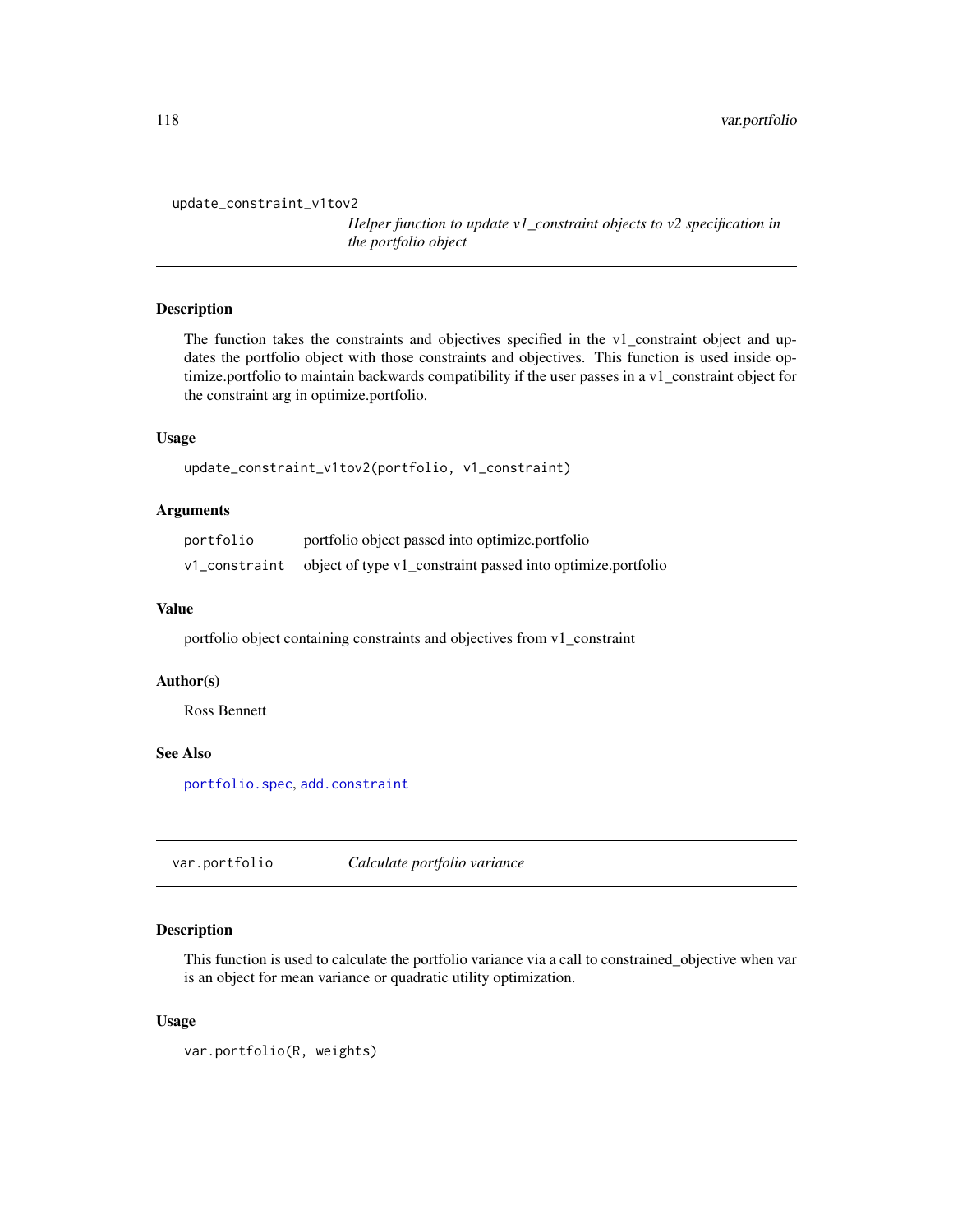## <span id="page-118-0"></span>Arguments

| R       | xts object of asset returns |
|---------|-----------------------------|
| weights | vector of asset weights     |

## Value

numeric value of the portfolio variance

#### Author(s)

Ross Bennett

```
weight_concentration_objective
```
*Constructor for weight concentration objective*

# Description

This function penalizes weight concentration using the Herfindahl-Hirschman Index as a measure of concentration.

#### Usage

```
weight_concentration_objective(name, conc_aversion, conc_groups = NULL,
  arguments = NULL, enabled = TRUE, ...)
```
#### Arguments

| name          | name of concentration measure, currently only "HHI" is supported.                          |
|---------------|--------------------------------------------------------------------------------------------|
| conc_aversion | concentration aversion value(s)                                                            |
| conc_groups   | list of vectors specifying the groups of the assets. Similar to groups in group_constraint |
| arguments     | default arguments to be passed to an objective function when executed                      |
| enabled       | <b>TRUE/FALSE</b>                                                                          |
| $\ddots$ .    | any other passthru parameters                                                              |

#### Details

The conc\_aversion argument can be a scalar or vector of concentration aversion values. If conc\_aversion is a scalar and conc\_groups is NULL, then the concentration aversion value will be applied to the overall weights.

If conc\_groups is specified as an argument, then the concentration aversion value(s) will be applied to each group.

## Value

an object of class 'weight\_concentration\_objective'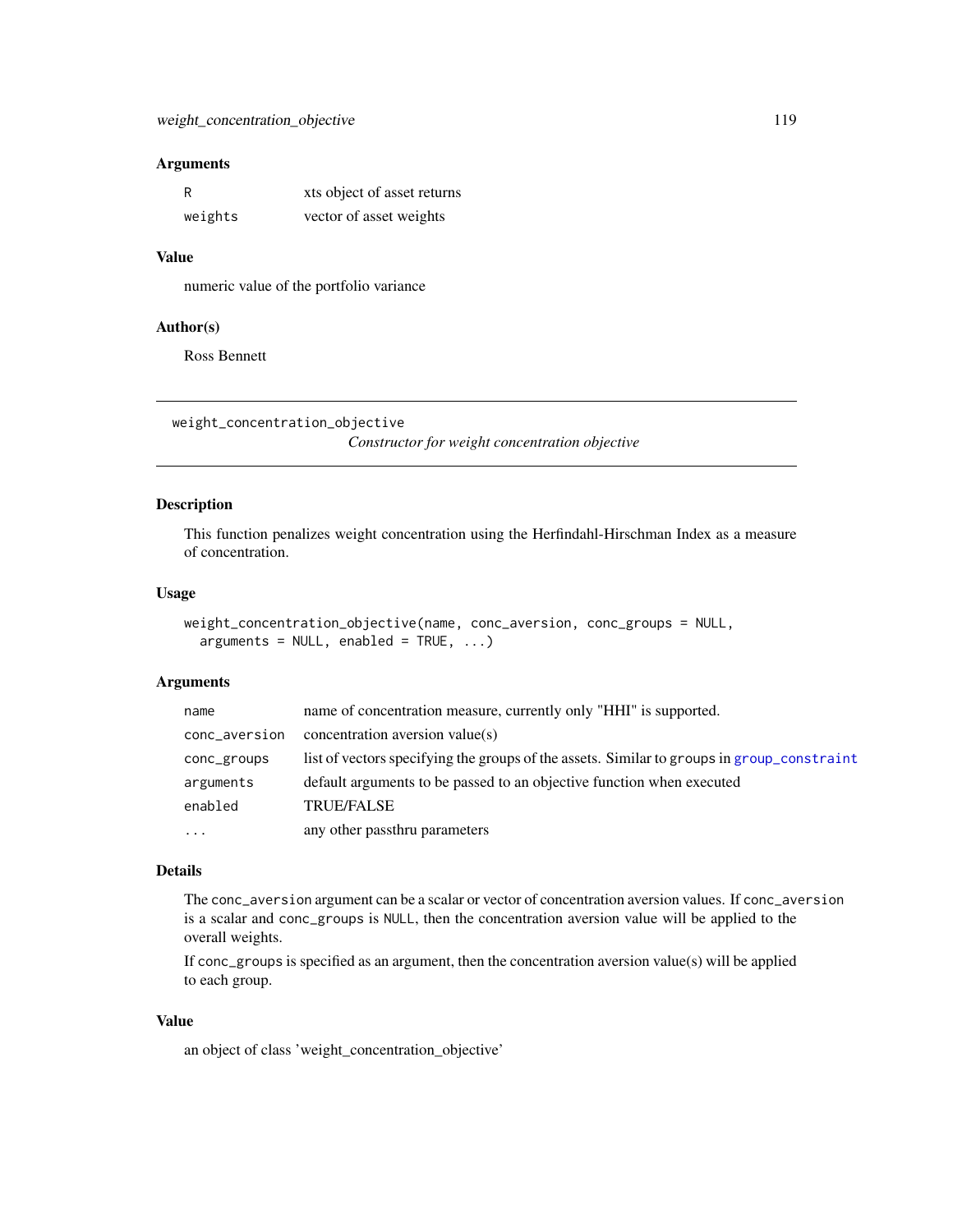# <span id="page-119-0"></span>Author(s)

Ross Bennett

weight\_sum\_constraint *constructor for weight\_sum\_constraint*

# Description

The constraint specifies the upper and lower bound on the sum of the weights. This function is called by add.constraint when "weight\_sum", "leverage", "full\_investment", "dollar\_neutral", or "active" is specified as the type. see [add.constraint](#page-10-0)

# Usage

```
weight_sum_constraint(type = "weight_sum", min_sum = 0.99, max_sum = 1.01,
  enabled = TRUE, ...)
```
## Arguments

| type      | character type of the constraint                                |
|-----------|-----------------------------------------------------------------|
| min_sum   | minimum sum of all asset weights, default 0.99                  |
| max_sum   | maximum sum of all asset weights, default 1.01                  |
| enabled   | <b>TRUE/FALSE</b>                                               |
| $\ddotsc$ | any other passthru parameters to specify weight_sum constraints |

#### Details

Special cases for the weight\_sum constraint are "full\_investment" and "dollar\_nuetral" or "active"

If type="full\_investment", min\_sum=1 and max\_sum=1

If type="dollar\_neutral" or type="active", min\_sum=0, and max\_sum=0

#### Value

an object of class 'weight\_sum\_constraint'

#### Author(s)

Ross Bennett

#### See Also

[add.constraint](#page-10-0)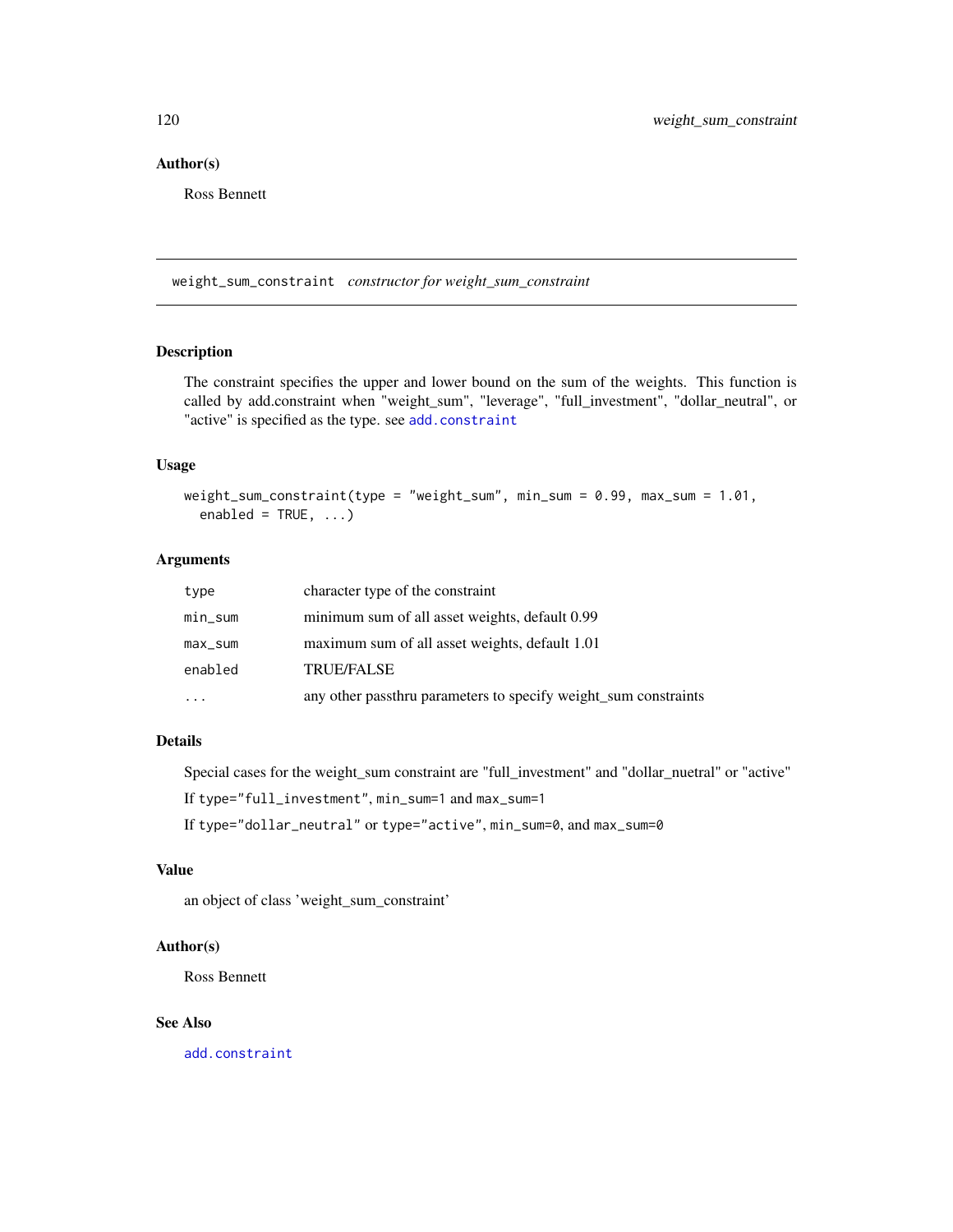# weight\_sum\_constraint 121

## Examples

```
data(edhec)
ret <- edhec[, 1:4]
pspec <- portfolio.spec(assets=colnames(ret))
```
# min\_sum and max\_sum can be specified with type="weight\_sum" or type="leverage" pspec <- add.constraint(pspec, type="weight\_sum", min\_sum=1, max\_sum=1)

```
# Specify type="full_investment" to set min_sum=1 and max_sum=1
pspec <- add.constraint(pspec, type="full_investment")
```

```
# Specify type="dollar_neutral" or type="active" to set min_sum=0 and max_sum=0
pspec <- add.constraint(pspec, type="dollar_neutral")
pspec <- add.constraint(pspec, type="active")
```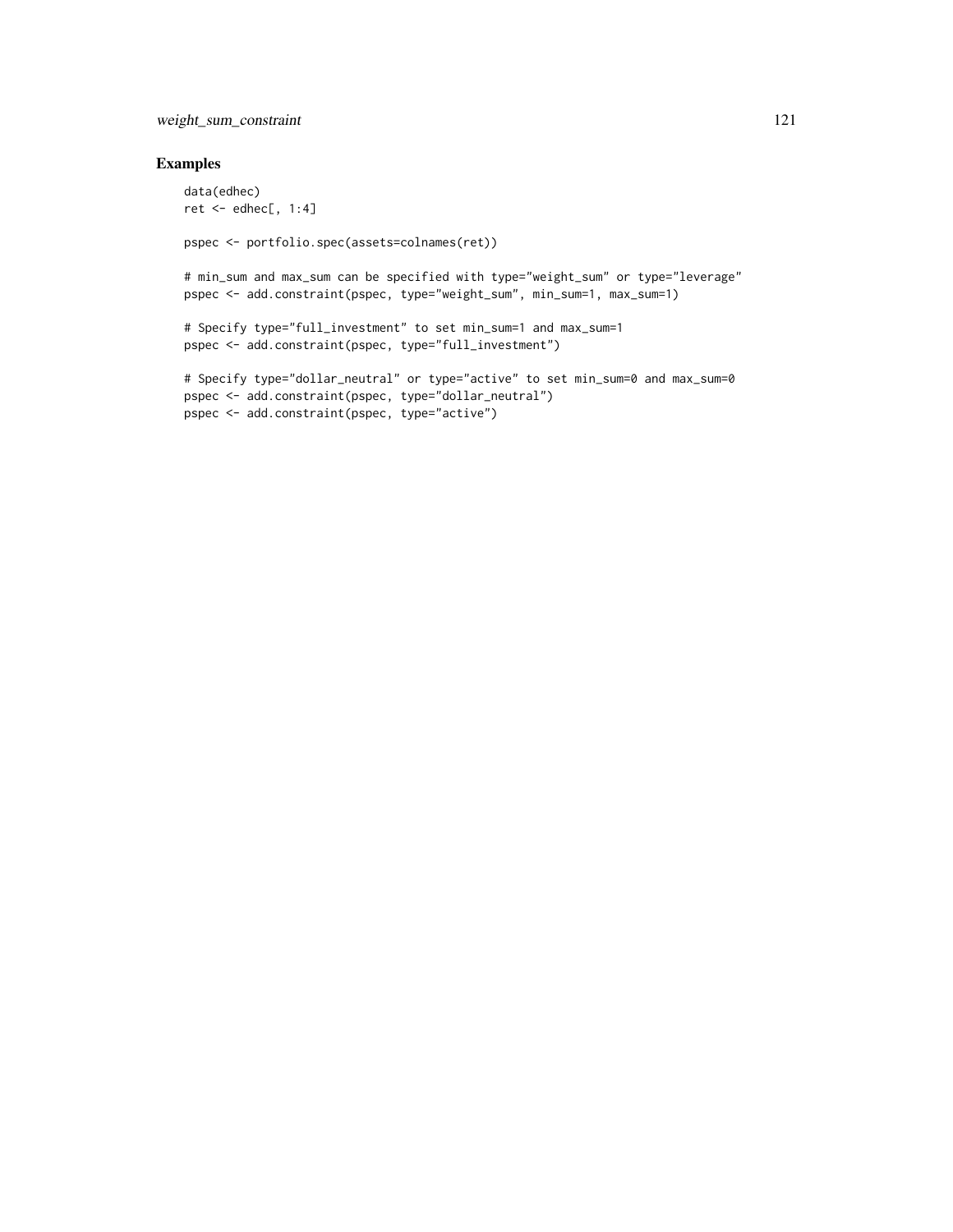# **Index**

∗Topic datasets

indexes, [67](#page-66-0) ac.ranking, [10](#page-9-0) add.constraint, *[7](#page-6-0)*, [11,](#page-10-1) *[20](#page-19-0)*, *[42,](#page-41-1) [43](#page-42-0)*, *[47,](#page-46-0) [48](#page-47-0)*, *[57,](#page-56-0) [58](#page-57-0)*, *[64,](#page-63-1) [65](#page-64-0)*, *[71](#page-70-0)*, *[90,](#page-89-0) [91](#page-90-0)*, *[103](#page-102-0)*, *[114–](#page-113-0)[116](#page-115-0)*, *[118](#page-117-0)*, *[120](#page-119-0)* add.objective, *[6,](#page-5-0) [7](#page-6-0)*, [13,](#page-12-1) *[77,](#page-76-0) [78](#page-77-1)*, *[80](#page-79-0)*, *[90](#page-89-0)*, *[115](#page-114-0)* add.objective\_v1 *(*add.objective*)*, [13](#page-12-1) add.objective\_v2 *(*add.objective*)*, [13](#page-12-1) add.sub.portfolio, [15](#page-14-0) applyFUN, [17](#page-16-0) barplotGroupWeights, [17](#page-16-0) black.litterman, [18,](#page-17-1) *[110](#page-109-1)* BlackLittermanFormula, *[19](#page-18-0)*, [19](#page-18-0) box\_constraint, *[11,](#page-10-1) [12](#page-11-0)*, [20](#page-19-0) CCCgarch.MM, [21](#page-20-0) center, [22](#page-21-0) centroid.buckets, *[10](#page-9-0)*, [22](#page-21-0) centroid.complete.mc, *[10](#page-9-0)*, [23](#page-22-0) centroid.sectors, *[10](#page-9-0)*, [24](#page-23-0) centroid.sign, *[10](#page-9-0)*, [24](#page-23-0) chart.Concentration, [25](#page-24-0) chart.EF.Weights, *[8](#page-7-0)*, [26](#page-25-0) chart.EfficientFrontier, *[8](#page-7-0)*, [27](#page-26-0) chart.EfficientFrontierOverlay, [29](#page-28-0) chart.GroupWeights, [30](#page-29-0) chart.RiskBudget, *[8](#page-7-0)*, [31](#page-30-0) chart.RiskReward, *[8](#page-7-0)*, [33](#page-32-0) chart.StackedBar, *[31](#page-30-0)*, *[33](#page-32-0)*, *[35,](#page-34-0) [36](#page-35-0)* chart.Weights, *[8](#page-7-0)*, [35](#page-34-0) check\_constraints, [37](#page-36-0) cokurtosisMF, [37](#page-36-0) cokurtosisSF, [38](#page-37-0) combine.optimizations, *[8](#page-7-0)*, [39](#page-38-0) combine.portfolios, *[29](#page-28-0)*, [39](#page-38-0) constrained\_objective, [40,](#page-39-0) *[50](#page-49-0)*, *[68](#page-67-0)*

constrained\_objective\_v1 *(*constrained\_objective*)*, [40](#page-39-0) constrained\_objective\_v2 *(*constrained\_objective*)*, [40](#page-39-0) constraint, *[14](#page-13-0)*, *[41](#page-40-0)*, *[60](#page-59-0)*, *[81](#page-80-0)*, *[99](#page-98-0)*, *[101](#page-100-0)*, *[110](#page-109-1)*, *[117](#page-116-0)* constraint *(*constraint\_v1*)*, [42](#page-41-1) constraint\_ROI, [41](#page-40-0) constraint\_v1, [42](#page-41-1) constraint\_v2 *(*constraint\_v1*)*, [42](#page-41-1) coskewnessMF, [43](#page-42-0) coskewnessSF, [44](#page-43-0) covarianceMF, [44](#page-43-0) covarianceSF, [45](#page-44-0) create.EfficientFrontier, *[8](#page-7-0)*, *[29](#page-28-0)*, [46,](#page-45-0) *[93](#page-92-0)* DEoptim.control, *[41](#page-40-0)* diversification, [47](#page-46-0) diversification\_constraint, *[12](#page-11-0)*, [47](#page-46-0) endpoints, *[16](#page-15-0)*, *[83](#page-82-0)* EntropyProg, [48](#page-47-0) equal.weight, [50](#page-49-0) ES, *[8](#page-7-0)* etl\_milp\_opt, [51](#page-50-0) etl\_opt, [51](#page-50-0) extractCokurtosis, [52](#page-51-0) extractCoskewness, [53](#page-52-0) extractCovariance, [53](#page-52-0) extractEfficientFrontier, [54](#page-53-0) extractGroups, [55](#page-54-0) extractObjectiveMeasures, [55](#page-54-0) extractStats, *[33,](#page-32-0) [34](#page-33-0)*, [56,](#page-55-0) *[87](#page-86-0)* extractWeights, [57](#page-56-0) factor\_exposure\_constraint, *[12](#page-11-0)*, [57](#page-56-0)

fn\_map, [59,](#page-58-0) *[98](#page-97-0)*

generatesequence, *[42](#page-41-1)*, [60,](#page-59-0) *[89](#page-88-1)* get\_constraints, [60](#page-59-0) gmv\_opt, [61](#page-60-0)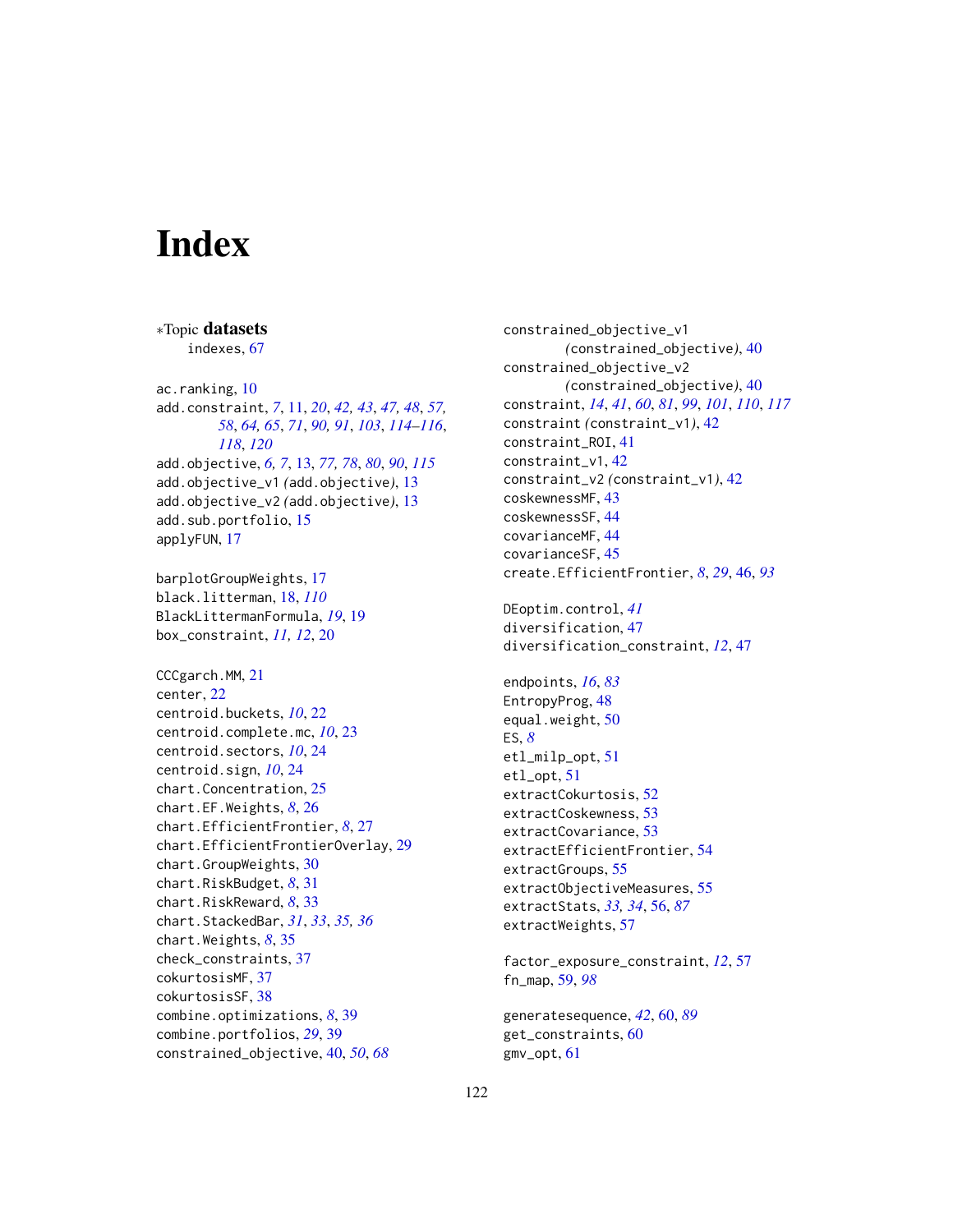#### INDEX 123

```
gmv_opt_leverage, 62
gmv_opt_ptc, 63
gmv_opt_toc, 63
group_constraint, 11, 12, 64, 119
group_fail, 65
```
HHI, [66](#page-65-0)

```
indexes, 67
insert_constraints, 67
insert_objectives, 68
inverse.volatility.weight, 68
is.constraint, 69
is.objective, 69
is.portfolio, 70
```
leverage\_exposure\_constraint, *[12](#page-11-0)*, [70](#page-69-0)

maxret\_milp\_opt, [71](#page-70-0) maxret\_opt, [72](#page-71-0) meanetl.efficient.frontier, *[46,](#page-45-0) [47](#page-46-0)*, [72](#page-71-0) meanvar.efficient.frontier, *[46,](#page-45-0) [47](#page-46-0)*, [73](#page-72-0) meucci.moments, [74,](#page-73-0) *[75](#page-74-0)* meucci.ranking, [74](#page-73-0) minmax\_objective, [75](#page-74-0) mult.portfolio.spec, *[16](#page-15-0)*, [76](#page-75-0)

```
77
```
objective, *[14](#page-13-0)*, *[41](#page-40-0)*, *[60](#page-59-0)*, [77,](#page-76-0) *[100,](#page-99-0) [101](#page-100-0)* optimize.portfolio, *[7,](#page-6-0) [8](#page-7-0)*, *[16](#page-15-0)*, *[25,](#page-24-0) [26](#page-25-0)*, *[28,](#page-27-0) [29](#page-28-0)*, *[32](#page-31-0)[–36](#page-35-0)*, *[39,](#page-38-0) [40](#page-39-0)*, *[46,](#page-45-0) [47](#page-46-0)*, *[54](#page-53-0)*, *[56,](#page-55-0) [57](#page-56-0)*, *[73](#page-72-0)*, [78,](#page-77-1) *[83](#page-82-0)[–85](#page-84-0)*, *[87](#page-86-0)*, *[90](#page-89-0)*, *[95](#page-94-0)*, *[112](#page-111-0)* optimize.portfolio.parallel, [82](#page-81-0) optimize.portfolio.rebalancing, *[7,](#page-6-0) [8](#page-7-0)*, *[16](#page-15-0)*, *[32,](#page-31-0) [33](#page-32-0)*, *[35,](#page-34-0) [36](#page-35-0)*, *[57](#page-56-0)*, [83,](#page-82-0) *[94](#page-93-0)* optimize.portfolio.rebalancing\_v1 *(*optimize.portfolio.rebalancing*)*, [83](#page-82-0) optimize.portfolio\_v1 *(*optimize.portfolio*)*, [78](#page-77-1) optimize.portfolio\_v2 *(*optimize.portfolio*)*, [78](#page-77-1) pHist, [85](#page-84-0) plot, *[17](#page-16-0)*, *[26](#page-25-0)[–28](#page-27-0)*, *[30](#page-29-0)[–32](#page-31-0)*, *[34](#page-33-0)*

plot.optimize.portfolio *(*plot.optimize.portfolio.DEoptim*)*, [86](#page-85-0) plot.optimize.portfolio.DEoptim, [86](#page-85-0)

portfolio, *[14](#page-13-0)*, *[40](#page-39-0)* portfolio *(*portfolio.spec*)*, [89](#page-88-1) portfolio.moments.bl, [88](#page-87-0) portfolio.moments.boudt, [88](#page-87-0) portfolio.spec, *[6](#page-5-0)*, *[11,](#page-10-1) [12](#page-11-0)*, *[14](#page-13-0)*, *[16](#page-15-0)*, *[29](#page-28-0)*, *[39](#page-38-0)*, *[46,](#page-45-0) [47](#page-46-0)*, *[61](#page-60-0)*, *[73](#page-72-0)*, *[78](#page-77-1)*, *[81](#page-80-0)*, *[85](#page-84-0)*, *[88,](#page-87-0) [89](#page-88-1)*, [89,](#page-88-1) *[95](#page-94-0)*, *[98](#page-97-0)[–100](#page-99-0)*, *[105](#page-104-0)[–107](#page-106-0)*, *[109](#page-108-0)*, *[113](#page-112-0)*, *[118](#page-117-0)* portfolio\_risk\_objective, [90,](#page-89-0) *[97](#page-96-0)* PortfolioAnalytics *(*PortfolioAnalytics-package*)*, [4](#page-3-0) PortfolioAnalytics-package, [4](#page-3-0) pos\_limit\_fail, [92](#page-91-0) position\_limit\_constraint, *[12](#page-11-0)*, [91](#page-90-0) print.constraint, [92](#page-91-0) print.efficient.frontier, [93](#page-92-0) print.optimize.portfolio.DEoptim *(*print.optimize.portfolio.ROI*)*, [94](#page-93-0) print.optimize.portfolio.GenSA *(*print.optimize.portfolio.ROI*)*, [94](#page-93-0) print.optimize.portfolio.pso *(*print.optimize.portfolio.ROI*)*, [94](#page-93-0) print.optimize.portfolio.random *(*print.optimize.portfolio.ROI*)*, [94](#page-93-0) print.optimize.portfolio.rebalancing,  $Q_{\mathcal{A}}$ print.optimize.portfolio.ROI, [94](#page-93-0) print.portfolio, [95](#page-94-0) print.summary.optimize.portfolio, [96](#page-95-0) print.summary.optimize.portfolio.rebalancing, [96](#page-95-0)

quadratic\_utility\_objective, [97](#page-96-0)

```
random_portfolios, 87, 89, 99
random_portfolios_v1, 100
random_portfolios_v2
        (random_portfolios), 99
random_walk_portfolios, 101
randomize_portfolio, 98, 100, 101, 108
randomize_portfolio_v1, 98
randomize_portfolio_v2
        (randomize_portfolio), 98
regime.portfolios, 102
return_constraint, 12, 103
return_objective, 97, 104
```